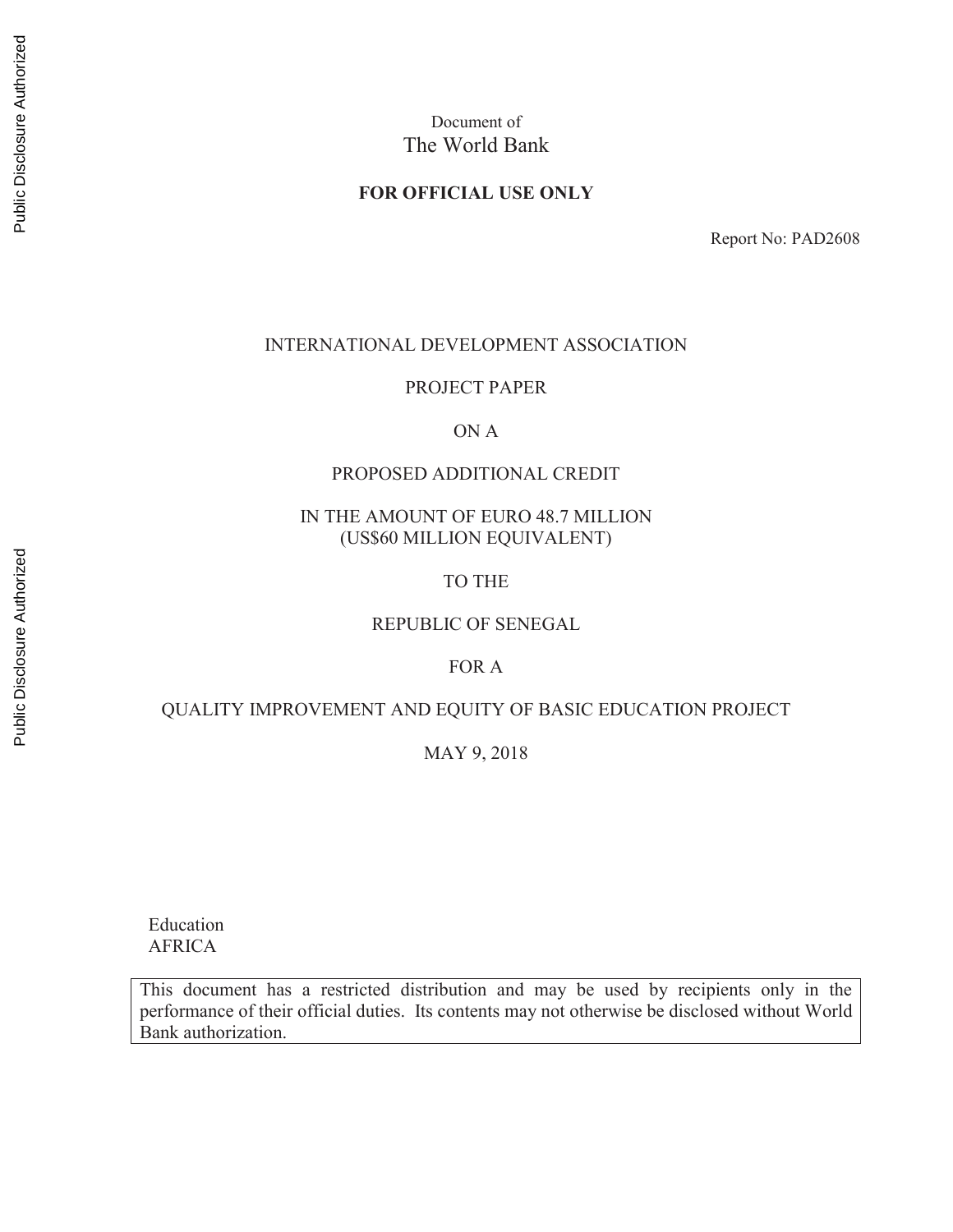# CURRENCY EQUIVALENTS

# Exchange Rate Effective March 31, 2018

Currency Unit  $=$  Euro Euro  $0.81126029$  = US\$1

# FISCAL YEAR

January 1 – December 31

# ABBREVIATIONS AND ACRONYMS

| <b>BFEM</b>    | Seconadary School Completion Examination (brevet de Fin d'Etudes de<br>l'Enseignement moyen)                    |
|----------------|-----------------------------------------------------------------------------------------------------------------|
| <b>BAC</b>     | Baccalaureate                                                                                                   |
| <b>BST</b>     | Science and Technology Block (bloc scientifique et technologique)                                               |
| <b>CFEE</b>    | Elementary School Completion Certificate (Certificat de Fin d'Etudes de<br>l'Elémentaire)                       |
| <b>CIDA</b>    | Canadian International Development Agency                                                                       |
| <b>COFC</b>    | Chargé des Operations Financières et Comptables (Manager for finance and<br>accounting)                         |
| <b>CRFPE</b>   | Regional Center for Training of Education Staff (Centre régional de formation<br>du personnel de l'éducation)   |
| DA             | Designated Account                                                                                              |
| <b>DAGE</b>    | Directorate of Administration and Management (Direction de l'Administration<br>Générale et de l'Equipement)     |
| <b>DCS</b>     | Directorate of School Construction (Direction des Constructions Scolaires)                                      |
| <b>DEE</b>     | Directorate of Elementary Education (Direction de l'Enseignement                                                |
|                | Elémentaire)                                                                                                    |
| <b>DEMSG</b>   | Directorate of Middle and General Secondary Education (Direction de                                             |
|                | l'Enseignement Moyen et Secondaire Général)                                                                     |
| DI             | Investment Directorate (Direction de l'Investissement)                                                          |
| <b>DLI</b>     | Disbursement Linked Indicator                                                                                   |
| <b>DLP</b>     | Digital Literacy Program                                                                                        |
| <b>DPRE</b>    | Directorate of Planning and Education Reform (Direction de la Planification et<br>de la Réforme de l'Education) |
| <b>EFA-FTI</b> | Education for All - Fast Track Initiative                                                                       |
| <b>ESMF</b>    | <b>Environmental and Social Management Framework</b>                                                            |
| <b>FM</b>      | <b>Financial Management</b>                                                                                     |
| <b>GDP</b>     | <b>Gross Domestic Product</b>                                                                                   |
| <b>GER</b>     | <b>Gross Enrollment Rate</b>                                                                                    |
| <b>GPE</b>     | Global Partnership for Education                                                                                |
| <b>GPN</b>     | <b>General Procurement Notice</b>                                                                               |
| IA             | Education structure at regional level (Inspection d'Académie)                                                   |
| <b>IDA</b>     | <b>International Development Association</b>                                                                    |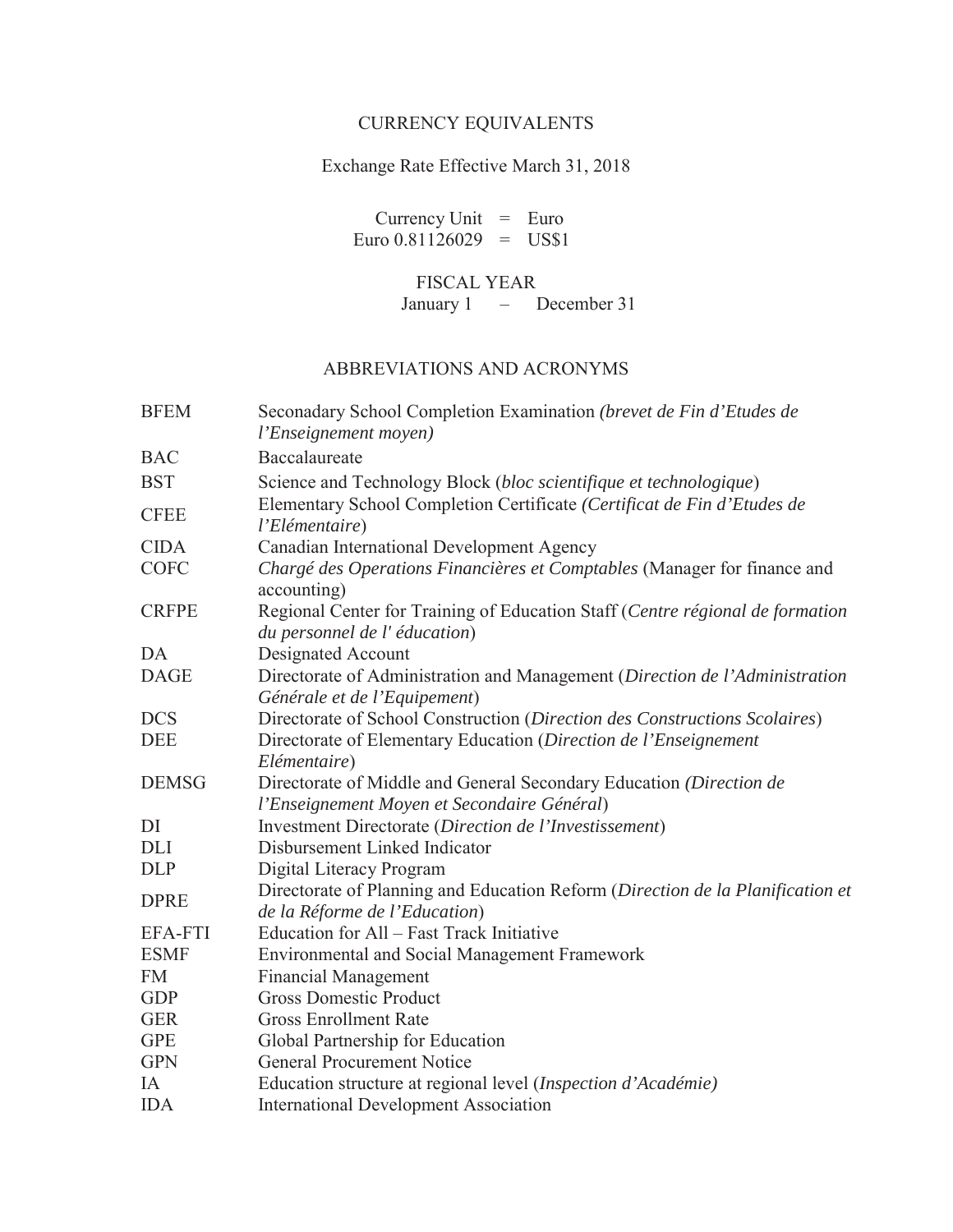| <b>ICT</b>    | Information and Communication Technology                                                                                                                                  |
|---------------|---------------------------------------------------------------------------------------------------------------------------------------------------------------------------|
| <b>IEF</b>    | Education structure at district level (Inspection de l'éducation nationale et de la<br>formation):                                                                        |
| <b>IFR</b>    | <b>Interim Financial Report</b>                                                                                                                                           |
| <b>INEADE</b> | National Research Institute for Education (Institut National d'Etudes et                                                                                                  |
|               | d'Action pour le Développement de l'Education)                                                                                                                            |
| <b>JICA</b>   | Japan International Cooperation Agency                                                                                                                                    |
| M&E           | Monitoring and Evaluation                                                                                                                                                 |
| MoE           | Ministry of Education (Ministère de l'Education Nationale)                                                                                                                |
| PforR         | <b>Program</b> for Results                                                                                                                                                |
| PAD           | <b>Project Appraisal Document</b>                                                                                                                                         |
| <b>PAQUET</b> | Program for Quality, Equity, and Transparency Improvement in Education<br>(Programme d'Amélioration de la Qualité, de l'équité et de la transparence<br>dans l'éducation) |
| <b>PASEC</b>  | Program for the Analysis of Education Systems (Programme d'Analyse des<br>Systèmes Éducatifs des pays membres de la CONFEMEN)                                             |
| <b>PBC</b>    | Performance-based contract                                                                                                                                                |
| <b>PDEF</b>   | Senegal's Ten-year Education Sector Program (Programme décennal de                                                                                                        |
|               | l'Education et de la Formation)                                                                                                                                           |
| <b>QEFA</b>   | <b>Quality Education For All</b>                                                                                                                                          |
| QIA           | <b>Quality Improvement Agreement</b>                                                                                                                                      |
| <b>RPF</b>    | <b>Resettlement Policy Framework</b>                                                                                                                                      |
| <b>SBM</b>    | School-based management                                                                                                                                                   |
| <b>SDI</b>    | Service Delivery Indicator                                                                                                                                                |
| <b>SMC</b>    | School management committee                                                                                                                                               |
| <b>SPN</b>    | <b>Specific Procurement Notices</b>                                                                                                                                       |
| <b>SSA</b>    | Sub-Saharan Africa                                                                                                                                                        |
| <b>TA</b>     | <b>Technical Assistance</b>                                                                                                                                               |
| TF            | <b>Trust Fund</b>                                                                                                                                                         |
| <b>TOR</b>    | Terms of Reference                                                                                                                                                        |
| <b>TPV</b>    | Third Party Verification                                                                                                                                                  |
| <b>UNDB</b>   | <b>United Nations Development Business</b>                                                                                                                                |

| Regional Vice President:<br>Country Director: | Makhtar Diop<br>Louise J. Cord |
|-----------------------------------------------|--------------------------------|
| Senior Global Practice Director:              | Jaime Saavedra Chanduvi        |
| Practice Manager/Manager:                     | Meskerem Mulatu                |
| Task Team Leader:                             | Hamoud Abdel Wedoud Kamil      |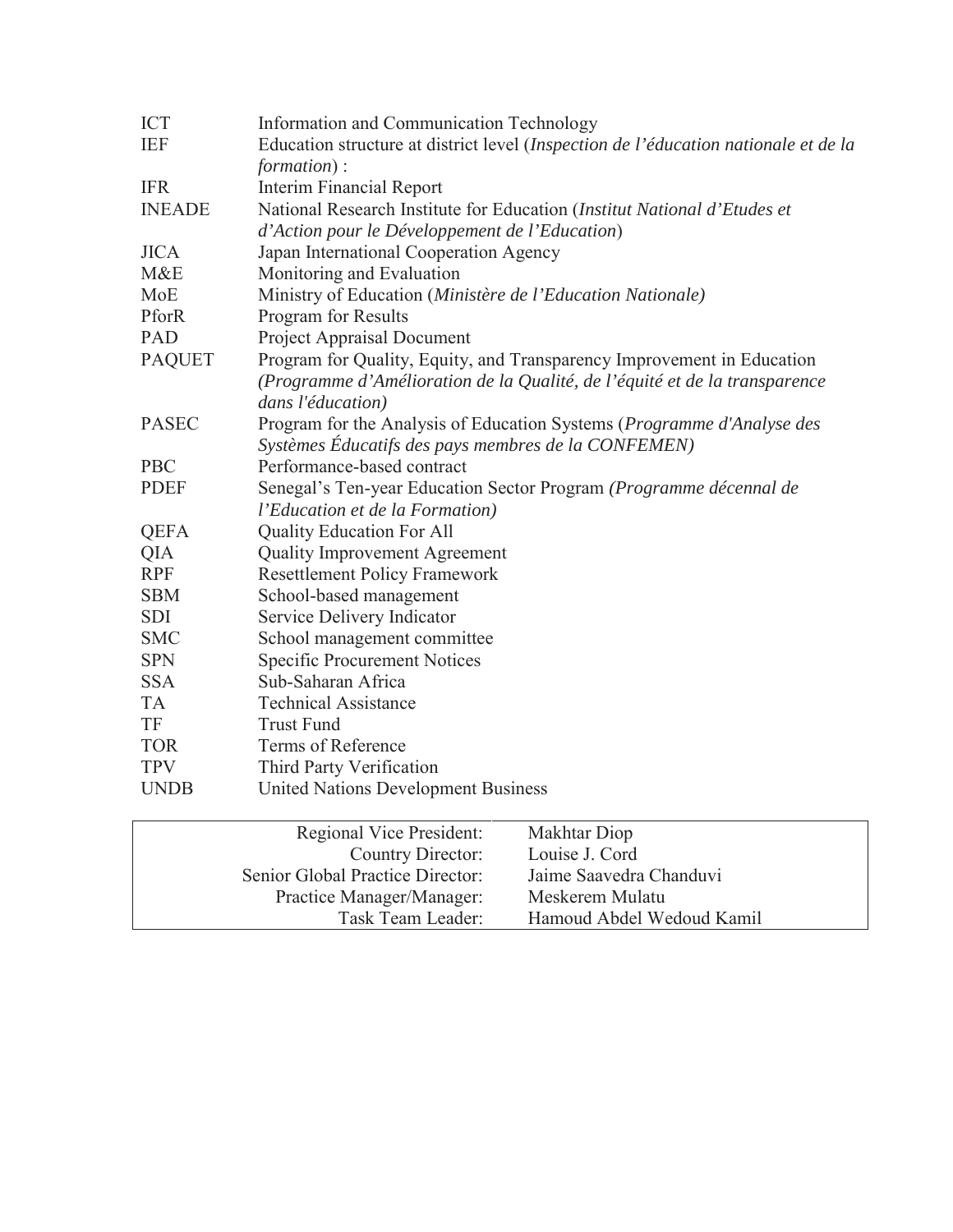# **SENEGAL QUALITY IMPROVEMENT AND EQUITY OF BASIC EDUCATION PROJECT ADDITIONAL FINANCING**

# **CONTENTS**

|                          | <b>CONTENTS</b>                                   |              |
|--------------------------|---------------------------------------------------|--------------|
| Project Paper Data Sheet |                                                   | $\mathbf{1}$ |
| Project Paper            |                                                   |              |
| I.                       | Introduction                                      | 5            |
| П.                       | Background and Rationale for Additional Financing | 5            |
| Ш.                       | <b>Proposed Changes</b>                           | 12           |
| IV.                      | <b>Appraisal Summary</b>                          | 21           |
| V.                       | <b>World Bank Grievance Redress</b>               | 24           |
| Annexes                  |                                                   |              |

| Annex 1. Revised Results Framework and Monitoring Indicators |    |
|--------------------------------------------------------------|----|
| Annex 2. Detailed Project Description                        | 40 |
| Annex 3. Systematic Operations Risk Rating Tool (SORT)       | 48 |
| Annex 4. Revised Implementation Arrangements                 | 50 |
| Annex 5. Economic and Financial Analysis                     |    |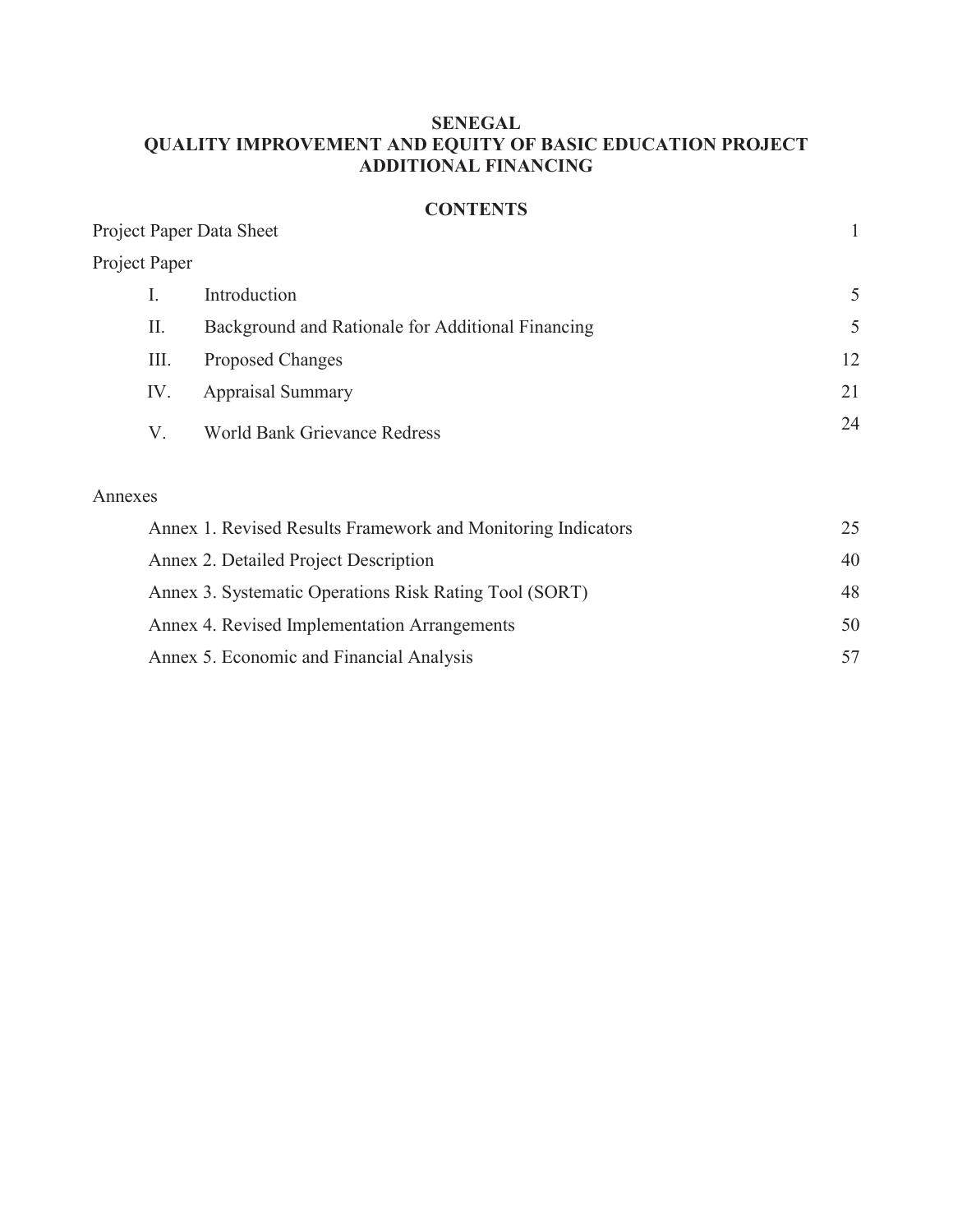# **ADDITIONAL FINANCING DATA SHEET**

*Senegal*

# *Senegal-Quality Improvement and Equity of Basic Education - AF (P163575) AFRICA GED07*

|                                                                                                             |                                       |               |                                                      |       | <b>Basic Information - Parent</b>                          |                                                 |                               |             |                         |                                |  |
|-------------------------------------------------------------------------------------------------------------|---------------------------------------|---------------|------------------------------------------------------|-------|------------------------------------------------------------|-------------------------------------------------|-------------------------------|-------------|-------------------------|--------------------------------|--|
| Parent Project ID:                                                                                          |                                       |               | P133333                                              |       |                                                            |                                                 | Original EA Category:         |             |                         | <b>B</b> - Partial Assessment  |  |
|                                                                                                             | <b>Current Closing Date:</b>          |               | 31-May-2018                                          |       |                                                            |                                                 |                               |             |                         |                                |  |
|                                                                                                             |                                       |               | <b>Basic Information - Additional Financing (AF)</b> |       |                                                            |                                                 |                               |             |                         |                                |  |
| Project ID:                                                                                                 |                                       |               | P163575                                              |       |                                                            | <b>Additional Financing</b><br>Type (from AUS): |                               |             | Restructuring, Scale Up |                                |  |
|                                                                                                             | Regional Vice President: Makhtar Diop |               |                                                      |       |                                                            |                                                 | Proposed EA Category:         |             | Category B              |                                |  |
| Country Director:                                                                                           |                                       |               | Louise J. Cord                                       |       | Date:                                                      |                                                 | <b>Expected Effectiveness</b> |             | 30-Sep-2018             |                                |  |
| Director:                                                                                                   | Senior Global Practice                |               | Jaime Saavedra Chanduvi Expected Closing Date:       |       |                                                            |                                                 |                               |             | 30-Dec-2021             |                                |  |
| Practice                                                                                                    | Manager/Manager:                      |               | Meskerem Mulatu                                      |       | Report No:                                                 |                                                 |                               |             | PAD2608                 |                                |  |
| Team Leader(s):                                                                                             |                                       |               | Hamoud Abdel Wedoud<br>Kamil                         |       |                                                            |                                                 |                               |             |                         |                                |  |
|                                                                                                             |                                       |               |                                                      |       | <b>Borrower</b>                                            |                                                 |                               |             |                         |                                |  |
|                                                                                                             | <b>Organization Name</b>              |               | Contact                                              | Title |                                                            | Telephone                                       |                               | Email       |                         |                                |  |
| Ministry of Economy and<br>Finance                                                                          |                                       |               | <b>LAT DIOP</b>                                      |       | Director of<br>Cooperation<br>and<br>External<br>Financing |                                                 | +221 82 103 78                |             | latdiop@hotmail.com     |                                |  |
|                                                                                                             |                                       |               |                                                      |       |                                                            |                                                 |                               |             |                         |                                |  |
| Project Financing Data - Parent (Senegal Quality and Equity of Basic Education-P133333)<br>(in USD Million) |                                       |               |                                                      |       |                                                            |                                                 |                               |             |                         |                                |  |
| <b>Key Dates</b>                                                                                            |                                       |               |                                                      |       |                                                            |                                                 |                               |             |                         |                                |  |
|                                                                                                             |                                       |               |                                                      |       |                                                            |                                                 |                               |             |                         |                                |  |
| Project                                                                                                     | Ln/Cr/TF                              | <b>Status</b> | Approval<br>Date                                     |       | <b>Signing Date</b>                                        |                                                 | Effectiveness<br>Date         | Original    | <b>Closing Date</b>     | Revised<br><b>Closing Date</b> |  |
| P133333                                                                                                     | IDA-52750                             | Effective     | 13-Jun-2013                                          |       | 22-Nov-2013                                                |                                                 | 10-Feb-2014                   | 31-Jan-2018 |                         | 01-Oct-2018                    |  |
| P133333                                                                                                     | TF-15232                              | Effective     | 22-Nov-2013                                          |       | 22-Nov-2013                                                |                                                 | 10-Feb-2014                   |             | 31-May-2017             | 31-May-2018                    |  |
| P133333                                                                                                     | TF-15285                              | Closed        | 22-Nov-2013                                          |       | 22-Nov-2013                                                |                                                 | 10-Feb-2014                   | 30-Oct-2015 |                         | 30-Sep-2017                    |  |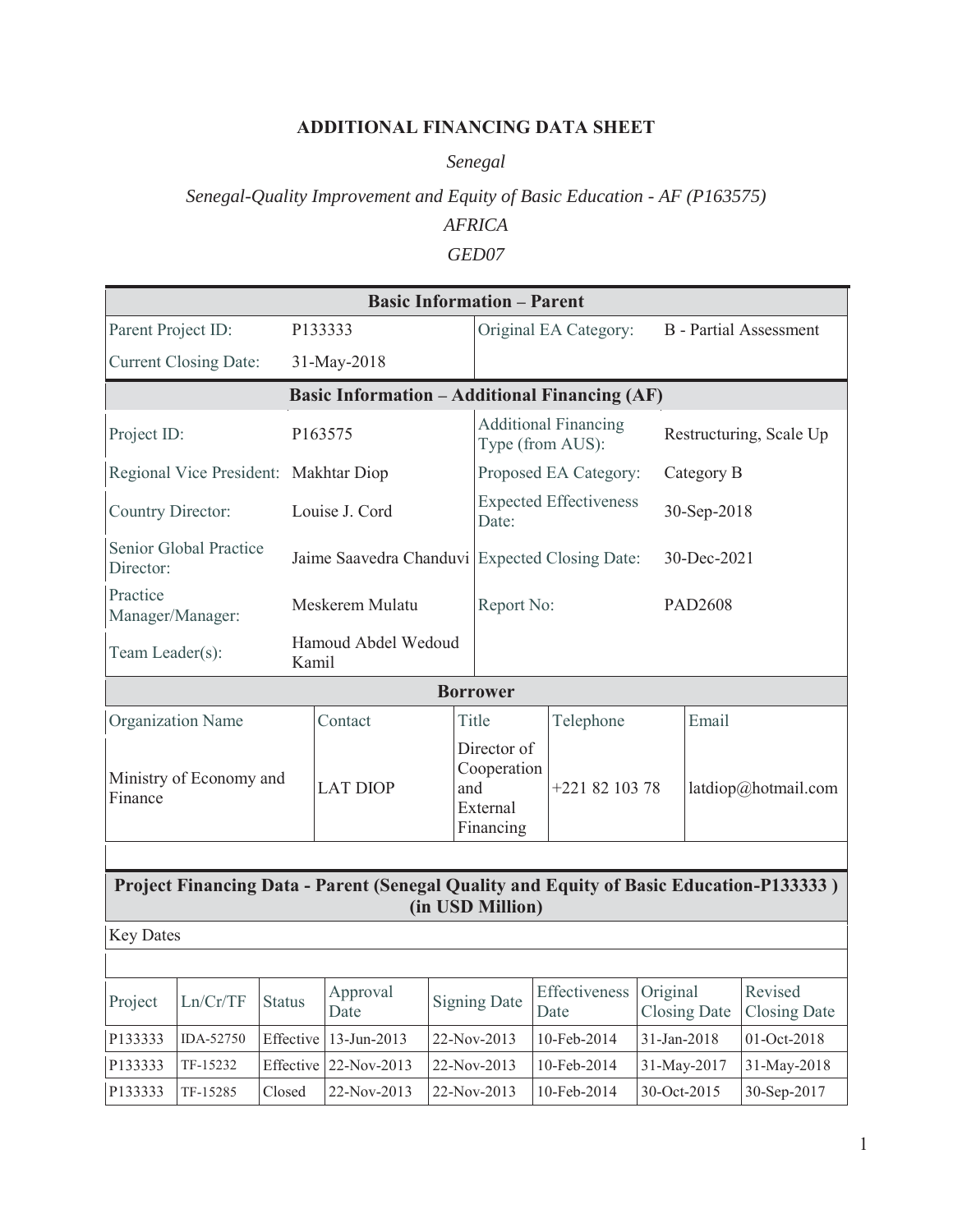| P133333                                                                                                                                  | TF-15311                                                                | Closed                               | 22-Nov-2013<br>22-Nov-2013           |                  | 10-Feb-2014 |                                                                                         | 23-Aug-2017<br>23-Aug-2017 |                 |                                |
|------------------------------------------------------------------------------------------------------------------------------------------|-------------------------------------------------------------------------|--------------------------------------|--------------------------------------|------------------|-------------|-----------------------------------------------------------------------------------------|----------------------------|-----------------|--------------------------------|
|                                                                                                                                          |                                                                         |                                      |                                      |                  |             |                                                                                         |                            |                 |                                |
| Disbursements                                                                                                                            |                                                                         |                                      |                                      |                  |             |                                                                                         |                            |                 |                                |
| Project                                                                                                                                  | Ln/Cr/TF                                                                | <b>Status</b>                        | Currency                             | Original         | Revised     | Cancelled                                                                               | Disburse<br>d              | Undisbu<br>rsed | $\frac{0}{0}$<br>Disburse<br>d |
| P133333                                                                                                                                  | IDA-52750                                                               | Effective                            | <b>USD</b>                           | 20.00            | 20.00       | 0.00                                                                                    | 19.11                      | 0.07            | 95.56                          |
| P133333                                                                                                                                  | TF-15232                                                                | Effective                            | <b>USD</b>                           | 6.90             | 6.90        | 0.00                                                                                    | 6.66                       | 0.24            | 96.56                          |
| P133333                                                                                                                                  | TF-15285                                                                | Closed                               | <b>USD</b>                           | 40.00            | 40.00       | 0.00                                                                                    | 39.66                      | 0.34            | 99.15                          |
| P133333                                                                                                                                  | TF-15311                                                                | Closed                               | <b>USD</b>                           | 2.24             | 2.24        | 0.00                                                                                    | 1.85                       | 0.53            | 82.90                          |
|                                                                                                                                          |                                                                         |                                      |                                      |                  |             |                                                                                         |                            |                 |                                |
|                                                                                                                                          |                                                                         |                                      |                                      |                  |             | Project Financing Data - Additional Financing Senegal-Quality Improvement and Equity of |                            |                 |                                |
|                                                                                                                                          |                                                                         |                                      |                                      |                  |             | Basic Education - AF (P163575) (in USD Million)                                         |                            |                 |                                |
| $\lceil \rceil$                                                                                                                          | Loan<br>$\lceil$ $\rceil$                                               | Grant                                | $\overline{1}$                       | <b>IDA</b> Grant |             |                                                                                         |                            |                 |                                |
| [X]                                                                                                                                      | $Credit$ $\lceil$<br>$\Box$                                             | Guarantee                            | $\lceil$<br>$\overline{\phantom{a}}$ | Other            |             |                                                                                         |                            |                 |                                |
|                                                                                                                                          | <b>Total Project Cost:</b>                                              | 60.00                                |                                      |                  |             | Total Bank Financing:                                                                   | 60.00                      |                 |                                |
| Financing Gap:                                                                                                                           |                                                                         | 0.00                                 |                                      |                  |             |                                                                                         |                            |                 |                                |
|                                                                                                                                          | Financing Source - Additional Financing (AF)                            |                                      |                                      |                  |             |                                                                                         |                            |                 | <b>Amount</b>                  |
|                                                                                                                                          | International Development Association (IDA)                             |                                      |                                      |                  |             |                                                                                         |                            |                 | 60.00                          |
| Total                                                                                                                                    |                                                                         |                                      |                                      |                  |             |                                                                                         |                            |                 | 60.00                          |
|                                                                                                                                          |                                                                         |                                      |                                      |                  |             |                                                                                         |                            |                 |                                |
| <b>Policy Waivers</b>                                                                                                                    |                                                                         |                                      |                                      |                  |             |                                                                                         |                            |                 |                                |
|                                                                                                                                          | Does the project depart from the CAS in content or in other significant |                                      |                                      |                  |             |                                                                                         |                            |                 |                                |
| respects?                                                                                                                                |                                                                         |                                      |                                      |                  |             |                                                                                         | No                         |                 |                                |
| Explanation                                                                                                                              |                                                                         |                                      |                                      |                  |             |                                                                                         |                            |                 |                                |
|                                                                                                                                          |                                                                         |                                      |                                      |                  |             |                                                                                         |                            |                 |                                |
|                                                                                                                                          | Does the project require any policy waiver $(s)$ ?                      |                                      |                                      |                  |             |                                                                                         | No                         |                 |                                |
| Explanation                                                                                                                              |                                                                         |                                      |                                      |                  |             |                                                                                         |                            |                 |                                |
|                                                                                                                                          |                                                                         |                                      |                                      |                  |             |                                                                                         |                            |                 |                                |
| <b>Team Composition</b>                                                                                                                  |                                                                         |                                      |                                      |                  |             |                                                                                         |                            |                 |                                |
| <b>Bank Staff</b>                                                                                                                        |                                                                         |                                      |                                      |                  |             |                                                                                         |                            |                 |                                |
|                                                                                                                                          |                                                                         |                                      |                                      |                  |             |                                                                                         |                            |                 |                                |
| <b>Name</b>                                                                                                                              |                                                                         | Role                                 |                                      | <b>Title</b>     |             | Specialization                                                                          |                            | Unit            |                                |
| Hamoud Abdel<br>Wedoud Kamil                                                                                                             |                                                                         | Team Leader<br>(ADM)<br>Responsible) |                                      | Specialist       |             | Education<br>Senior Education                                                           |                            | GED07           |                                |
| <b>GGOPF</b><br>Mamata Tiendrebeogo<br>Procurement<br>Senior Procurement<br>Procurement<br>Specialist (ADM<br>Specialist<br>Responsible) |                                                                         |                                      |                                      |                  |             |                                                                                         |                            |                 |                                |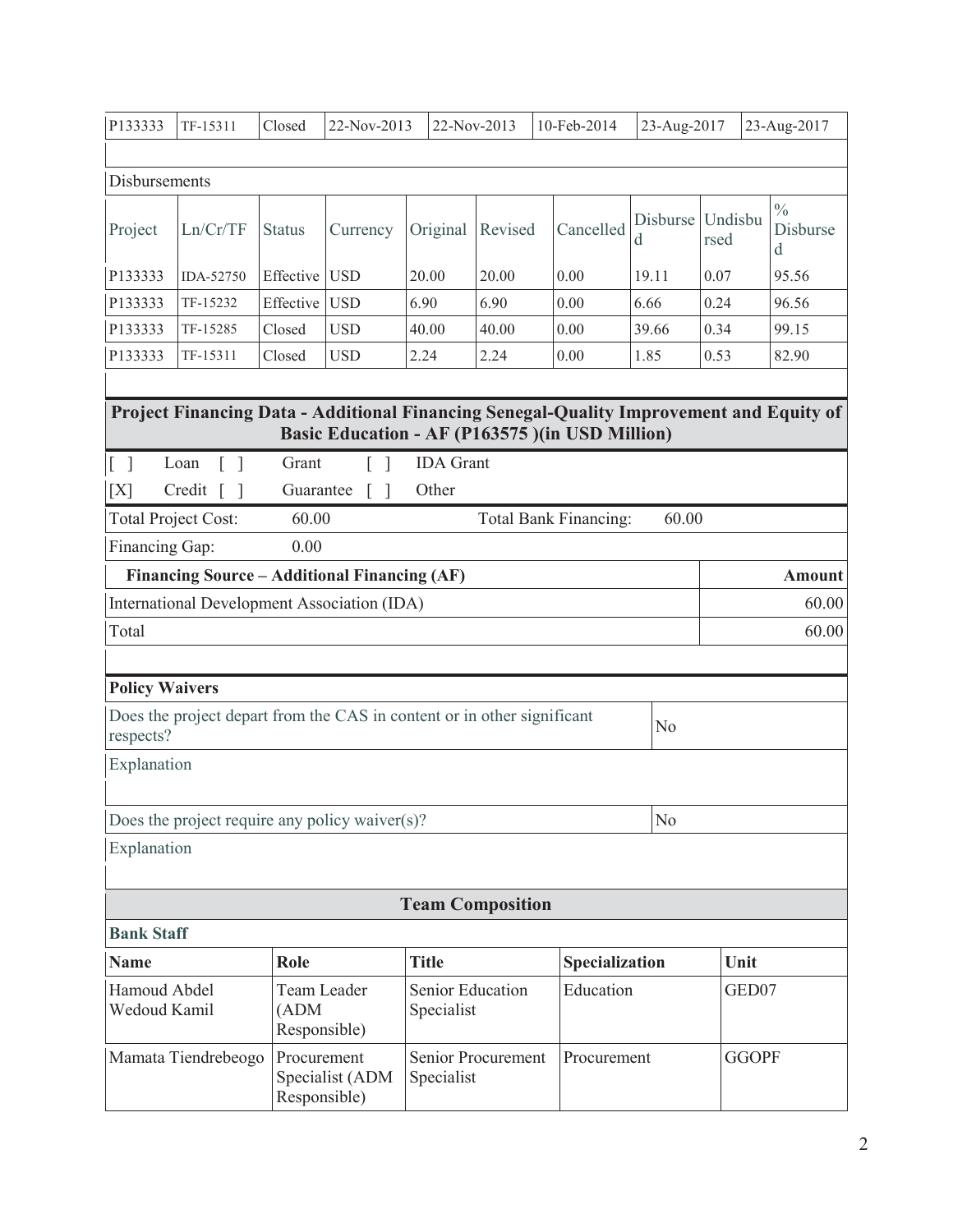| Fatou Fall Samba                 |                 | Financial<br>Management<br>Specialist     |                   | <b>Sr Financial</b><br>Management<br>Specialist |                | Financial<br>Management |                   |  | <b>GGOAW</b>    |  |
|----------------------------------|-----------------|-------------------------------------------|-------------------|-------------------------------------------------|----------------|-------------------------|-------------------|--|-----------------|--|
| <b>Alison Marie</b><br>Grimsland |                 | <b>Team Member</b>                        |                   | Education<br>Education Spec.                    |                |                         |                   |  | GED07           |  |
| Djamil Gueye                     | Mame Safietou   |                                           | Social Safeguards | Senior Social<br>Development<br>Specialist      |                | Social Safeguards       |                   |  | GSU01           |  |
| Khady Fall Lo                    |                 | <b>Team Member</b>                        |                   | Program Assistant                               | Operations     |                         |                   |  | AFCF1           |  |
| Medou Lo                         |                 | Environmental<br>Safeguards<br>Specialist |                   | Environmental<br>Specialist                     | Safeguards     |                         | Environmental     |  | GEN07           |  |
| Mouhamadou<br>Moustapha Lo       |                 | <b>Team Member</b>                        |                   | Education Spec.                                 | Education      |                         |                   |  | GED07           |  |
| Pamela Mulet                     |                 | <b>Team Member</b>                        |                   | Education Spec.                                 | Education      |                         |                   |  | GED07           |  |
| Sophie Naudeau                   |                 | <b>Team Member</b>                        |                   | Program Leader                                  |                |                         | Human Development |  | AFCF1           |  |
| Mamadou Mansour<br>Mbaye         |                 | Team Member                               |                   | Consultant                                      | Procurement    |                         |                   |  | <b>GGOPZ</b>    |  |
| Yan Sun                          |                 | Economic<br>Analysis                      |                   | Economist                                       |                |                         | Economist         |  | GED07           |  |
| <b>Extended Team</b>             |                 |                                           |                   |                                                 |                |                         |                   |  |                 |  |
| <b>Name</b>                      |                 |                                           | <b>Title</b>      |                                                 |                |                         | <b>Location</b>   |  |                 |  |
|                                  |                 |                                           |                   |                                                 |                |                         |                   |  |                 |  |
|                                  |                 |                                           |                   |                                                 |                |                         |                   |  |                 |  |
| <b>Locations</b>                 |                 |                                           |                   |                                                 |                |                         |                   |  |                 |  |
| Country                          | <b>Division</b> | <b>First Administrative Location</b>      |                   |                                                 | <b>Planned</b> |                         | <b>Actual</b>     |  | <b>Comments</b> |  |
| Senegal                          |                 |                                           |                   | Ziguinchor                                      |                |                         |                   |  |                 |  |
| Senegal                          |                 |                                           |                   | Thiés                                           |                |                         |                   |  |                 |  |
| Senegal                          |                 |                                           |                   | Tambacounda                                     |                |                         |                   |  |                 |  |
| Senegal                          |                 |                                           |                   | Sedhiou                                         |                |                         |                   |  |                 |  |
| Senegal                          |                 |                                           |                   | Saint-Louis                                     |                |                         |                   |  |                 |  |
| Senegal                          |                 |                                           |                   | Matam                                           |                |                         |                   |  |                 |  |
| Senegal                          |                 |                                           |                   | Louga                                           |                |                         |                   |  |                 |  |
| Senegal                          |                 |                                           |                   | Kolda                                           |                |                         |                   |  |                 |  |
| Senegal                          |                 |                                           |                   | Kedougou                                        |                |                         |                   |  |                 |  |
| Senegal                          |                 |                                           |                   | Kaolack                                         |                |                         |                   |  |                 |  |
| Senegal                          |                 |                                           |                   | Kaffrine                                        |                |                         |                   |  |                 |  |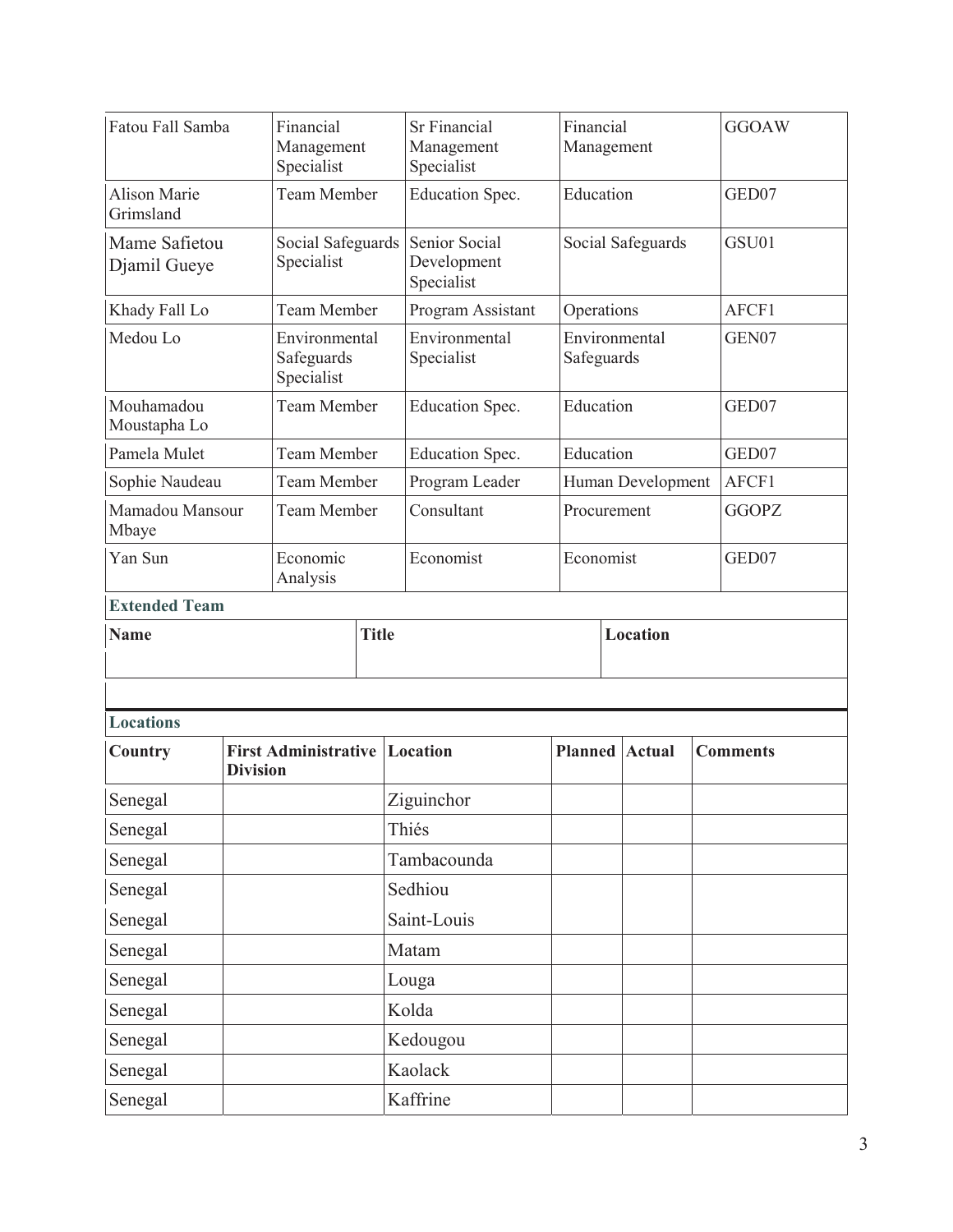| Senegal                                                                   | Fatick                                                                                        |  |  |  |  |  |  |  |
|---------------------------------------------------------------------------|-----------------------------------------------------------------------------------------------|--|--|--|--|--|--|--|
| Senegal                                                                   | Diourbel                                                                                      |  |  |  |  |  |  |  |
| Senegal                                                                   | Dakar                                                                                         |  |  |  |  |  |  |  |
|                                                                           |                                                                                               |  |  |  |  |  |  |  |
| <b>Institutional Data</b>                                                 |                                                                                               |  |  |  |  |  |  |  |
|                                                                           | Parent (Senegal Quality and Equity of Basic Education-P133333)                                |  |  |  |  |  |  |  |
| <b>Practice Area (Lead)</b>                                               |                                                                                               |  |  |  |  |  |  |  |
| Education                                                                 |                                                                                               |  |  |  |  |  |  |  |
|                                                                           | <b>Contributing Practice Areas</b>                                                            |  |  |  |  |  |  |  |
|                                                                           |                                                                                               |  |  |  |  |  |  |  |
|                                                                           | Additional Financing Senegal-Quality Improvement and Equity of Basic Education - AF (P163575) |  |  |  |  |  |  |  |
| <b>Practice Area (Lead)</b>                                               |                                                                                               |  |  |  |  |  |  |  |
| Education                                                                 |                                                                                               |  |  |  |  |  |  |  |
| <b>Contributing Practice Areas</b>                                        |                                                                                               |  |  |  |  |  |  |  |
|                                                                           |                                                                                               |  |  |  |  |  |  |  |
| <b>Consultants (Will be disclosed in the Monthly Operational Summary)</b> |                                                                                               |  |  |  |  |  |  |  |
|                                                                           | Consultants Required? Consulting services to be determined                                    |  |  |  |  |  |  |  |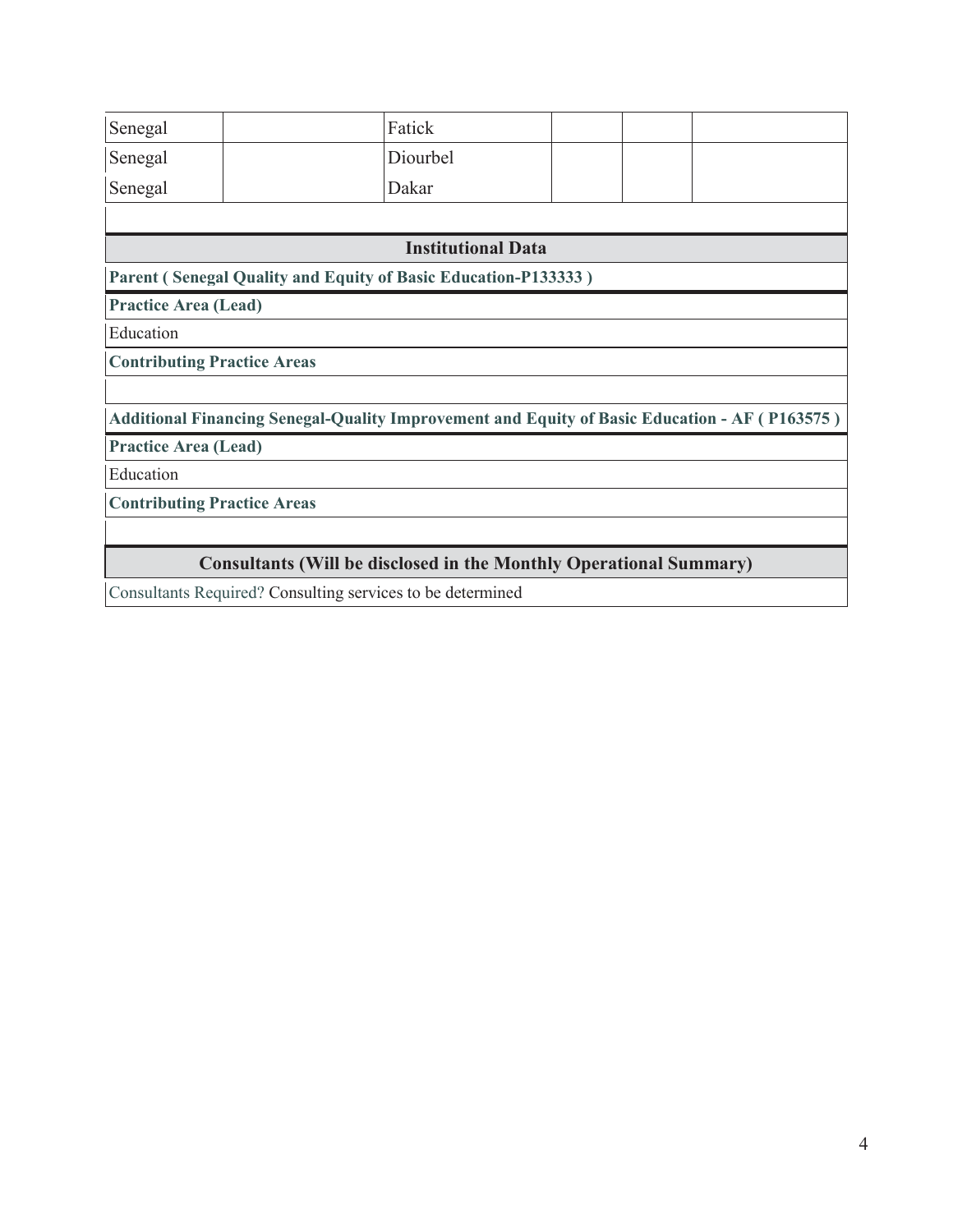## **I. Introduction**

 $\overline{a}$ 

1. This Project Paper seeks the approval of the Executive Directors to provide an additional International Development Association (IDA) credit in the amount of Euro 48.7 million (US\$60 million equivalent) to the Republic of Senegal for the Quality Improvement and Equity of Basic Education Project. The project development objective (PDO), to improve learning outcomes for early grades, increase access to the science and mathematics tracks of secondary schools, and to improve equity in access to basic education, will remain unchanged. The proposed additional financing (AF) (P163575) will finance: (i) scale up of activities supported under the original financing, including the use of performance-based contracts (PBCs) to drive results, and quality improvement measures; (ii) introduction of two *Lycée d'excellence pour l'Intégration, Equité, et la Qualité* (LINEQs *-* High Schools of Excellence for Integration, Equity and Quality) focused on science and mathematics to further expand the measures for strengthening equitable and quality science and mathematics learning under the original financing; and (iii) a number of pilot activities, including an accelerated catch-up program for young school-aged children (8-14 years) who have never entered school or dropped out, community engagement tools including a small adult literacy initiative for school community members, and expanded use of information and communication technology (ICT), including as part of in-service teacher training and the teaching of science and mathematics in the classroom. The AF will also include a restructuring of the original project to: (i) extend the closing date of the original project to December 30, 2021 so that it is aligned with the AF; and (ii) make the associated changes (scale up, and extension of the end target dates) to the results framework, as well as the introduction of a limited number of indicators to reflect the expanded scope of the project.

2. By building upon and improving the previous successes, it is expected that the project will benefit an additional 586,000 beneficiaries for a total of approximately 2,500,000 beneficiaries over the life of the project; train more than 25,000 teachers, scale up the initiative to teach reading and numeracy in 500 Koranic schools (daaras); increase the number of schools implementing the revised science and math program by 600, including utilizing technology-enabled science and math teaching; and integrate an estimated 15,000 out-of-school students back into the school system. At the same time, engagement and capacity building of communities and key stakeholders, including unions, is built into the project to strengthen its development impact.

## **II. Background and Rationale for Additional Financing in the amount of US\$60 million.**

3. **Senegal, with an estimated population of 15 million1, is one of the most politically stable countries in Africa, and has considerably strengthened its democratic structures in recent years.** Data from a variety of sources suggest that Senegal has considerable growth potential but also confronts many constraints and challenges as it prepares to transition from a predominately factor-based economy, to a knowledge-driven economy. Notwithstanding its tremendous assets, historically Senegal has experienced lower economic growth than most other countries in Sub-Saharan Africa (SSA). Real gross domestic product (GDP) per capita has only increased by 17 percent in Senegal since 1990, against 45 percent on average in SSA.

<sup>&</sup>lt;sup>1</sup> Latest National Census estimated in 2013 the population around 13 million with an annual average rate of progression of 2.5 percent, thus the estimated population to date is around 15 million.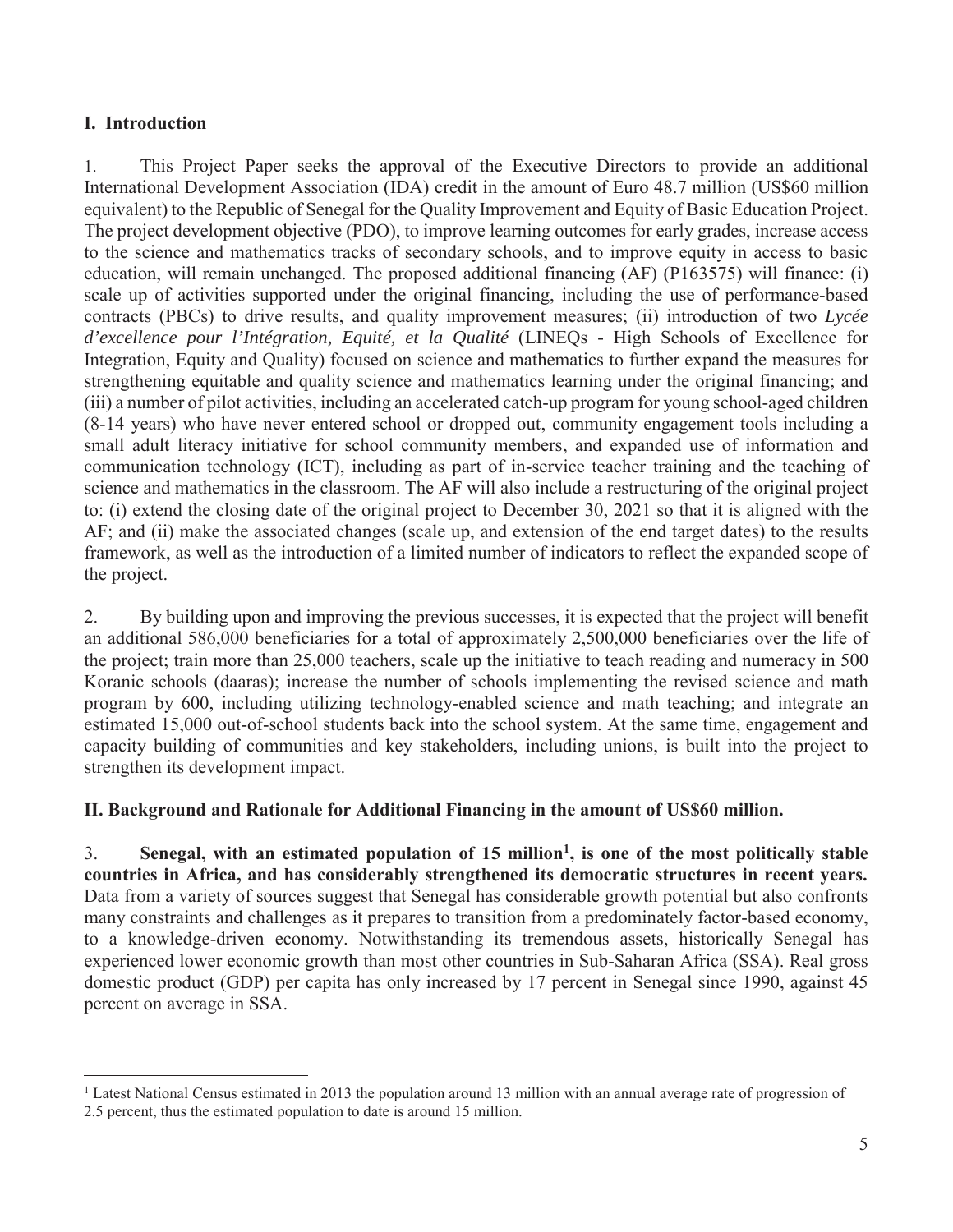4. **Poverty rates in Senegal are high.** With a per capita GNI of US\$1,025 in 2015, Senegal is classified by the World Bank as a low-income country. Due to relatively poor economic growth and high population growth (at about 2.8 percent annually from 1990-2015), monetary poverty in Senegal affects nearly 50 percent of its population. According to the latest official national poverty survey (ESPSII, 2011), monetary poverty affected 46.7 percent<sup>2</sup> of the population in 2011, while extreme poverty stood at 14 percent. Poverty in Senegal principally affects households that are large, lack education, and engage in rain-fed agriculture or informal services.

# *Sector Context*

 $\overline{a}$ 

5. **The Government of Senegal is implementing its ten-year education sector development program, the Program for Quality, Equity, and Transparency Improvement in Education and TVET** *(Programme d'Amélioration de la Qualité de l'Equité et de la Transparence dans l'éducation et la formation -* PAQUET 2013-2025), which succeeded the country's previous ten-year plan *(Programme décennal de l'Education et de la Formation –* PDEF). The PAQUET was designed based on a sector-wide approach combining investment planning and recurrent spending as well as policy reforms to achieve the government's education policy goals including reaching the relevant Sustainable Development Goals (SDGs). The government, through its Development Policy Documents for the Education Sector (2013- 2025), has clarified its strategic priorities in terms of education and training, which include (i) improving the learning environment and opportunities for schooling, especially for marginalized groups and out of school children and youth; (ii) improving teaching and learning quality by reforming teacher training, and reinforcing the curricula for primary and middle school; and (iii) further developing the quality assurance system and on-going monitoring and evaluation (M&E) of inputs, processes, performance and learning impact at all levels.

**6. Key reforms around sector management and decentralization of the system are at the heart of the strategy.** The government has made tremendous efforts toward decentralization of school and sector management. Decentralized management at regional, district and school levels, and close engagement with communities, including the recruitment and training of teachers and financial management of resources at the school level, have been a key step toward improved performance in schools. Regular learning assessments over the past decade; revised pre-service teacher training, certification and teaching standards; and the implementation of a ten-year compulsory basic education program, are additional important initiatives that the sector strategy builds upon. The strategy was developed to transition the sector from an input-based system (e.g. books, classes, desks, blackboard) to a results-oriented management system, which focuses on improved learning outcomes, school performance, and equitable access for poor children in underserved regions. The current and additional financing directly support this goal.

## **7. Despite these key reforms, and ongoing large-scale initiatives, the following central challenges remain, and are the key focus of the original financing and additional financing**:

(i) Large numbers of out-of-school children. Currently, 37 percent of Senegal's 6-16 year-olds are out of school<sup>3</sup>, due to a combination of economic and socio-cultural factors. They are

<sup>&</sup>lt;sup>2</sup> Recent work allowed correcting a few coding inaccuracy, leading to the revision of the poverty rate to 47.3 percent. For convenience purposes and considering the small decimal change, the authors use the official rates in this document.

<sup>3</sup> Latest recent Study conducted by USAID on Out-of-School Children published on June 2017. (in French : *Étude nationale sur les enfants et les jeunes hors du système éducatif au Sénégal)*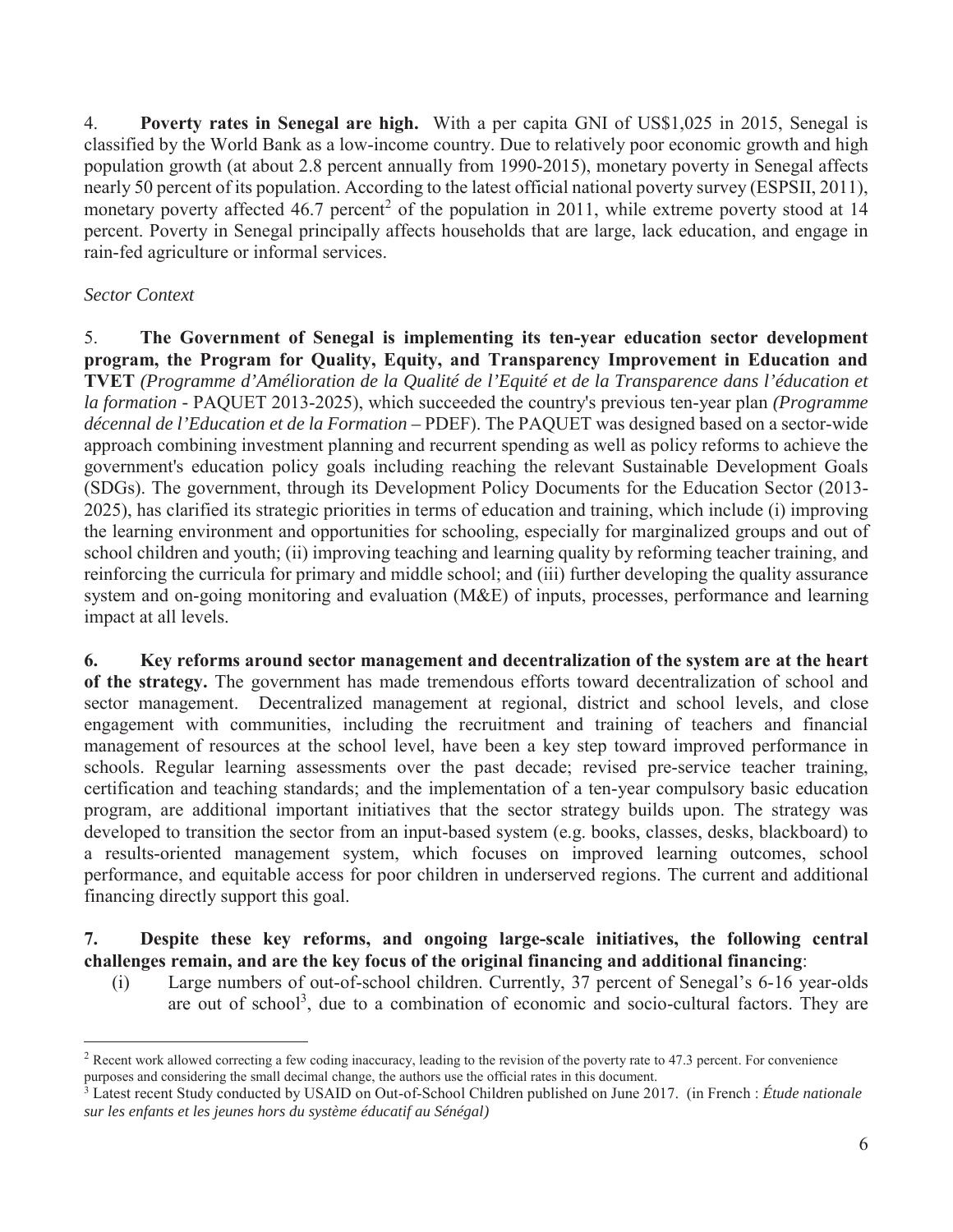mainly concentrated in traditional communities in five regions: Diourbel, Kaffrine, Louga, Matam, and Tambacounda. Furthermore, there is a dearth of "second chance" programs and adult literacy opportunities despite promising pilots in the past**.** 

- (ii) Persistence of low learning levels. While Senegal outperformed most participating countries on the Program for the Analysis of Education Systems (PASEC - *Programme d'Analyse des Systèmes Éducatifs des pays membres de la CONFEMEN)* 2014 results reveal that the vast majority of children in Senegal are not completing primary education with sufficient competency in mathematics and reading. In fact, only an estimated 32 percent of children are completing primary having reached the minimum acceptable levels in these areas.
- (iii) Weak science and math learning. Overall mastery of science and math subjects is low. These subjects remain an elite domain, enrolling less than 35 percent of middle school students. Further, girls are less likely to enroll in these subjects: currently 24.3 percent of girls enroll in the science series compared to 30.7 percent of boys. This means the stock of graduates with sufficient knowledge in science and mathematics is perpetually low.
- (iv) The quality of teaching needs to be improved. Although much has been done to improve preservice teacher training, and greatly improve qualifications of teachers, the quality of in-service teacher training is inadequate and the feedback mechanism for teachers is weak. Further, training of school directors, who are critical to school performance, is also limited. In addition, there is often little interactive learning in classrooms, and extremely limited use of technology, a potentially extremely valuable tool in promoting interaction in the classroom, diversifying learning approaches, and measuring student performance. Examples of ICT integration at the primary and secondary levels, when carefully coupled with improved pedagogy and training methods, have shown promising results that are of value in the Senegal context<sup>4</sup>.

## *Parent Project Background and Performance.*

 $\overline{a}$ 

8. The original project was approved on June 13, 2013 and became effective on February 10, 2014. It has a current closing date of October 1, 2018, following a 6-month extension granted in April 2018. The project is financed by four separate sources totaling US\$69.7 million, including: an IDA credit of US\$20 million (IDA-52750); a Global Partnership for Education (GPE) grant of US\$46.9 million funded from two GPE sources (TF-15285 in the amount of US\$40 million which closed in September 2017, and TF-15232 in the amount of US\$6.9 million which will close on May 31, 2018); as well as the Education Sector Capacity Building TF Grant (TF-15311 for US\$2.8 million) from the Canadian International Development Agency (CIDA) which closed in August 2017. Overall disbursement for the project currently stands at 97 percent.

9. **The project development objective (PDO) is to improve learning outcomes for early grades, increase access to science and mathematics tracks for secondary schools, and to improve equity in access to basic education**. As mentioned above, the project was designed to support Senegal's PAQUET (2013-2025), through three components: (1) improving the quality of basic education; (2) strengthening equity in access to education; and (3) supporting project management and capacity building.

<sup>4</sup> Some promising examples include a Kenyan program that provided public school teachers with tablets to support instruction increased the reading performance of their students, as well as a computer-assisted learning program in Gujarat, India, which improved learning when it added to teaching and learning time, especially for the poorest-performing students (WDR 2018) (Knowledge MAPS: ICT in Education; INFODEV Publication; 2005) . The Khan academy, which focuses on "bite-sized" well formulated and approachable online lessons is another promising approach.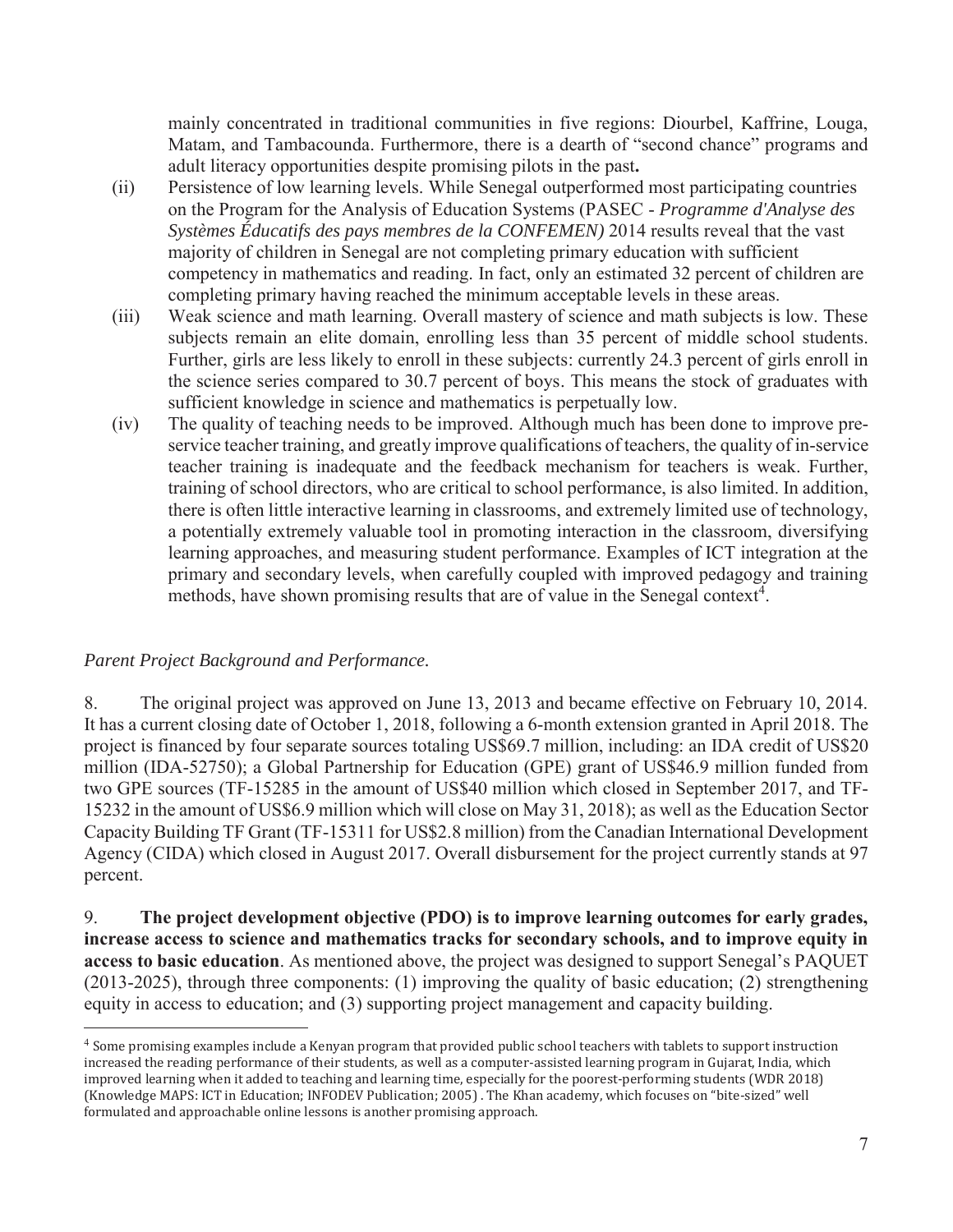10. **The project seeks to improve learning outcomes and access by shifting the focus from inputs to results.** This is achieved through the strategic use of innovative PBCs, which utilize disbursement linked indicators (DLIs) to establish clear equity and quality indicators and targets by each level of management in the education sector. This approach is fully aligned with the government strategy for results, as outlined above. Prior to these reforms, the decision making and financial management were highly centralized, resulting in limited discretionary resources at the school level to fund quality improvement measures, creating greater inefficiencies and an overemphasis on inputs and outputs rather than results. With the use of PBCs, which necessitate clear roles and responsibilities, and achievable targets by level, not only is accountability strengthened throughout the management chain, but decisionmaking capacity is as well, given that monitoring and evaluation, financial management, and human resources responsibilities are built into the mechanism at each level. This is of critical importance at district and school level, where school directors and district leaders play a much more active role in developing and implementing context-specific school improvement strategies.

11. An example of this focus on results all along the chain of command is the introduction of PBCs, wherein a regional level authority may have a DLI linked to timely dissemination of national assessment test results, the district level authority may then have a DLI tied to ensuring that school directors receive feedback on how to utilize test results, and the school may have a DLI linked to adapting their school based improvement plans based on the testing outcomes by, for example, including provisions for specialized math teacher training, or remedial sessions, to address low mathematics outcomes. In this way strategic use of test results to inform school improvement plans is systematic and requires accountability and participation at all levels. Currently, PBCs are being effectively implemented in the original project between the regional authorities and district authorities, and between the district authorities and schools, including in Koranic schools (daaras). In this next iteration, they will be introduced between the ministry and the regional level, as well as with the science and technology blocks (BST, *bloc scientifique et technologique*), so that at each level there are clear annual improvement plans that guide key results. This approach also champions community participation, as school management committees play a key role in the development of school action plans, which form the basis of school budgets.

12. **To date, five of the six PDO level indicators have been fully achieved and demonstrate clear learning gains, and improved access**. These include improvements in reading comprehension and mathematics in Grades 2 and 4, as well as significant increases in enrollments in targeted geographic regions. The specific achievements include:

- Percentage of Grade 2 and Grade 4 students who demonstrate their ability to read and comprehend grade-level text has reached 59.73 and 60.27 percent from baseline targets of 34.5 and 51.7 respectively, against end targets of 39 and 56 percent.
- Percentage of Grade 2 and Grade 4 students who demonstrate their ability to compute and solve grade-level math problems has reached 59.21 and 54.20 percent from baseline targets of 51.09 and 46.2 against end targets of 56 and 51 percent.
- Number of direct project beneficiaries has reached 1,913,975, exceeding the end target goal of 1,319,410;
- The system for learning assessment has been successfully established at the primary level and is being used to inform school improvement plans; and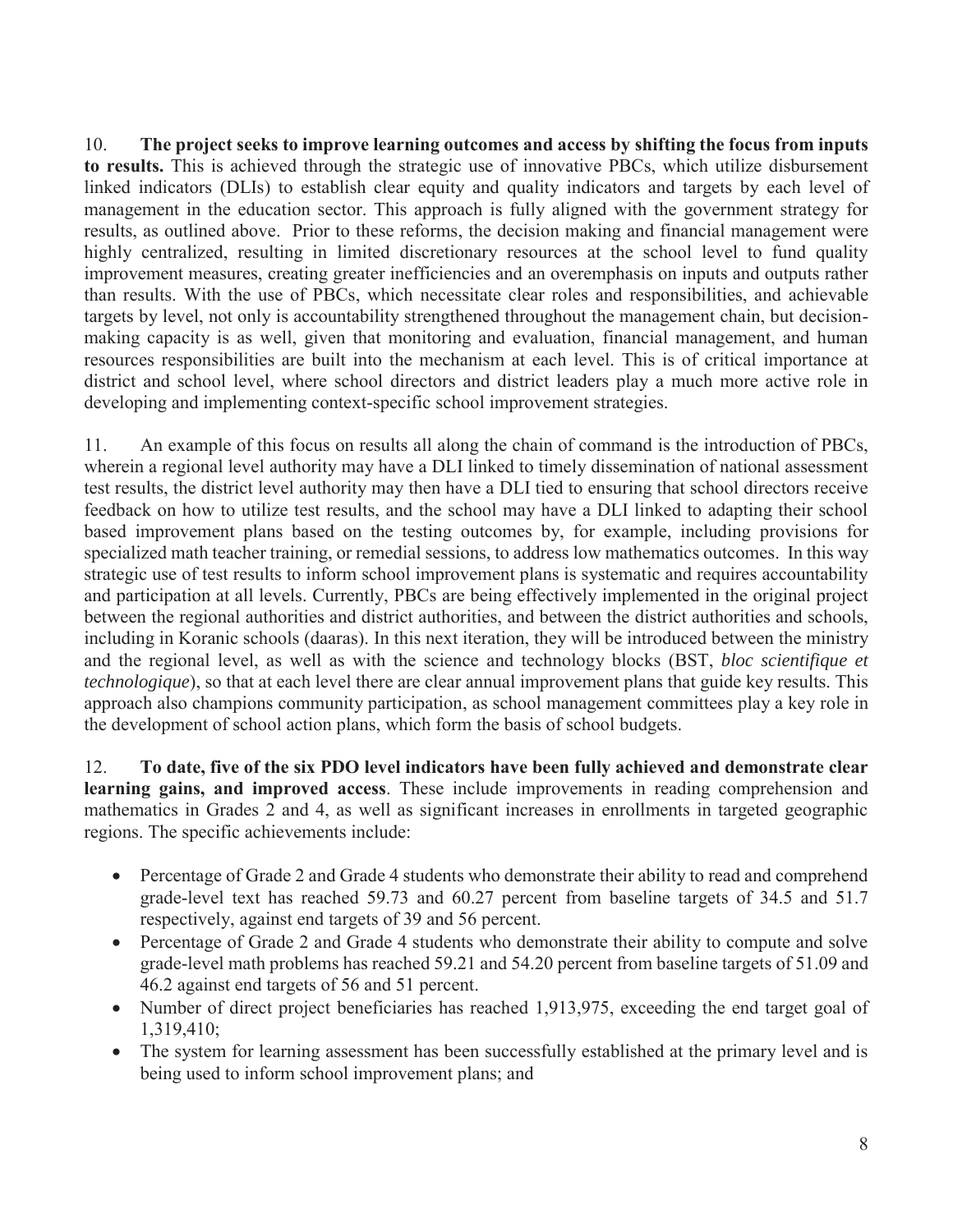• Number of non-repeater students enrolled in Grades 1 to 4 in five targeted geographic areas has reached 48,273 (against the target of 43,611); 83,579 (against the target of 81,172); 69,463 (against the target of 64,603); 89,992 (against the target of 83,034); and 106,706 (against the target of 86,103).

13. The only PDO indicator in which progress has been moderately slow, is the "percentage of middle school students enrolled in math and science tracks (S1, S2) at the secondary level," which currently stands at 34.91 percent against an end target of 45 percent. Despite the tremendous efforts made by the government, the planned strategy to strengthen teaching in science has not yet been fully realized. The major constraints are related to: (i) weak mathematics teaching at the primary level; (ii) lack of tools and support for teaching mathematics at all levels; and (iii) the behavior of teachers in the Orientation Commission who are responsible for orienting students toward the Sciences Series (S). Typically, these teachers focus on a minority of high-performing students (mostly boys) who are particularly skilled in science and mathematics. This is also the case among teachers in the *seconde* class (grade 11) who are not trained to teach to students who have moderate skills in mathematics, and so focus the majority of their efforts toward advanced learners.

14. **Further, there is a dearth of strong examples of effective science- and mathematics-focused institutions, and sound pedagogical approaches, to drive results**. However, improvements are expected in the current academic year as the reforms are fully rolled out, and the pursuit of exemplary science- and mathematics-focused high schools via the proposed LINEQs will serve as testing grounds for best practices in teaching of these critical, and historically weak, subjects. Furthermore, the project has supported the preparation of a national strategy to enhance science and mathematics teaching and, in the additional financing, will further support the implementation of this holistic strategy through science- and math-focused teacher training using technology based methods, improved assessment and teaching materials, and the above-mentioned high schools.

# *Rationale for Additional Financing.*

15. **The AF lays the groundwork for a potential Program for Results (PforR) operation in Fiscal Year 2020 that was developed in response to a specific government request to scale up activities under the original project and to pilot new ways to implement some existing activities to maximize results and sustainability.** As such, there is an emphasis on building upon the use of PBCs through the current DLI mechanism; scale up of successful initiatives under the original project (including teacher training, support to daaras, and strengthened mathematics and science initiatives); and introduction of a limited number of strategic pilot initiatives (including an accelerated learning program to integrate out of school students into the system) to further increase development impact.

16. The project design takes into account updated demographic data from the General Population Census of Senegal (RGPHAE) in 2013, as well as the ongoing effort to update the education sector strategy so that it is harmonized with the SDGs, Compulsory Ten years' education, the Global Partnership for Education Action Plan (2016-2020), national consultations (*Assises nationales de l'éducation*) and with the eleven Presidential directives on basic education and higher education. By focusing on underserved areas, the project will support the World Bank Group's twin goals of eradicating extreme poverty and promoting shared prosperity promoting inclusive growth and eradicating extreme poverty. Furthermore, consultations undertaken with union leaders and civil society (including extensive work with religious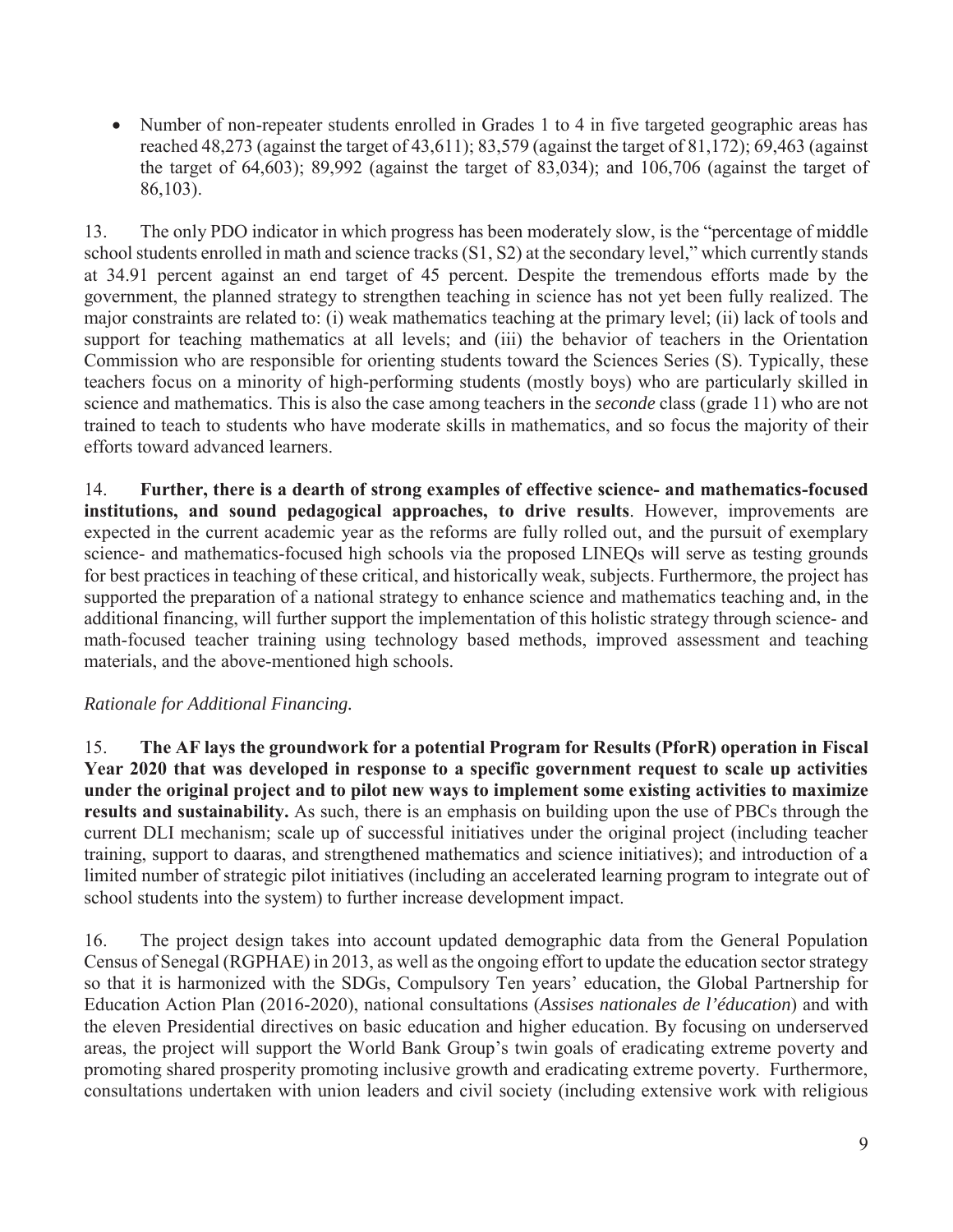communities) also contributed to strengthened initiatives in integrating marginalized and excluded populations.

**17. The proposed additional financing is fully aligned with the existing Country Partnership Strategy (CPS) for Senegal (2013-2017), as well as the current Systematic Country Diagnostic (SCD) which will inform the forthcoming Country Partnership Framework (CPF).** Under the current CPS it supports Pillar 1 – accelerating inclusive growth and creating employment, as well as Pillar 2 improving service delivery – through sustainable improvements to human capital development as well as strategic system wide changes to education management. Importantly, the operation also addresses several binding constraints identified in the SCD. The SCD identifies participation of the poor in labor markets, skills and youth employment, human capital development, and social inclusion as key levers for building human capital throughout the lifecycle. The additional financing, which seeks to expand equitable access and inclusion in schools, as well as improved relevance and quality of teaching and learning directly contributes to improved human capital development which will be a core focus of the upcoming CPF.

18. The requirements to process an AF have been met, namely: (a) implementation progress and development objectives have been consistently rated as Moderately Satisfactory or better for over the last 12 months; (b) all legal covenants have been complied with; (c) there are no outstanding audit reports; and, (d) the project will follow the World Bank's 'Guidelines: Procurement of Goods, Works, and non-Consulting Services Under IBRD Loans and IDA Credits & Grants by World Bank Borrowers' and 'Guidelines: Selection and Employment of Consultants Under IBRD Loans and IDA Credits & Grants by World Bank Borrowers' both dated January 2011 (Revised July 2014), as well as the World Bank's guideline on Anti-corruption 'Guidelines on Preventing and Combating Fraud and Corruption in Projects Financed by IBRD Loans and IDA Credits and Grants', dated October 15, 2006 and revised in January 2011 and in July, 2016.

## *Theory of Change and Lessons Learned*

19. **Systemic changes to the education sector, which are labor intensive and require sustained effort to drive results, are at the core of Senegal's education sector strategy and the World Bank financing which has accompanied it.** The aim is to make long lasting system wide changes, rather than boutique investments which address a symptom but not its root cause. The PBCs operate on this model. They are built around carefully selected easy to understand targets, focused on equity and quality, however what makes the approach ambitious is that they are implemented at each level, thus incentivizing accountability of each stakeholder in the system from the ministerial level to regional, district, and school levels. The implementation of the PBC approach has resulted in establishment and utilization of learning assessments, improved financial management at the school level, and system wide improvements to teacher management, in addition to critical learning and access outcomes mentioned above. At the same time, the training of school directors, remains critically important and is an area for further development. While training on school management was successfully rolled out in the current project, additional training which equips directors to adequately assess school performance, provide feedback to teachers in the capacity as instructional leaders, and assess professional development needs is critical.

20. **Capacity building and community involvement is critical.** With this approach comes the need for capacity building which has been a central activity in the project, and key to making the reforms sustainable. To be successful, this decentralized approach necessitates education organizing at the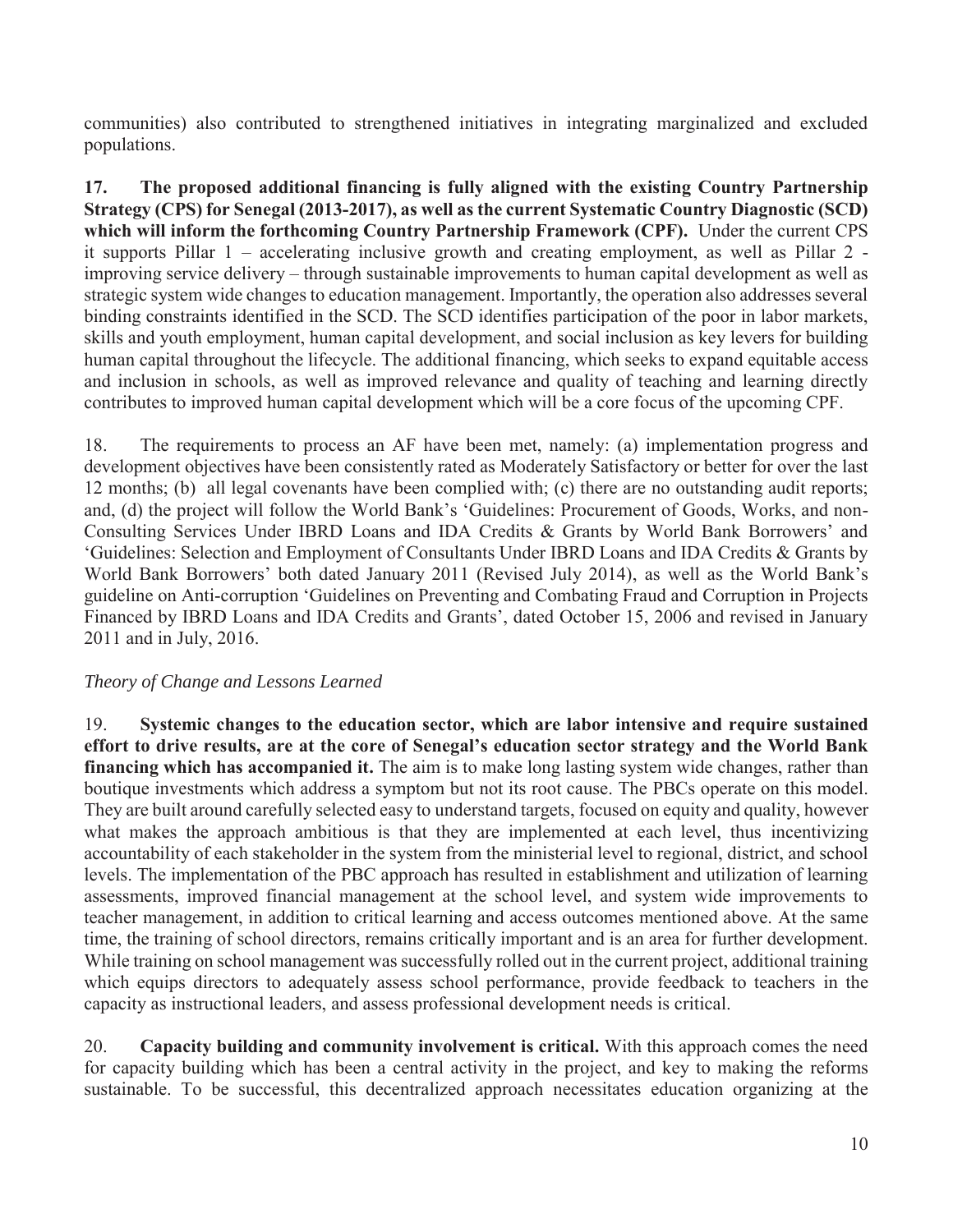community level, particularly with marginalized groups. This participatory design is key to engaging vulnerable children and parents, and is built into the program through the substantial work integrating foundational skills into Koranic schools by working closely with religious leaders and their communities, and heavy emphasis on participatory school based management committees and their empowerment.

21. **The premise is that systemic changes are necessary to orient the sector around results (behavior change) rather than simple inputs (e.g. textbooks, infrastructure investments).** At the same time, in addition to improved service delivery, the central premise is that the key to learning is (i) ensuring that children have access to learning institutions and (ii) ensuring that they are exposed to effective teaching once they are there. Given that nearly 38 percent of children aged 7-12 remain out of school, and that teachers have been shown to make the single biggest difference on learning outcomes for children once they are in school, the investments under the additional financing are focused on these aspects, and build on the previous successes in these areas.

22. **A "multiple pathways approach" is used to reach out of school children**. The education system in Senegal is complex, with vast networks of public schools, faith-based and religious schools, and private schools of various types. There are gaps in learning to various degrees in each type of institution, making improvements to quality particularly daunting. The challenge has been how to ensure that all children are receiving foundational skills in reading and mathematics regardless of the institution. As such, the project has championed a multiple pathways approach which engages with daaras, through the use of PBCs to ensure that children, many of whom would not receive any formal education otherwise, are receiving math and reading lessons. The program has successfully reached over 14,000 children, but there is a need to expand the efforts, and to ensure that monitoring and evaluation efforts are further strengthened. In this next phase an accelerated catch up program will also be launched to serve as a pathway for children without formal education to enter into the system so that there are not only more educational opportunities, but also more lateral integration between institution types.

23. **Supporting teachers has been critical to improved learning.** The project builds on system-wide improvements to teacher management including putting in place a computerized system for transparent staff management, increasing entry qualifications to the Baccalaureate (BAC) level, hiring at the regional level, and revising preservice training and certification standards. With this strong base, the additional financing will continue to invest in teachers, many of whom need further support to be effective in classrooms. Systematic in-service teacher training is necessary to ensure teachers are learning interactive approaches to teaching, and provided with regular support and feedback to continuously improve upon their pedagogical approaches. High quality digital lessons and tools which aid in interactive teaching will support this approach. At the same time, investment in a classroom observation tool and its use will be financed.

24. **More needs to be done to ensure girls equally benefit from the expanded educational opportunities**. Girls are more likely than boys to leave the education system or never attend, and are less likely to enroll in science and mathematics series once in the system. For example, as stated above, analysis conducted during the original project finds that girls represent only 24.3 percent of students enrolled in science and mathematics tracks, against 30.7 percent of boys. Girls tend to be heavily skewed toward enrollment in the humanities/literature series, reaching as high nearly 79 percent enrollment. However, at the same time, we find that returns to girls' education increase as girls continue through the system. For example, the rate of return is 97 percent for women with upper secondary education while it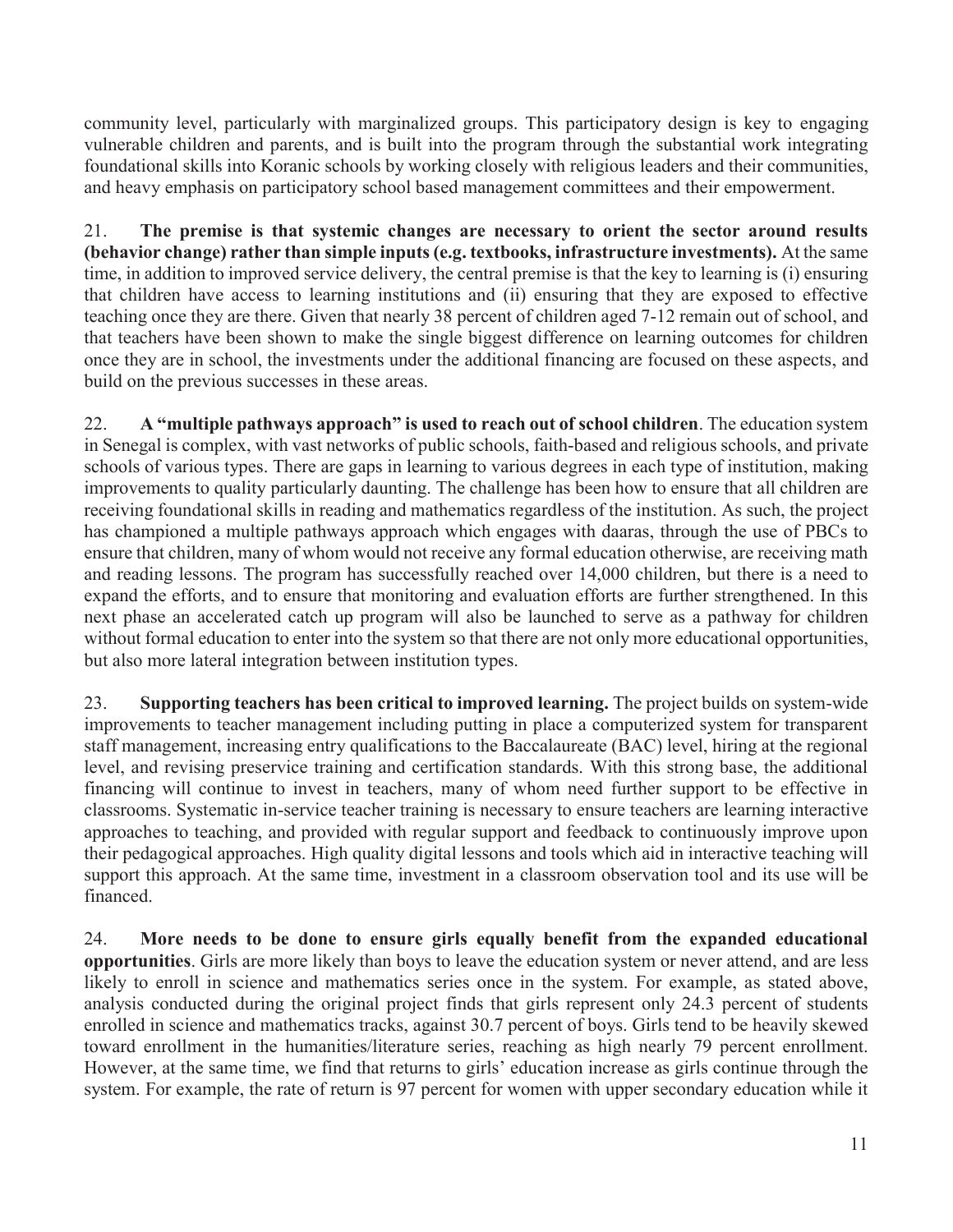is 83 percent for men with the same level of education. Given the critical importance of the improved science and mathematics stream in Senegal, the aim is to improve the enrollment and completion of girls' in these streams through project interventions. This will be done through awareness campaigns, teacher training to support orienting girls into science and mathematics tracks, and targeting of girls through PBCs particularly within the BSTs which focus on science and technology. Furthermore, the two model high schools focused on science and mathematics that will be created will target girls' enrollment and has a target of 50 percent. Women also play a particularly critical role in school management committees in Senegal, representing nearly 70 percent of all school management committee membership. Despite high rates of illiteracy among this population, women's participation in school management committees has been robust and plays a critical role in community ownership of schools. To further build upon this momentum, and enhance the depth of community participation, the project will pilot a small literacy program, targeting female school management committee members.

## **III. Proposed Changes**

## **Summary of Proposed Changes**

The changes are focused around the following:

**System Strengthening and Decentralization.** Building upon the successes of the original project, the AF will (i) refine the PBCs at school, and district level, including developing clearer outcomes and targets, which form the basis of the DLIs; (ii) introduce PBCs between the regional and national levels, and within the BSTs to improve accountability; and, (iii) improve upon the M&E system at school level to improve the feedback loop for continued school improvement. At the same time, the school based management initiatives centered around capacity building will be scaled up to empower school management committees. This includes making trainings and materials accessible in local languages, and offering literacy training to drive participation.

**Quality Improvement.** The largest proportion of financing is focused on quality improvements, especially improvements in mathematics and sciences teaching and learning. This will be done through introduction of improved in-service training for teachers and school directors, including special emphasis on teaching mathematics and sciences; providing an additional 300 schools with grants to implement the reformed program on science and mathematics; development of two specialized high schools (LINEQs) to serve as exemplary schools at the secondary level that champion science and mathematics learning, and introduction and implementation of more technology based teaching methods in the classroom.

**Scaling up Access**. The daara improvement program under the original project, in which daaras receive funds through the PBC mechanism on the condition that they provide foundational skills (reading and numeracy) to students, will be scaled up from 100 daaras to 500 daaras under the AF. In parallel, given the large number of students still outside of the education system, an accelerated "catch up" program for students who enter the conventional system late will be piloted. The AF will further support quality improvement and inclusion measures, including through support to the existing sports competition program as a part of activities to build citizenship and move beyond purely cognitive skills to include critical non-cognitive skills, and development of the "whole child."

**Additional Changes.** Given the additional funding, the IDA will be extended from October 1, 2018 to December 2021, while the GPE grant will close as scheduled in May 2018. The results framework will be adjusted to show the scale up of current activities and the introduction of new activities as described fully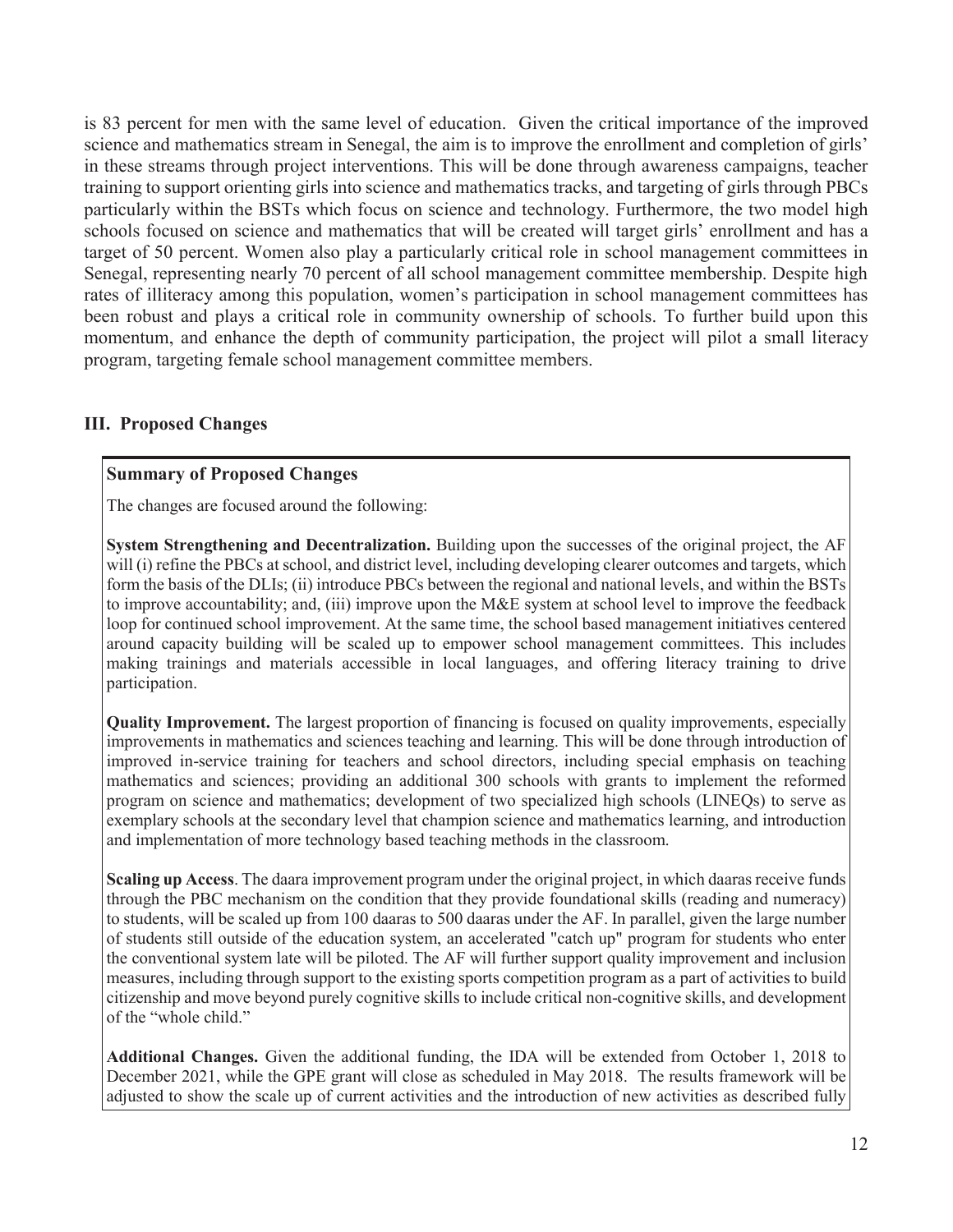| additional funding.                          |                                                                              |
|----------------------------------------------|------------------------------------------------------------------------------|
| Change in Implementing Agency                | Yes $\lceil$<br>$\vert$ No $\vert$ X $\vert$                                 |
| Change in Project's Development Objectives   | $\left[ X \right]$<br>$Yes \Gamma$                                           |
| Change in Results Framework                  | Yes [ X ] No [                                                               |
| Change in Safeguard Policies Triggered       | $\left[ X \right]$<br>Yes $\lceil$                                           |
| Change of EA category                        | $\left[ X \right]$ No $\left[ X \right]$<br>Yes $\lceil$                     |
| Other Changes to Safeguards                  | Yes $\lceil$<br>$\left[ X \right]$                                           |
| Change in Legal Covenants                    | Yes $\lceil$<br>$\left[\right]$ No $\left[X\right]$                          |
| Change in Loan Closing Date(s)               | Yes[X] No[]                                                                  |
| <b>Cancellations Proposed</b>                | $\left\lceil \right.$ No $\left[ \right.$ X $\left. \right]$<br>Yes $\lceil$ |
| Change in Disbursement Arrangements          | $\left[ X \right]$ No $\left[ X \right]$<br>$Yes \lceil$                     |
| Reallocation between Disbursement Categories | $\left\lceil \right.$ No $\left[ \right.$ X $\left. \right]$<br>$Yes \lceil$ |
| Change in Disbursement Estimates             | Yes [ X ] No [                                                               |
| Change to Components and Cost                | Yes [ X ] No [                                                               |
| Change in Institutional Arrangements         | $\left\lceil \right.$ No $\left[ \right.$ X $\left. \right]$<br>$Yes \lceil$ |
| Change in Financial Management               | $\left[\right]$ No $\left[\right]$ X $\left[\right]$<br>Yes $\lceil$         |
| Change in Procurement                        | Yes $\lceil$<br>$\left[ X \right]$                                           |
| Change in Implementation Schedule            | $\left[ X \right]$<br>Yes $\lceil$                                           |
| Other Change(s)                              | $\left[ X \right]$<br>$Yes \lceil$                                           |

under the results section, and the disbursement schedule will be adjusted to reflect the project extension and additional funding.

## **Development Objective/Results**

#### **Project's Development Objectives**

Original PDO

The project development objective is to improve learning outcomes for early grades, increase access to the science and mathematics tracks for secondary schools, and to improve equity in access to basic education.

#### **Change in Results Framework**

Explanation:

The updated results framework reflects the scale up and expanded scope of the additional financing. The following changes have been made:

At the PDO level: A measure of reading comprehension of grade 1 students will be added to reflect the quality improvements through at the school level, and renewed emphasis on teacher training and average success rate on the secondary school completion examination *(*BFEM, *brevet de Fin d'Etudes de l'Enseignement moyen*). The PDO-level indicator which monitors progress towards enrolling more students in mathematics and sciences series (S1, S2) at the secondary level will also be disaggregated to closely track enrollment of girls in these tracks. Lastly, the total number of beneficiaries has also been scaled up to reflect the additional students who will benefit, for a sum of more than 2,500,000 beneficiaries.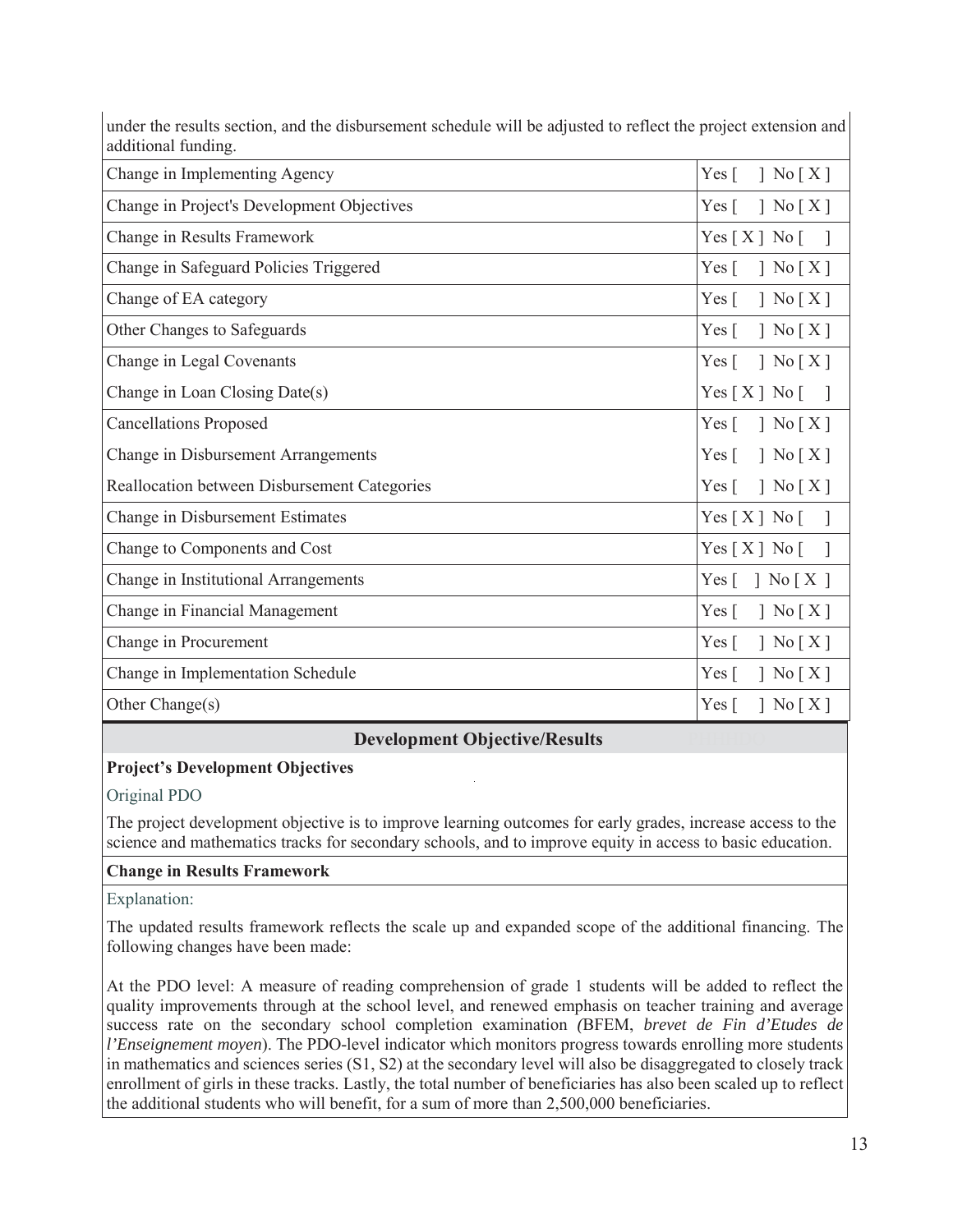At the intermediate level: six intermediate level indicators have been added to take into account the additional activities. The indicators include: (i) teachers trained in-service; (ii) percentage of school heads trained; (iii) number of school community members trained using the revised materials in local languages; (iv) number of out of school students (age 8-14) re-integrated into the system; (v) number of daaras with a PBC based on their Equity Improvement Plan (EIP); and (vi) percentage of BST that have achieved the 80 percent of the agreed targets in their PBCs.

The annual/end of project target dates. The end target date for each of the indicators was extended to reflect the new closing date. Several of the project activities have already been fully achieved (in cases such as civil works, or process indicators) however the end targets have all been extended to ensure clear M&E of all indicators from the original financing through the additional financing. Where possible the end targets have been revised upward to reflect the scale up.

## **Compliance**

**Covenants - Additional Financing (Senegal-Quality Improvement and Equity of Basic Education - AF - P163575 )**

| <b>Source of</b><br><b>Funds</b> | <b>Finance</b><br><b>Agreement</b><br>Reference | <b>Description of</b><br><b>Covenants</b>                                                                                                                                                                                            | <b>Date Due</b>       | <b>Recurrent</b> | <b>Frequency Action</b> |     |
|----------------------------------|-------------------------------------------------|--------------------------------------------------------------------------------------------------------------------------------------------------------------------------------------------------------------------------------------|-----------------------|------------------|-------------------------|-----|
| <b>IDA</b>                       | Updating of<br>Procedures<br>Manual             | The Recipient<br>shall, not later than<br>three $(3)$ months<br>after the Project<br>Effective Date,<br>revise and update,<br>in accordance with<br>terms of reference<br>acceptable to the<br>Association, the<br>procedures manual | September<br>30, 2018 |                  |                         | New |
|                                  |                                                 |                                                                                                                                                                                                                                      |                       |                  |                         |     |
| <b>Conditions</b>                |                                                 |                                                                                                                                                                                                                                      |                       |                  |                         |     |
| <b>Source Of Fund</b>            |                                                 | <b>Name</b>                                                                                                                                                                                                                          |                       | <b>Type</b>      |                         |     |
|                                  | <b>Description of Condition</b>                 |                                                                                                                                                                                                                                      |                       |                  |                         |     |
|                                  |                                                 |                                                                                                                                                                                                                                      | <b>Risk</b>           |                  |                         |     |
| <b>Risk Category</b>             |                                                 |                                                                                                                                                                                                                                      |                       |                  | Rating (H, S, M, L)     |     |
|                                  | 1. Political and Governance                     |                                                                                                                                                                                                                                      |                       | Moderate         |                         |     |
| 2. Macroeconomic                 |                                                 |                                                                                                                                                                                                                                      | Moderate              |                  |                         |     |
|                                  | 3. Sector Strategies and Policies               |                                                                                                                                                                                                                                      |                       | Moderate         |                         |     |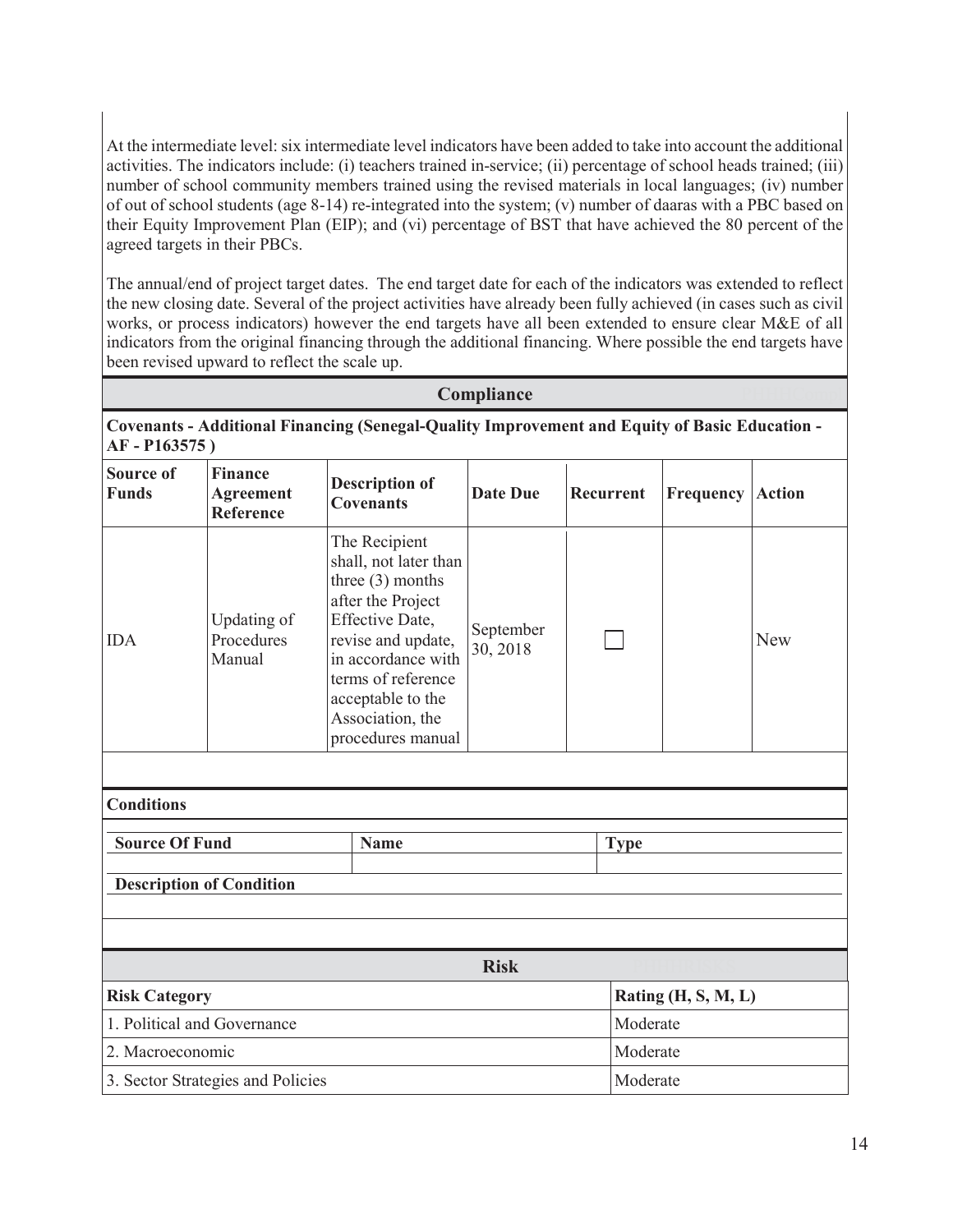|                           | 4. Technical Design of Project or Program                                                                               | Substantial                                                                                                                                   |                             |       |               |                   |                 |            |                                                                                                                                                                                                                          |
|---------------------------|-------------------------------------------------------------------------------------------------------------------------|-----------------------------------------------------------------------------------------------------------------------------------------------|-----------------------------|-------|---------------|-------------------|-----------------|------------|--------------------------------------------------------------------------------------------------------------------------------------------------------------------------------------------------------------------------|
|                           | 5. Institutional Capacity for Implementation and Sustainability                                                         |                                                                                                                                               | Substantial                 |       |               |                   |                 |            |                                                                                                                                                                                                                          |
| 6. Fiduciary              |                                                                                                                         |                                                                                                                                               | Moderate                    |       |               |                   |                 |            |                                                                                                                                                                                                                          |
| 7. Environment and Social |                                                                                                                         |                                                                                                                                               |                             |       |               |                   |                 |            |                                                                                                                                                                                                                          |
| 8. Stakeholders           |                                                                                                                         |                                                                                                                                               |                             |       |               |                   |                 | Moderate   |                                                                                                                                                                                                                          |
| 9. Other                  |                                                                                                                         |                                                                                                                                               |                             |       |               |                   |                 |            |                                                                                                                                                                                                                          |
| <b>OVERALL</b>            |                                                                                                                         |                                                                                                                                               |                             |       |               |                   |                 | Moderate   |                                                                                                                                                                                                                          |
|                           |                                                                                                                         |                                                                                                                                               |                             |       |               | <b>Finance</b>    |                 |            |                                                                                                                                                                                                                          |
|                           | Loan Closing Date - Additional Financing (Senegal-Quality Improvement and Equity<br>of Basic Education - AF - P163575)  |                                                                                                                                               |                             |       |               |                   |                 |            |                                                                                                                                                                                                                          |
| <b>Source of Funds</b>    |                                                                                                                         |                                                                                                                                               |                             |       |               |                   |                 |            | <b>Proposed Additional Financing Loan Closing Date</b>                                                                                                                                                                   |
| <b>IDA</b> Grant          |                                                                                                                         |                                                                                                                                               |                             |       |               | 30 December, 2021 |                 |            |                                                                                                                                                                                                                          |
|                           | <b>Change in Disbursement Estimates (including all sources of Financing)</b>                                            |                                                                                                                                               |                             |       |               |                   |                 |            |                                                                                                                                                                                                                          |
| Explanation:              |                                                                                                                         |                                                                                                                                               |                             |       |               |                   |                 |            |                                                                                                                                                                                                                          |
|                           | original project, through the revised project closing date.                                                             |                                                                                                                                               |                             |       |               |                   |                 |            | The updated disbursement table reflect the remaining funds in the current project and the additional US\$60<br>million. This includes the funds disbursed to date and all sources of financing from effectiveness of the |
|                           | <b>Expected Disbursements (in USD Million) (including all Sources of Financing)</b>                                     |                                                                                                                                               |                             |       |               |                   |                 |            |                                                                                                                                                                                                                          |
| <b>Fiscal Year</b>        | 2014                                                                                                                    | 2015                                                                                                                                          | 2016                        | 2017  |               | 2018              | 2019            | 2020       | 2021                                                                                                                                                                                                                     |
| Annual                    | 30.30                                                                                                                   | 4.79                                                                                                                                          | 19.97                       | 10.20 |               | 14.64             | 15.00           | 20         | 13                                                                                                                                                                                                                       |
| Cumulative                | 30.30                                                                                                                   | 35.09                                                                                                                                         | 55.06                       | 65.26 |               | 79.9              | 94.90           | 114.9      | 127.9                                                                                                                                                                                                                    |
|                           | Allocations - Additional Financing (Senegal-Quality Improvement and Equity of Basic<br><b>Education - AF - P163575)</b> |                                                                                                                                               |                             |       |               |                   |                 |            |                                                                                                                                                                                                                          |
| <b>Source of</b>          | <b>Currency</b>                                                                                                         | <b>Category of</b>                                                                                                                            |                             |       |               | <b>Allocation</b> |                 |            | Disbursement %(Type<br>Total)                                                                                                                                                                                            |
| <b>Fund</b>               |                                                                                                                         |                                                                                                                                               | <b>Expenditure</b>          |       |               |                   | <b>Proposed</b> |            | <b>Proposed</b>                                                                                                                                                                                                          |
| <b>IDA</b>                | <b>USD</b>                                                                                                              |                                                                                                                                               | <b>PBF</b> Education Grants |       |               |                   |                 | 2,785,000  | 100                                                                                                                                                                                                                      |
| <b>IDA</b>                | <b>USD</b>                                                                                                              | Goods, works, non-<br>consulting services,<br>consultants' services,<br><b>Incremental Operating</b><br>Costs and Training for<br>the Project |                             |       |               | 57,215,000        |                 |            | 100                                                                                                                                                                                                                      |
|                           |                                                                                                                         |                                                                                                                                               |                             |       | <b>Total:</b> |                   |                 | 60,000,000 |                                                                                                                                                                                                                          |
|                           |                                                                                                                         |                                                                                                                                               |                             |       |               | <b>Components</b> |                 |            |                                                                                                                                                                                                                          |
|                           | <b>Change to Components and Cost</b>                                                                                    |                                                                                                                                               |                             |       |               |                   |                 |            |                                                                                                                                                                                                                          |
| Explanation:              |                                                                                                                         |                                                                                                                                               |                             |       |               |                   |                 |            |                                                                                                                                                                                                                          |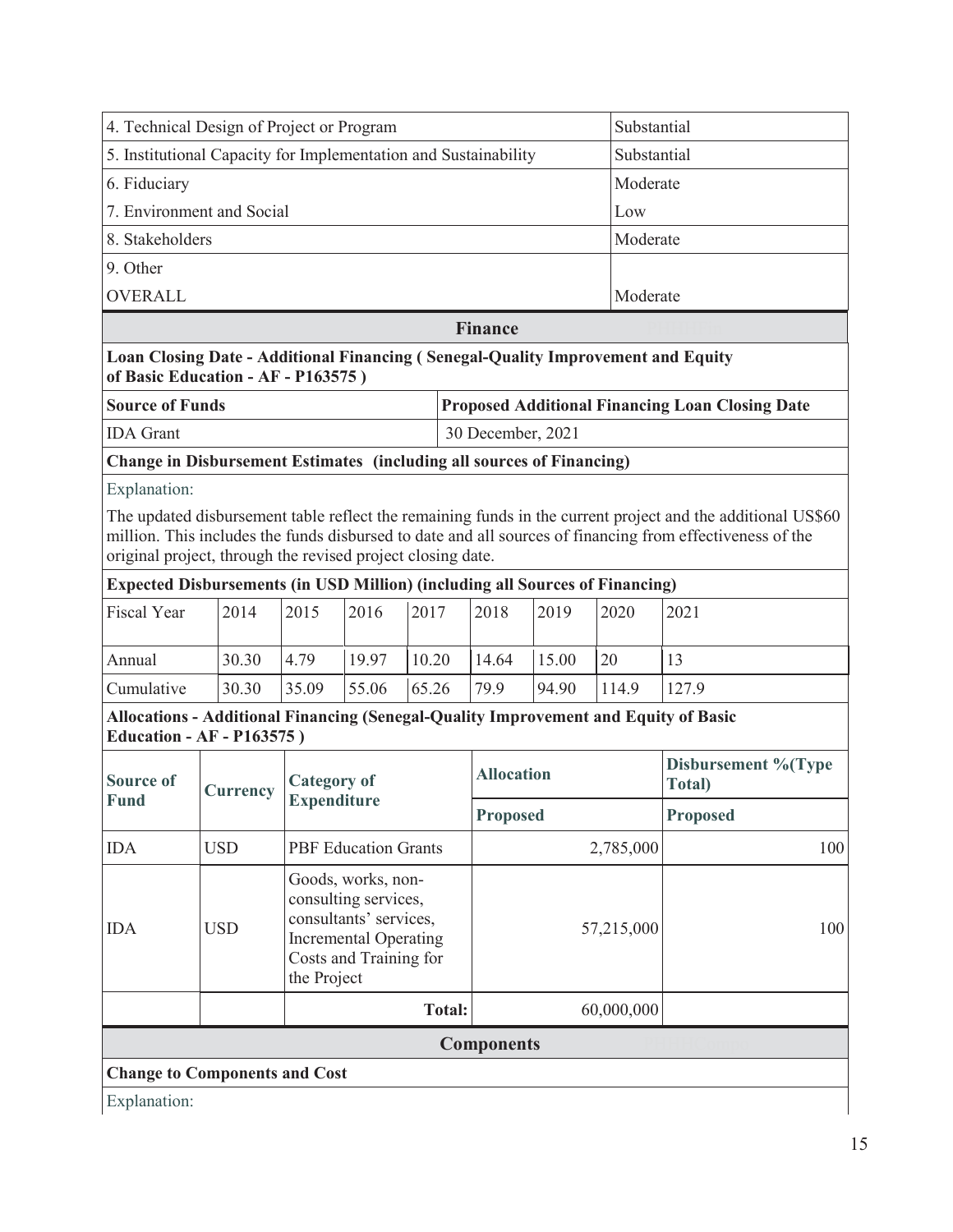The components will receive additional funds as follows: Component 1 - US\$48 million; Component 2 - US\$8 million; and Component 3 - US\$4 million. Changes by component are elaborated below.

**Component 1. Improving the Quality of Basic Education – US\$96.2 million (US\$48.2 Original Financing; US\$48 million Additional Financing)** Component 1 aims at improving quality by (i) using PBCs throughout various levels of the education system for better accountability and focus on results; (ii) revitalized pre-service training to teachers; and (iii) a strengthened mathematics and science program.

**Sub-component 1.1 [scale up] Performance based financing education grants. US\$11 million (US\$10 million Original Financing; US\$1 million Additional Financing)** The AF will improve and expand the use of PBCs as a mechanism to focus on results and decentralize the system. As under the original project the PBCs between the 16 regional education authorities and the 59 corresponding district level offices with oversight of the utilization of school grants will continue to be financed. These PBCs will be strengthened to hold the district authorities and schools more accountable for results and to better monitor progress and performance. The mid-term review revealed difficulties related to delays in regular reporting from the decentralized level to the central level, which, in turn, delayed disbursements. A renegotiated PBC which has clearer targets and is accompanied by additional capacity building will be supported under the AF.

In addition, new PBCs will be introduced between the 16 regional education authorities and the Ministry of Education and will use the same approach. The regional education authorities play a central role in the global monitoring of the system and quality assurance. PBCs between the regional authorities and the ministry will therefore focus on targets which strengthen the monitoring mechanism and evaluate progress toward improved learning outcomes and retention. A select group of inspectors nominated by their peers will be selected to adapt the existing template for PBCs between the regional education authorities and the Ministry of Education with technical support.

**Sub-component 1.2 [Scale up] Improving quality through improved school based management. US\$34.7 (US\$ 26.7 Original Financing; US\$8 million Additional Financing)** The AF will improve upon and expand implementation of the two main activities supported by the initial project under this component, including: (i) developing local communities' participation and oversight in school management; and, (ii) providing funds to improve upon and support the implementation of the PBCs between district authorities and schools.<sup>5</sup> Japan International Cooperation Agency (JICA) will continue to provide technical assistance for this activity.

The AF will scale up the initiative by providing additional training, cellphone facilities, software, and database systems to help communities accurately report on" (i) quality of service delivery and school functioning; (ii) actual transfers of resources as agreed in the PBCs; and (iii) any concerns regarding the utilization of the funds and teacher attendance. Special attention will be given to capacity building in the communities by providing trainings and associated materials in local languages to improve community participation and overseeing school management and progress. A pilot literacy program targeted towards members of the school management committees and local school communities (particularly women) will be launched under the AF to further support community participation.

As under the original financing, the government will continue to fund the school grants, while the AF will support improved PBCs for enhanced results at the school level. In the first phase of implementation, the quality improvement agreements were fully funded regardless of whether schools achieved their targets. The AF will take lessons learned from the first phase of implementation and introduce a strengthened financing

 $\overline{a}$ 

<sup>&</sup>lt;sup>5</sup> The PBCs between the district and school are sometimes referred to as Quality Improvement Agreements (QIAs), while the PBCs at the daara level are sometimes referred to as Equity Improvement Plans (EIPs). For clarity, the term PBCs is used throughout the project document. All sets of PBCs focus on improving quality.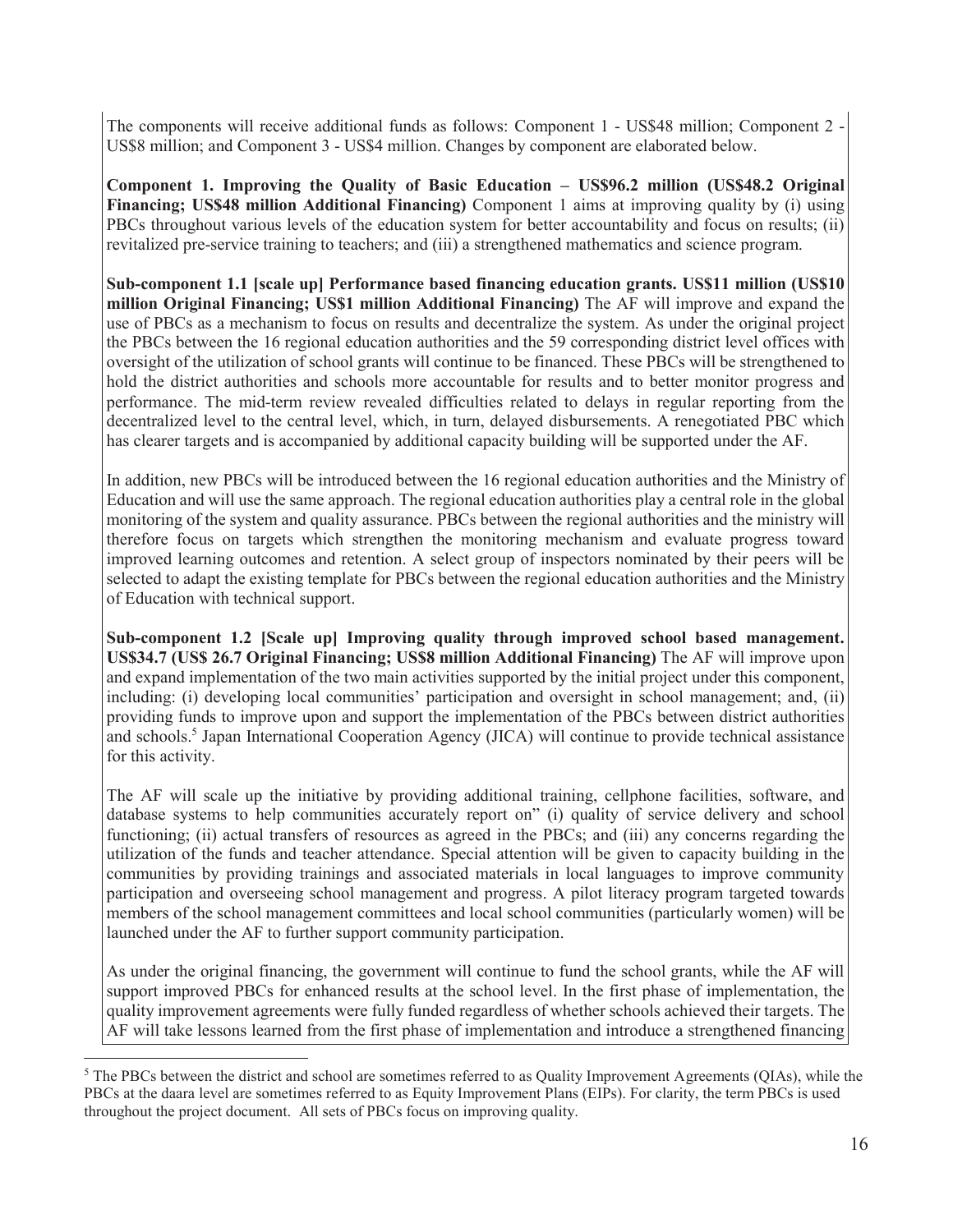mechanism which incentivizes results based on an improved PBC template with a strengthened set of indicators and targets. This includes support to quality improvement and inclusion measures, including those that support building a stronger school community and orientation around the whole child. This includes for example support to the existing sports competition program<sup>6</sup>. In this new phase, schools will receive allocations based on performance and paid in two parts: one allocation in September upon approval of the PBC and the second in February after a mid-year evaluation<sup>7</sup>. Small top up awards for the top percentage of most improved schools will also be developed to incentivize achievement, the bottom 20 percent of schools will also receive specialized attention in the following year.

**Sub-component 1.3. [Scale up] Implementation of a national program to develop sciences and mathematics teaching at the middle school level. US\$41.1 million (US\$7.4 million Original Financing; US\$34 million AF).** This sub-component primarily supported construction and rehabilitation of science and technology laboratory blocks (BSTs) in the regions and a national strategy for science and math. Under the AF no additional construction of BSTs will be financed; however, the AF will introduce (i) development of two science and mathematics focused specialized high schools – the LINEQs; (ii) expansion of science and mathematics content in preexisting schools using technology based teaching methods; (iii) corresponding scaled up math and science training for teachers at both primary and secondary levels; and (iv) emphasis on improving enrollment of girls in science and mathematics tracks.

*Lycées d'excellence pour l'Intégration, l'Equité et la Qualité (*High Schools of Excellence for Integration, Equity, and Quality - LINEQ). Under the additional financing, the project will establish two specialized high schools focused on mathematics and sciences. The high schools, which will strive to reach 50 percent enrollment of girls, will be focused on meeting high standards of excellence in science and mathematics teaching and learning to serve as a model for other successful schools in the country and promote equitable access for marginalized populations. The aim is to create an educational environment that stimulates creativity and innovation, and promotes best practices in teaching of mathematics and sciences by using technology aided, interactive pedagogical approaches. The two centers will be built in Kaolack and Sedhiou, which have been chosen on the basis of low access, completion, and high poverty rates as well as having the advantage of being in geographic positions that can serve several other regions. The site selection is fully described in Annex 1.

The LINEQs are expected to benefit 1200 students (600 in each institution) over the life of the project, and many more in the following years, given that they are designed to continue functioning well beyond 2021. The modalities of access to the two LINEQs will be specified by ministerial decree with the possibility for children from the daaras to compete.

*Improving BSTs.* To avoid orienting only top performing mathematics and science students towards mathematics and science tracks, the AF will support teacher training to teachers serving in the Orientation Committees and those of the *seconde* class (grade 11) to more effectively teach to learners at all levels, and to encourage girls to enroll in mathematics and sciences, given their under-representation in these areas. There will also be specific training for teachers and administrators in the BSTs on how to effectively utilize and maintain lab equipment for teaching, so that teachers are well equipped to manipulate and integrate the

 $\overline{a}$ 

<sup>&</sup>lt;sup>6</sup> The Ministries in charge of sport and education have established, by interministerial decree number 02620 in February 2015, a National Committee for Management and Recovery of School Sport, responsible for promoting the practice of sport in schools to bring together sports associations, cultivate young talents, and contribute to the citizenship education. In 2016- 2017 the 16 Academy Inspectorates held competitions provided regional funds. As part of the performance based contracts the project will support sports activities, in particular, the registration fees for competitions and the acquisition of equipment for the school.

 $^7$  An interim report based on a sample will be submitted to trigger the second phase of the payment and an external report will be prepared before the payment of the first year of the next year.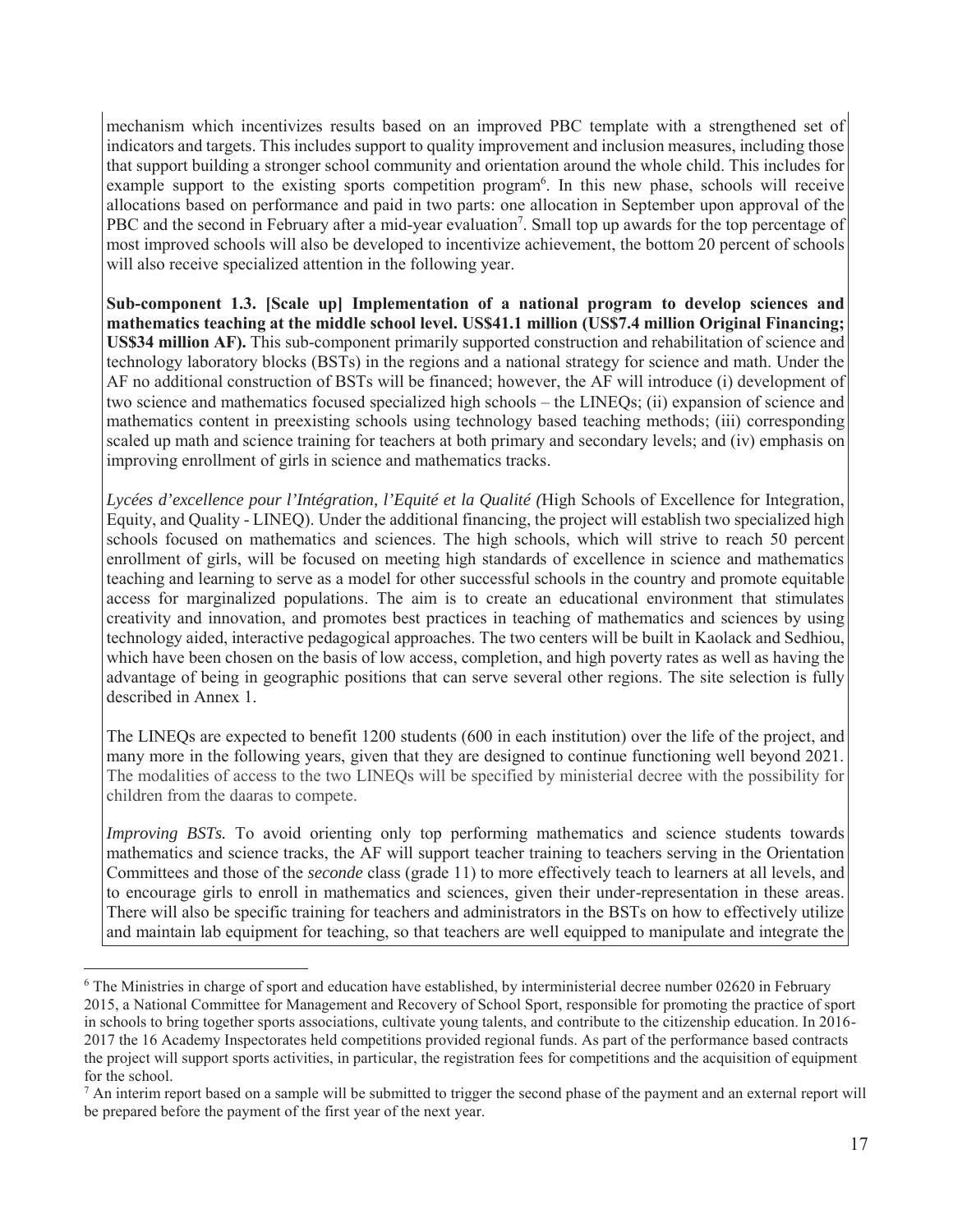high-level equipment into their teaching. The AF will support the 28 existing BSTs to sign PBCs with the district education inspectors. This contract will be based on a sciences and mathematics action plan prepared by the BST including, but not limited to, teacher training, learning material maintenance, tutoring and remediation courses, learning innovation and student assessment.

*Grants to middle schools.* The AF will also scale up the initiatives under the grants to middle schools to implement the reformed program on sciences and mathematics, with an added focus on higher enrollment of girls. Under the AF 300 additional middle schools and 160 upper secondary schools will receive grants to implement the reformed program on sciences and mathematics.

*ICT innovation to support outcomes in core subjects.* Lastly, a pilot will be introduced focused on technology-based teaching methods of mathematics and science, which will be introduced in 230 schools including 100 lower secondary schools (including BSTs), 30 upper secondary schools and 100 primary schools that operate with PBCs. Though there have been some ICT approaches used in Senegal, and a general willingness of the government to pursue ICTs in education, including placing pedagogical integration of ICTs as a key priority in the education sector policies, integration of technology into schools has generally been small scale and ad-hoc in nature.

The project will support the targeted training of teachers to use ICTs for their own professional development, integrate ICTs in the classroom for improved teaching and learning, and support ICT-rich classrooms and schools. In-service teacher training will be coupled with ICT integration into the 230 pilot schools mentioned above. The aim is to carefully integrate teacher pedagogy with technology use to ensure that the introduction of technology facilitates better teaching approaches, rather than introducing technology as an end in and of itself. The project will include provisions for professional development, the development of digital content where necessary, accompanying hardware to deliver the content, and a sustainable strategy of maintenance and technical support. Given that some of the digital content that will be adapted is available only in English there is also a small amount of funding set aside to facilitate translation of content into French.

**Sub-component 1.4 [Revised] Improving pre-service training and in-service teacher and headmaster training (changed from "Improving pre-service teacher training"). US\$13.1 million (US\$8.1 million Original Financing; US\$5 million Additional Financing).** This sub-component will (i) further improve the pre-service teacher training system introduced under the original project; (ii) introduce a revitalized inservice teacher training system for continuous professional development; (iii) introduce a classroom observation tool (COT); and, (iv) introduce training of school directors to build skills as pedagogic leaders.

Regional Centers for Training of Education Staff (*Centre regional de formation du personnel de l' education - CRFPEs*) are responsible for pre-service teacher training. Under the AF external expertise will be mobilized to help the CRFPEs develop additional services, including (i) pre-service teacher training at the middle school level; (ii) in-service training of teachers at all levels; and (iii) development of teacher training curriculum on physical exercise/sports and culture. In Senegal, particularly at the primary level, there is no systematic professional development system for current teachers, and the quality and availability of in-service teacher trainings is not well known. At the same time, the role of school headmasters, particularly at the primary level, is often viewed as that of purely school management and operations, rather than taking the role of an instructional leader. Evidence shows that the most effective schools are led by directors who are equipped to (i) evaluate their own school performance (using various tools including school level data, teacher observation, etc.); (ii) provide feedback to teachers; (iii) assess professional development needs; and (iv) direct resources (including and perhaps especially instructional resources) to where they are needed most. A two-pronged approach of assessing and building the supply of quality in-service training opportunities, and capacity building for headmasters will be taken so that not only are quality professional development opportunities made available to teachers, but that headmasters are well equipped to assess areas where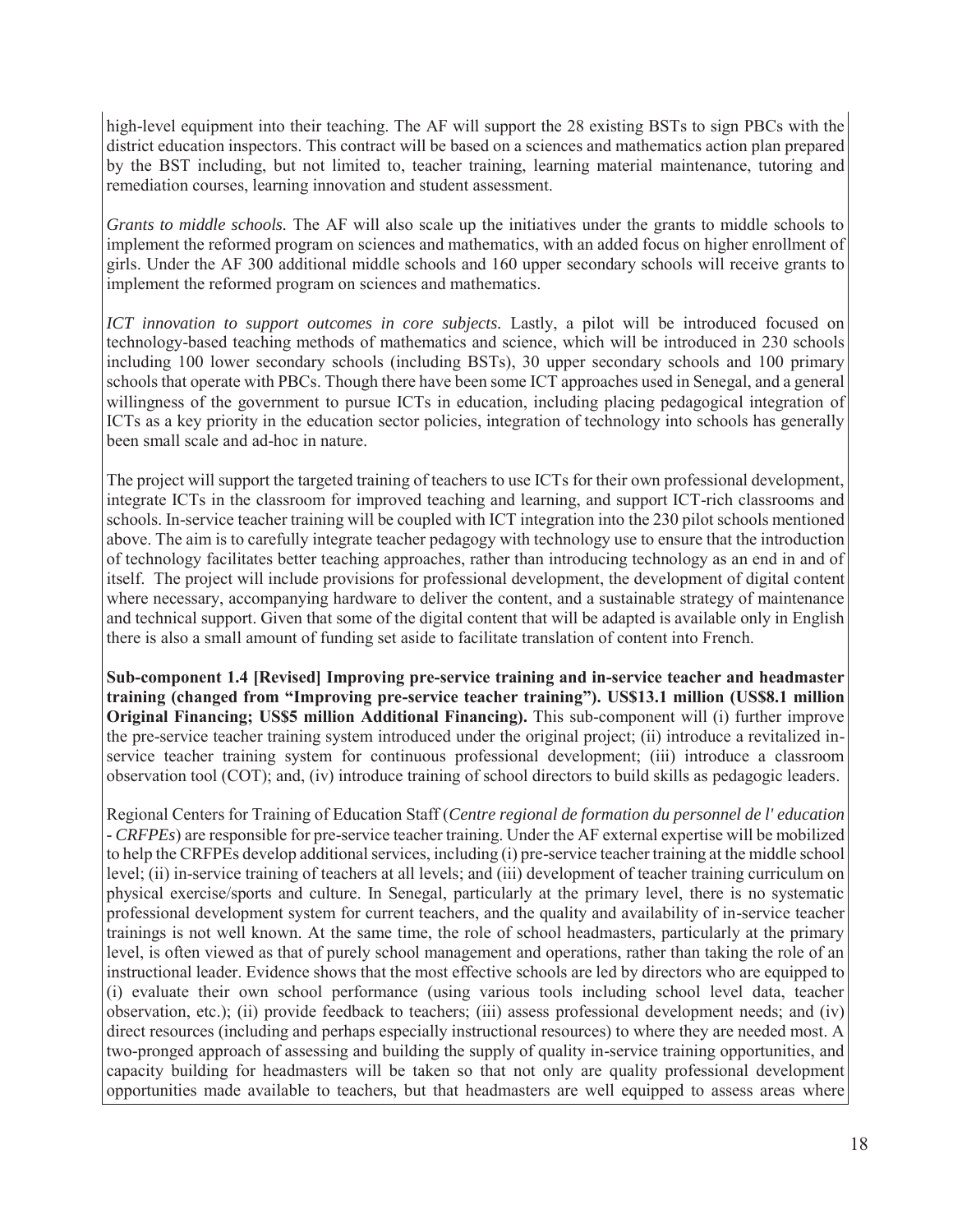professional development is needed most, and to appropriately direct school resources to those critical teaching areas through the quality improvement plans. Given the critical importance of non-cognitive skills, consideration of professional development opportunities which include but extend beyond cognitive skills testing, including citizenship and character development, will be explored, with a more holistic focus on "developing the whole child."

Activities that will be financed include: (i) survey of current in-service teacher training; (ii) technical assistance and training of trainers in CRFPEs to introduce in-service teacher training; (iii) equipping of CRFPEs; (iv) introduction of a classroom observation tool (COT) which aims to evaluate classroom practices and identify areas of improvement for teachers. The tool as well as important training on its utilization will be introduced to inform the in-service teacher training program development and effective school management and (v) teacher training. To ensure quality outcomes, the project proposes to train inspectors and school head masters/directors to allow them to assess teacher performance and provide practical feedback as described above. In sum the AF will support the training of 16 Regional Education inspectors, 59 district education inspectors, at least 8000 school headmasters and 25,000 teachers. The project will aim to support a study to evaluate the current system of appointing headmasters to ensure standard criteria are utilized.

**Component 2. Strengthening Equity in Access to Education.US\$33.5 million (US\$27.5 Original Financing; US\$6 million Additional Financing)** Component 2 aims to (i) scale up performance based financing of daaras as a part of the expanded foundational skills program; and (ii) introduce an accelerated "catch up" program for school aged children to integrate into the school system.

**Sub-component 2.1. [Completed] Construction and rehabilitation of schools in areas lagging and in underserved areas. US\$20.5 million (US\$20.5 million Original Financing, No Additional Financing).**  All activities under this sub-component have been completed.

**Sub-component 2.2. [Scale up] Grants for Results to Selected Daaras. US\$10 million (US\$7 million Original Financing; US\$3 million Additional Financing).** The original project financed integration of foundational skills into the curriculum of 100 daaras through PBCs. In its next phase the project will finance an additional 400 daaras based on the existing selection criteria under the parent project, which includes an application process and consideration of the regional distribution of supported daaras. As under the original project, the AF will support the new daaras in preparing their PBCs, which include explicit mathematics and reading outcome targets, provisions for school feeding and health, and a tentative budget. Daaras will receive allocations based on performance and paid in two parts: one initial allocation at the beginning of the academic year upon approval of the improvement plans and the second half way through the year after a mid-year evaluation. The manual of procedures will define the allocation criteria, implementation and reporting process, and will build on the previous manual of procedures.

**Sub-component 2.3. [NEW] Engaging out of school children. US\$ 3 million Additional Financing.**  Although progress has been made in access to education, an estimated nearly 1.5 million children ages 6-16 years are not currently attending school<sup>8</sup>. USAID has finalized a large national census on out of school aged children in Senegal which assessed reasons for not attending school, including the factors that contribute to high dropout rates, delayed entry, and never attending. Building upon this evidence base, the AF will pilot an accelerated program for young out of school children (ages 8-14) to allow them to integrate into the school system. This "catch up" program would allow students to transition back into the system and is directly aligned with the Government's Fast Track Program which is focused on integrating school aged children back into the system in the five regions<sup>9</sup> with the lowest enrollment rates.

 $\overline{a}$ 

<sup>8</sup> USAID Out-of-School Children Study published in June 2017 (in French : *Étude nationale sur les enfants et les jeunes hors du système éducatif au Sénégal)*

<sup>9</sup> Kaffrine, Diourbel, Louga, Matam and Tambacounda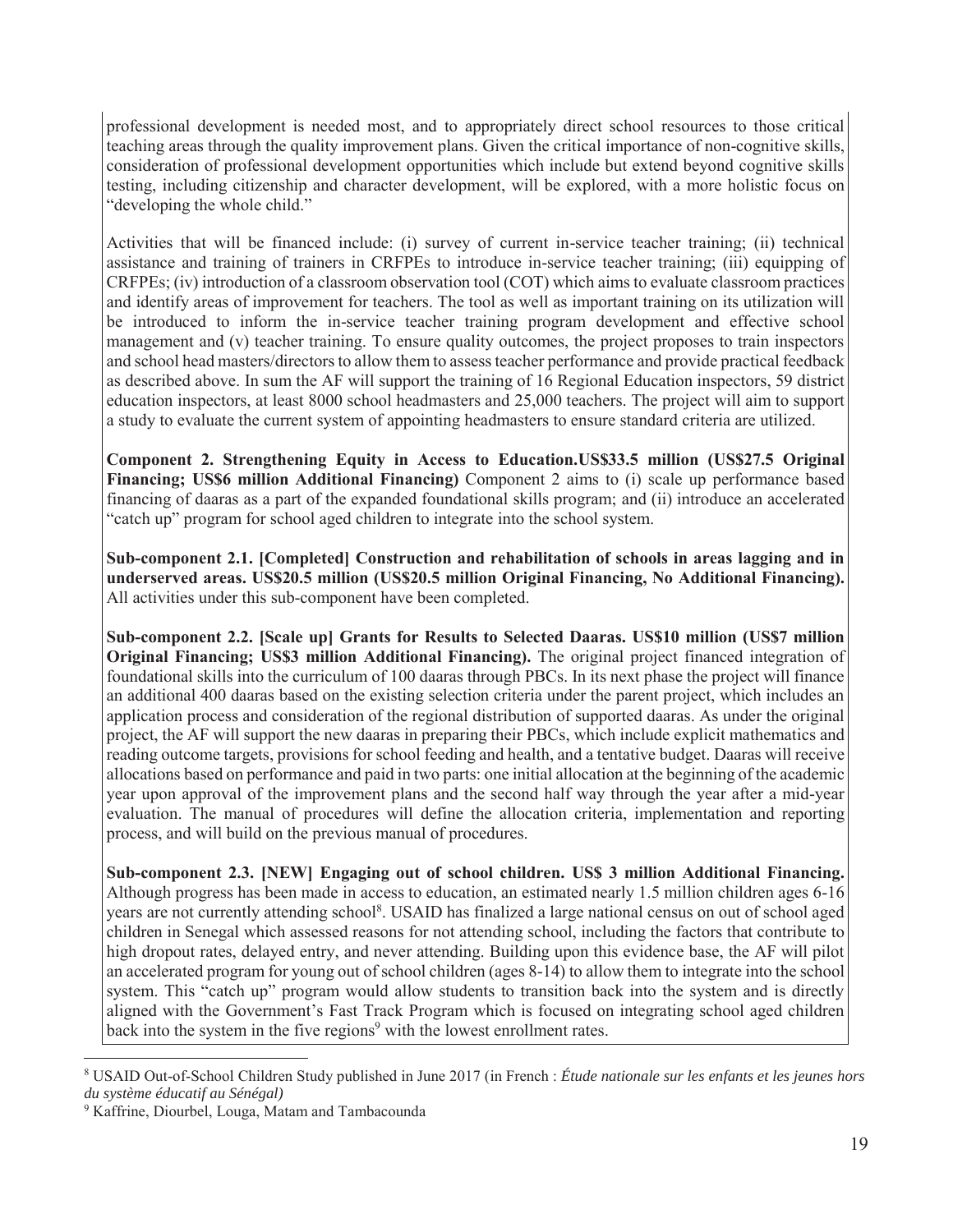The initiative will build on the current pilot being conducted by the Ministry of Education with the support of UNICEF. This approach, which is being conducted in the regions of Tambacounda and Kédougou is designed as a 9-month accelerated training program, including the national languages curriculum.

**Component 3. Supporting Project Management and Capacity Building. US\$14.4 million (US\$7.4 million Original Financing; US\$7 million Additional Financing)** Component 3 supports capacity building, project management, and improved sector management, especially through data management and utilization.

**Sub-component 3.1. [Scale up] Project implementation and management. US\$3.04 million (US\$2.04 million Original Financing; US\$1 million Additional Financing).** The sub-component will be scaled up to consider the extended scope of responsibilities under the project and the longer project duration under the AF.

**Sub-component 3.2. [Scale up] Development of a monitoring and evaluation system. US\$8 million (US\$4 million Original Financing; US\$4 million Additional Financing).** Building on the progress made under the current project, the AF will support an expanded EMIS system with the aim to have a fully integrated data management tool which captures the entire sub-sector. Ultimately, the goal is to be able to comprehensively monitor primary and secondary education data at school district, regional and national levels. A Service Delivery Indicator (SDI) exercise will also be supported under the AF to provide better data on teacher behavior and performance. The AF will support capacity building in policy analytics at the ministerial level for more evidence based decision making as a part of this effort and will continue to support the Internal Audit Department (*Inspection Interne*) of the Ministry of Education (MoE), as well as M&E of the project. The sub-component will also support the ministry in monitoring their own implementation of the shelter replacement program.

**Sub-component 3.3. [Scale up] Support to decentralization of the education sector. US\$3million (US\$1 million Original Financing; US\$2million Additional Financing).** The AF will continue to fund decentralization of the sector through the ongoing phased in capacity building approach for continued professionalization of the sector. As under the original project it will continue to finance technical assistance, training and equipment for regional and district authorities to be able to develop the following functions: human resources, leadership, management, financial management, planning, M&E, communication and internal controls. It will also support the establishment of an effective platform for dialogue between the Ministry and unions with the aim to strengthen the capacity of union actors to play a more decisive role in the education sector policy dialogue. This sub-component is flexible in identifying and supporting specific capacity building activities need to help strengthen regional, district authorities and national authorities, as these entities are heterogenous. The MoE will identify activities annually and submit them for review by the steering committee.

| <b>Current Component</b><br><b>Name</b>                   | <b>Proposed Component</b><br><b>Name</b>                  | Current Cost<br>$(USSM)^{10}$ | <b>Proposed</b><br>Cost (US\$M) | <b>Action</b>    |
|-----------------------------------------------------------|-----------------------------------------------------------|-------------------------------|---------------------------------|------------------|
| Component 1: Quality<br>improvement of basic<br>education | Component 1: Quality<br>improvement of basic<br>education | 59.76                         |                                 | $107.76$ Revised |
| Component 2: Equity<br>in access and retention            | Component 2: Equity in<br>access and retention            | 147.74                        |                                 | $155.74$ Revised |

<sup>&</sup>lt;sup>10</sup> Including counterpart funding under the original financing.

 $\overline{a}$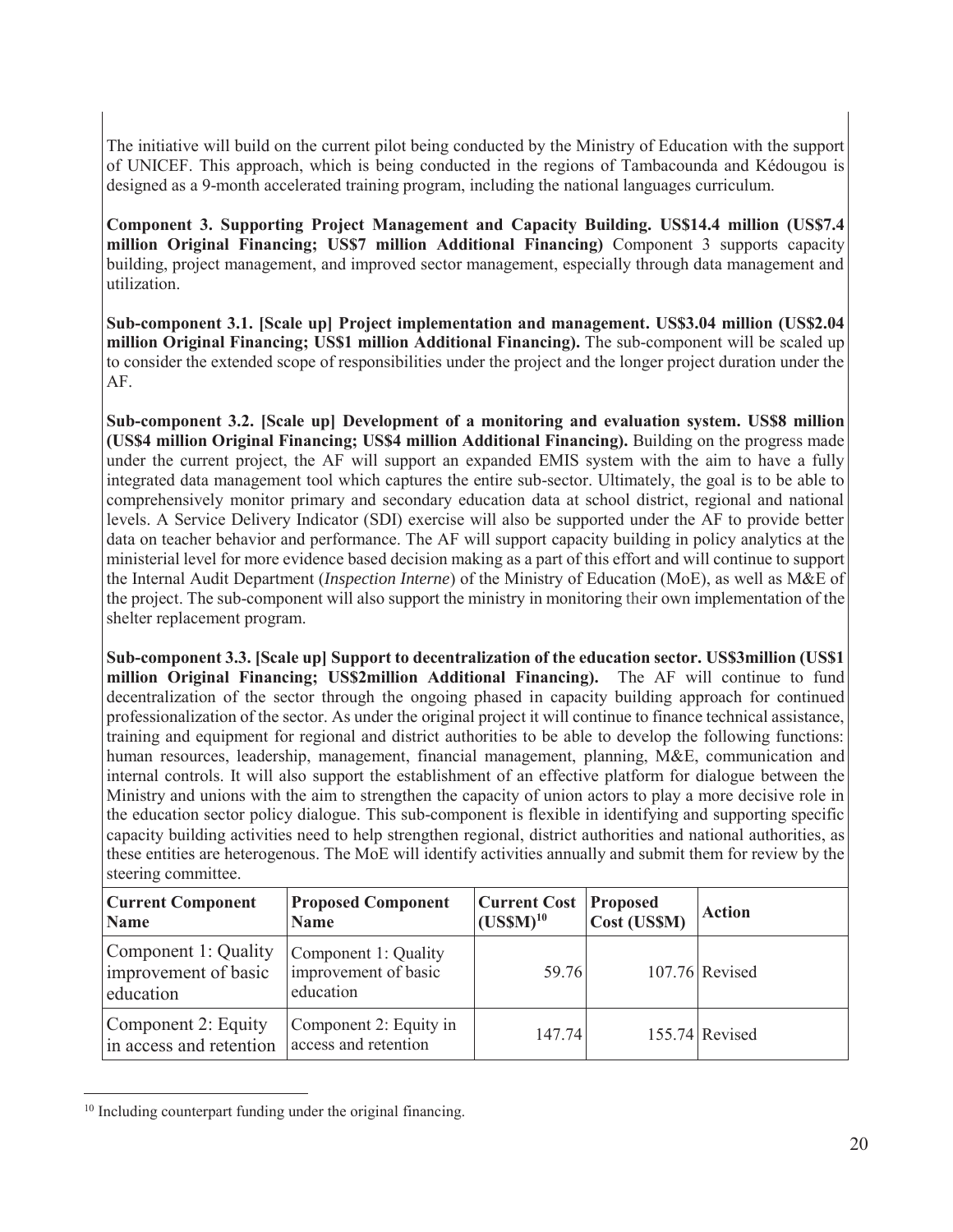| Component 3: Project<br>management and<br>capacity building | Component 3: Project<br>management and capacity<br>building | 10.20                      |               | 14.20 Revised |
|-------------------------------------------------------------|-------------------------------------------------------------|----------------------------|---------------|---------------|
|                                                             | Total:                                                      | 217.70                     | 277.70        |               |
|                                                             |                                                             |                            |               |               |
|                                                             |                                                             | <b>Other Change(s)</b>     |               |               |
| <b>Implementing Agency Name</b>                             | Type                                                        |                            | <b>Action</b> |               |
| Ministry of Education                                       |                                                             | <b>Implementing Agency</b> |               | No Change     |
| <b>Change in Institutional Arrangements</b>                 |                                                             |                            |               |               |

Explanation:

The implementation arrangements under the AF, including those for financial management (FM) and procurement, are expected to remain largely the same as those undertaken in support of the original financing. A manual of procedures has been drafted to define the PBC process and the detailed roles and responsibilities of all actors at the central, regional, district, and school levels. The accelerated catch up program, in-service teacher training, and development of the centers will be fully elaborated in the revised manual of procedures. Furthermore, capacity building measures will be built in to further improve monitoring and evaluation, as well as financial management. As in the original project, the additional financing will continue to use a DLI approach to finance the implementation of the activities. Annually the government prepares a work plan of activities for the implementation of the components proposed for the next school year starting October 1<sup>st</sup> together with a budget for such activities and a timetable for their implementation. The annual allocation of resources depends on the project disbursement schedule and DLIs achieved. DLIs are defined in Section B of Annex 1.

## **IV. Appraisal Summary**

## **Economic and Financial Analysis**

The project interventions are expected to improve the quality and level of human capital within the country. Quality improvements are expected to reduce dropout and increase the proportion of the population which complete primary, as well as improve the quality of teaching throughout. The changes introduced in secondary including scale up of those implementing science and mathematics programs, and supported by teacher training and materials in these core areas will help improve the relevance of the courses taught and change in future skills possessed by graduates.

The access intervention improves inclusion of segments of the population that are not taken into account currently, notably children in daaras who are often considered "inactive" after leaving their programs. The improvements to learning opportunities in rural areas will help to address the notable inequities. Further, the system strengthening efforts under component 3 are designed to further improve quality through capacity building.

In terms of benefits to education, the Senegalese labor market provides a strong signal that investment in education yields important returns to the individual and household. Better education is associated with better earnings, and probability of wage employment. For example, estimates show that compared with an individual with no education, an individual who has primary education earns 18 percent more, 49 percent more when he has lower secondary education, and 88 percent with upper secondary.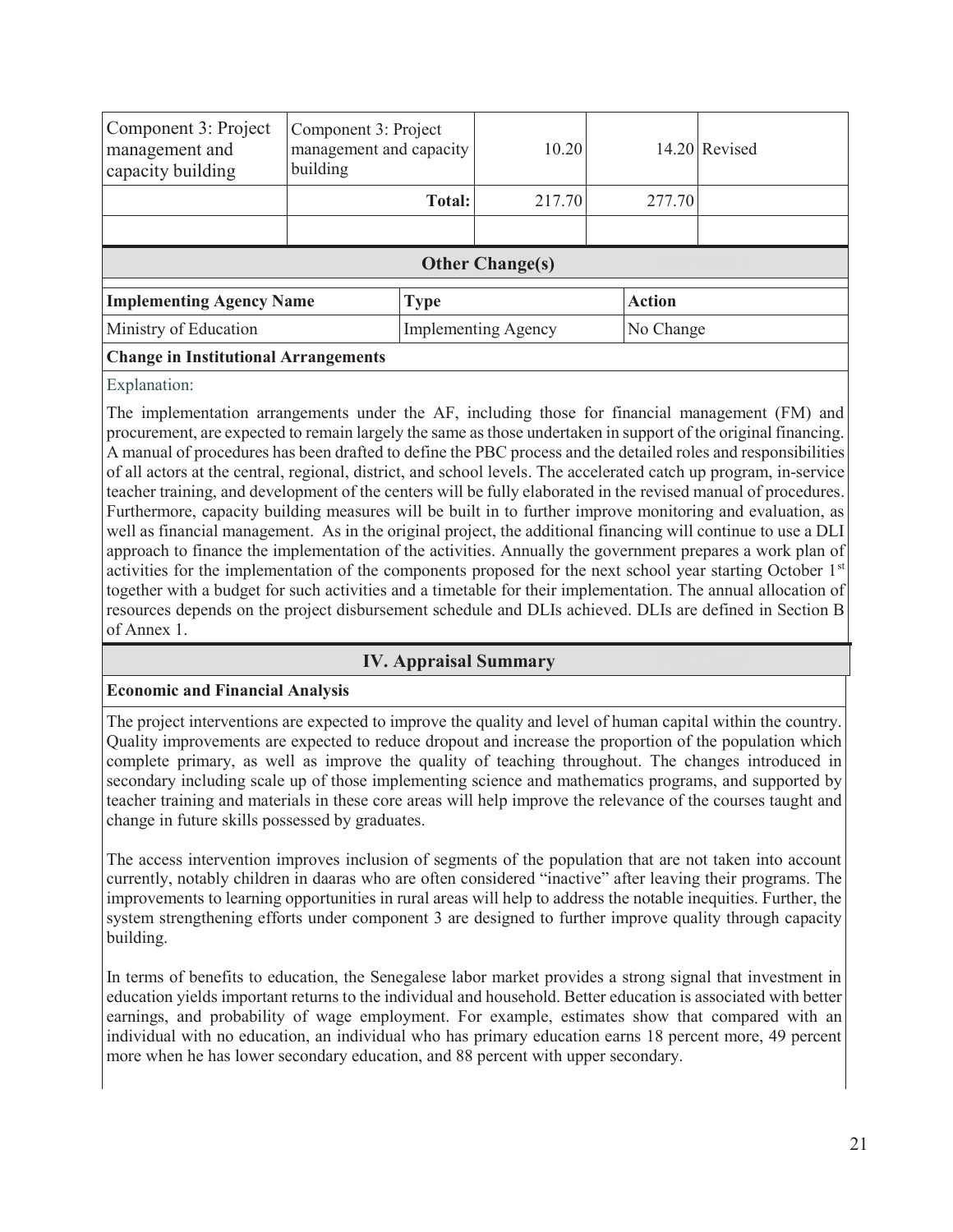Both the internal rate of return (IRR) and the net present value (NPV) of costs and benefits of both access and quality related interventions of the project show that the project is economically viable as fully described in Annex 5.

Rationale for Public Sector Provision

Public sector provision of education services as well as public financing of the education sector are indispensable in Senegal. About half of the Senegalese population lives below the national poverty line, which varies disproportionally across regions. Given the importance of the role of education in poverty reduction, coupled with the issue of extremely high out-of-school rate mostly affecting disadvantaged groups and the lower quality of education, there is a strong rationale for the government to intervene in the system to ensure inclusive economic growth and development. For example, the out-of-school rate for the poorest quintile stands at 55 percent as opposed to 28 percent for the richest quintile. The inequality in access to education at the regional level is large. This requires government intervention to provide equal opportunities for all children in Senegal. Through this project, it is expected that the government would increase access rates at the primary and secondary level, accommodate second chance learners, increase the quality of education, particularly in mathematics and sciences which is critical to the labor market, and reduce inequality across key socio-demographic groups.

World Bank's Value Added

The World Bank has been engaged in constructive education sector dialogue with Senegal for over 20 years. Building on lessons learned from several previous projects, and studies, the proposed project continues to deepen the World Bank's engagement in for better results. The DLI instrument, which is laying the groundwork for a P4R, is an important aspect of the decentralized approach and leading to gains in school management and internal efficiency. With its experience in this area, combined with experience in helping to implement the critical programs, such as the daara program, and important quality and equity interventions, the World Bank is in a good position to continue to support Senegal.

## **Technical Analysis**

The technical analysis from the parent project remains relevant. The project aims are still to improve learning outcomes and equity of access at both the primary and secondary levels. The project will continue to help to change incentive structures for inspectors, school directors, and teachers to encourage them to focus more on student learning, teaching processes, M&E and accountability mechanisms, and greater involvement of communities in schooling, while improving quality through interventions which target teachers, and school directors. Access interventions which target marginalized populations are scaled up in the additional financing. Activities were selected based on the evidence developed during the previous several projects, as well as updated data through the DHS and EMIS.

The Project's technical feasibility is considered satisfactory for the following reasons; (i) the concept of PBCs is well understood from both the ongoing current project, and the previous one which introduced this mechanism at the central level and from pilot initiatives carried out in selected districts and significant lessons about their design and implementation have been learned through project implementation; (ii) various pilots and initiatives to improve learning and equity have already taken place in Senegal over the past five years which provides a base on which to build PBCs both at the district and school level. Examples include school plans with a specific aim to improve learning by using formative pupil evaluation, in-service teacher training, peer tutoring, parent involvement, IT initiatives to strengthen teaching practices; and demand-side initiatives to respond to religious concerns and community secondary; (iii) the government is implementing reforms that will underpin the quality enhancing initiatives financed by the project and these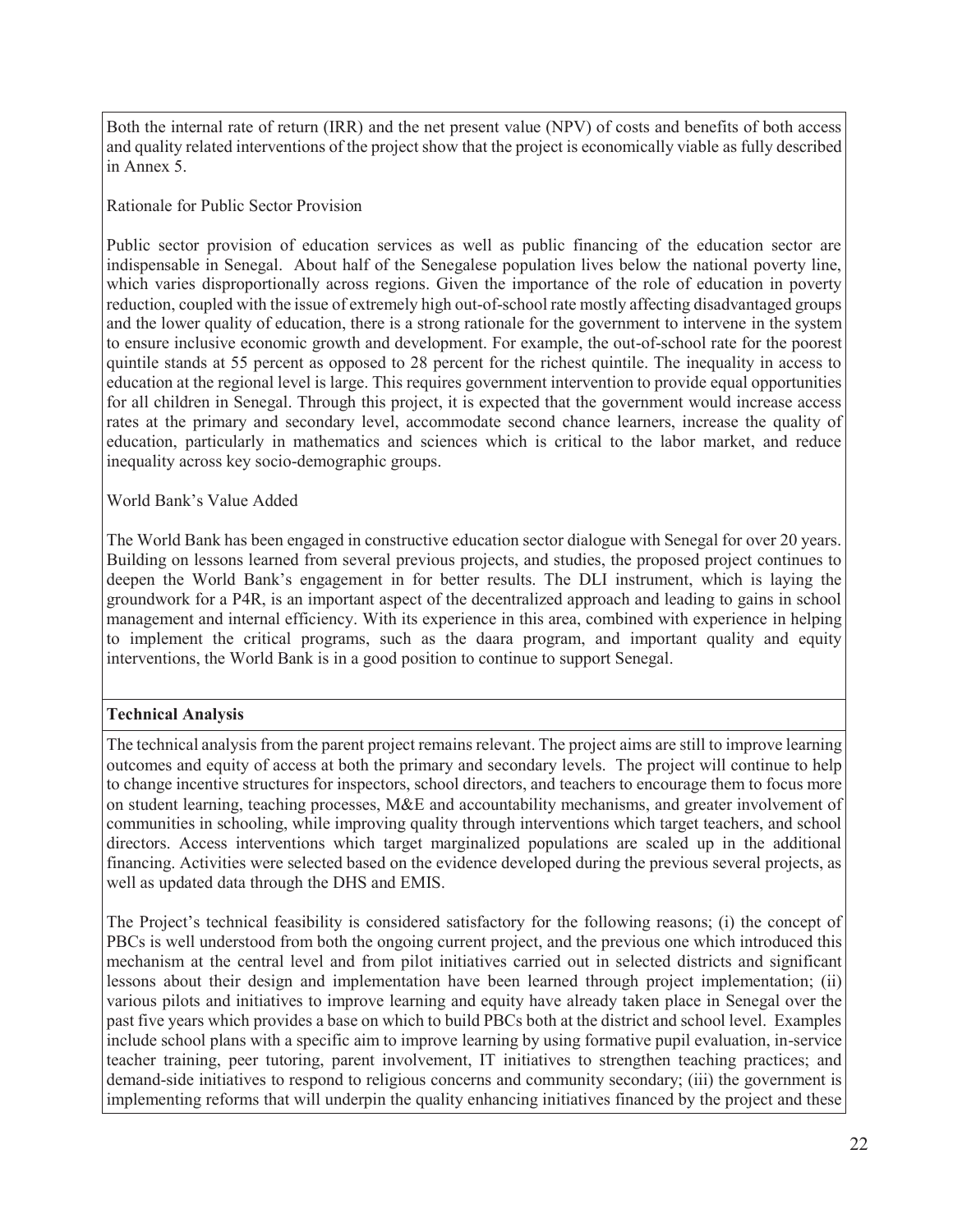include pre-service training and in-service training that puts more focus on pedagogy, experience in the classroom and certification, hiring teachers with more education; and (iv) improving school management committee initiatives that will build on the technical assistance provided by JICA. Lessons learned from these experiences have been incorporated into the new procedures manual for schools.

## **Social Analysis**

#### Explanation:

The social safeguards for the original project, which triggered OP 4.12 Involuntary Resettlement, will remain the same for the additional financing. An RPF and ESMF have been updated and re-disclosed in country and at the Infoshop on March 29, 2018 In addition, the new initiative to pilot a second chance program is expected to have positive social benefits, given that it provides access to vulnerable children who are currently not attending school.

#### **Environmental Analysis**

## Explanation:

The proposed AF operation is a category B project and triggers the environment assessment OP/BP 4.01 Policy due to construction/rehabilitation works that may be supported under the daara initiative and high schools. Consistent with Category B projects, the negative environmental and social impacts of these small scale civil works can be mitigated and are expected to be low, and site specific. No additional safeguards policies are triggered and the classification remains the same. As such, the Environmental and Social Management Framework (ESMF) prepared for the parent project will be maintained. The ESMF outlines an environmental and social screening process for future sub-projects to ensure that they are environmentally and socially sound, sustainably implementable, and in line with government and World Bank operational safeguards policies and guidelines on environmental and social impacts and risks management. The implementing unit has had experience on ESMF implementation through the current parent project. One of the staff is the project's environmental specialist and the specialist's capacity will be further supported by the World Bank safeguards specialists throughout the process. The ESMF was updated with a cover-page that highlights the main lessons learned and areas of improvement and, as mentioned above, has been redisclosed in country and at the Infoshop.

Under the additional financing a grievance redress mechanism (GRM) will be established utilizing local community systems and successful approaches already utilized in Senegal. The project will build upon the extensive engagement with school based management committees and wider school communities to ensure that the GRM is effectively managed and available.

#### **Risk** PHHASRISK **PHHASE**

## Explanation:

The risks will remain the same for the additional financing. There are substantial risk ratings for the technical design of the project, as well as for institutional capacity. Although the Government now has several years of experience with disbursement linked indicators, the design of the project remains technically complex. Institutional capacity building is built in, as is technical assistance where needed (in developing a new continuous professional development – CPD – program) to mitigate this risk. Regular troubleshooting throughout the current project to address any project bottlenecks related to the performance based contracts have helped to address any challenges.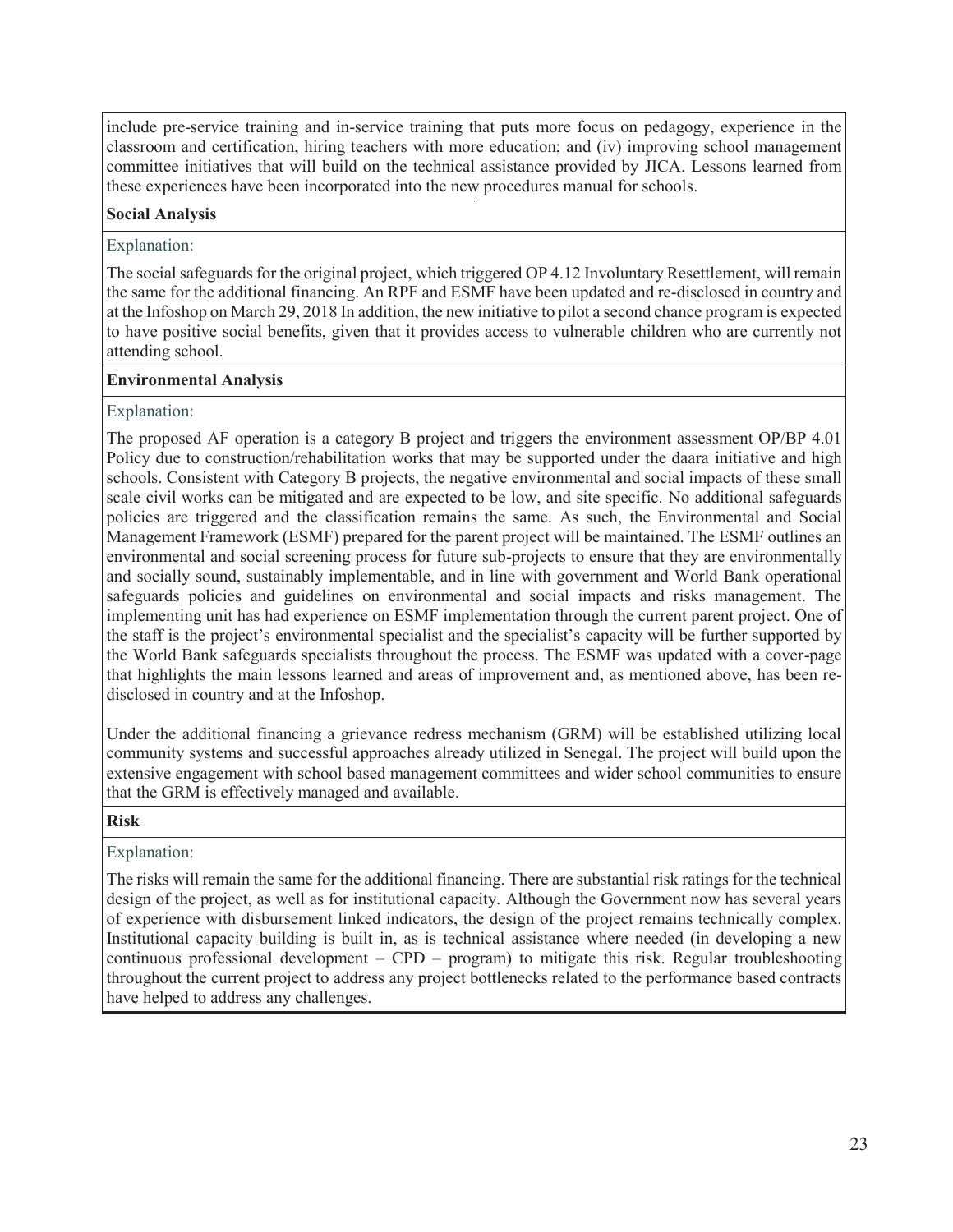## **V. World Bank Grievance Redress**

Communities and individuals who believe that they are adversely affected by a World Bank (WB) supported project may submit complaints to existing project-level grievance redress mechanisms or the WB's Grievance Redress Service (GRS). The GRS ensures that complaints received are promptly reviewed in order to address project-related concerns. Project affected communities and individuals may submit their complaint to the WB's independent Inspection Panel which determines whether harm occurred, or could occur, as a result of WB non-compliance with its policies and procedures. Complaints may be submitted at any time after concerns have been brought directly to the World Bank's attention, and Bank Management has been given an opportunity to respond. For information on how to submit complaints to the World Bank's corporate Grievance Redress Service (GRS), please visit http://www.worldbank.org/GRS. For information on how to submit complaints to the World Bank Inspection Panel, please visit www.inspectionpanel.org.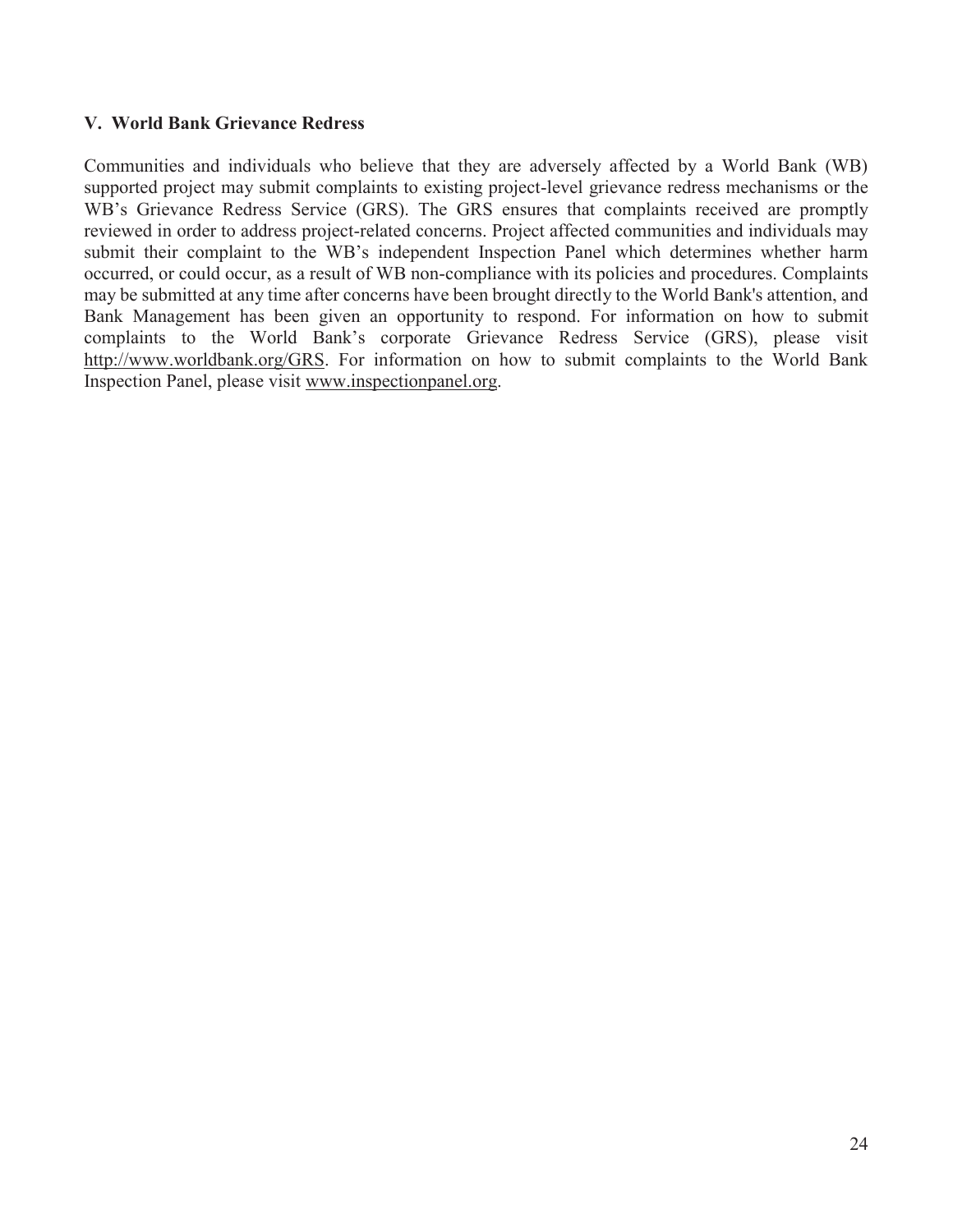#### **Annex 1. Part A. Revised Results Framework**

#### **Senegal: Quality Improvement and Equity of Basic Education Additional Financing**

#### **Project Development Objectives**

Original Project Development Objective - Parent:

The project development objective is to improve learning outcomes for early grades, increase access to the science and mathematics tracks of secondary schools, and to improve equity in access to basic education.

Proposed Project Development Objective - Additional Financing (AF):

No change

#### **Results**

Core sector indicators are considered: Yes Results reporting level: Project Level

| <b>Project Development Objective Indicators</b>                                                                                       |                                                              |               |                 |                                  |                                       |                             |                       |  |  |
|---------------------------------------------------------------------------------------------------------------------------------------|--------------------------------------------------------------|---------------|-----------------|----------------------------------|---------------------------------------|-----------------------------|-----------------------|--|--|
| <b>Status</b>                                                                                                                         | <b>Indicator Name</b>                                        | Corpor<br>ate | Unit of Measure |                                  | Baseline                              | Actual(Current)             | <b>End Target</b>     |  |  |
| Revised                                                                                                                               | Increase in the % of students<br>who, by the end of Grades 2 |               | Text            | Value                            | CP: 34.5<br>CE2: 51.7                 | CP: 59.73<br>CE2: 60.27     | CP: 63<br>CE2:65      |  |  |
|                                                                                                                                       | and 4 of primary schooling,<br>demonstrate their ability to  |               |                 | Date                             | $02$ -Jan-2012                        | 10-Feb-2017                 | 30-Dec-2021           |  |  |
| read and comprehend grade<br>level texts                                                                                              |                                                              |               | Comment         |                                  |                                       | End target<br>changed       |                       |  |  |
| Revised<br>Increase in the % of students<br>who, by the end of grade 2 and<br>4 of primary schooling,<br>demonstrate their ability to |                                                              | Text          | Value           | CP: 51.09<br>CE2: 46<br>CE2:46.2 | CP: 59.21:<br>CE2: 54.20<br>ESVS:73.2 | CP: 65<br>CE2:65<br>ESVS:80 |                       |  |  |
|                                                                                                                                       | compute and solve grade level<br>math problems               |               |                 | Date                             | $02$ -Jan-2012                        | 14-Nov-2017                 | 30-Dec-2021           |  |  |
|                                                                                                                                       |                                                              |               |                 | Comment                          |                                       |                             | End target<br>changed |  |  |
| <b>New</b>                                                                                                                            | Number of children enrolled in                               |               | Number          | Value                            | 0.00                                  | 0.00                        | 600.00                |  |  |
|                                                                                                                                       | the two new Lycees pour                                      |               |                 | Date                             | 03-May-2018                           | 03-May-2018                 | 30-Dec-2021           |  |  |

25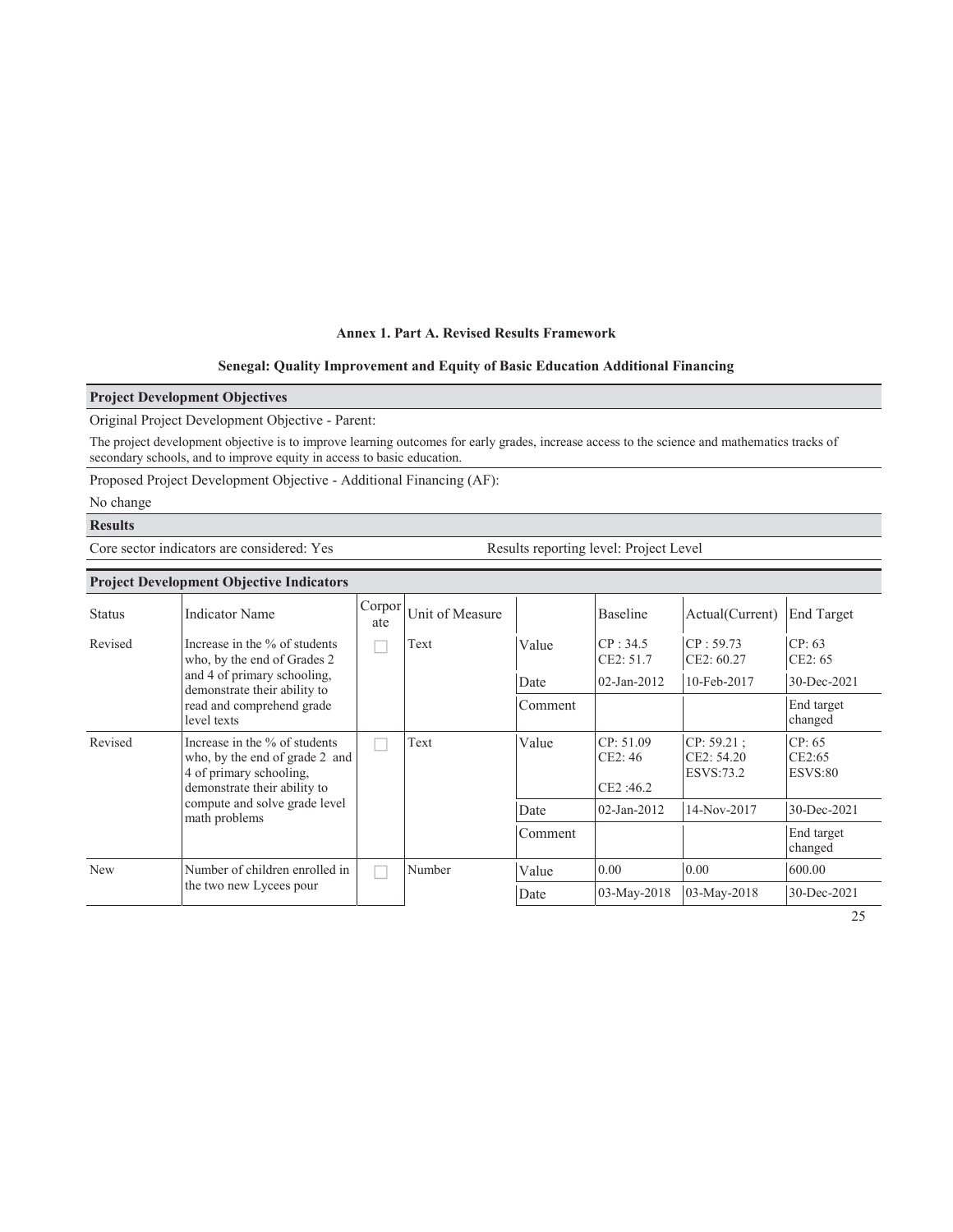|         | l'Intégration, l'Equité et la<br>Qualité (LINEQ)             |  |                                        | Comment |             |             | The two<br>institutions will<br>enroll 300 in the<br>first year and<br>will reach the<br>final target of<br>$1200(600+600)$<br>in the year after<br>closing. |
|---------|--------------------------------------------------------------|--|----------------------------------------|---------|-------------|-------------|--------------------------------------------------------------------------------------------------------------------------------------------------------------|
| New     | % of Female                                                  |  | Percentage<br>Sub Type<br>Supplemental | Value   | 0.00        | 0.00        | 50.00                                                                                                                                                        |
| Revised | % of middle school students                                  |  | Percentage                             | Value   | 32.00       | 34.91       | 45.00                                                                                                                                                        |
|         | enrolled in math and science<br>tracks (S1, S2) in secondary |  |                                        | Date    | 02-Jan-2012 | 14-Nov-2017 | 30-Dec-2021                                                                                                                                                  |
| level   |                                                              |  |                                        | Comment |             |             | End date<br>extended                                                                                                                                         |
| New     | Female beneficiaries                                         |  | Percentage<br>Sub Type<br>Supplemental | Value   | 24.30       | 24.30       | 30.00                                                                                                                                                        |
| Revised | Direct project beneficiaries                                 |  | Number                                 | Value   | 1073450.00  | 1913975.00  | 2500000.00                                                                                                                                                   |
|         |                                                              |  |                                        | Date    | 02-Jan-2012 | 14-Nov-2017 | 30-Dec-2021                                                                                                                                                  |
|         |                                                              |  |                                        | Comment |             |             | The number of<br>direct project<br>beneficiaries<br>reflects the<br>project scale up.                                                                        |
| Revised | Female beneficiaries                                         |  | Percentage<br>Sub Type                 | Value   | 504.00      | 504.00      | 525.00                                                                                                                                                       |
|         |                                                              |  | Supplemental                           |         |             |             |                                                                                                                                                              |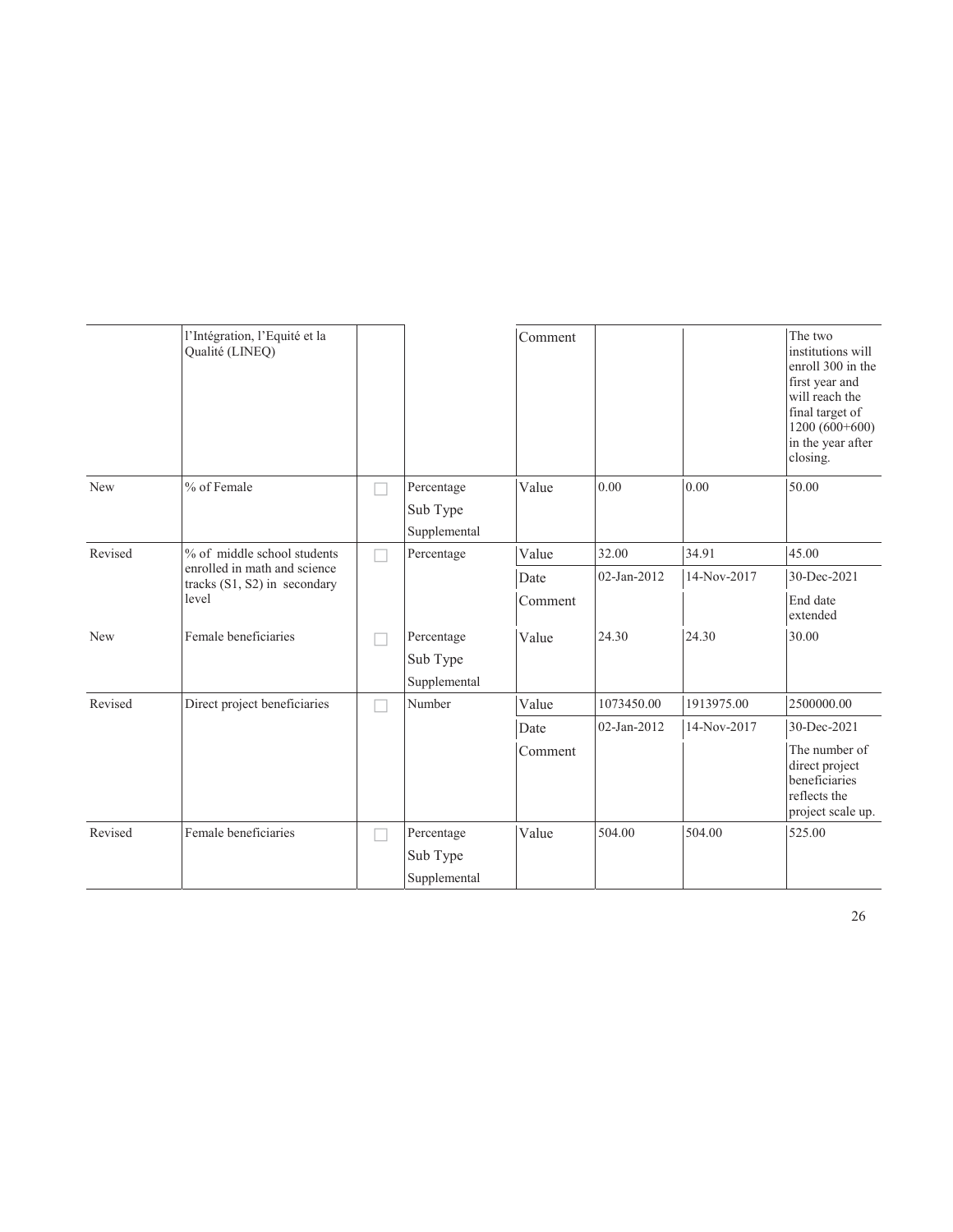| Revised       | System for learning assessment                                                                                                  |               | Yes/No          | Value   | Yes                                       | Yes                                        | Yes                                        |
|---------------|---------------------------------------------------------------------------------------------------------------------------------|---------------|-----------------|---------|-------------------------------------------|--------------------------------------------|--------------------------------------------|
|               | at the primary level                                                                                                            |               |                 | Date    | 02-Jan-2012                               | 14-Nov-2017                                | 30-Dec-2021                                |
|               |                                                                                                                                 |               |                 | Comment |                                           |                                            | End date<br>extended                       |
| No Change     | Utility of the learning                                                                                                         |               | Number          | Value   | 4.00                                      | 4.00                                       | 4.00                                       |
|               | assessment system                                                                                                               |               | Sub Type        |         |                                           |                                            |                                            |
|               |                                                                                                                                 |               | Supplemental    |         |                                           |                                            |                                            |
| Revised       | Number of non-repeater<br>enrolled students in grade 1 to<br>4 in 5 regions: Kafrine,<br>Tambacounda, Matam, Louga,<br>Diourbel |               | Text            | Value   | 35365<br>65398<br>51496<br>66834<br>69324 | 48273<br>83579<br>69463<br>89992<br>106706 | 49721<br>86086<br>71547<br>92692<br>109907 |
|               |                                                                                                                                 |               |                 | Date    | 02-Jan-2012                               | 14-Nov-2017                                | 30-Dec-2021                                |
|               |                                                                                                                                 |               |                 | Comment |                                           |                                            | End date<br>extended                       |
| New           | Increase in the % of students                                                                                                   |               | Percentage      | Value   | 53.90                                     | 53.90                                      | 60.00                                      |
|               | who, by the end of Grades 1 of<br>primary schooling, demonstrate                                                                |               |                 | Date    | 30-Nov-2017                               | 30-Nov-2017                                | 30-Dec-2021                                |
|               | their ability to read and<br>comprehend grade level texts                                                                       |               |                 | Comment |                                           |                                            |                                            |
|               | <b>Intermediate Results Indicators</b>                                                                                          |               |                 |         |                                           |                                            |                                            |
| <b>Status</b> | <b>Indicator Name</b>                                                                                                           | Corpor<br>ate | Unit of Measure |         | Baseline                                  | Actual(Current)                            | <b>End Target</b>                          |
| Revised       | % of IEF that achieved all least                                                                                                | П             | Percentage      | Value   | 0.00                                      | 88.13                                      | 100.00                                     |
|               | 95% of targets                                                                                                                  |               |                 | Date    | 02-Jan-2012                               | 14-Nov-2017                                | 30-Dec-2021                                |
|               |                                                                                                                                 |               |                 | Comment |                                           |                                            | <b>End Date</b><br>extended                |
| <b>New</b>    | Number of Teachers Trained                                                                                                      |               | Number          | Value   |                                           | 0.00                                       | 25000.00                                   |
|               | in-service                                                                                                                      |               |                 | Date    |                                           | 03-May-2018                                | 30-Dec-2021                                |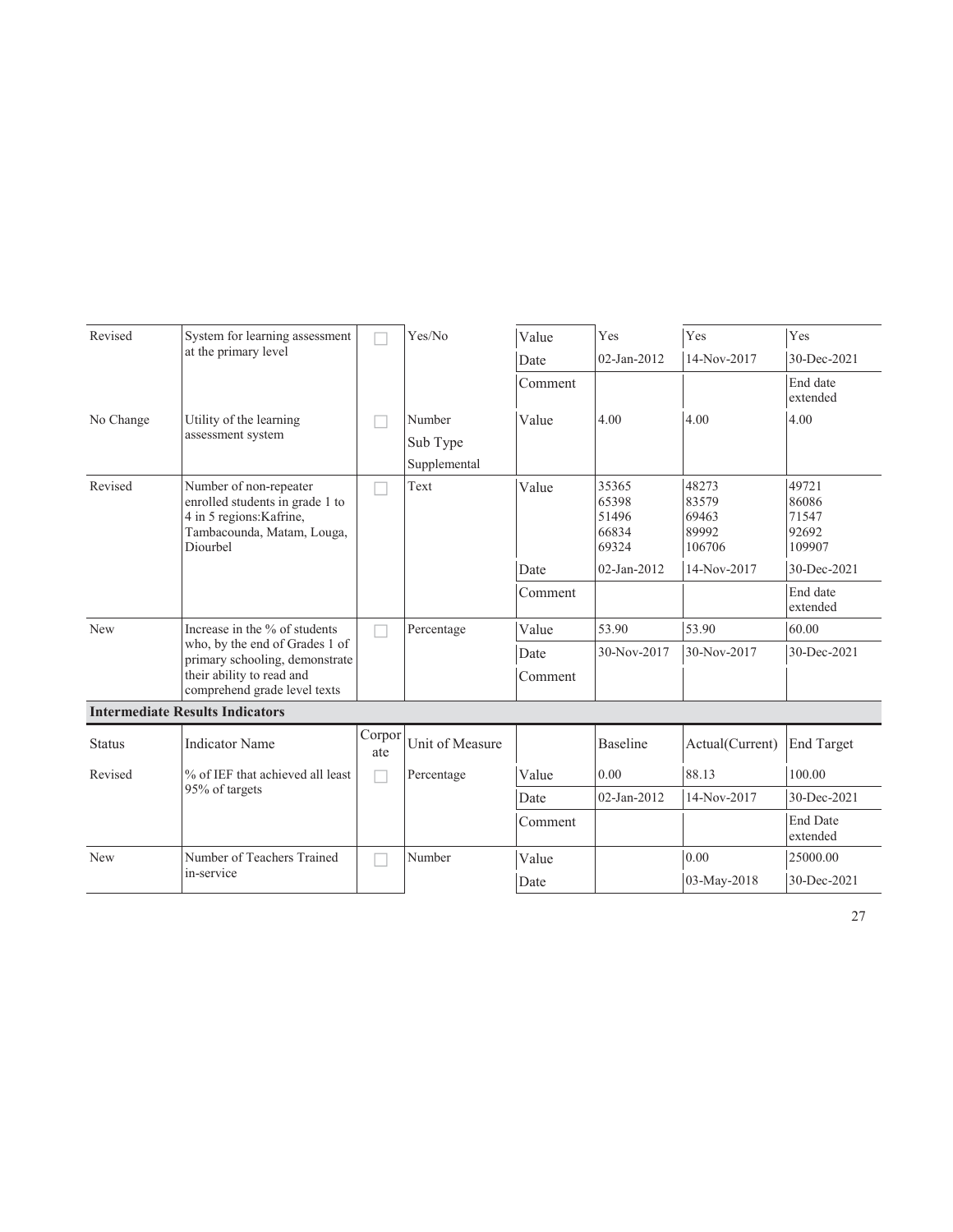|            |                                                                  |  |              | Comment |                |             |                      |
|------------|------------------------------------------------------------------|--|--------------|---------|----------------|-------------|----------------------|
| <b>New</b> | Number of out of school                                          |  | Number       | Value   |                | 0.00        | 15000.00             |
|            | children back into the system                                    |  |              | Date    |                | 03-May-2018 | 30-Dec-2021          |
|            |                                                                  |  |              | Comment |                |             |                      |
| New        | % of Female                                                      |  | Percentage   | Value   | 0.00           | 0.00        | 30.00                |
|            |                                                                  |  | Sub Type     |         |                |             |                      |
|            |                                                                  |  | Supplemental |         |                |             |                      |
| New        | number of school community                                       |  | Number       | Value   | 0.00           | 0.00        | 14000.00             |
|            | members trained using the<br>revised materials in local          |  |              | Date    |                | 03-May-2018 | 30-Dec-2021          |
|            | languages                                                        |  |              | Comment |                |             |                      |
| <b>New</b> | % of school heads trained                                        |  | Percentage   | Value   | 0.00           | 0.00        | 60.00                |
|            |                                                                  |  |              | Date    |                |             | 30-Dec-2021          |
|            |                                                                  |  |              | Comment |                |             |                      |
| Revised    | % of schools with a QIA based<br>on Quality Improvement Plan     |  | Percentage   | Value   | 0.00           | 100.00      | 100.00               |
|            |                                                                  |  |              | Date    | 02-Jan-2012    | 14-Nov-2017 | 30-Nov-2021          |
|            |                                                                  |  |              | Comment |                |             | End dae<br>extended  |
| Revised    | % of newly recruited teachers                                    |  | Percentage   | Value   | 0.00           | 100.00      | 100.00               |
|            | trained and certified in CRFPE<br>using the new training program |  |              | Date    | $02$ -Jan-2012 | 14-Nov-2017 | 30-Dec-2021          |
|            |                                                                  |  |              | Comment |                |             | End date<br>extended |
| Revised    | % of schools with a functional                                   |  | Percentage   | Value   | 10.00          | 98.38       | 100.00               |
|            | school-based management<br>committee                             |  |              | Date    | $02$ -Jan-2012 | 14-Nov-2017 | 30-Dec-2021          |
|            |                                                                  |  |              | Comment |                |             | End date<br>extended |
| Revised    |                                                                  |  | Percentage   | Value   | 0.00           | 100.00      | 100.00               |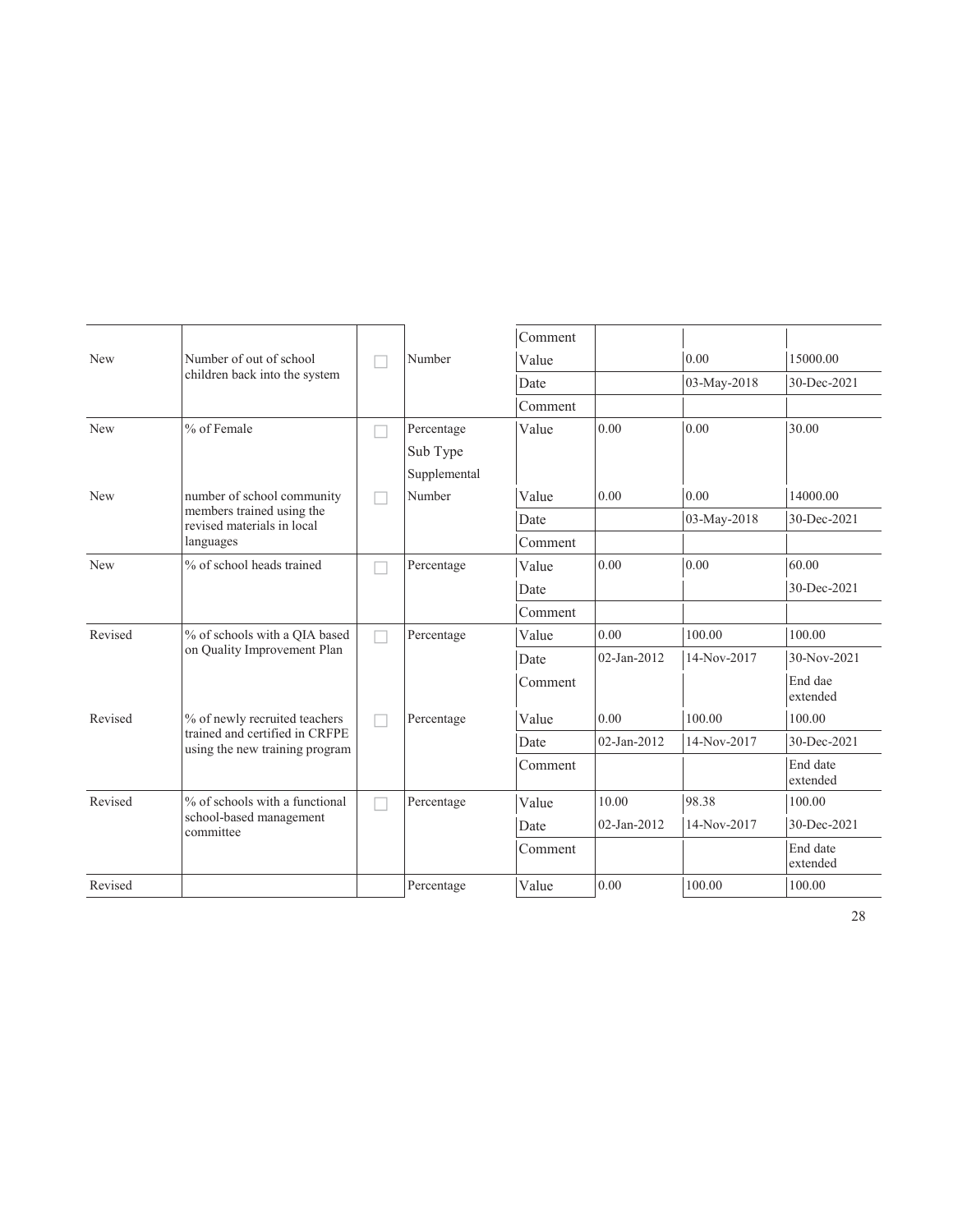|         | % of middle schools teachers                                                                                             |  |            | Date    | $02$ -Jan-2012 | 14-Nov-2017 | 30-Dec-2021                                                    |
|---------|--------------------------------------------------------------------------------------------------------------------------|--|------------|---------|----------------|-------------|----------------------------------------------------------------|
|         | trained in the utilization of the<br>new teaching guides                                                                 |  |            | Comment |                |             | End date<br>extended                                           |
| Revised | Cumulative number of schools                                                                                             |  | Number     | Value   | 0.00           | 190.00      | 200.00                                                         |
|         | built by the project to extend<br>the primary education network                                                          |  |            | Date    | 02-Jan-2012    | 14-Nov-2017 | 30-Dec-2021                                                    |
|         |                                                                                                                          |  |            | Comment |                |             | The AF will not<br>build new<br>schools. End<br>date extended. |
| Revised | % of Daaras that achieved the                                                                                            |  | Percentage | Value   | 0.00           | 78.87       | 85.00                                                          |
|         | 75% of the agreed targets                                                                                                |  |            | Date    | 02-Jan-2012    | 14-Nov-2017 | 30-Dec-2021                                                    |
|         |                                                                                                                          |  |            | Comment |                |             | End target<br>extended                                         |
| Revised | % of Academic Inspectorates                                                                                              |  | Percentage | Value   | 0.00           | 100.00      | 100.00                                                         |
|         | and Inspectorates of Training<br>and Education have at least two                                                         |  |            | Date    | $02$ -Jan-2012 | 14-Nov-2017 | 30-Dec-2021                                                    |
|         | officials in HR, statistics, and<br>budget management trained to<br>handle the transferred roles and<br>responsibilities |  |            | Comment |                |             | End date<br>extended                                           |
| Revised | System of learning assessment                                                                                            |  | Yes/No     | Value   | Yes            | Yes         | Yes                                                            |
|         |                                                                                                                          |  |            | Date    | $02$ -Jan-2012 | 14-Nov-2017 | 30-Dec-2021                                                    |
|         |                                                                                                                          |  |            | Comment |                |             | End date<br>extended                                           |
| Revised | A regional education report is                                                                                           |  | Yes/No     | Value   | No             | Yes         | Yes                                                            |
|         | produced yearly                                                                                                          |  |            | Date    | $02$ -Jan-2012 | 14-Nov-2017 | 30-Dec-2021                                                    |
|         |                                                                                                                          |  |            | Comment |                |             | End date<br>extended                                           |
| Revised |                                                                                                                          |  | Yes/No     | Value   | N <sub>o</sub> | Yes         | Yes                                                            |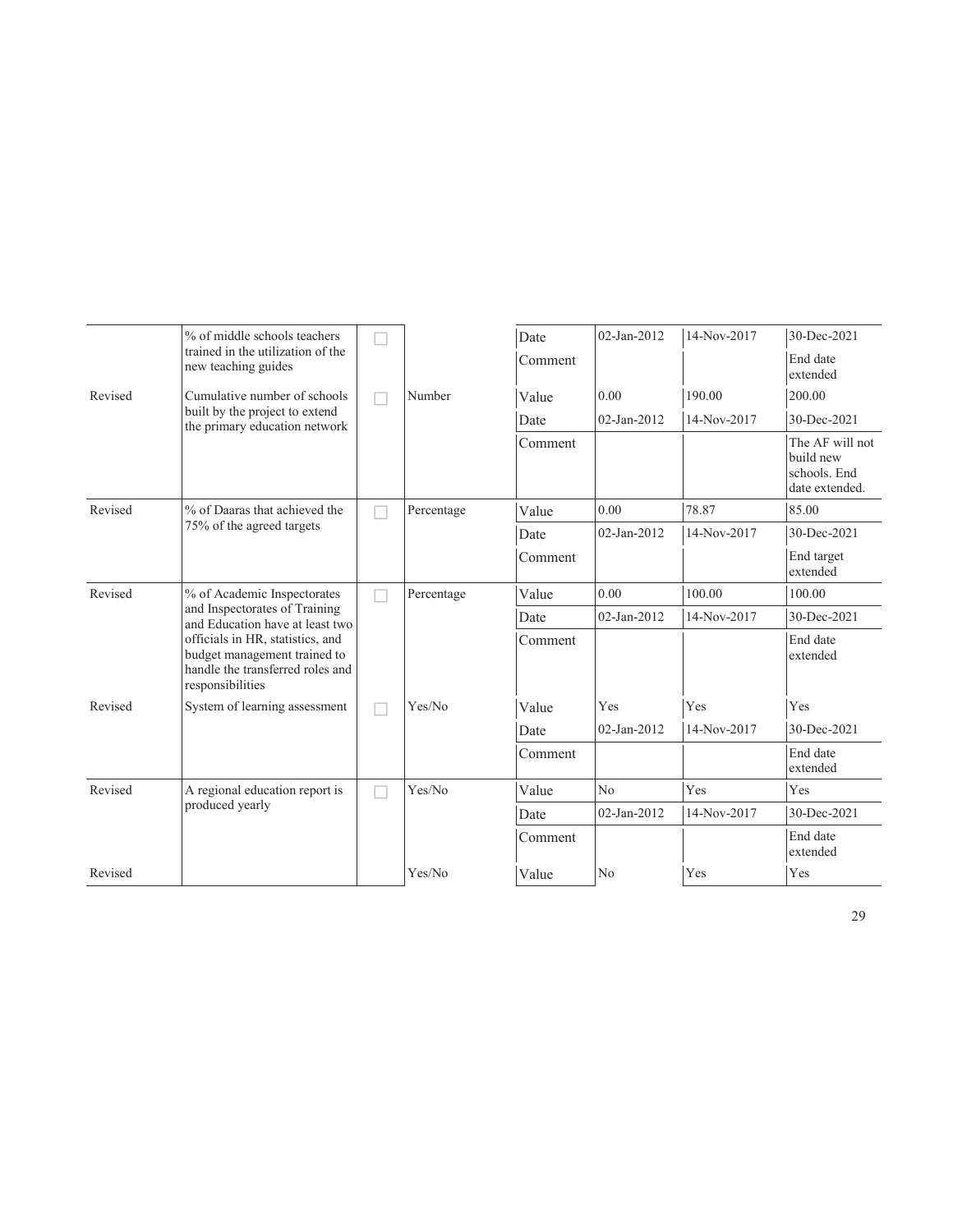A human resources (HR), statistics and budget management system including software and equipment is established in all Academic Inspectorates and in all Training and Education Inspectorates (Yes/No, C

 $\Box$ 

| Date    | 02-Jan-2012 | 14-Nov-2017 | 30-Dec-2021                 |
|---------|-------------|-------------|-----------------------------|
| Comment |             |             | <b>End Date</b><br>extended |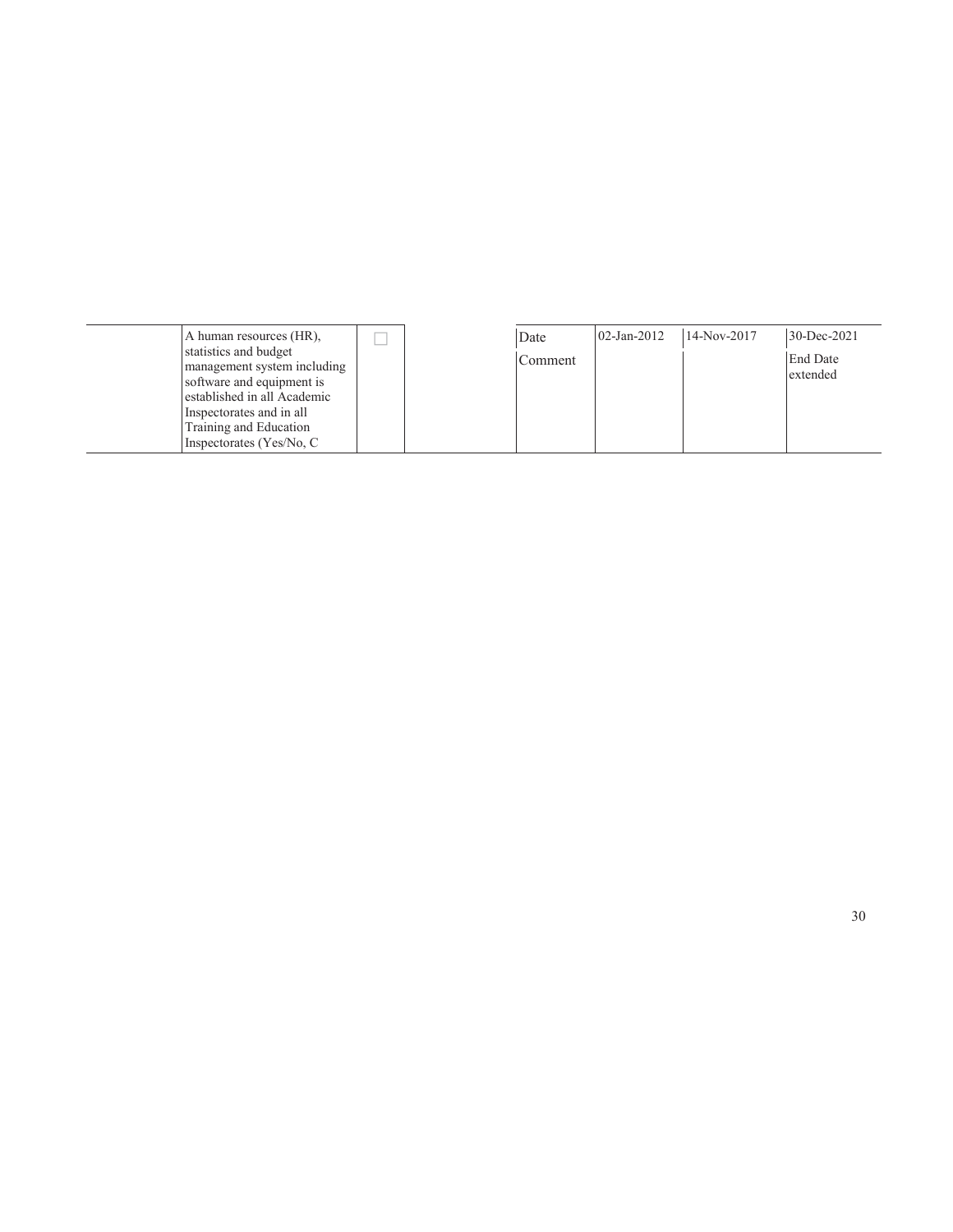#### **Annex 1 Part B: Disbursement-Linked Indicators, Disbursement-Linked Results and Allocated Amounts**

#### **Senegal: Quality Improvement and Equity of Basic Education Additional Financing**

|                                                                                                                                                                                                                                                           | <b>Total DLI</b><br>Financing | DLRs and Indicative timeline for DLR achievement                                                                                                                                   |                                                                                                                                                                                                                                                             |                                                                                                                                                                                                                                                             |                                                                                                                                                                                                                                      | Verification<br>Protocol                                                                                                                                                                                                                                                                                                                                                                                    |                                                                                                                                                                                                                                                                                                                                                                                                            |
|-----------------------------------------------------------------------------------------------------------------------------------------------------------------------------------------------------------------------------------------------------------|-------------------------------|------------------------------------------------------------------------------------------------------------------------------------------------------------------------------------|-------------------------------------------------------------------------------------------------------------------------------------------------------------------------------------------------------------------------------------------------------------|-------------------------------------------------------------------------------------------------------------------------------------------------------------------------------------------------------------------------------------------------------------|--------------------------------------------------------------------------------------------------------------------------------------------------------------------------------------------------------------------------------------|-------------------------------------------------------------------------------------------------------------------------------------------------------------------------------------------------------------------------------------------------------------------------------------------------------------------------------------------------------------------------------------------------------------|------------------------------------------------------------------------------------------------------------------------------------------------------------------------------------------------------------------------------------------------------------------------------------------------------------------------------------------------------------------------------------------------------------|
|                                                                                                                                                                                                                                                           | <i>(million</i> )<br>EUR)     | <b>School Year 1</b>                                                                                                                                                               | <b>School Year 2</b>                                                                                                                                                                                                                                        | <b>School Year 3</b>                                                                                                                                                                                                                                        | <b>School Year 4</b>                                                                                                                                                                                                                 |                                                                                                                                                                                                                                                                                                                                                                                                             | <b>Financing</b> amount                                                                                                                                                                                                                                                                                                                                                                                    |
| <b>DLI</b> 1: A.2 (b) 2)<br>Financing, through<br>the provision of<br>Quality Improvement<br>Subgrants to selected<br>schools, of specific<br>development plans to<br>implement quality<br>improvement plans<br>for said schools,<br>PBCs for IEF and IA. |                               | 59 IEF signed PBC<br>(PAQ) with IA<br>16 IA negotiated<br>and PBCs the<br>Ministry of<br>Education (CDP)<br>All public primary<br>schools negotiated<br>and signed QIA<br>with IEF | 59 IEF achieved<br>at least 50% the<br>targets in their<br><b>PBCs</b><br>16 IA achieved<br>at least 50% the<br>targets in their<br><b>PBCs</b><br>At least 80% of<br>All public<br>primary schools<br>achieved at least<br>50% the targets<br>in their QIA | 59 IEF achieved<br>at least 70% the<br>targets in their<br><b>PBCs</b><br>16 IA achieved<br>at least 70% the<br>targets in their<br><b>PBCs</b><br>At least 80% of<br>All public<br>primary schools<br>achieved at least<br>50% the targets<br>in their QIA | 59 IEF achieved at<br>least 90% the targets<br>in their PBCs<br>16 IA achieved at<br>least 90% the targets<br>in their PBCs<br>At least 80% of All<br>public primary<br>schools achieved at<br>least 50% the targets<br>in their QIA | (i) At the end of the<br>School Year, each<br>IA will prepare a<br>consolidated report<br>of the progress<br>made by the sector<br>in terms of results<br>and outcomes along<br>with financial<br>situation analysis<br>(ii) Based on these<br>reports, the MOE<br>will prepare a<br>combined report on<br>the status of each<br>DLI along with a<br>certification<br>confirmation letter<br>and supporting | Yes/No<br>Confirmation<br>Certificates of signed<br>PBCs (IA, IEF and<br>schools) formally<br>transmitted by the SG<br>of MoE to the Bank)<br>Report from IAs and<br><b>Independent Auditors</b><br>will be the main<br>supporting document<br>for the disbursement<br>FY 1, funds will be<br>disbursed if MEN<br>transmitted to the<br>Bank all signed PBCs<br>along with certificate<br>of confirmation. |
| Allocated amount<br>$(EUR)$ :                                                                                                                                                                                                                             | 6.61                          | 1.62                                                                                                                                                                               | 1.75                                                                                                                                                                                                                                                        | 1.62                                                                                                                                                                                                                                                        | 1.62                                                                                                                                                                                                                                 | document.<br>(iii) The third-party<br>verification will be<br>used to confirm the<br>MoE reports on<br>achievement and<br>performances and<br>also determine the<br>amount to be<br>allocated.<br>The Operations<br>Manual will detail<br>operating modalities                                                                                                                                              | FY2-4, funds will be<br>disbursed once results<br>submitted by the MoE<br>is certified by<br>independent auditor.<br>Disbursement will be<br>100% if the project<br>achieved at least 80%<br>of targets in PBCs.<br>Partial disbursement<br>will apply where any<br>part of the<br>requirement is<br>fulfilled, the<br>disbursement will be                                                                |

31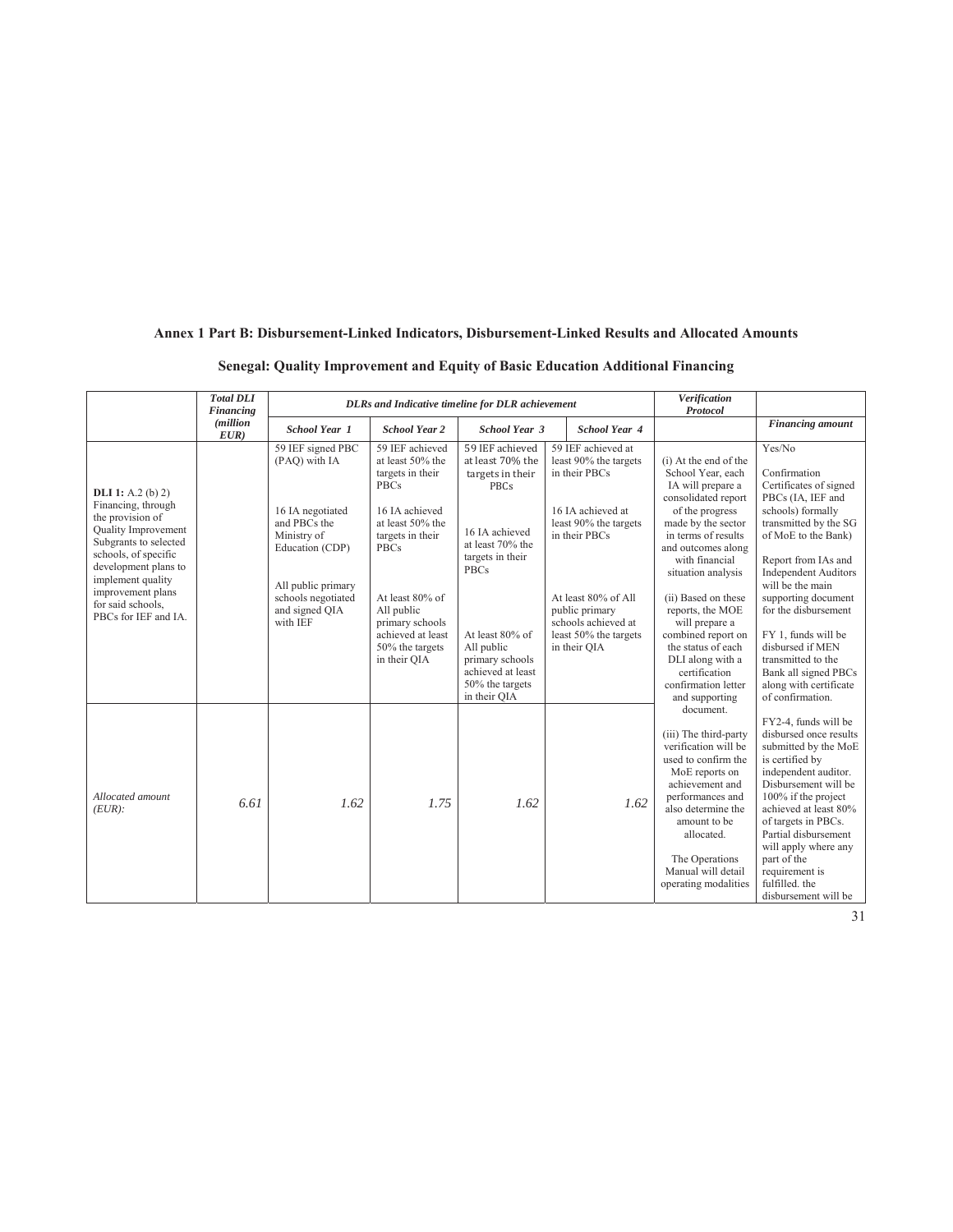|                                                                                                                          |      |                                                                                                                               |                                                                                                                                                  |                                                                                                                   |                                                                                                             |                                  | proportional to the<br>achievement.<br>The amount<br>undisbursed could be<br>postponed to the<br>School Year $Y + 1$ .<br>Allocations are made<br>before 31 October of<br>each School Year and                                                                                                                                                                                      |
|--------------------------------------------------------------------------------------------------------------------------|------|-------------------------------------------------------------------------------------------------------------------------------|--------------------------------------------------------------------------------------------------------------------------------------------------|-------------------------------------------------------------------------------------------------------------------|-------------------------------------------------------------------------------------------------------------|----------------------------------|-------------------------------------------------------------------------------------------------------------------------------------------------------------------------------------------------------------------------------------------------------------------------------------------------------------------------------------------------------------------------------------|
| DLI <sub>2</sub><br>A2. (a) Enhancing the<br>management of<br>schools at the village<br>and neighborhood,<br>level       |      | Assessment of SMC<br>implementation<br>with clear<br>recommendation on<br>how to strengthen<br>and best assess<br>functioning | 70 % of all<br>public primary<br>Schools have<br>functional SMC                                                                                  | 80 % of all<br>public primary<br>Schools have<br>functional SMC                                                   | 90 % of all public<br>primary Schools have<br>functional SMC                                                |                                  | apply the formula<br>Yes/No<br>FY 1 : Availability of<br>the Report of the<br><b>SMC</b> Assessment<br>with<br>recommendations                                                                                                                                                                                                                                                      |
| Allocated amount<br>$(EUR)$ :                                                                                            | 0.93 | 0.15                                                                                                                          | 0.31                                                                                                                                             | 0.31                                                                                                              | 0.16                                                                                                        | Same protocol of<br>verification | cleared stated.<br>$FY 2 - 4$ : The sub<br>indicator for each FY<br>must be verified in<br>full for the<br>disbursement to<br>occur.<br>If the target is not met<br>for FY X, the<br>undisbursed amount<br>will be disbursed in<br>$FY X+1$ provided that<br>the FY X target is<br>met.<br>Disbursement will be<br>100% if the project<br>achieved at least 80%<br>of targeted DLR. |
| DLI <sub>3</sub><br>Implementing a<br>national program for<br>the development of<br>sciences and<br>mathematics teaching |      | The program of<br>sciences and<br>mathematics is<br>reformed and is being<br>implemented national<br>wide                     | Carrying out an<br>assessment of the<br>Lycée Scientifique<br>de Diourbel to<br>upgrade: (i) the<br>quality of training;<br>(ii) the facilities; | 70% of all Maths<br>and Sciences<br>teachers received a<br>training on<br>teaching<br>Mathematics and<br>sciences | 90% of all Maths and<br>Sciences teachers<br>received a training on<br>teaching Mathematics<br>and sciences |                                  | Yes/No<br>$FY 1:$ The<br>achievement of this<br>DLI means that the<br>reform is being                                                                                                                                                                                                                                                                                               |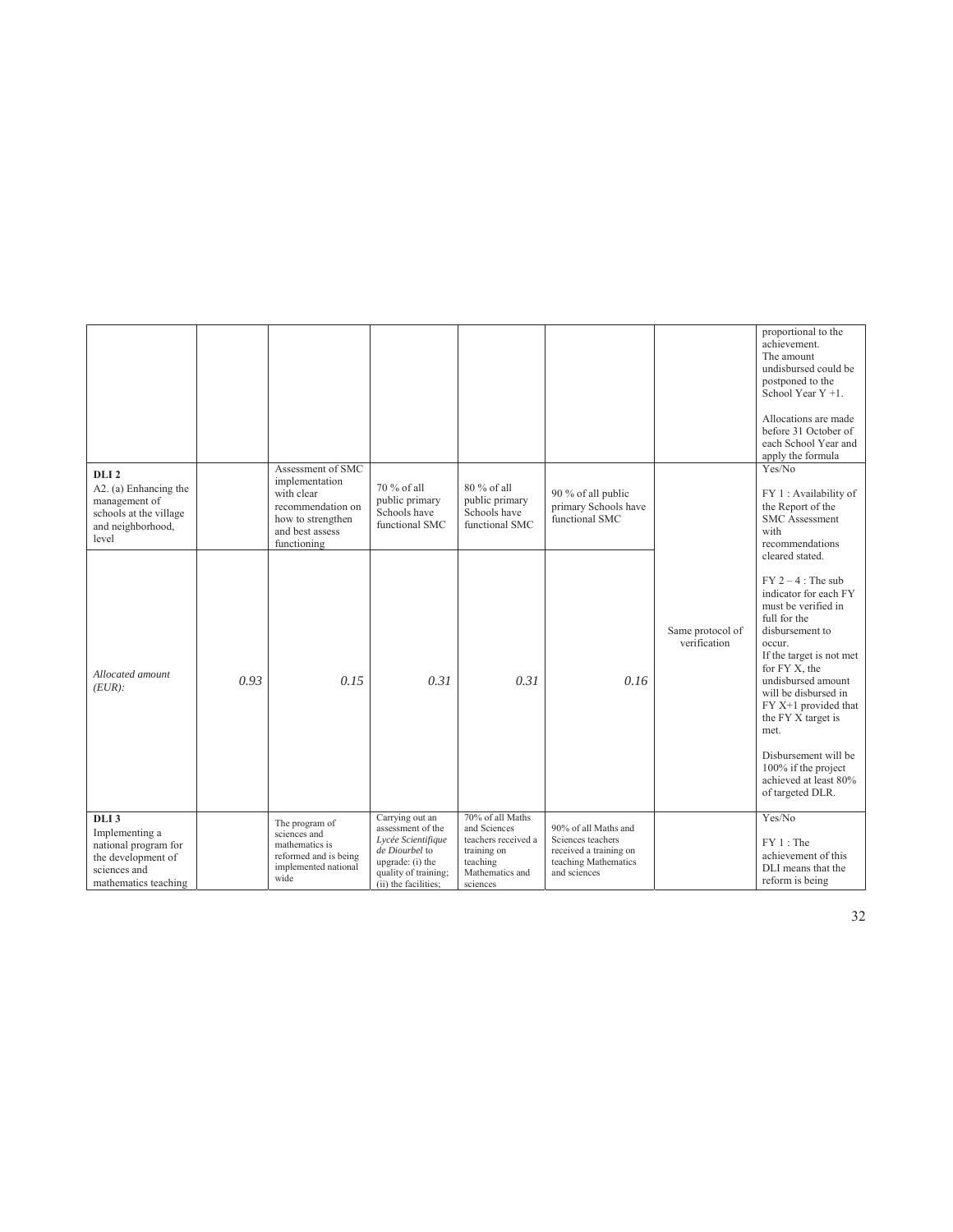| and learning at<br>middle school level |      |      | and (iii) the<br>equipment. |      |      | applied by each<br>middle school. Two      |
|----------------------------------------|------|------|-----------------------------|------|------|--------------------------------------------|
|                                        |      |      |                             |      |      | main aspects will                          |
|                                        |      |      |                             |      |      | support this                               |
|                                        |      |      |                             |      |      | achievement: (i)                           |
|                                        |      |      |                             |      |      | application in all                         |
|                                        |      |      |                             |      |      | middles schools of                         |
|                                        |      |      |                             |      |      | coefficient reduction                      |
|                                        |      |      |                             |      |      | in math, (ii) 2019                         |
|                                        |      |      |                             |      |      | BFEM will be done                          |
|                                        |      |      |                             |      |      | in this new reform.                        |
|                                        |      |      |                             |      |      | The DEMSG will                             |
|                                        |      |      |                             |      |      | report on the state of                     |
|                                        |      |      |                             |      |      | sciences reforms                           |
|                                        |      |      |                             |      |      | implementation with<br>administrative      |
|                                        |      |      |                             |      |      | support documents.                         |
|                                        |      |      |                             |      |      | This report will be                        |
|                                        |      |      |                             |      |      | accompanied by the                         |
|                                        |      |      |                             |      |      | IA report at the                           |
|                                        |      |      |                             |      |      | regional level.                            |
| Allocated amount                       |      |      |                             |      |      | $FY$ 2 – the report on                     |
| $(EUR)$ :                              | 1.70 | 0.30 | 0.57                        | 0.54 | 0.30 | the Audit of Diourbel                      |
|                                        |      |      |                             |      |      | Lycée of Sciences is                       |
|                                        |      |      |                             |      |      | prepared and shared<br>with the High-level |
|                                        |      |      |                             |      |      | education authorities                      |
|                                        |      |      |                             |      |      | and Bank. The                              |
|                                        |      |      |                             |      |      | conclusion will serve                      |
|                                        |      |      |                             |      |      | to better design the                       |
|                                        |      |      |                             |      |      | construction of the                        |
|                                        |      |      |                             |      |      | two INEO.                                  |
|                                        |      |      |                             |      |      | Amount allocated for                       |
|                                        |      |      |                             |      |      | FY 2 targets will be                       |
|                                        |      |      |                             |      |      | disbursed on a<br>Yes/No basis +           |
|                                        |      |      |                             |      |      | supporting document                        |
|                                        |      |      |                             |      |      | and proofs.                                |
|                                        |      |      |                             |      |      | $FY$ 3 – 4 : Results is                    |
|                                        |      |      |                             |      |      | achieved in this                           |
|                                        |      |      |                             |      |      | condition: X (number                       |
|                                        |      |      |                             |      |      | of sciences teacher /                      |
|                                        |      |      |                             |      |      | total)*100. If this                        |

33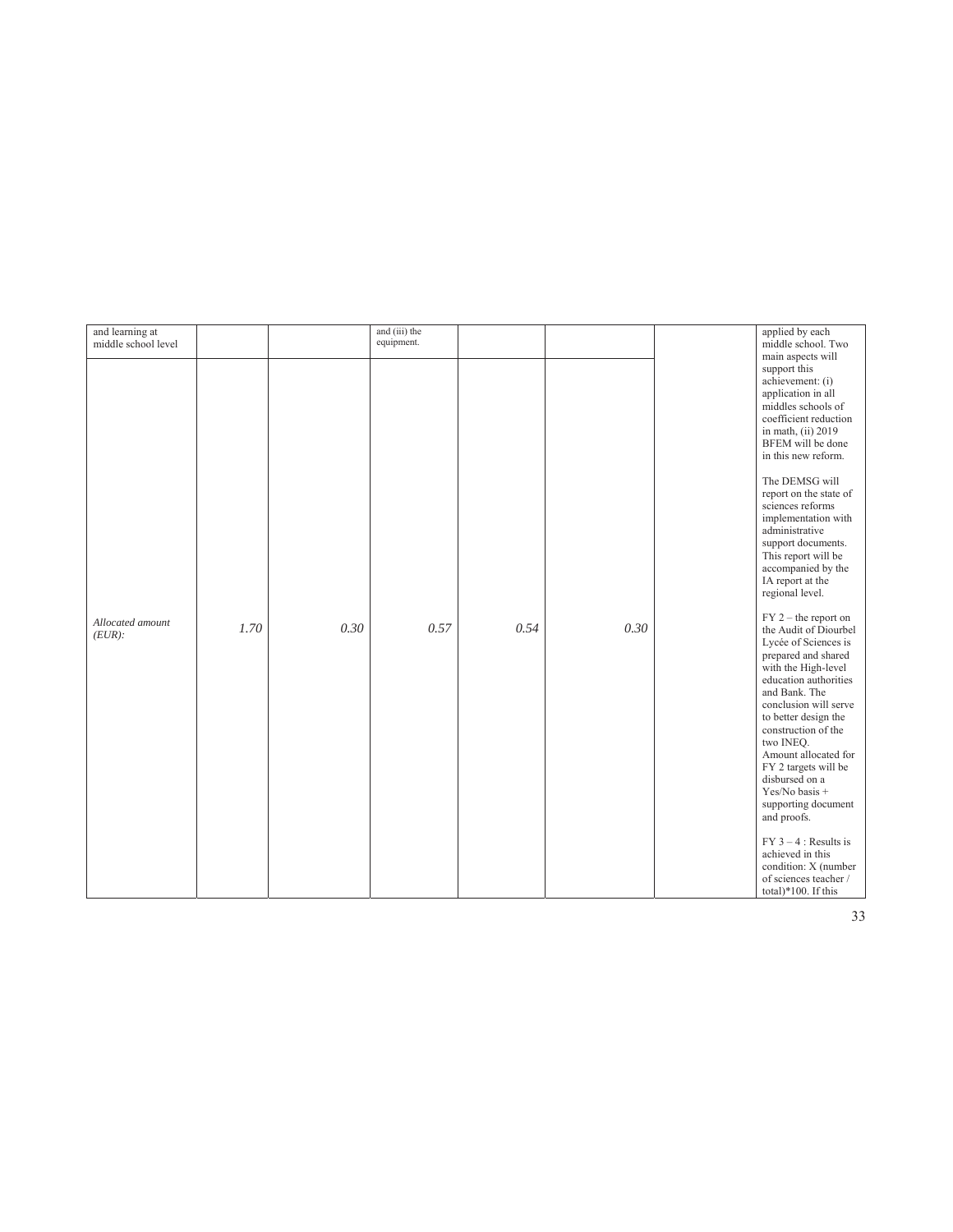|                                                                                                                                                                                           |      |                                                                                                                                                                                                                       |                                                                                                                              |                                                                                                                                                                                    |                                                                                                                                                                                         |                                                                                                                                                                                                                                                                                                                                                                                 | number is $>=$ 40. At<br>so on for others<br>proportion (70 and<br>$90\%$ )<br>for FY X, the<br>undisbursed amount<br>will be disbursed in<br>FY X+1 provided that<br>the FY X target is<br>met.                                                                                                                                                                       |
|-------------------------------------------------------------------------------------------------------------------------------------------------------------------------------------------|------|-----------------------------------------------------------------------------------------------------------------------------------------------------------------------------------------------------------------------|------------------------------------------------------------------------------------------------------------------------------|------------------------------------------------------------------------------------------------------------------------------------------------------------------------------------|-----------------------------------------------------------------------------------------------------------------------------------------------------------------------------------------|---------------------------------------------------------------------------------------------------------------------------------------------------------------------------------------------------------------------------------------------------------------------------------------------------------------------------------------------------------------------------------|------------------------------------------------------------------------------------------------------------------------------------------------------------------------------------------------------------------------------------------------------------------------------------------------------------------------------------------------------------------------|
| DLI <sub>4</sub><br>$A.2$ (e) (ii) and (iv)<br>expansion of science<br>and mathematics in<br>pre-existing schools<br>using technology-<br>based, interactive<br>pedagogical<br>approaches |      | Selection of 100<br>primary schools,<br>100 secondary level<br>schools and 30 high<br>schools that will<br>experiment this<br>approach and<br>availability of tools<br>including PBCs for<br>upper secondary<br>level | 30 Upper<br>secondary<br>institutions are<br>implementing<br>PBC based on<br>ICT approach to<br>improve math<br>and sciences | National<br>Strategy on<br>Sciences and<br>Maths results is<br>assessed and<br>results are<br>largely<br>disseminated<br>70% of BST<br>achieved 80% of<br>the target in the<br>PBC | Recommandation<br>from the National<br><b>Strategy on Sciences</b><br>and Maths<br>Assessment is<br>successfully<br>addressed<br>90% of BST achieved<br>90% of the target in<br>the PBC | School Year 1: The<br>Ministry will<br>provide all lists of<br>institutions selected<br>and the modalities<br>of selection along<br>with supporting<br>documents.<br>School Year 2-4:<br>the upper secondary<br>PBCs is fully<br>assessed by<br>independent party<br>and results is used<br>to re-adjust the<br>modalities and key<br>lessons learnt will<br>be shared with all | Amount allocated for<br>FY 2018 and 2019<br>targets will be<br>disbursed on a<br>Yes/No basis. The<br>sub indicator for each<br>FY must be verified<br>in full for the<br>disbursement to<br>occur.<br>If the target is not met<br>for FY X, the<br>undisbursed amount<br>will be disbursed in<br>FY X+1 provided that<br>the FY X target is<br>met.<br>The DEMSG will |
| Allocated amount<br>$(EUR)$ :                                                                                                                                                             | 7.75 | 1.54                                                                                                                                                                                                                  | 2.33                                                                                                                         | 2.34                                                                                                                                                                               | 1.54                                                                                                                                                                                    | stakeholders. In<br>addition, the<br>ministry will<br>conduct an<br>assessment of the<br>effectiveness of the<br>reform and list key<br>recommendation to<br>improve sciences.<br>The rest of the<br>protocol will be the<br>same as described<br>above                                                                                                                         | report on the state of<br>sciences reforms<br>implementation with<br>administrative<br>support documents.<br>This report will be<br>accompanied by the<br>IA report at the<br>regional level.<br>The IEF will issue a<br>report on the<br>achievement of PBCs<br>for each of the BSTs.<br>If 9 out of 10 results<br>stipulated in the PBC                              |

34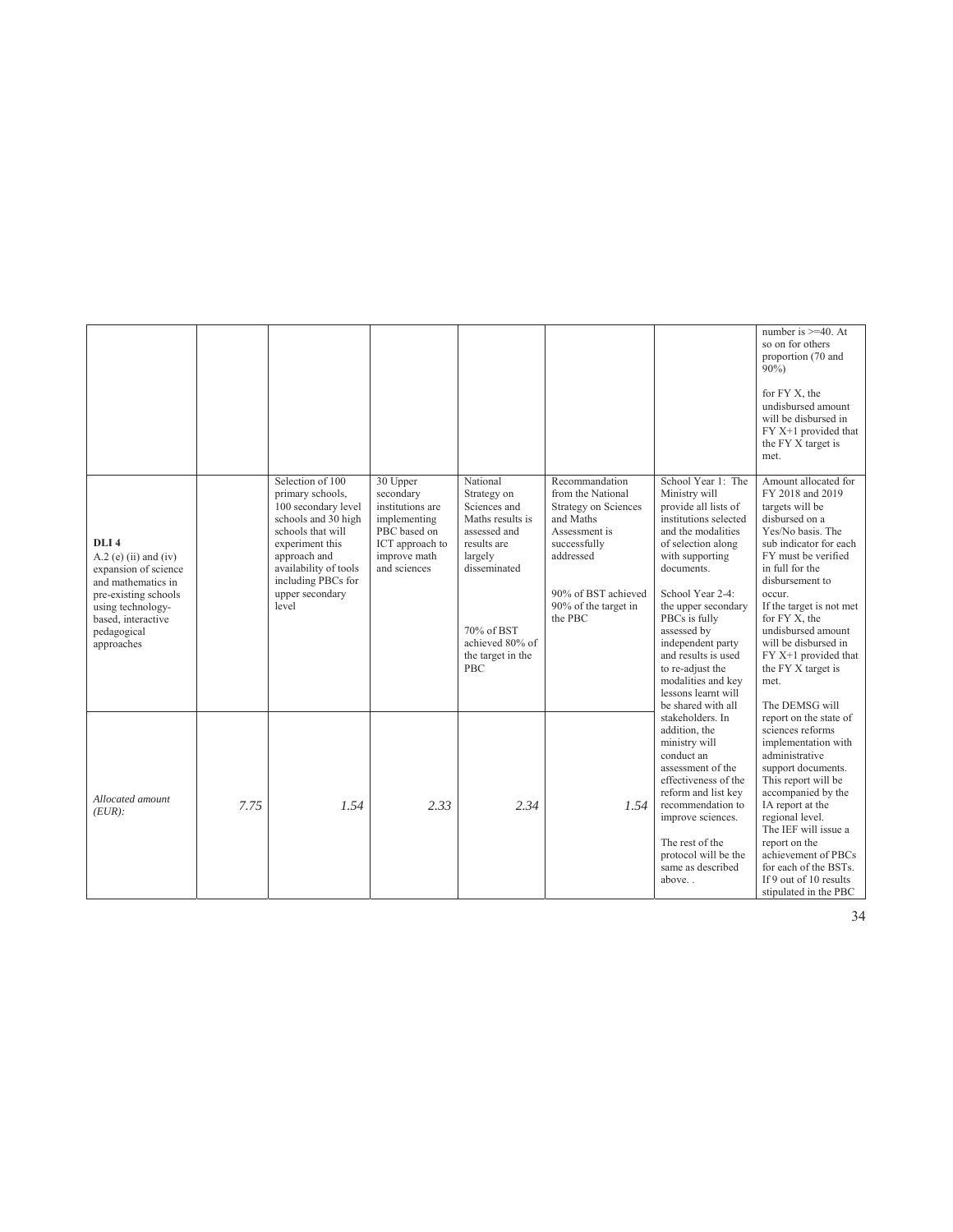|                                                                                                                                                                                                                                       |      |                                                                                                                              |                                                                                  |                                                                                |                                                                             |                                                                                                                                                                                                                                                   | are achieved by the<br>BST the full<br>allotment will be<br>disbursed. If not, a<br>partial disbursement<br>will be applied.<br>The indicator is the<br>average of<br>achievement of all<br>BST (Sum of BST<br>achievement/Number<br>of BST)<br>If the target is not met<br>for FY X, the<br>undisbursed amount<br>will be disbursed in<br>FY X+1 provided that<br>the FY X target is<br>met. |
|---------------------------------------------------------------------------------------------------------------------------------------------------------------------------------------------------------------------------------------|------|------------------------------------------------------------------------------------------------------------------------------|----------------------------------------------------------------------------------|--------------------------------------------------------------------------------|-----------------------------------------------------------------------------|---------------------------------------------------------------------------------------------------------------------------------------------------------------------------------------------------------------------------------------------------|-----------------------------------------------------------------------------------------------------------------------------------------------------------------------------------------------------------------------------------------------------------------------------------------------------------------------------------------------------------------------------------------------|
| DLI <sub>5</sub><br>B.2 Financing,<br>through the provision<br>of Daara School<br>Subgrants to selected<br>Daara Schools, of<br>specific development<br>projects (underserved<br>region, recruitment<br>French teacher,<br>equipment) |      | A list of additional<br>eligible and<br>interested Daaras is<br>developed along<br>with consensual<br>criteria for selection | At least 500<br>negotiated and<br>signed contracts<br>between IEFs<br>and Daaras | 75% of Daaras<br>that achieved at<br>least the 75% of<br>the agreed<br>targets | 80% of Daaras that<br>achieved at least the<br>90% of the agreed<br>targets | (i) At the end of the<br>School Year, each<br>IA will prepare a<br>consolidated report<br>of the progress<br>made by the sector<br>in terms of results<br>and outcomes along<br>with financial<br>situation analysis                              | Yes/No<br>FY 1, funds will be<br>disbursed if MEN<br>transmitted to the<br>Bank all list of<br>eligible Daara to<br>participate in the<br>process.                                                                                                                                                                                                                                            |
| Allocated amount<br>$(EUR)$ :                                                                                                                                                                                                         | 4.81 | 1.15                                                                                                                         | 1.22                                                                             | 1.22                                                                           | 1.22                                                                        | (ii) Based on these<br>reports, the MOE<br>will prepare a<br>combined report on<br>the status of each<br>DLI along with a<br>certification<br>confirmation letter<br>and supporting<br>document.<br>(iii) The third-party<br>verification will be | FY2-4, funds will be<br>disbursed once results<br>submitted by the MoE<br>are certified by<br>independent auditor.<br>Confirmation<br>Certificates of signed<br>Daara PBCs by each<br>formally should be<br>transmitted by the<br>Inspection of Daara to<br>the Bank                                                                                                                          |

35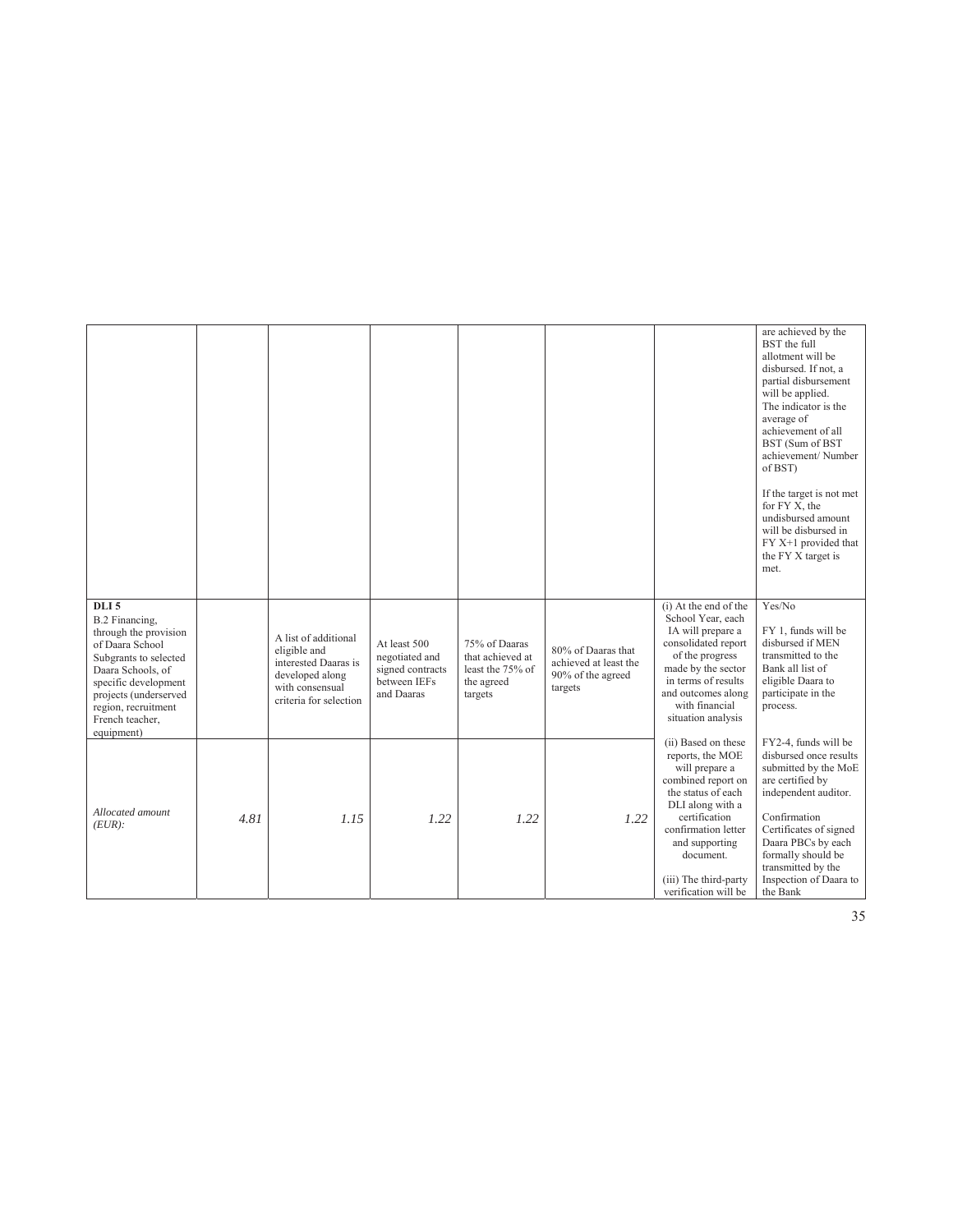|                                                                                                                                                                                                                     |      |                                                                                                                                |                                                                                                                                          |                                                                                                                                          |                                                                                                                                       | used to confirm the<br>MoE reports on<br>achievement and<br>performances and<br>also determine the<br>amount to be<br>allocated.<br>The Operations<br>Manual will detail<br>operating modalities                  | Report from IAs and<br><b>Independent Auditors</b><br>will be the main<br>supporting document<br>for the disbursement<br>Disbursement will be<br>100% if the project<br>achieved at least 80%<br>of targets in PBCs.<br>Partial disbursement<br>will apply where any<br>part of the<br>requirement is<br>fulfilled, the<br>disbursement will be<br>proportional to the<br>achievement.<br>The amount<br>undisbursed could be<br>postponed to the next |
|---------------------------------------------------------------------------------------------------------------------------------------------------------------------------------------------------------------------|------|--------------------------------------------------------------------------------------------------------------------------------|------------------------------------------------------------------------------------------------------------------------------------------|------------------------------------------------------------------------------------------------------------------------------------------|---------------------------------------------------------------------------------------------------------------------------------------|-------------------------------------------------------------------------------------------------------------------------------------------------------------------------------------------------------------------|-------------------------------------------------------------------------------------------------------------------------------------------------------------------------------------------------------------------------------------------------------------------------------------------------------------------------------------------------------------------------------------------------------------------------------------------------------|
|                                                                                                                                                                                                                     |      |                                                                                                                                |                                                                                                                                          |                                                                                                                                          |                                                                                                                                       |                                                                                                                                                                                                                   | School Year $Y + 1$ .<br>Allocations are made<br>before 31 October of<br>each School Year and<br>apply the formula                                                                                                                                                                                                                                                                                                                                    |
| DLI <sub>6</sub><br>B.3 Piloting an<br>accelerated program<br>aligned with the<br>Recipient's fast track<br>program to allow<br>dropped out students<br>of ages 8-14 to<br>integrate back into the<br>school system |      | A catch-up program<br>is designed and<br>integrated in the<br>PBC in Kaffrine,<br>Diourbel, Louga,<br>Matam and<br>Tambacounda | Progress made<br>on enrollment of<br>new students in<br>catch up<br>program in the<br>selected region<br>is qualified as<br>satisfactory | Progress made<br>on enrollment of<br>new students in<br>catch up<br>program in the<br>selected region<br>is qualified as<br>satisfactory | Progress made on<br>enrollment of new<br>students in catch up<br>program in the<br>selected region is<br>qualified as<br>satisfactory | Each School Year,<br>the IAs of 5 lagging<br>behind regions will<br>prepare progress<br>report on the<br>execution of their<br>PBCs including the<br>specific progress on<br>Catch up program.<br>The results and | The achievement of<br>this DLI will be<br>assessed every School<br>Year for each of the 5<br>lagging behind<br>regions on a<br>Satisfactory or Not<br>basis. Disbursement<br>from the<br>Association will be                                                                                                                                                                                                                                          |
| Allocated amount<br>$(EUR)$ :                                                                                                                                                                                       | 1.05 | 0.22                                                                                                                           | 0.32                                                                                                                                     | 0.32                                                                                                                                     | 0.17                                                                                                                                  | report will be the<br>basis of the<br>independent<br>assessment.<br>The rest of the<br>protocol is the same<br>as described above.                                                                                | proportionate to the<br>final statement:<br>$D=100\%$ of the DLR<br>is satisfactory<br>$D=0$ if the final<br>statement is Not<br>satisfactory                                                                                                                                                                                                                                                                                                         |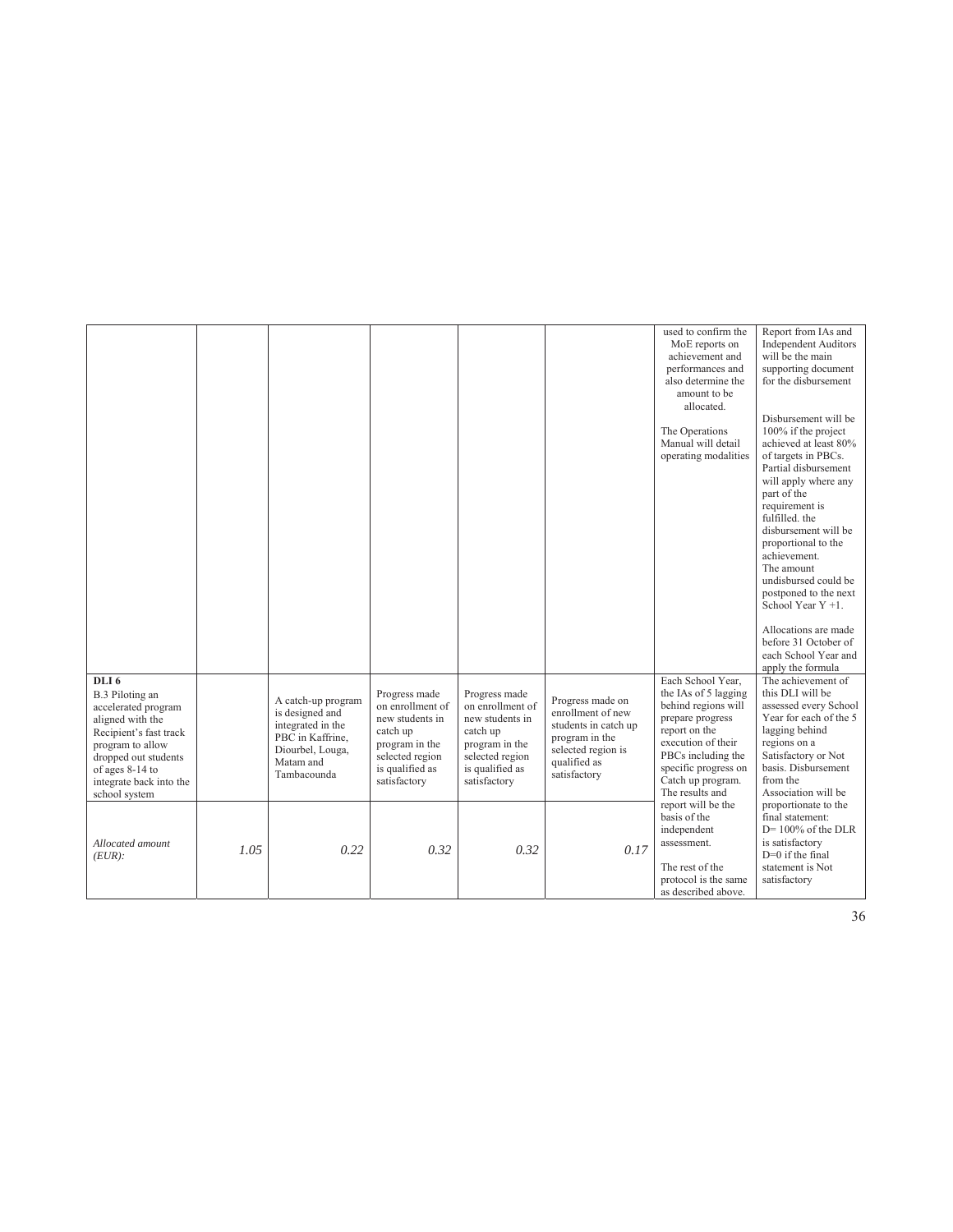|                                                                                                                                                    |      |                                                                                                                                                                                     |                                                                                                                                                                                                  |                                                                                                                                                                                                  |                                                                                                                                                                               | Modalities of<br>assessment and<br>progress monitoring<br>will be detailed in<br>the Manual of<br>procedures.                                                                                                                    | If the target is not met<br>for FY X, the<br>undisbursed amount<br>will be disbursed in<br>FY X+1 provided that<br>the FY X target is<br>met.<br>achievement of<br>annual PI. The DLI is<br>scalable proportionate<br>to the percentage of<br>LGs that achieve the<br>$target - above the$<br>minimum threshold<br>of twenty percent<br>$(20\%).$ |
|----------------------------------------------------------------------------------------------------------------------------------------------------|------|-------------------------------------------------------------------------------------------------------------------------------------------------------------------------------------|--------------------------------------------------------------------------------------------------------------------------------------------------------------------------------------------------|--------------------------------------------------------------------------------------------------------------------------------------------------------------------------------------------------|-------------------------------------------------------------------------------------------------------------------------------------------------------------------------------|----------------------------------------------------------------------------------------------------------------------------------------------------------------------------------------------------------------------------------|---------------------------------------------------------------------------------------------------------------------------------------------------------------------------------------------------------------------------------------------------------------------------------------------------------------------------------------------------|
| DLI <sub>7</sub><br>$C.1$ (b) $DLI$ #7<br>reinforcement of<br>MoE's IT System,<br>communication,<br>monitoring and<br>evaluation of the<br>Project |      | 16 IA have<br>submitted their<br>report including<br>Achievement,<br>Outcomes and<br>financial situation<br>along with agreed<br>supporting<br>documents (pieces<br>justificatives) | 16 IA have<br>submitted their<br>report including<br>Achievement,<br>Outcomes and<br>financial<br>situation along<br>with agreed<br>supporting<br>documents<br><i>(pieces</i><br>justificatives) | 16 IA have<br>submitted their<br>report including<br>Achievement,<br>Outcomes and<br>financial<br>situation along<br>with agreed<br>supporting<br>documents<br><i>(pieces</i><br>justificatives) | 16 IA have submitted<br>their report including<br>Achievement,<br>Outcomes and<br>financial situation<br>along with agreed<br>supporting documents<br>(pieces justificatives) | IA will submit a<br>consolidated Report<br>including<br>Achievement,<br>Outcomes and<br>financial situation<br>along with<br>supporting<br>documents.<br>ADM submits to<br>the Association the                                   | Achievement of the<br>DLI objective will be<br>assessed on a<br>Satisfactory or No<br>basis. The first level<br>of approval is the<br>MoE who will be<br>consolidated reports<br>and IFR and send it to<br>the Bank for final<br>comments and<br>recommendations.                                                                                 |
| Allocated amount<br>$(EUR)$ :                                                                                                                      | 2.55 | 0.63                                                                                                                                                                                | 1.27                                                                                                                                                                                             | 0.32                                                                                                                                                                                             | 0.32                                                                                                                                                                          | following School<br>Year a consolidated<br>execution report<br>The rest of the<br>protocol remain the<br>same. The Manual<br>of procedures will<br>spell out the format<br>and content of this<br>report and also a<br>template. | The final view of the<br>Bank on the quality<br>of the report will<br>determine the amount<br>to allocate for the<br>DLR.<br>The quality of the<br>Report will be rated<br>in four scales.<br>$S: Satisfactory \Rightarrow$<br>$D = 100\%$<br>$MS := > 80\%$<br>$MU \Rightarrow D$ will be<br>subject to the                                      |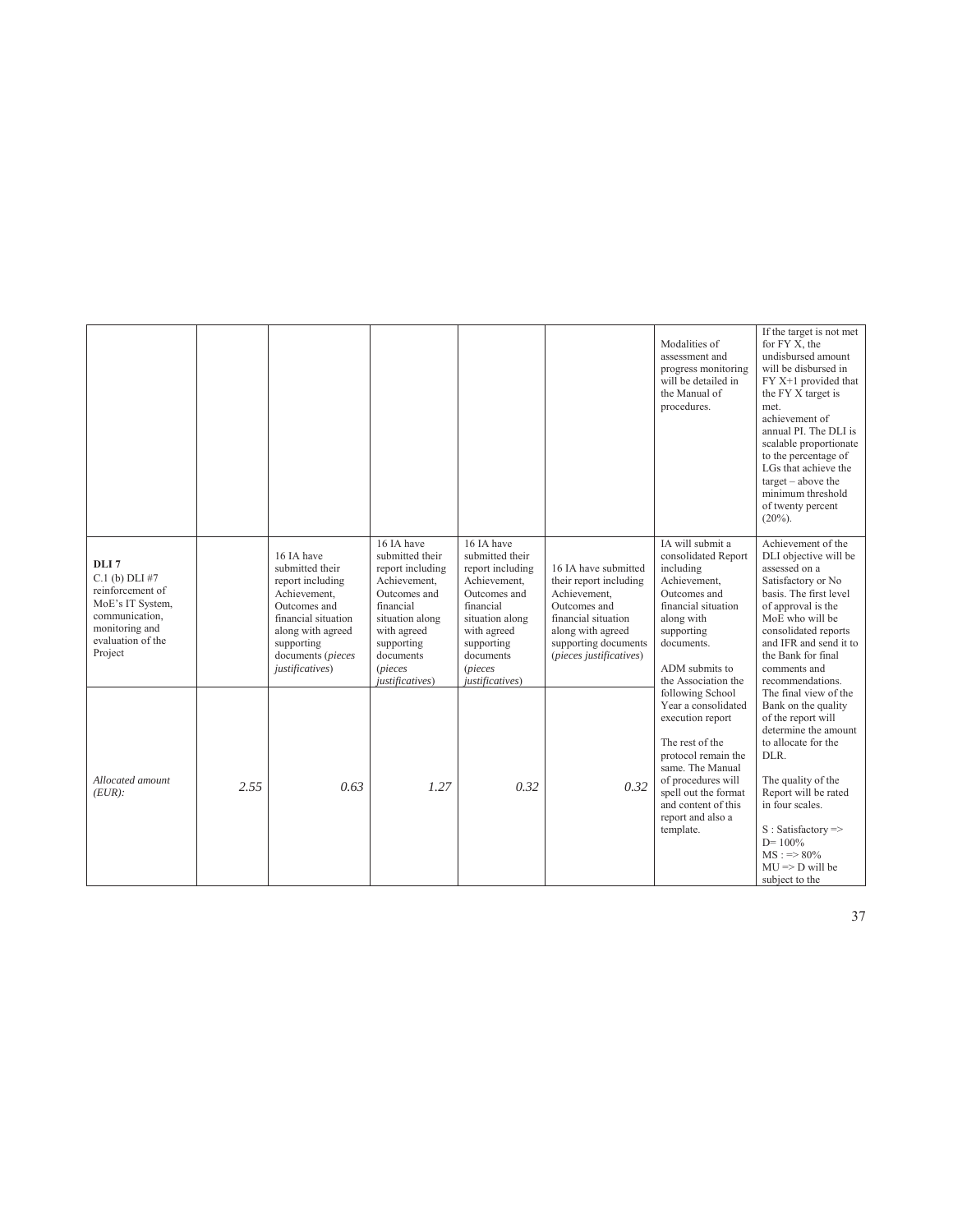|                        |       |      |      |      |      | fulfillment of<br>requirements.<br>If not actions are<br>taken in major<br>financial issue, the<br>Disbursement of the<br>component might be<br>affected. The manual<br>will clarify this.<br>If the target is not met<br>for FY X, the |
|------------------------|-------|------|------|------|------|-----------------------------------------------------------------------------------------------------------------------------------------------------------------------------------------------------------------------------------------|
|                        |       |      |      |      |      | undisbursed amount<br>will be disbursed in<br>FY X+1 provided that<br>the FY X target is<br>met.                                                                                                                                        |
| <b>Total Financing</b> |       |      |      |      |      |                                                                                                                                                                                                                                         |
| allocated (EUR         | 25.40 | 5.63 | 7.74 | 6.66 | 5.30 |                                                                                                                                                                                                                                         |
| million):              |       |      |      |      |      |                                                                                                                                                                                                                                         |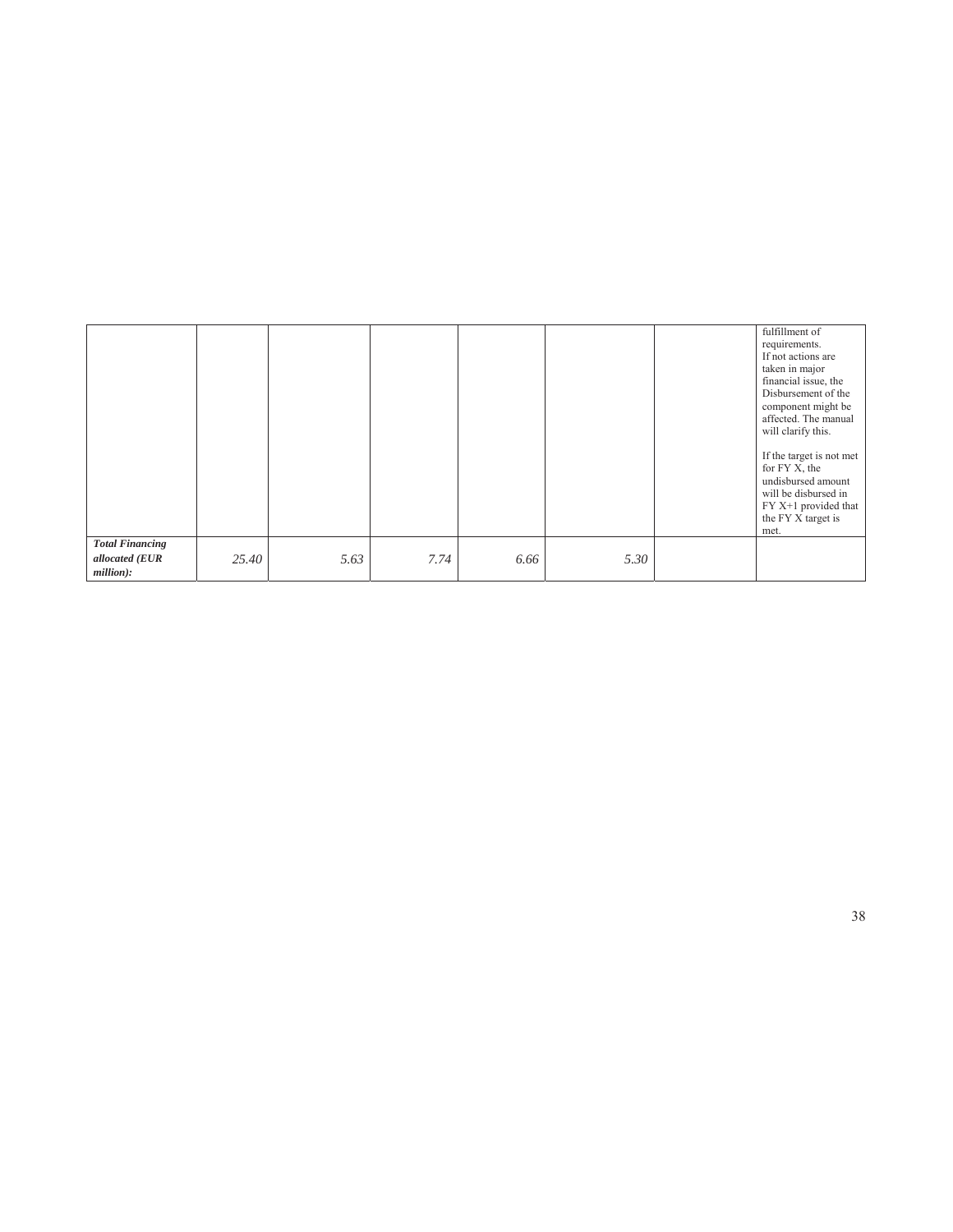### **Annex 2. Revised Project Description Senegal: Quality Improvement and Equity of Basic Education Additional Financing**

1. Component 1 will receive an additional US\$48 million in financing; Component 2 will receive an additional US\$8 million in financing; and Component 3 will receive an additional US\$4 million in financing. Changes by component are elaborated below.

2. **Component 1. Improving the Quality of Basic Education – US\$96.2 million (US\$48.2) Original Financing; US\$48 million Additional Financing).** Component 1 aims at improving quality by (i) using PBCs throughout various levels of the education system for better accountability and focus on results; (ii) revitalized pre-service training to teachers; and (iii) a strengthened mathematics and science program.

3. **Sub-component 1.1 [scale up] Performance based financing education grants. US\$11 million (US\$10 million Original Financing, US\$1 million Additional Financing).** The AF will improve and expand the use of PBCs as a mechanism to focus on results and decentralize the system. As under the original project the PBCs between the 16 regional education authorities and the 59 corresponding district level offices with oversite of the utilization of school grants will continue to be financed. These PBCs will be strengthened to hold the district authorities and schools more accountable for results and to better monitor progress and performance. The mid-term review revealed difficulties related to delays in regular reporting from the decentralized level to the central level, which, in turn, delayed disbursements. A renegotiated PBC which has clearer targets and is accompanied by additional capacity building will be supported under the AF.

4. In addition, new PBCs will be introduced between the 16 regional education authorities and the Ministry of Education and will use the same approach. The regional education authorities play a central role in the global monitoring of the system and quality assurance. PBCs between the regional authorities and the Ministry will therefore focus on targets which strengthen the monitoring mechanism and evaluate progress toward improved learning outcomes and retention. A select group of inspectors nominated by their peers will be selected to adapt the existing template for the PBCs with technical support.

5. **Sub-component 1.2 [Scale up] Improving quality through improved school based management. US\$34.7 (US\$26.7 Original Financing, US\$8 million Additional Financing)** The AF will improve upon and expand implementation of the two main activities supported by the initial project under this component, including: (i) developing local communities' participation and oversight in school management; and (ii) providing funds to improve upon and support the implementation of the PBCs between district authorities and schools.<sup>11</sup>

6. The AF will scale up the initiative by providing additional training, cellphone facilities, software, and database systems to help communities accurately report on the (i) quality of service delivery and school functioning; (ii) actual transfers of resources as agreed in the PBCs; and (iii) any concerns regarding the utilization of the funds and teacher attendance. As in the original financing, JICA will continue to provide technical assistance for this activity but no direct financing. Special attention will be given to

 $\overline{a}$ 

 $<sup>11</sup>$  The PBCs between the district and school are sometimes referred to as Quality Improvement Agreements (QIAs), while the</sup> PBCs at the daara level are sometimes referred to as Equity Improvement Plans (EIPs). For clarity, the term PBCs is used throughout the project document. All sets of PBCs focus on improving quality.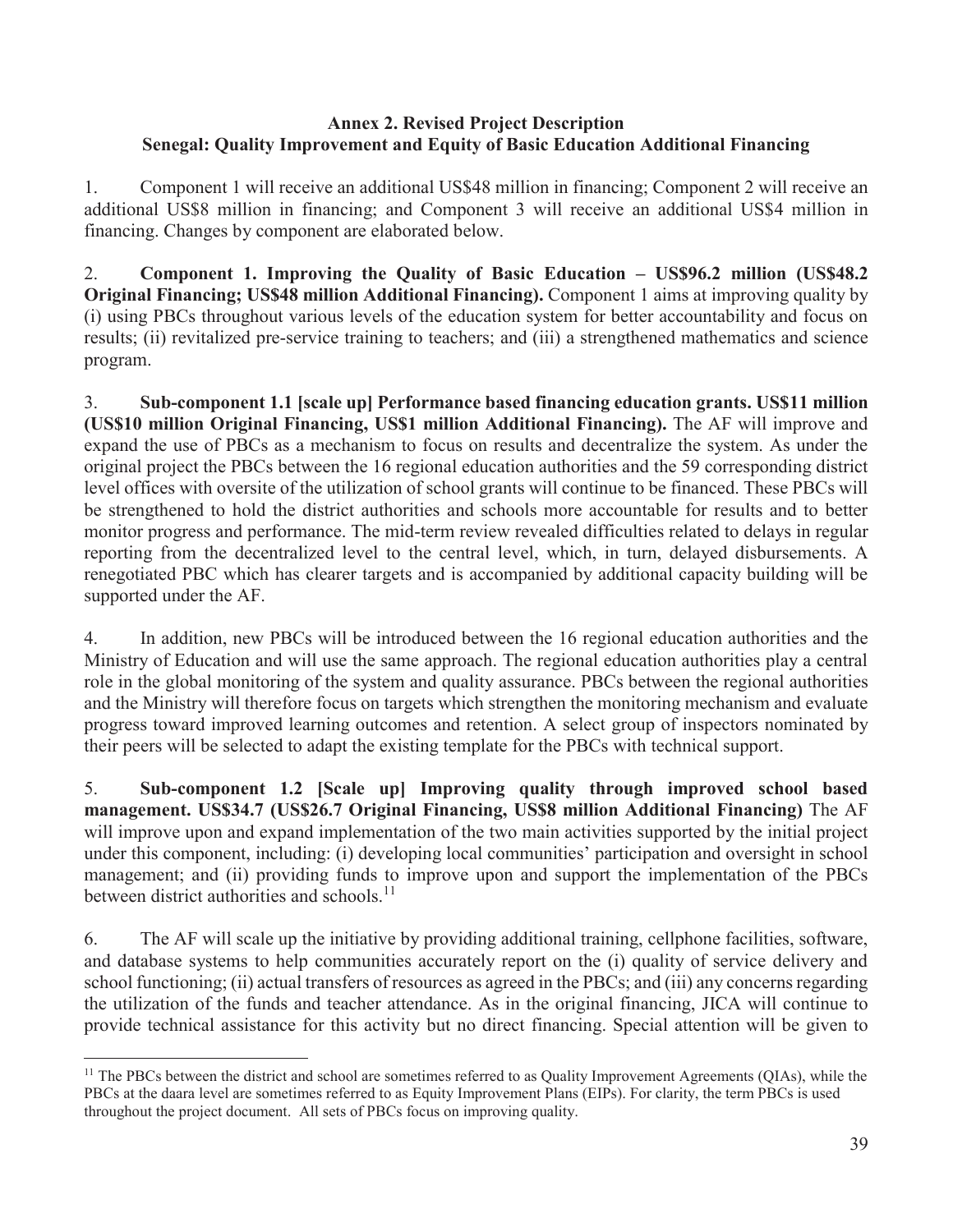capacity building in the communities by providing trainings and associated materials in local languages to improve community participation.

7. The decentralization of Senegal's education system has enabled the establishment of school management committees (SMCs) in all schools. This decentralization was accompanied by the empowerment of actors at the local level in terms of administrative and financial management. More than 70 percent of the SMCs are composed of women, many which are illiterate. In this context, additional funding will be used to provide trainings and materials in local languages, and in forms accessible to nonliterate where possible, to be sure to address any preexisting barriers to community participation, including limited education. Furthermore, a small pilot literacy program targeted towards members of the school management committees, especially women, will be launched under the AF to further support community participation.

8. As under the original financing, the Government will continue to fund the school grants, while the AF will support improved PBCs for enhanced results at the school level. In the first phase of implementation, the quality improvement agreements were fully funded regardless of whether schools achieved their targets. The AF will take lessons learned from the first phase of implementation and introduce a strengthened financing mechanism which incentivizes results based on an improved PBC template with a strengthened set of indicators and targets. This includes support to quality improvement and inclusion measures including those that support building a stronger school community and orientation around the whole child. As such, the AF will support quality improvement and inclusion measures, including through support to the existing sports competition program as a part of activities to build citizenship. The Ministries in charge of sport and education have established by inter-ministerial decree number 02620 in February 2015, a National Committee for Management and Recovery of School Sport, responsible for promoting the practice of sport in schools to bring together sports associations, detect young talents, and contribute to the citizenship education of learners. In 2016-2017 the 16 Academy Inspectorates held competitions throughout their regions and provided regional funds. As part of the performance based contracts the project will support sports activities, in particular the registration fees for competitions and the acquisition of equipment for the school.

9. In this new phase, schools will receive allocations based on performance and paid in two parts: one allocation in September upon approval of the PBC and the second in March after a mid-year evaluation. Small top up awards for the top 20 percent of most improved schools will also be developed to incentivize achievement, as will support grants to the lowest 20 percent. The manual of procedures will define the allocation criteria, implementation and reporting process, and will build on the well-developed preexisting mechanism.

**Sub-component 1.3. [Scale up] Implementation of a national program to develop sciences and mathematics teaching at the middle school level. US\$41.4 million (US\$7.4 million Original Financing, US\$34 million Additional Financing).** This sub-component primarily supported construction and rehabilitation of science and technology blocks (BSTs) in 14 regions and a national strategy for science and mathematics. Under the AF no additional construction of BSTs will be financed, however the AF will introduce (i) development of two *Lycée d'Excellence pour l'Intégration, l'Equité et la Qualité* (*LINEQs –* High Schools of Excellence for Integration, Equity and Quality) focused on science and mathematics ; (ii) expansion of science and mathematics content in preexisting schools using technology based teaching methods including use of tablets, adaptive technology, etc.; (iii) corresponding scaled up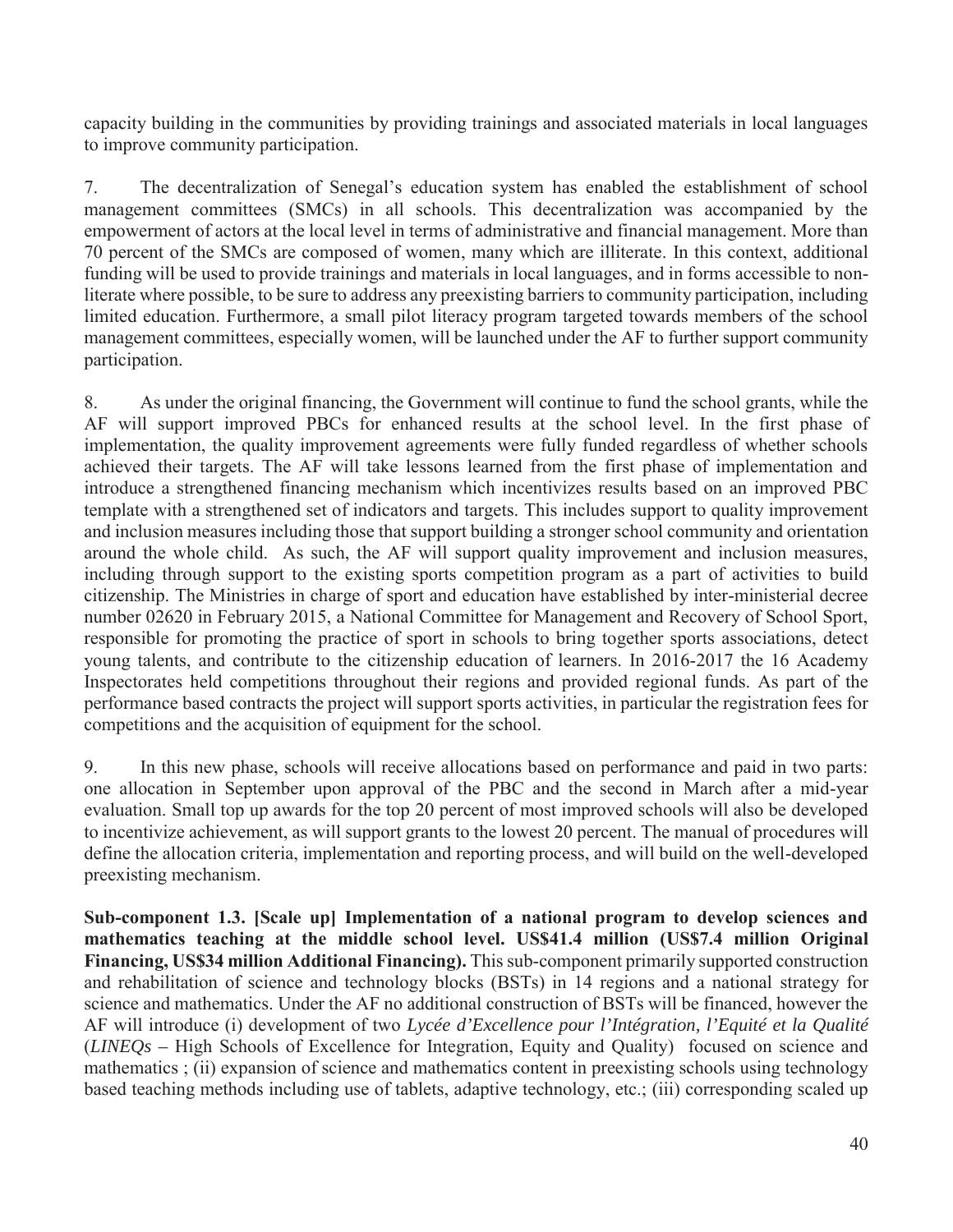mathematics and science training for teachers at both primary and secondary levels; and (iv) emphasis on improving enrollment of girls in science and mathematics tracks. During the mid-term review (MTR) it was noted that the full implementation of the initial planned activities would not be sufficient to achieve the development objective of increasing the percentage of students enrolled in mathematics and science tracks at the secondary level by 45 percent. The major constraints are: (i) the weakness of mathematics teaching at the primary level; (ii) lack of tools and support for teaching mathematics at all levels; and (iii) the behavior of teachers in the Orientation Commission who are responsible for orienting students toward the Sciences Series and focus on a minority of students who are particularly skilled in science and mathematics. This is similar among teachers in the *seconde* class (grade 11) who are not trained to teach to students who have moderate skills in mathematics and focus the majority of their efforts toward advanced learners. The government developed a Fast Track Initiative action plan to increase orientation of students at various skill levels toward mathematics and science, but it has not yet been rolled out. It will be critical to tackle the challenge from primary school onwards, as weak mathematics and science skills early on, and/or disengagement with the subjects at early ages leads students to steer away from these subjects (or be steered away from them by the system) in later ages. In 2016, 27.5 percent of students were enrolled in secondary schools in science series against 29.3 percent in 2015, a decrease of 1.8 percentage points. This percentage is 24.3 percent for girls and 30.7 percent for boys. This reflects the predominance of literary streams and poses the challenge of promoting science and technology. The lower enrollment of girls in this track is a challenge, and skewed toward enrollment in the literary series (L series) -- (78.3 percent of girls were enrolled and 74.3 percent of girls were admitted in the L series). The project will provide support through awareness campaigns, teacher training, and strengthening the role of BSTs to increase the percentage of girls in Science Series from 24.35 to 30 percent.

10. *Lycées d'Excellence pour l'Intégration, l'Equité et la Qualité (LINEQs*). Under the additional financing, the project will establish two centers of excellence focused on mathematics and sciences. These schools will primary target girls and will be located in Kaolack and Sedhiou, regions which have been selected based on their demographics, readiness for implementation. The high schools, which will strive for over 50 percent enrollment of girls, will be focused on meeting high standards of excellence in science and mathematics teaching and learning so as to serve as a model for other successful schools in the country. The aim is to create an educational environment that stimulates creativity and innovation, and promotes best practices in teaching of mathematics and sciences by using technology aided, interactive pedagogical approaches.

11. The two centers will be built in Kaolack and Sedhiou, which have been chosen on the basis of access, completion, and poverty rates, as well as proximity to other regions. Both regions have the advantage of being in geographic positions that can serve several other regions. For example the Kaolack area is centrally located and can pull the regions of Kaffrine, Tambacounda, Matam and Fatick. While the Sedhiou region, has proximity to Ziguinchor, Kolda and Kédougou. In these two regions, the Ministry plans to set up the two centers in the Nioro and Sedhiou districts, both of which are characterized by a poverty level of over 60 percent compared to the national average of 46 percent. On the basis of the national poverty line, poverty affects 6.3 million people, nearly one out of every two Senegalese (ANSD, 2011). Rural and southern areas appear to be particularly vulnerable, with higher rates of income poverty around 70 percent. The gross enrollment rate in the Kaolack region (77.8 percent) is below the national average (86.1 percent). On the other hand, while Sedhiou region has a GER of 106.4 percent, this high enrollment rate masks disparities at the district levels which vary significantly. Low completion rates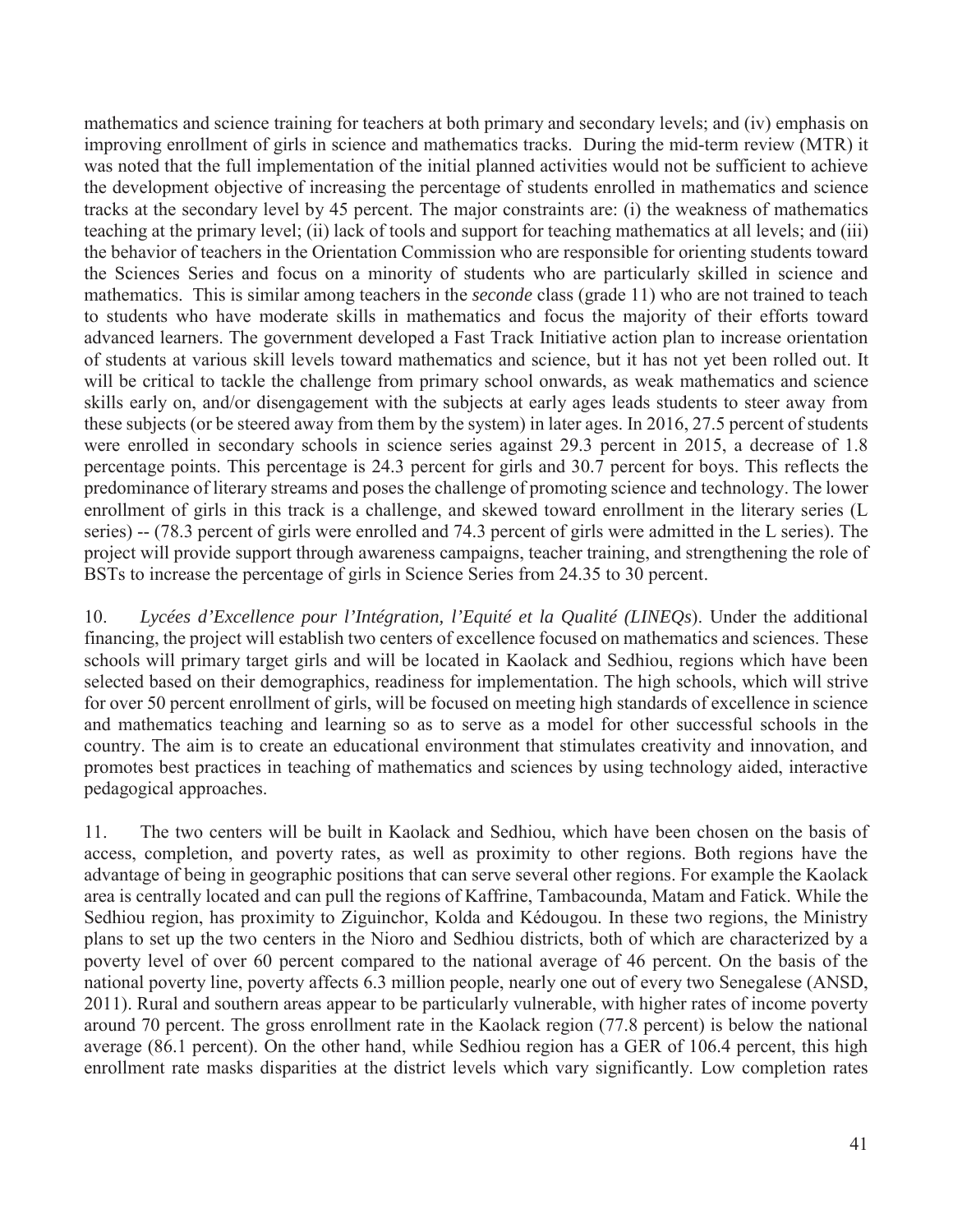remain a key challenge in this region. For example, although Sedhiou has one of the highest GERs, it has the second lowest transition rate at the secondary level (43.1 percent vs. 55.9 percent nationally).

12. The two regions also have relatively low results compared to the national average in terms of access in sciences. For example, the percentage of students above the mastery threshold is 18.4 percent for Kaolack and 10.3 percent for Sedhiou. In terms of access to science, the Sedhiou region has the lowest percentage of national students in science series (15.08 percent), partially due to a deficit in opportunities to study mathematics and science. In addition, the 2016 secondary school completion examination (*Brevet de Fin d 'Etudes de l 'Enseignement Moyen*) analysis report shows that, in mathematics, 97 percent of candidates from the Sedhiou region did not obtain the average. In sciences (SVT) the same trend is observed with 73 percent of candidates not achieving the average. The same goes for the Kaolack region where 86 percent of the candidates did not perform well in sciences. In addition, the rates of admission to the Elementary School Completion Certificate (*Certificat de Fin d'Etudes de l'Elementaire, CFEE*) for these two regions (40.06 percent for Sedhiou and 52.55 percent for Kaolack) are below the national average (58.3 percent).

13. The selection of students will be based on competition. The study will start from grade 1 of junior secondary to grade 7. This approach will allow children to continue their studies. It was noted that most children give up before the end of junior secondary. The selection will be based on a national competition with a preference for children from poorest populations and girls. Children from richest families will be able to access and pay school fees, which will be fixed based on the private costs. A quota will be determined for these children.

14. The capacity of each high school will be set at 600 pupils. The aim is to build on the experience of other successful, related models and to develop a twinning approach to benefit from the other relevant experiences on the continent such as  $Kenya<sup>12</sup>$  and Senegal Sankore Project<sup>13</sup>. Each school is expected to be outfitted with 25 classrooms, 4 science laboratories, 2 computer labs, 2 language laboratories, an auditorium, a modern library including a (i) reading room, (ii) projection room; (iii) document storage room, and (iv) administrative office; (iv) a sports facility; (v) a small health center; and (vi) dormitories and a dining hall to house up to 500 students.

15. The AF will finance development and implementation of two centers, including the associated architectural studies, supervision, construction costs, materials, and labor, equipment, and associated training. The AF will also support the audit of the existing *Lycée scientifique de Diourbel* to upgrade: (i) the quality of the training; (ii) the infrastructure and equipment; and (iii) implement the PBC.

16. **Improving BSTs.** To avoid orienting only top performing mathematics and science students towards mathematics and science tracks, the AF will support teacher training to teachers serving in the Orientation Committees and those of the second class (grade 11) to more effectively teach to moderate and low-level learners. There will also be specific training for teachers and administrators in the new BSTs on how to effectively utilize and maintain lab equipment for teaching, so that teachers are well equipped

 $\overline{a}$ 

<sup>&</sup>lt;sup>12</sup> Education Cloud is one of the recent innovations in delivery of quality education and has been key in expanding access as well as diverging digital learning resources.

<sup>&</sup>lt;sup>13</sup> Project Sankoré is a collaborative effort between France and a number of African countries aiming at

improving learning by creating a digital classroom through the introduction of simple interactive whiteboard equipment. In Senegal the project was implemented in two phases. The first phase was implemented between 2011 and 2013.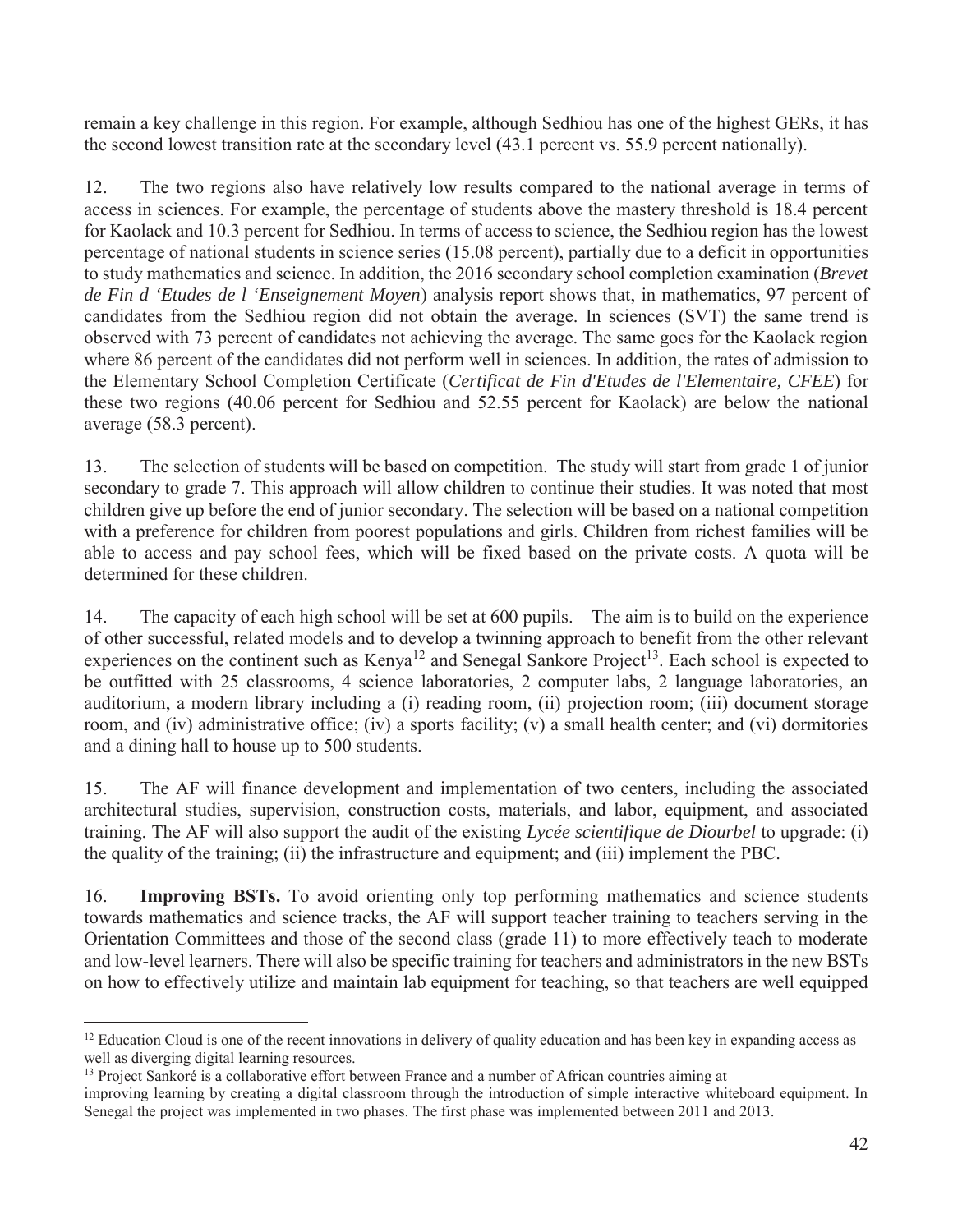to manipulate and integrate the high-level equipment into their teaching. The AF will support the 28 existing BST to sign PBCs with the district education inspectors. This contract will be based on an action plan prepared by the BST including, but not limited to, teacher training, learning material maintenance, tutoring and remediation courses, learning innovation and student assessment.

17. **Grants to middle schools.** The AF will also scale up the initiatives under the grants to middle schools to implement the reformed program on sciences and mathematics, with an added focus on higher enrollment of girls. Under the AF 300 additional middle schools and 160 upper secondary schools will receive grants to implement the reformed program on sciences and mathematics.

18. **ICTs to Support Mathematics Outcomes.** Lastly, a pilot will be introduced focused on technology based teaching methods of mathematics and science, which will be introduced in 230 schools including 100 lower secondary schools (including BSTs), 30 upper secondary schools and 100 primary schools. Though there have been some ICT approaches used in Senegal, and a general willingness of the government to pursue ICTs in education, including placing pedagogical integration as a key priority in the education sector policy letters, integration of technology into schools has generally been small scale and ad-hoc in nature. By leveraging experience gained through ongoing initiatives such as the Digital Literacy Program (DLP) equips primary schools with technological devices, and secondary schools with computer labs, and Intel Teach, a teacher training program focused on technology, and innovative approaches elsewhere on the continent which would be relevant in the context of Senegal, the project seeks to introduce technology-based learning approaches.

19. The intervention will build on the lessons learned from the Progressive Science Initiative-Progressive Math Initiative (PSI-PMI) approach in neighboring Guinea, implemented by the New Jersey Center for Teaching and Learning (NJCTL) as a part of a World Bank funded education sector project, as well as the ICT innovation in Kenya. PSI-PMI is characterized by a combination of free digital content, instructional materials, and assessment tools to teach sequenced mathematics and sciences courses. The interactive approach combines direct instruction mixed with small group discussion and problem solving, and is supported by integration of technology use in classrooms, including for example utilization of smart boards, tablets, and clickers to facilitate interactive learning. The Kenya example, a partnership between the government, donors and Intel, promotes the use of mobile labs within classrooms, and innovation or "maker spaces," coupled with intensive continuous professional development (CPD) to make technology available in schools and ensure teachers are well equipped to integrate it effectively into teaching approaches.

20. The project will support the targeted training of teachers to use ICTs for their own professional development, integrate ICTs in the classroom for improved teaching and learning, and support ICT rich classrooms and schools. In-service teacher training will be coupled with ICT integration into the 230 pilot schools. The aim is to carefully integrate teacher pedagogy with technology use to ensure that the introduction of technology facilitates better teaching approaches to mathematics and science, rather than introducing technology as an end in and of itself. The aim is to start with this smaller percentage of public schools and then scale up successfully at primary and secondary levels. The project will include provisions for professional development, the development of digital content and accompanying hardware to deliver the content, and a sustainable strategy of maintenance and technical support. Given that some of the digital content that will be adapted is available only in English there is also a small amount of funding set aside to facilitate translation of content into French.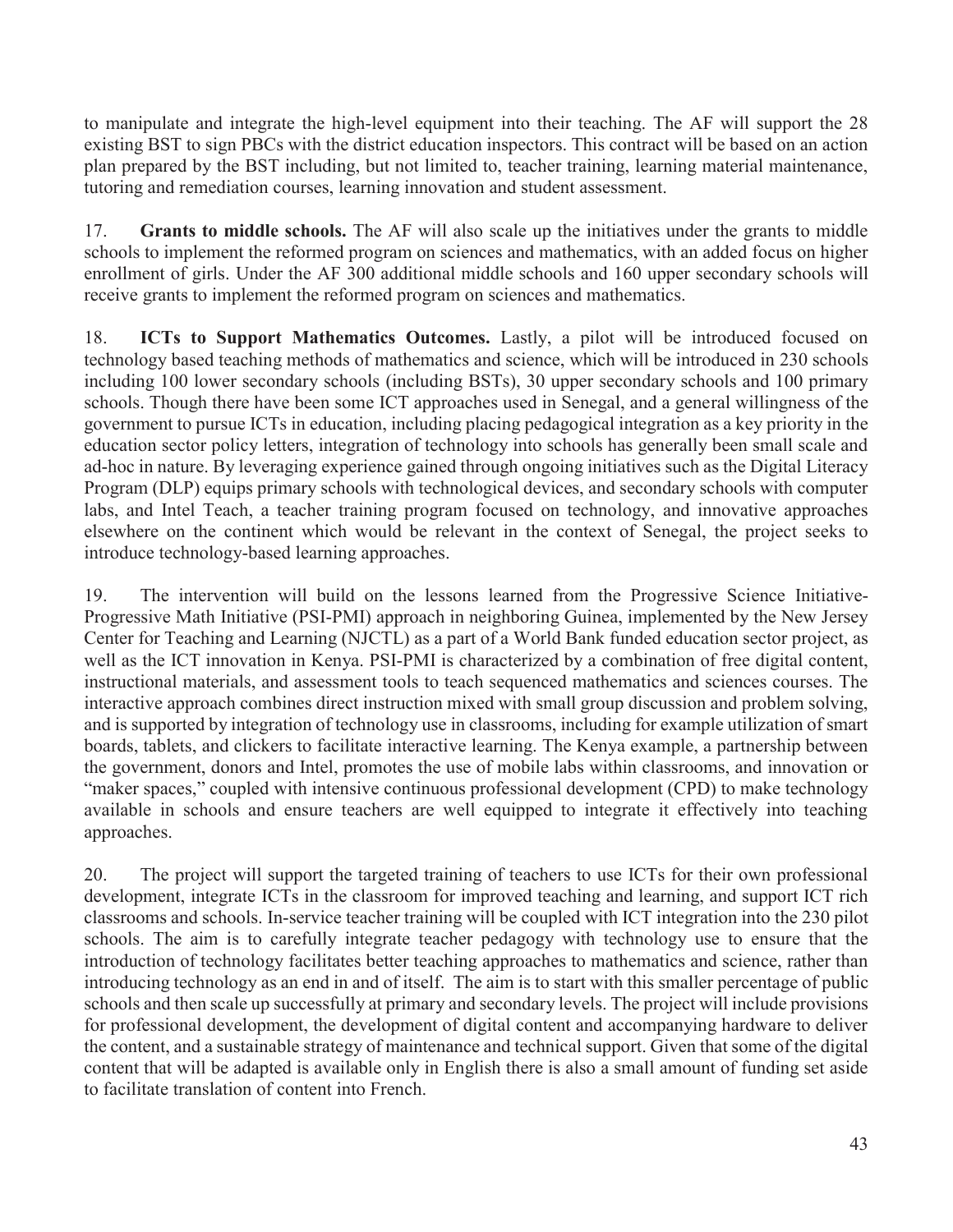21. The aim is to carefully integrate teacher pedagogy with technology use to ensure that the introduction of technology facilitates better teaching approaches, rather than introducing technology as an end in and of itself. The aim is to build on the work undertaken in current initiatives such as DLP to ensure that "hard and soft" costs are practical affordable and sustainable, the aim of which is to utilize technology as a means to enhance interactive classroom learning, and that is focused heavily on age and subject relevant content. Thus, the focus will be on tapping into high quality open resources, and technologies which support teachers and their ability to create interactive lessons (e.g. digital lessons, student polling devices, etc.) with careful consideration of whether the hardware (e.g. connective, computers, etc.) is feasible as well as the software (e.g. accompanying trainings and feedback over a sustained period).

22. **Sub-component 1.4 [Revised] Improving pre-service training and in-service teacher and headmaster training (changed from "Improving pre-service teacher training"). US\$13.1 million (US\$8.1 million Original Financing, US\$5 million Additional Financing).** This sub-component will (i) further improve the pre-service teacher training system which began under the original project; (ii) introduce a revitalized in-service teacher training system for continuous professional development; (iii) introduce a classroom observation tool (COT); and (iv) introduce in phased in training of school directors to build skills as pedagogic leaders.

23. Regional Centers for Training of Education Staff (*Centre regional de formation du personnel de l' education - CRFPEs*) are responsible for pre-service teacher training. Under the AF external expertise would be mobilized to help the CRFPEs develop additional services, including (i) pre-service teacher training at the middle school level, (ii) in-service training of teachers, including the link with the technology-based content above, and (iii) development of teacher training curriculum on physical exercise/sports and Culture. In Senegal, particularly at the primary level, there is no systematic professional development system for current teachers, and the quality and availability of in-service teacher training programs is not well known. At the same time, the role of school headmasters, particularly at the primary level, is often viewed as that of purely school management and operations, rather than taking the role of an instructional leader. Evidence shows that the most effective schools are led by directors who are equipped to (i) evaluate their own school performance (using various tools including school level data, teacher observation, etc), (ii) provide feedback to teachers, (iii) assess professional development needs, and (iv) direct resources (including and perhaps especially instructional resources) to where they are needed most. A two-pronged approach of assessing and building the supply of quality in-service training opportunities, and capacity building for headmasters will be taken so that not only are quality professional development opportunities made available to teachers, but that headmasters are well equipped to assess areas where professional development is needed most, and appropriately direct school resources to those critical teaching areas through the quality improvement plans. Given the critical importance of noncognitive skills, consideration of professional development opportunities which include but extend beyond cognitive skills testing, including citizenship and character development, will be explored, with a more holistic focus on "developing the whole child."

24. Activities that will be financed include: (i) survey of current in-service teacher training; (ii) technical assistance and training of trainers in CRFPEs to introduce in-service teacher training; (iii) equipping of CRPEs; (iv) introduction of a classroom observation tool (COT) which aims to identify classroom practices and areas of improvement for teachers. The tool as well as important training on its utilization will be introduced to inform the in-service teacher training program development and effective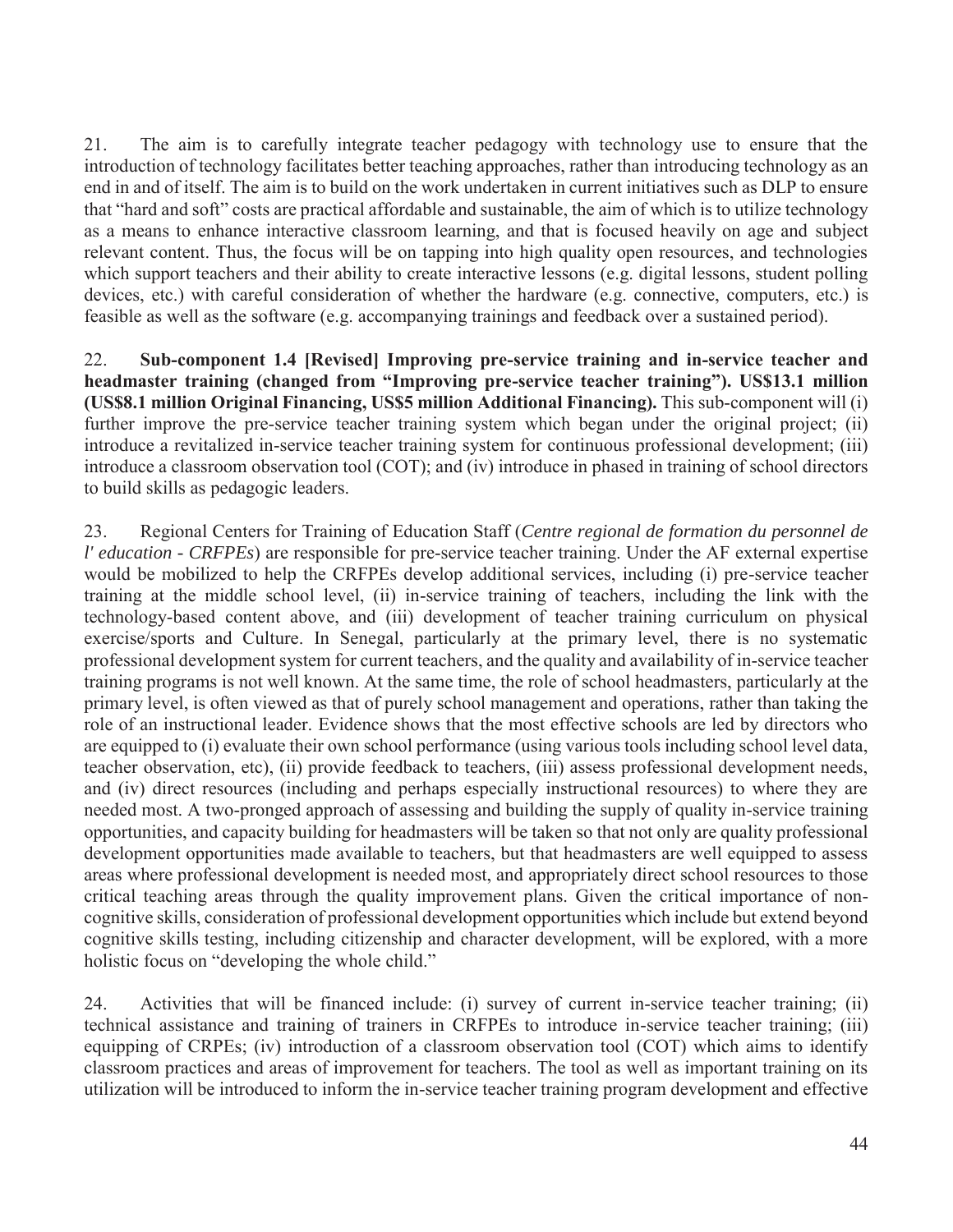school management and (v) teacher training. To ensure quality outcomes, the project proposes to train inspectors and school head masters/directors to allow them to assess teacher performance and provide practical feedback as described above. In sum the AF will support the training of 16 Regional Education inspectors, 59 district education inspectors, at least 8000 school headmasters and 25,000 teachers (30 percent of the total number of teachers). The project will aim to support a study to evaluate the current system of appointing headmasters to ensure standard criteria are utilized.

# **Component 2. Strengthening Equity in Access to Education. US\$33.5 million (US\$27.5 million Original Financing; US\$6 million Additional Financing)**

25. **Sub-component 2.1. [Completed] Construction and rehabilitation of schools in areas lagging and in underserved areas. US\$20.5 million (US\$20.5 million Original Financing, No Additional Financing).** This sub-component will not continue under the AF.

26. **Sub-component 2.2. [Scale up] Grants for Results to Selected Daaras. US\$10 million (US\$7 million Original Financing, US\$3 million Additional Financing).** The original project financed integration of foundational skills into the curriculum of 100 daaras through PBCs. In its next phase the project will finance an additional 400 daaras based on the existing selection criteria under the parent project, which includes an application process and consideration of the regional distribution of supported daaras. A recent USAID report<sup>14</sup>, based on the household survey, provides extensive qualitative information on the reasons for the non-schooling of children in Senegal. Among the reasons given by heads of household to justify the non-schooling of their children, religious and cultural beliefs are the most common reasons given (58.7 percent). The USAID report also shows: (i) a gap between the offer of "conventional" education and the educational expectations of the populations who give a central place to the learning of religion; and (ii) a community perception that formal schools introduce cultures and ideals contrary to the traditional local values which are believed to be of critical value. A performance evaluation was prepared by the National Research Institute for Education (INEADE), and the report is currently under review. A SIEF evaluation is also under way and should make it possible to draw lessons on the daara reforms that will inform the equity agenda under the national strategic plan (PAQUET).

27. As under the original project, the AF will support the new daaras in preparing their PBCs, which include explicit mathematic and reading outcome targets, provisions for school feeding and health, and a tentative budget. Daaras will receive allocations based on performance and paid in two parts: one initial allocation at the beginning of the academic year upon approval of the PBCs and the second half way through the year after a mid-year evaluation. The manual of procedures will define the allocation criteria, implementation and reporting process.

28. **Sub-component 2.3. [NEW] Engaging out of school children. US\$3 million AF.** Although progress has been made in access to education, an estimated nearly 1.5 million children ages 6-16 years are not currently attending school. USAID has recently finalized a large national census on out of school aged children in Senegal to assess reasons for not attending school, including the factors that contribute to high dropout rates, delayed entry, and never attending. The study showed that in total, in 2016, 1,498,286 children and young people age 6 to 16 years old are out of the educational system, or 37 percent of this age group who are supposed to be enrolled under Senegalese law. In other words, more than one

 $\overline{a}$ 

<sup>14</sup> USAID Out-of-School Children Study published in June 2017 (in French : *Étude nationale sur les enfants et les jeunes hors du système éducatif au Sénégal).*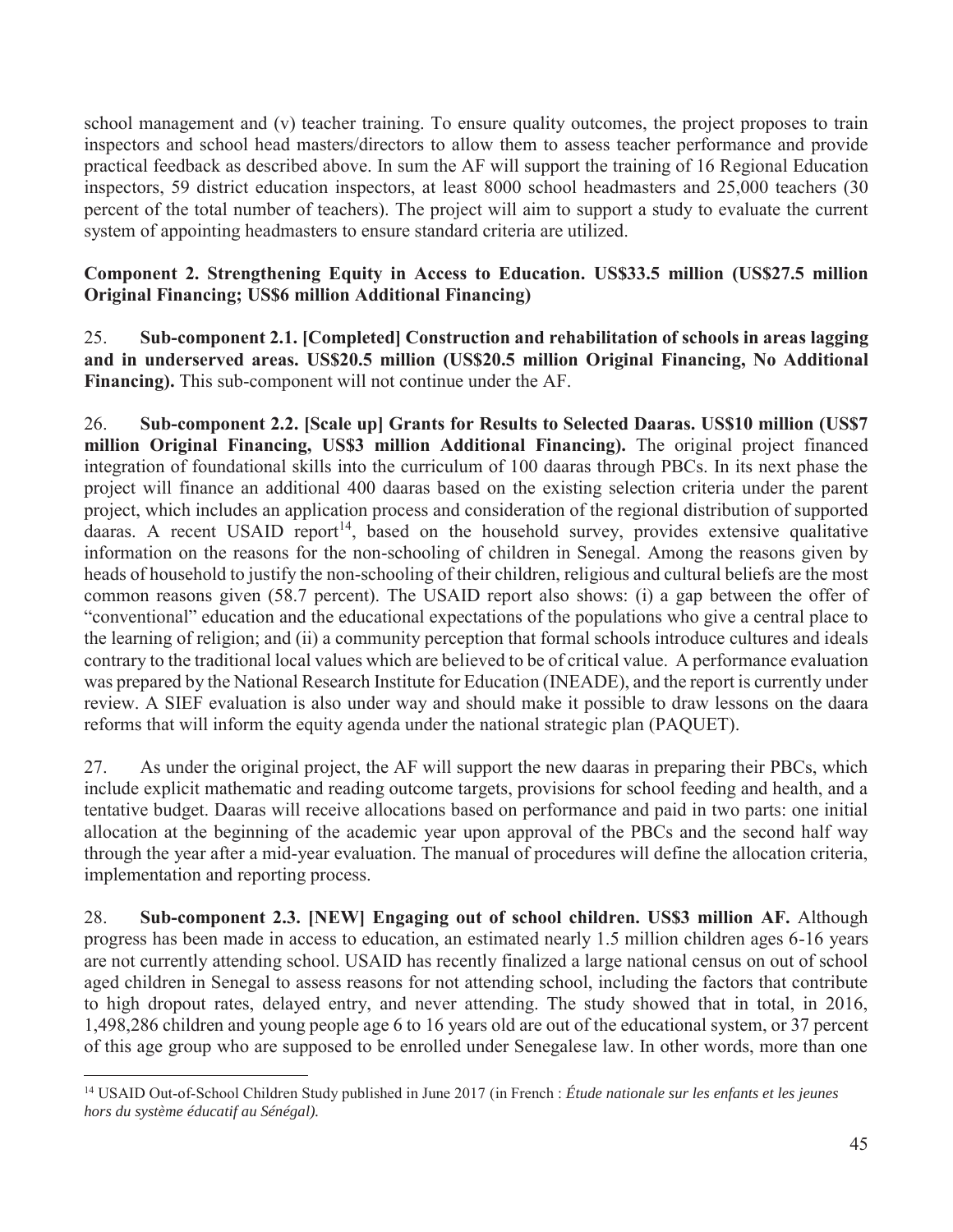in three children age 6 to 16 were out of the education system in 2016. The school aged population is dominated by children who have never been to school (78 percent). This may be partly attributable to late starts, in which children begin attending school at age 7, 8 or 9, rather than 6 as required, however this does not explain the extremely large out of school population. Building upon this evidence base, the AF will pilot an accelerated program for young out of school children (ages 7-12) to allow them to integrate back into the school system. This "catch up" program would allow students to transition back into the system and is directly aligned with the Government's Fast Track Program which is focused on integrating school aged children back into the system in the five regions<sup>15</sup> with the lowest enrollment rates.

## **Component 3. Supporting Project Management and Capacity Building. US\$14.4 million (US\$7.4 million Original Financing; US\$7 million Additional Financing)**

29. **Sub-component 3.1. [Scale up] Project implementation and management. US\$3.04 million (US\$2.04 million Original Financing, US\$1 million Additional Financing).** The sub-component will be scaled up to consider the extended scope of responsibilities under the project and the longer project duration under the AF.

**Sub-component 3.2. [Scale up] Development of a monitoring and evaluation system. US\$8 million (US\$4 million Original Financing, US\$4 million Additional Financing).** Building on the progress made under the current project, the AF will support an expanded EMIS system with the aim to have a fully integrated data management tool which captures the entire sub-sector. Ultimately, the goal is to be able to comprehensively monitor primary and secondary education data at school district, regional and national levels. A Service Delivery Indicators (SDI) exercise will also be supported under the AF to provide better data on teacher behavior and performance. The AF will continue to support the Internal Audit Department (*Inspection Interne*) of MoE. The AF will also support a capacity building in the area of policy analytics at the ministerial level for more evidence based decision making.

30. **Sub-component 3.3. [Scale up] Support to decentralization of the education sector. US\$3 million (US\$1 million Original Financing, US\$2 million Additional Financing).** The AF will continue to fund decentralization of the sector through the ongoing phased in capacity building approach for continued professionalization of the sector. As under the original project it will continue to finance technical assistance, training and equipment for regional and district authorities to be able to develop the following functions: human resources, leadership, management, financial management, planning, M&E, and communication and internal control. It will also support the establishment of an effective platform for dialogue between the Ministry and unions with the aim to strengthen the capacity of union actors to play a more decisive role in the education sector policy dialogue. This sub-component is flexible in identifying and supporting specific capacity building activities need to help strengthen regional, district authorities and national authorities, as these entities are heterogenous. The MoE will identify activities annually and submit them for review by the steering committee.

 $\overline{a}$ <sup>15</sup> Kaffrine, Diourbel, Louga, Matam and Tambacounda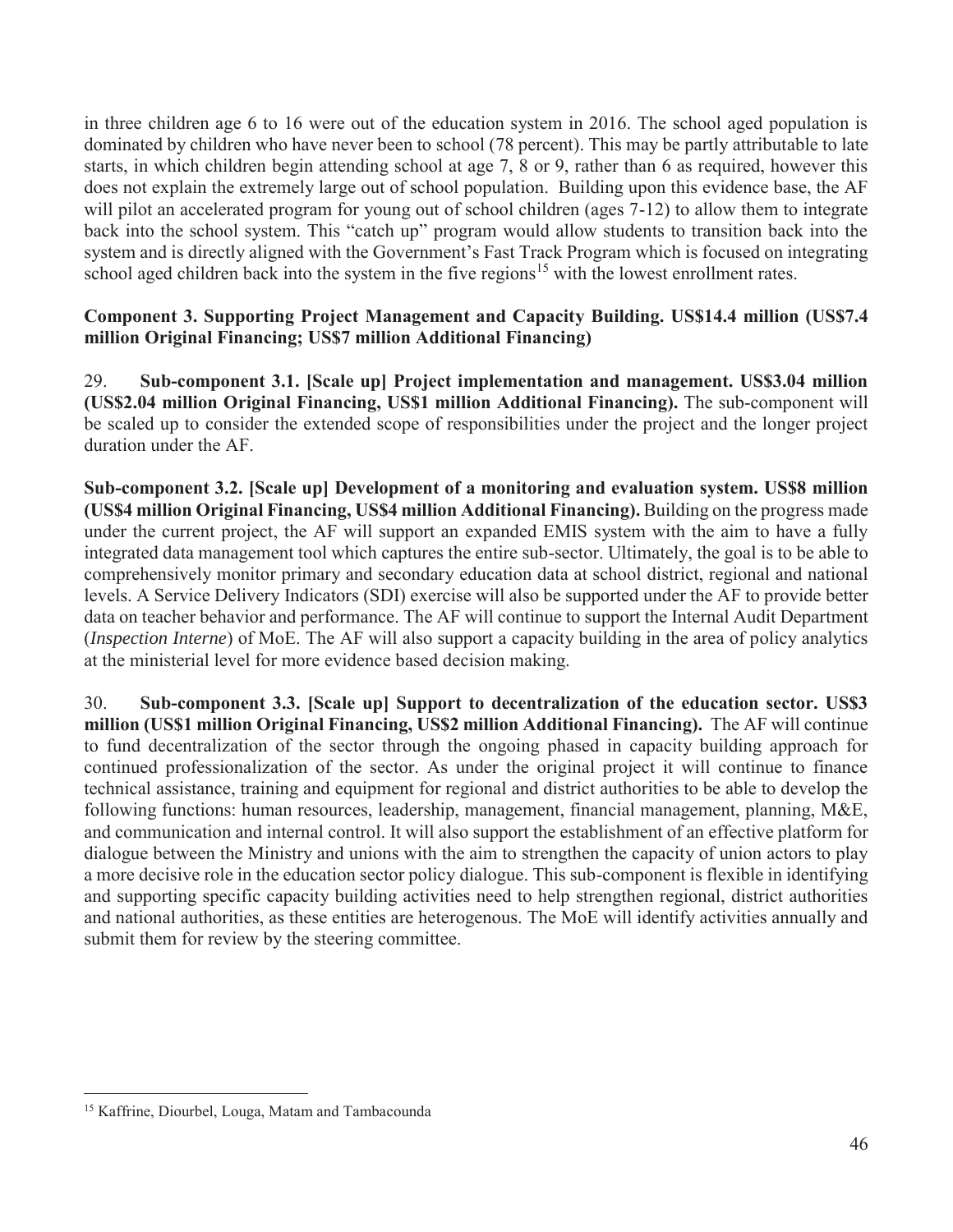# **Annex 3. Systematic Operations Risk Rating Tool**

| <b>Risk Category</b>                                            | Rating $(H, S, M, L)$ |
|-----------------------------------------------------------------|-----------------------|
| 1. Political and Governance                                     | Moderate              |
| 2. Macroeconomic                                                | Moderate              |
| 3. Sector Strategies and Policies                               | Moderate              |
| 4. Technical Design of Project or Program                       | Substantial           |
| 5. Institutional Capacity for Implementation and Sustainability | Substantial           |
| 6. Fiduciary                                                    | Moderate              |
| 7. Environment and Social                                       | Low                   |
| 8. Stakeholders                                                 | Moderate              |
| 9. Other                                                        |                       |
| <b>OVERALL</b>                                                  | Moderate              |

# **Senegal: Quality Improvement and Equity of Basic Education Additional Financing**

1. The risk ratings are not expected to change substantially for the additional financing. There are substantial risk ratings for technical design of the project, and institutional capacity. All others are assessed as moderate or low. Together, this results in a moderate risk rating overall. The substantial risk ratings are described more fully below.

2. **Technical Design of Project or Program.** The design of the project remains technically complex given that there are pilot programs being tested in addition to the continuation of the system of performance based contracts and quality assurance mechanisms. However, the strong commitment from the Ministry of Education and key stakeholders, as well as skilled staff with many years of implementation experience helps to mitigate this risk. Specifically, the project benefits substantially from the five past years of experience accumulated in management of performance based contracts (PBCs). Furthermore, the AF builds on a solid monitoring and evaluation system and the benefits from the CIDA technical assistance under the original project which was dedicated solely to building the technical and managerial capacities of the IA and EIF so that they have adequate data management skills to ensure proper M&E systems are in place, which remains the foundation for successful monitoring of project implementation, and evaluation of access and learning outcomes beyond the project.

3. **Institutional Capacity for Implementation and Sustainability**. Although the MoE both at central and local levels is staffed with skilled people to manage the project, the institutional capacity for implementation is still assessed as substantial given that the decentralized approach to financial management and monitoring and evaluation necessitates regular training at multiple levels. Further, given the project complexity, capacity building exercises are necessary, as there will be pilots in the additional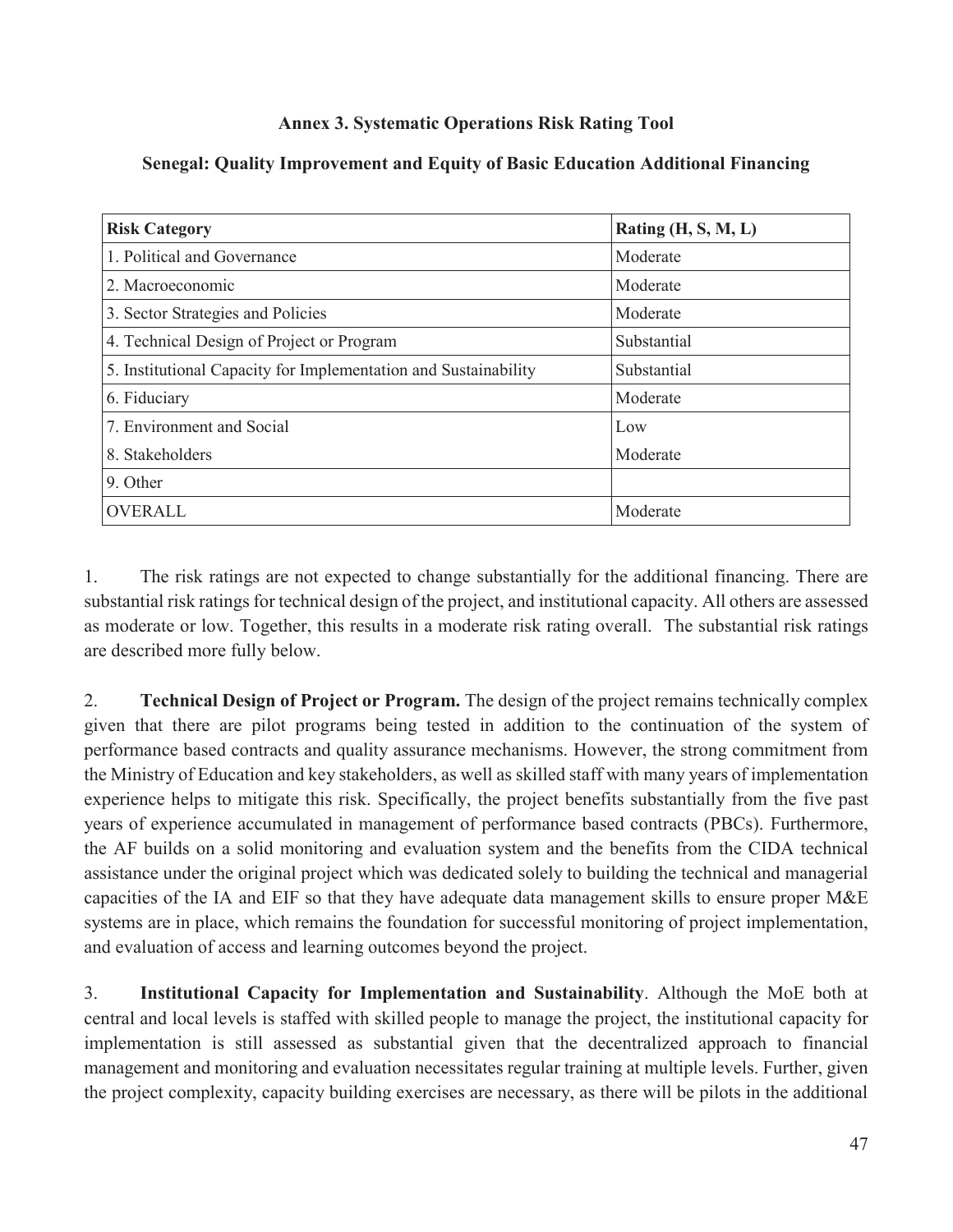financing which add to the project's technical complexity. Institutional capacity building is built into the project, as is technical assistance where needed (in developing a new continuous professional development – CPD – program) to mitigate this risk. Regular troubleshooting throughout the current project to address any project bottlenecks related to the performance based contracts have helped to address any challenges.

4. **Fiduciary.** Financial management and procurement risks, when coupled with mitigation measures are assessed as moderate. Following a mission in November 2017 which found that financial management was encountering some difficulties, due mainly to payments of irregular expenditures and delays in reimbursement of ineligible expenditures from the previous review, key sets of mitigation measures were formulated so as to ensure that overall financial management of the project is strengthened. The following mission in February 2018 found that the FM action plan to mitigate risks was being implemented and that the external auditor had been recruited and expenditures were being reimbursed as required. At the same time, capacity building measures of FM and procurement staff, including training have been built into the additional financing to mitigate residual risks.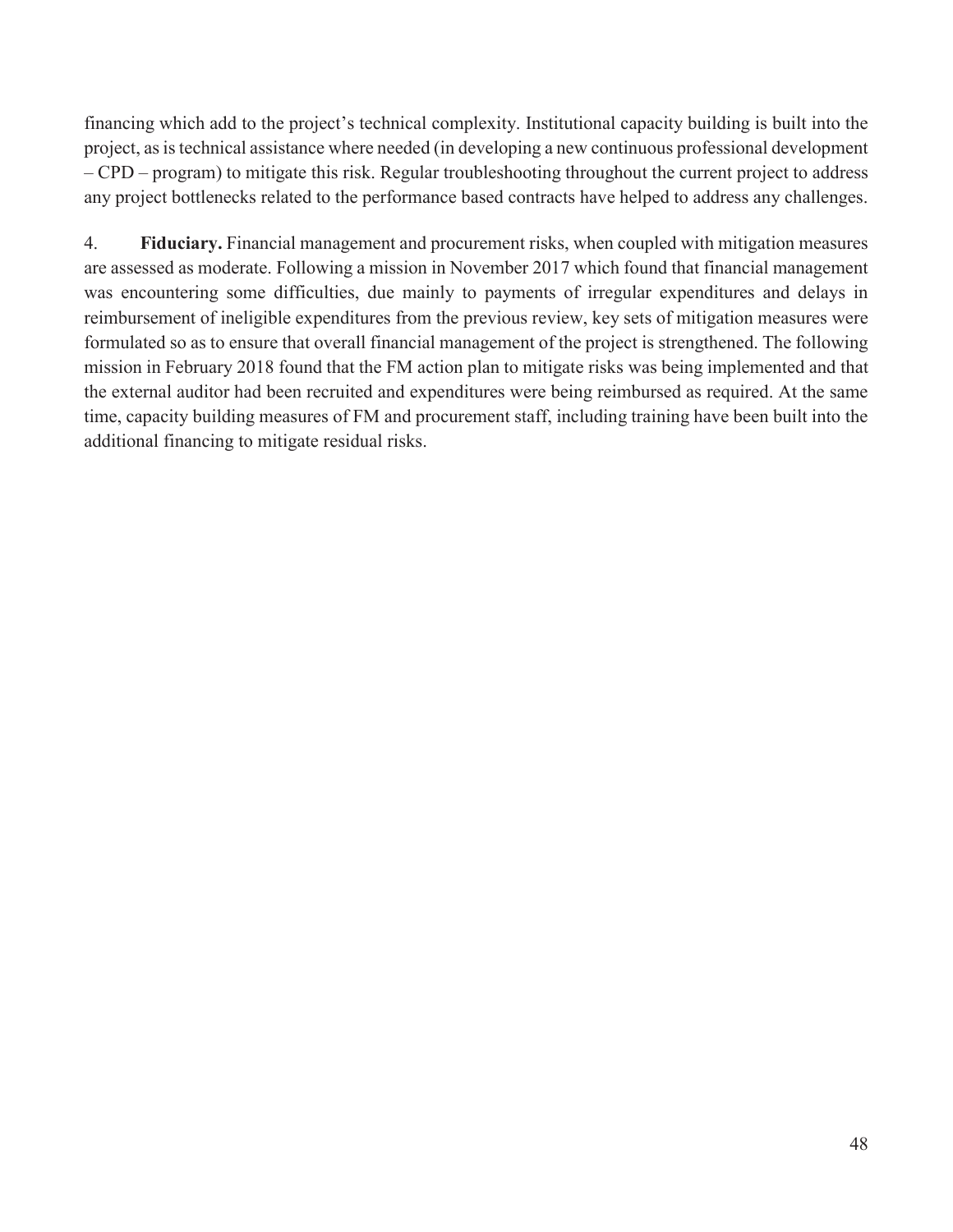## **Annex 4. Implementation Arrangements**

# **Senegal: Quality Improvement and Equity of Basic Education Additional Financing**

# **I. Overall coordination**

### *At the central level*

1. **Donor Coordination.**Coordination in the education and training sectors between donors, the government and non-governmental organizations (NGOs) is well established. Collaboration takes place through the Education Sector Group, led by UNESCO. The group meets regularly, shares information, performs joint supervision missions, and coordinates sector interventions. The MOE and donors will continue to hold monthly meetings to monitor progress on implementation of the education sector strategy. Participating donors provide harmonized support for the same policy directions, and education program. They organize joint supervision missions twice a year using the same assessment documentation and common performance indicators and they participate in the joint annual review meeting organized by the government with all stakeholders. They are invited to planning meetings and discussions on evaluations and other studies carried out during the year in addition to formal supervision missions.

2. **Steering Committee.** The Minister of Education will have the overall responsibility for sector and policy coordination, and he and/or his designee will chair the Steering Committee consisting of representatives of relevant ministries' departments and directorates, local municipalities, rural communities, council of regions and parents' associations involved in the Project. The Directorate of Planning and Education Reform (DPRE) will be the secretariat of the Steering Committee.

3. **M&E.** The DPRE will be responsible for coordinating the overall project and for the M&E system. The DPRE is the department within the Ministry responsible for policy dialogue with development partners and is also responsible for the coordination of the education development plan and donors' intervention. The DPRE is well staffed and organized and has substantial experience in coordinating donor-financed projects including those funded by IDA and GPE. The DPRE will be assisted by a technical coordinator tasked with overseeing the day to day implementation of the project.

4. The Directorate of Elementary Education (DEE) and the Directorate of Middle and General Secondary Education (DEMSG) will be in charge of the technical coordination of the primary education initiatives and middle schools' initiatives respectively. The DEE will oversee coordination with other initiatives to improve early grade reading as well as USAID initiatives supporting the government effort under the National Reading Improvement Program*.* The DEMSG, will coordinate Sub-component 1.3. Implementation of a national program to develop sciences and mathematics teaching and learning at the middle school level. The DEMSG will develop and oversee the implementation of the PBCs with the BSTs, upper secondary, and middle schools to improve for the quality of sciences teaching and learning.

5. **LINEQ.** For implementation of the two LINEQs a new governance framework will be implemented for each institution, with a board of directors composed of public and private sector representatives. Board members from the private sector will constitute, at a minimum, 50 percent of board membership and will be drawn from relevant professional and civil society organizations. Management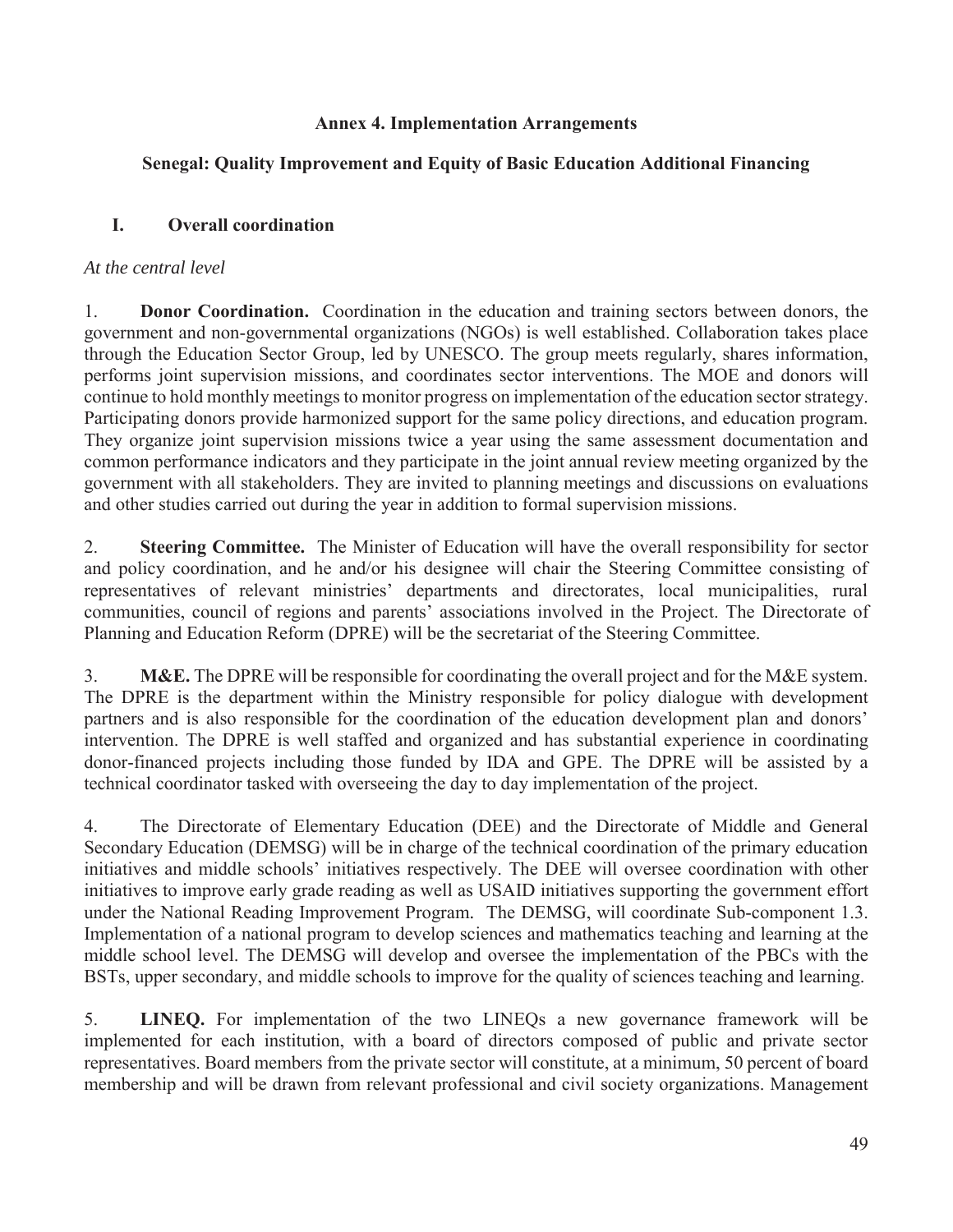personnel will be recruited on a competitive basis and each institution will sign a PBC to ensure accountability for results.

# *At the regional level*

6. The project activities in each region will be coordinated by the Academic Inspectorates (IAs). The IAs are responsible for coordinating the development of the education system in their regions. The head of each IA, the Regional Academic Inspector, is the representative of the Minister of Education in each of the 14 regions. The Regional Academic Inspector has the rank of a General Director and reports to the Minister. The IA will oversee the implementation of sub-component 1.1. Performance-based financing education grants and sub-component 1.2. School quality and management improvement.

# **II. Technical implementation**

# *At the central level*

7. The central level will oversee the coordination, M&E, and capacity-building activities. The DPRE will be tasked with overseeing capacity-building activities under Component 3. The National Research Institute for Education (INEADE) will be responsible for the learning assessment and technical support activities to the decentralized levels. DEE and DEMSG will be responsible for monitoring activities implemented by IA, IEFs and schools and for providing technical support on an as needed basis. The activities of the Project will be verified through ex-post controls. The Project will assess and build the organizational and technical capacities of the Inspection Interne of the MoE (regular department in charge of the internal control). Until this department is fully upgraded and operational to carry out by itself the internal auditing activities of the Project, which is expected by the end of the second year, it will be supported by a short term internal auditor consultant.

# *At the decentralized level*

8. Each IA will be responsible in their respective region for: (i) signing the PBC with each IEF and monitoring its implementation; (ii) signing PBCs with upper secondary; (iii) the preparation of a progress report for the project in the region.

9. IEFs will be responsible for: (i) developing the district quality improvement plans, negotiating with the IAs, and implementing their PBCs; (ii) contracting with daaras and BSTs and monitoring the achievement of outcomes; and (iii) negotiating and signing a QIA with each of the public schools (primary and middle school PBCs) in the districts and monitoring and supporting its implementation.

10. **Schools***.* Each school will oversee the implementation of its QIA.

11. **School Management Committees (SMCs)** will manage the Grants provided based on the QIA. Schools are responsible for ensuring that the QIA is adequately implemented. The SMCs are also tasked with monitoring and reporting on appropriate use of funds at the school level, in addition to external monitoring which takes place.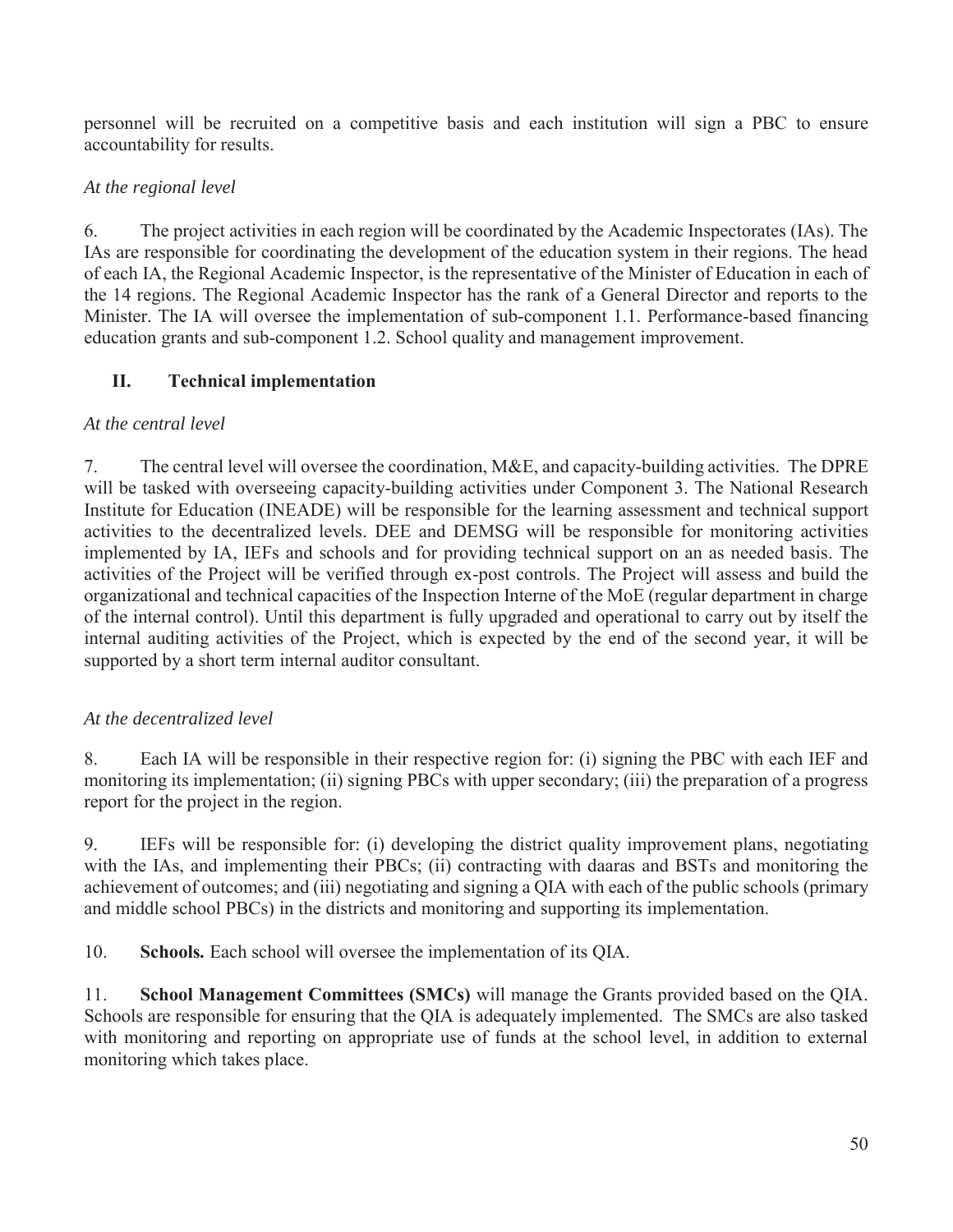12. **The Directorate of Administration and Management** (DAGE **-** *Direction de l'Administration Générale et de l'Equipement)* will be in charge of the overall FM of the project. The main responsibilities of the DAGE include: (i) financial management of central level activities; (ii) management of funds transfers to the IAs; (iii) centralizing and consolidating financial reporting; and (iv) providing technical support and training to financial managers and accountants at the regional level. The DAGE will be assisted by a financial management team including a senior accountant and supporting accountants. The TORs of the FM team will be prepared and submitted to the World Bank for approval.

# **III. Financial Management**

13. **At the decentralized level, the DAGE will delegate the FM responsibility to IAs and IEFs** for all activities implemented at local level. In each IA, there is a financial management team (COFC *chargés des operations financières et comptables)* which is responsible for resource management under the leadership of the Academic Inspector. IEFs and schools will receive resources for the implementation of their activities financed with the PBC or the QIA. Each IEF has a resource manager (gestionnaire) who is in charge of the financial management at IEF and schools level and reports to the IA. The IAs will report to the management team at the central level. For additional financing activities, all COFCs and resource managers are required to have acceptable skills and sign PBCs.

14. The financial management arrangements for the additional financing will be based on the existing arrangements in place under the ongoing project. The interim un-audited financial reports for the on-going project have been submitted with acceptable quality. However, the overall FM performance of the original project was rated as Moderately Unsatisfactory during the supervision undertaken on November 2017 and the FM risk was assessed as Substantial. This was mainly due to (i) payments of irregular expenditures; (ii) ineligible expenditure from the previous review not yet reimbursed; insufficient documentation of expenditures; and (iii) the delayed recruitment of the external auditor. However, following a mission on February 2018 it was confirmed that the FM action plan to mitigate the risk are being implemented. The external auditor has been recruited, identified undocumented expenditures are being documented and ineligible expenditures are being reimbursed. During this time, the need for reinforced capacity of FM was sited and is built into the AF as part of risk mitigation.

15. As a result of above mentioned financial management issues, the following mitigation measures should be taken:

- (i) recruitment of FM responsible, internal auditor management controller and accountant with experience and qualification satisfactory to the World Bank;
- (ii) COFC and resource managers in charge of the FM in the IA and IEF should have qualification satisfactory to the World Bank and sign PBC;
- (iii) The DAGE should also have a PBC;
- (iv) The software will be updated to include the AF; and
- (v) The financial management manual will be updated.

16. The conclusion of the assessment is that the financial management arrangements will meet the World Bank's minimum requirements under OP/BP 10.00 once the mitigation measures will be implemented. The residual risk rating for DAGE will be **Moderate**.

17. The following are the financial management arrangements for the project: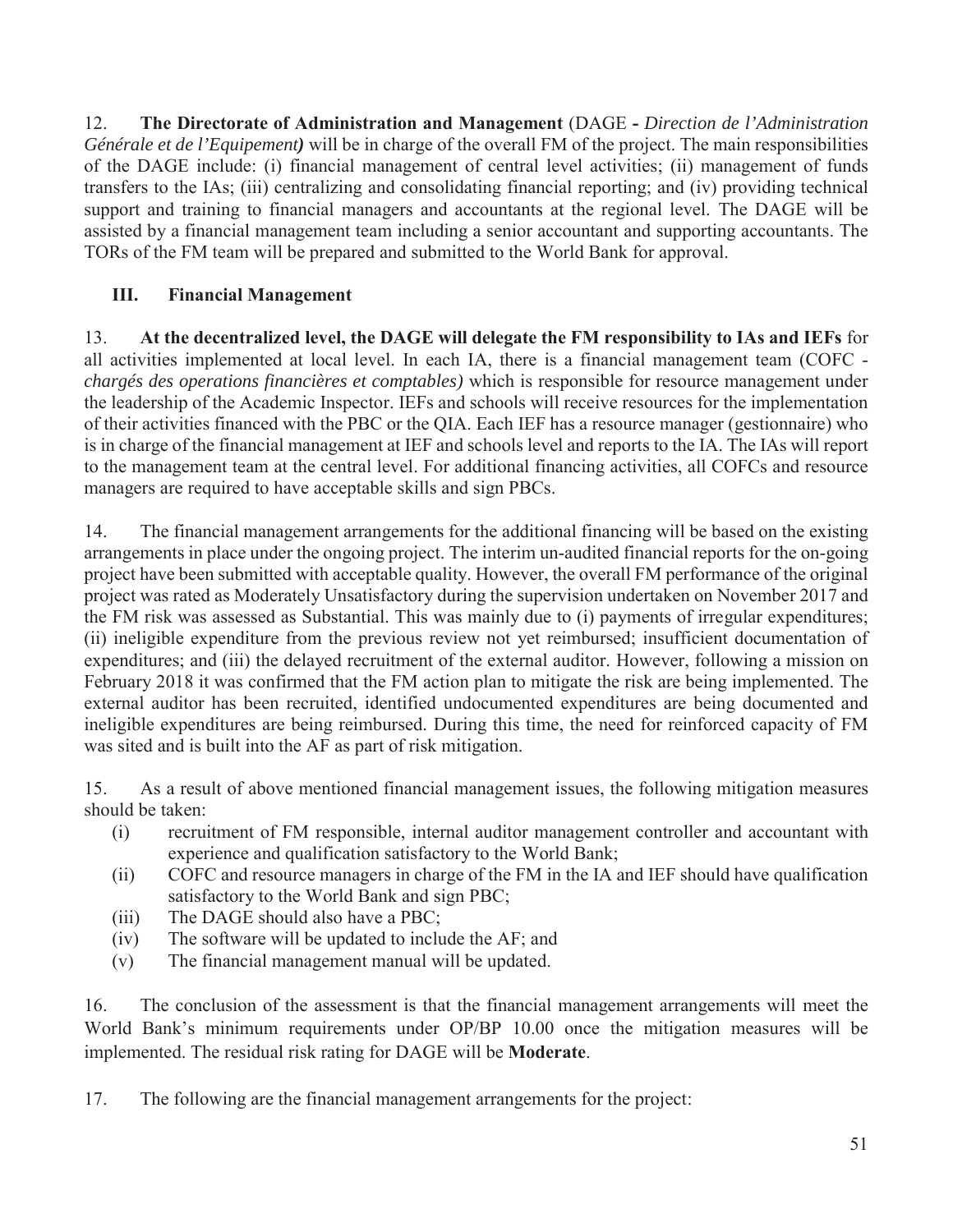18. **External audit**. The TOR of the original project will be expanded to include the additional financing activities. Consolidated Audited Financial Statements (original project and additional financing) will be submitted to IDA within six months after year-end. The auditor will issue an opinion on the Audited Project consolidated Financial Statements and in compliance with International Federation of Accountants and a specific opinion on additional activities will be required.

19. The external auditors will prepare a management letter giving observations and comments, and providing recommendations for improvements in accounting records, systems, controls and compliance with financial covenants in the financing agreement.

20. **Internal control arrangements.** The existing manual of administrative financial and accounting procedures will be updated to include additional financing activities and clearly define FM procedures, operations documentation and controls process. The internal inspectorate will continue to include the project in his annual program, however an internal auditor will be recruited to support the project and the internal inspectorate activities.

21. **Accounting arrangements.** The SYSCOHADA is the current accounting standards used in Senegal and is currently utilized for the on-going project. The DAGE has a multi-projects computerized accounting system which will include the additional financing. However, the accounting software should be updated to facilitate easier clearance and monitoring.

22. **Reporting and Monitoring**. The un-audited Interim Financial Report (IFR) format of the ongoing project will be updated to include the additional financing and DLI reports. It will comprise sources and uses of funds according to project expenditures classification, a comparison of budgeted and actual project expenditures (commitments and disbursements) to date and for the quarter. The financial reports will be submitted to the World Bank within 45 days following the end of each calendar quarter. The DAGE will produce the project's annual financial statements, which will include the additional financing and will comply with SYSCOHADA and World Bank requirements.

23. **Budgeting arrangements.** The budgeting process and monitoring will be defined in the updated Administrative and Accounting Manual of Procedures. Periodic reports of budget monitoring variance analysis and recommendations should be prepared by the DAGE FM team on a quarterly basis.

24. **Disbursement arrangements and flow of funds**. Disbursement for the project will follow the existing disbursement arrangements. Disbursements under the ongoing project are IFR based. Direct payment method will apply as appropriate. A separate designated account (DA) will be opened at an acceptable commercial bank to facilitate payment for eligible expenditures.

# **IV. Procurement**

25. The Borrower will carry out procurement under the proposed project in accordance with the World Bank's "Procurement Regulations for IPF Borrowers" (Procurement Regulations) dated July 2016 under the "New Procurement Framework, and the "Guidelines on Preventing and Combating Fraud and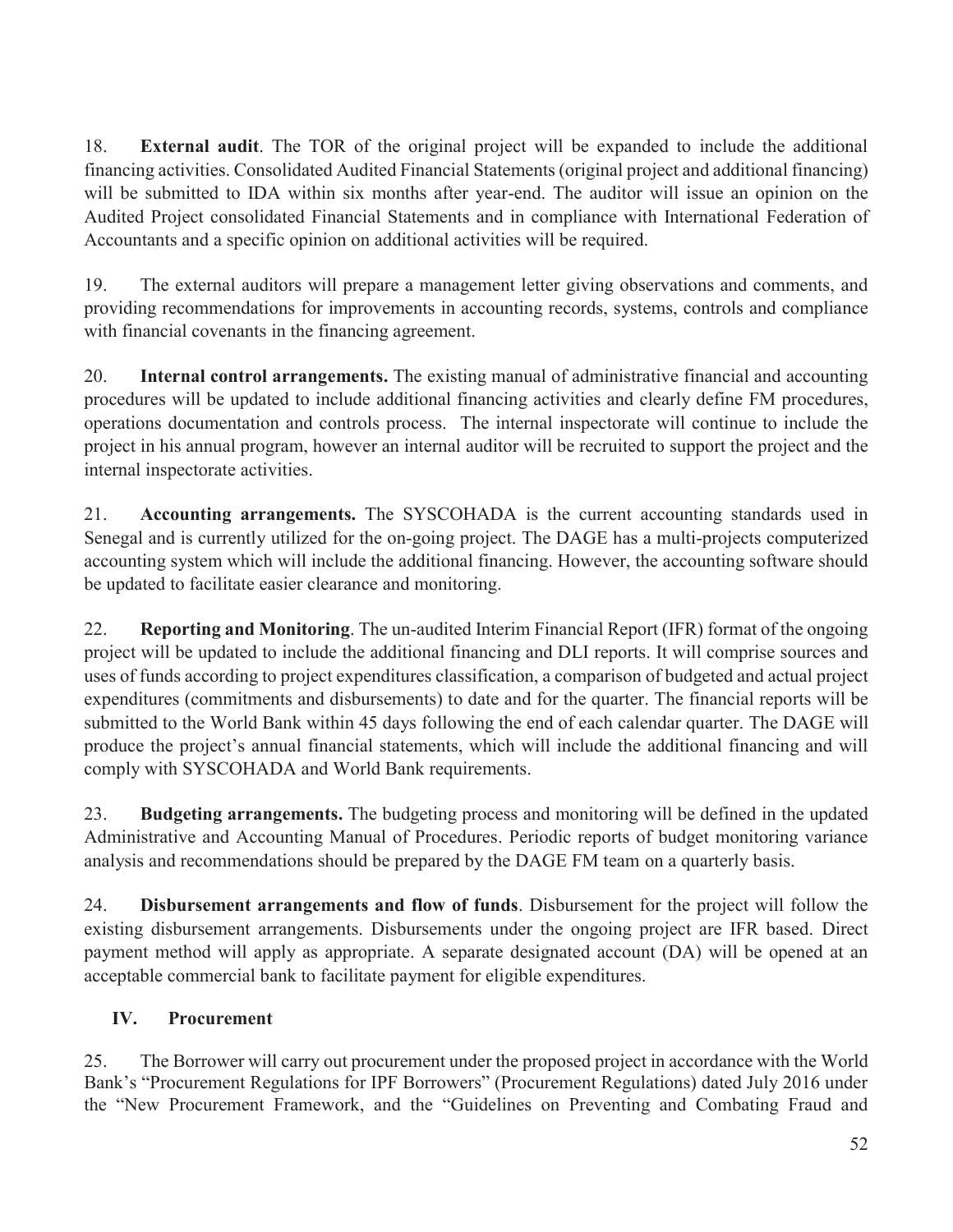Corruption in Projects Financed by IBRD Loans and IDA Credits and Grants", dated October 15, 2006 and revised in January 2011, and other provisions stipulated in the financing agreements.

26. The procuring entity, the bidders, and service providers (i.e. suppliers, contractors and consultants) shall observe the highest standard of ethics during the procurement and execution of contracts financed under the project in accordance with paragraph 3.32 and annex IV of the Procurement Regulations.

27. The Borrower shall prepare and submit to the World Bank a General Procurement Notice (GPN) and the World Bank will arrange for publication of GPN in United Nations Development Business (UNDB) online and on the World Bank's external website. The Borrowers should also publish it in at least one national newspaper.

28. The Borrower shall publish the Specific Procurement Notices (SPN) for all goods, non-consulting services, and the requests for expressions of interest on their free-access websites, if available, and in at least one newspaper of national circulation in the Borrower's country, and in the official gazette. For open international procurement selection of consultants using an international shortlist, the Borrower shall also publish the SPN in UNDB online and, if possible, in an international newspaper of wide circulation; and the World Bank arranges for the simultaneous publication of the SPN on its external website.

29. The procurement activities for the project will be done using the existing institutional arrangements for the implementation of the original project. Namely, for technical implementation, each IA will be responsible in its region for: (i) signing the PBC with each IEF and monitoring its implementation; and (ii) the rehabilitation of daaras. The DAGE will take care of the procurement of equipment and consulting services that are not directly related to the execution of the rehabilitation of daaras as well as for the schools' auxiliary services.

## *Institutional Arrangements for Procurement*

30. **Procurement Risk Assessment**. An assessment of the capacity of the structures in charge of procurement, including the DAGE, IAs and IEFs, to implement procurement actions for the project was carried out by IDA in November 2017 by The World Bank Office in Dakar. The assessment, which is an update of the assessment for the Quality Education For All (QEFA) 2, Education For All – Fast Track Initiative (EFA-FTI) and PAQEEB**,** reviewed the organizational structure for project implementation and the interactions between the project staff responsible for procurement and other technical staff and stakeholders during project implementation. The DAGE is familiar with both the national procedures and donor procedures, including those of the World Bank. The project will bring an additional workload that needs to be managed. There are risks of delays in project implementation and improper procurement that could potentially result in delays. The overall procurement risk without mitigation measures is assessed as substantial, however with the mitigation measures in place the overall procurement risk is moderate.

31. **Mitigation measures**. The following measures are proposed to mitigate these risks and reduce their classification from substantial to moderate: i) train the Staff involved in procurement activities in the NPF; (ii) update the manual of procedures to include the new provisions of the World Bank regulations; and (iii) have an acceptable procurement filling system in place during project implementation.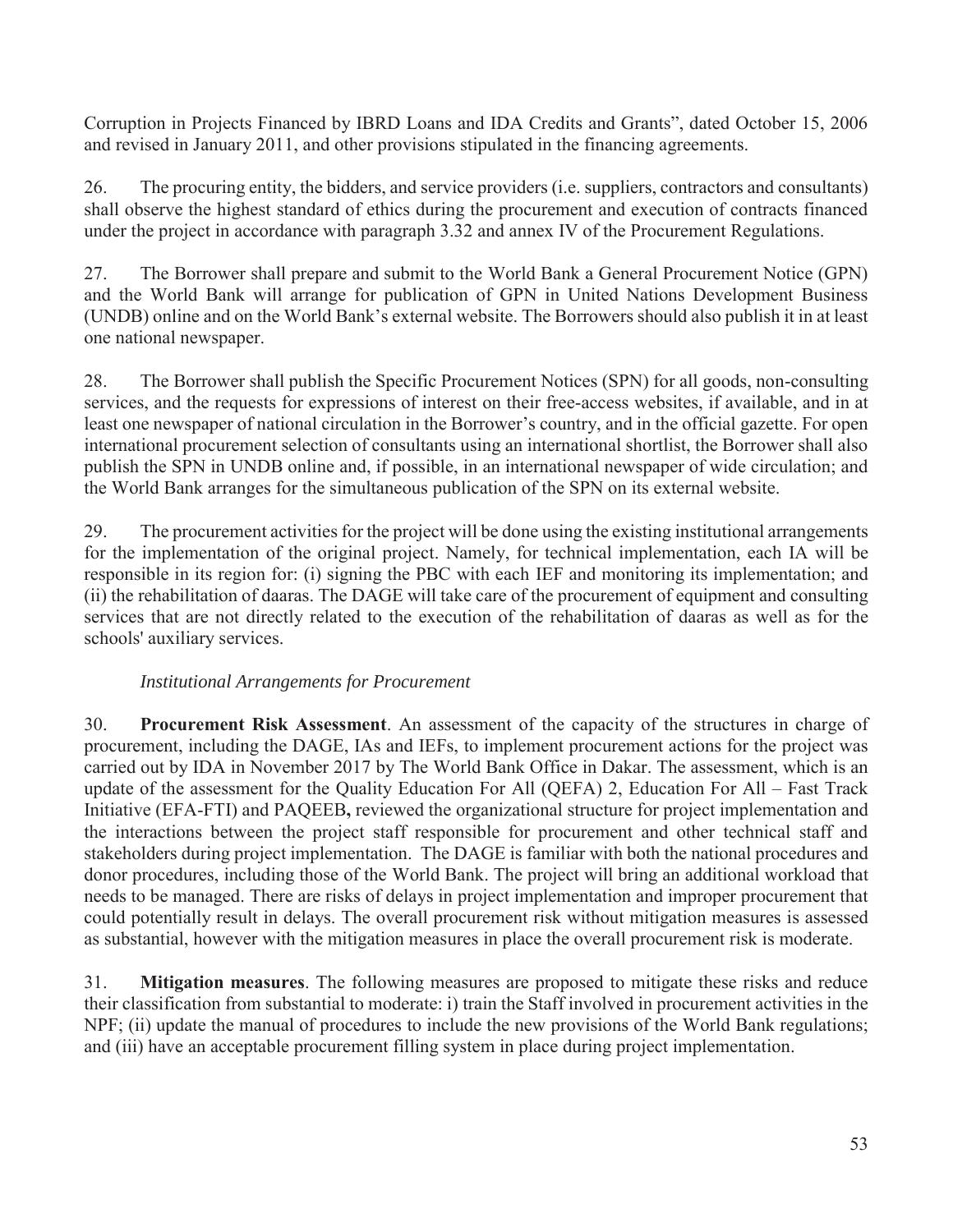32. **Procurement Manual**. Procurement arrangements, roles and responsibilities, methods and requirements for carrying out procurement shall be elaborated in detail in the Procurement Manual which may be a section of the PIM.

33. **Procurement methods.** The Borrowers will use the procurement methods and market approach in accordance with the Procurement Regulations.

34. Open National Market Approach is a competitive bidding procedure normally used for public procurement in the country of the Borrower and may be used to procure goods, works, or non-consultant services, provided it meets the requirements of paragraphs 5.3 to 5.6 of the Procurement Regulations.

35. Operational costs financed by the Project, if any, would be incremental expenses, including office supplies, communication costs, rental expenses, utilities expenses, consumables, transport and accommodation, per diem, supervision costs, and salaries of locally contracted support staff. Such service needs will be procured using the procurement procedures specified in the PIM accepted and approved by the World Bank.

36. **Project Procurement Strategy for Development (PPSD).** As part of project preparation, the Borrower (with support from the World Bank) has prepared its PPSD which describes how fit-for-purpose procurement activities will support project operations for the achievement of project development objectives and deliver value for money. The procurement strategy is linked to project implementation. It considers institutional arrangements for procurement; roles and responsibilities; thresholds, procurement methods, and prior review; and the requirements for carrying out procurement. It also includes a detailed assessment and description of state government capacity for carrying out procurement and managing contract implementation, within an acceptable governance structure and accountability framework. It is informed by a market analysis, i.e., the behaviors, trends and capabilities of the market. The activities of this project comprise rehabilitation of daaras, the establishment of the two LINEQs, procurement of goods and consulting services improve the quality of education.

37. The market in Senegal, with a population of around 14,000,000 inhabitants is of a middle size. The local operators are able to satisfy demand. However, the international approach may be envisaged and open competition used.

38. **Procurement Plan.** The procurement plan covering the first eighteen (18) months of project implementation was approved by the World Bank during project negotiations. The procurement plan will be updated by the procuring entity on an annual or as-needed basis to reflect actual project implementation needs. Updates of the procurement plan will be submitted to the World Bank for No Objection and the PPSD updated accordingly.

| <b>Components</b>      | <b>Contract Title, Description and Category</b> | <b>Estimate</b><br><b>Cost USS</b> | <b>Procurement</b><br>Approach/<br>Competition | <b>Selection</b><br><b>Methods</b> | <b>World Bank</b><br>Oversight |
|------------------------|-------------------------------------------------|------------------------------------|------------------------------------------------|------------------------------------|--------------------------------|
| Component 1:           |                                                 | 6,000                              |                                                |                                    |                                |
| Improvement of         | Translation of the management tool into local   |                                    | National/                                      |                                    |                                |
| the quality of         | language                                        |                                    | Limited                                        | 3 CVs                              | Post                           |
| <b>Basic Education</b> |                                                 |                                    |                                                |                                    |                                |

Table 4.1 Procurement Plan Summary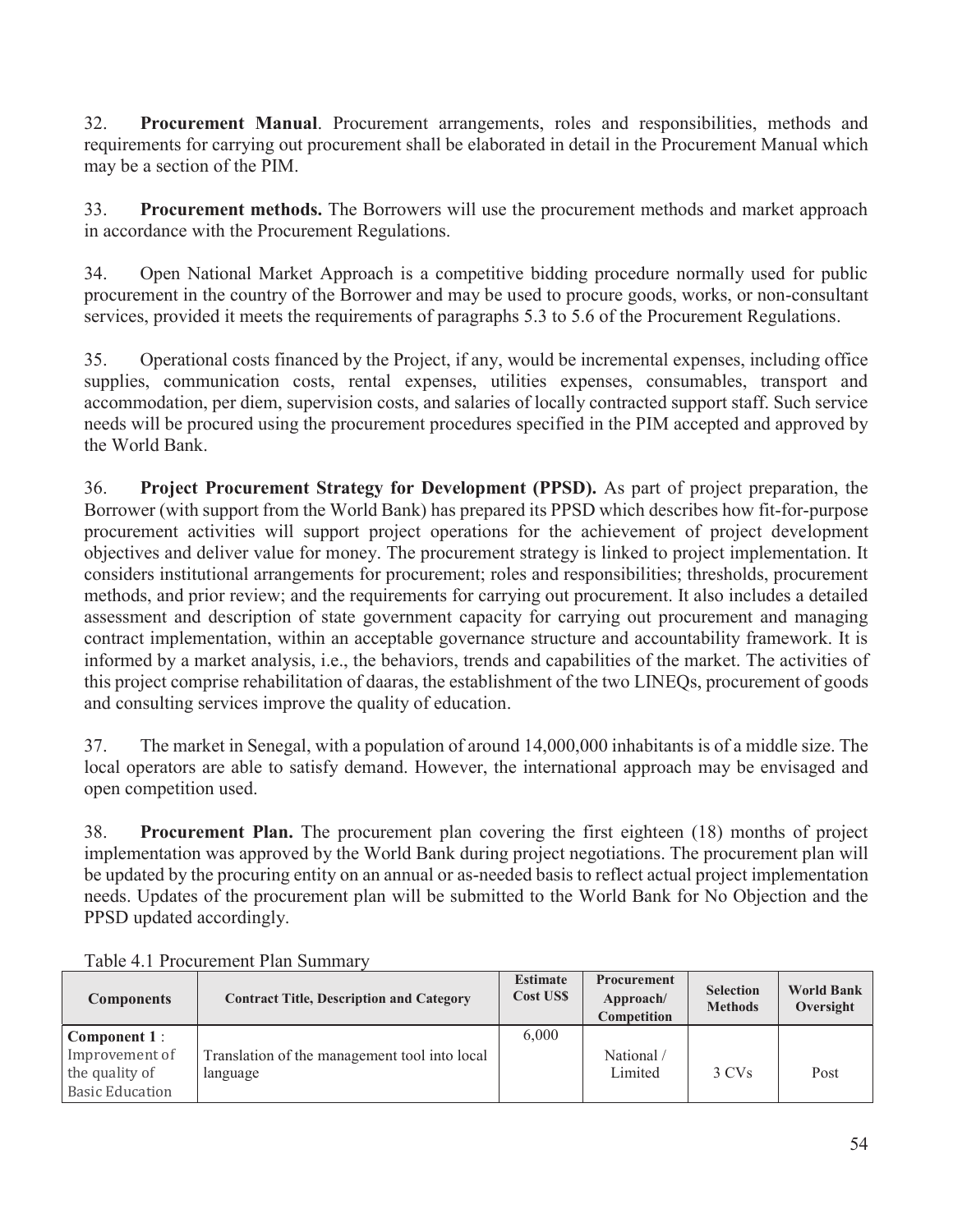| Technical assistance to support science and<br>mathematics reform (diagnosis) |                                                                                  | 12,000    | National /<br>Limited         | 3 CVs       | Post  |
|-------------------------------------------------------------------------------|----------------------------------------------------------------------------------|-----------|-------------------------------|-------------|-------|
| Construction of 2<br>high schools of                                          | Architectural studies and<br>supervision                                         | 273,000   | National /<br>Open            | <b>QCBS</b> | Prior |
| excellence                                                                    | Construction                                                                     | 8,518,000 | National /<br>Open            | <b>NCB</b>  | Prior |
|                                                                               | Equipment                                                                        | 3,300,000 | International /<br>Open       | <b>ICB</b>  | Prior |
| Upgrade of                                                                    | Infrastructures and<br>organizational audit and<br>monitoring                    | 136,500   | National /<br>Open            | <b>QCBS</b> | Prior |
| Diourbel Scientific<br>High School of<br>Excellence                           | Rehabilitation and<br>upgrading work                                             | 1,100,000 | National /<br>Open            | <b>NCB</b>  | Post  |
|                                                                               | Equipment                                                                        | 600,000   | National /<br>Open            | <b>NCB</b>  | Post  |
| <b>ICT</b> innovation to<br>support math<br>outcomes<br>training,             | Acquisition of digital<br>resources and training of<br>trainers                  | 500,000   | In<br>International /<br>Open | <b>ICB</b>  |       |
| equipment,<br>curriculum                                                      | Technical assistance to<br>produce digital resources<br>and training of trainers | 200,000   | National /<br>Open            | EOI         | Prior |

*Short lists composed entirely of national consultants: Short lists of consultants for services estimated to cost less than USD 300,000 equivalent per contract may be composed entirely of national consultants.*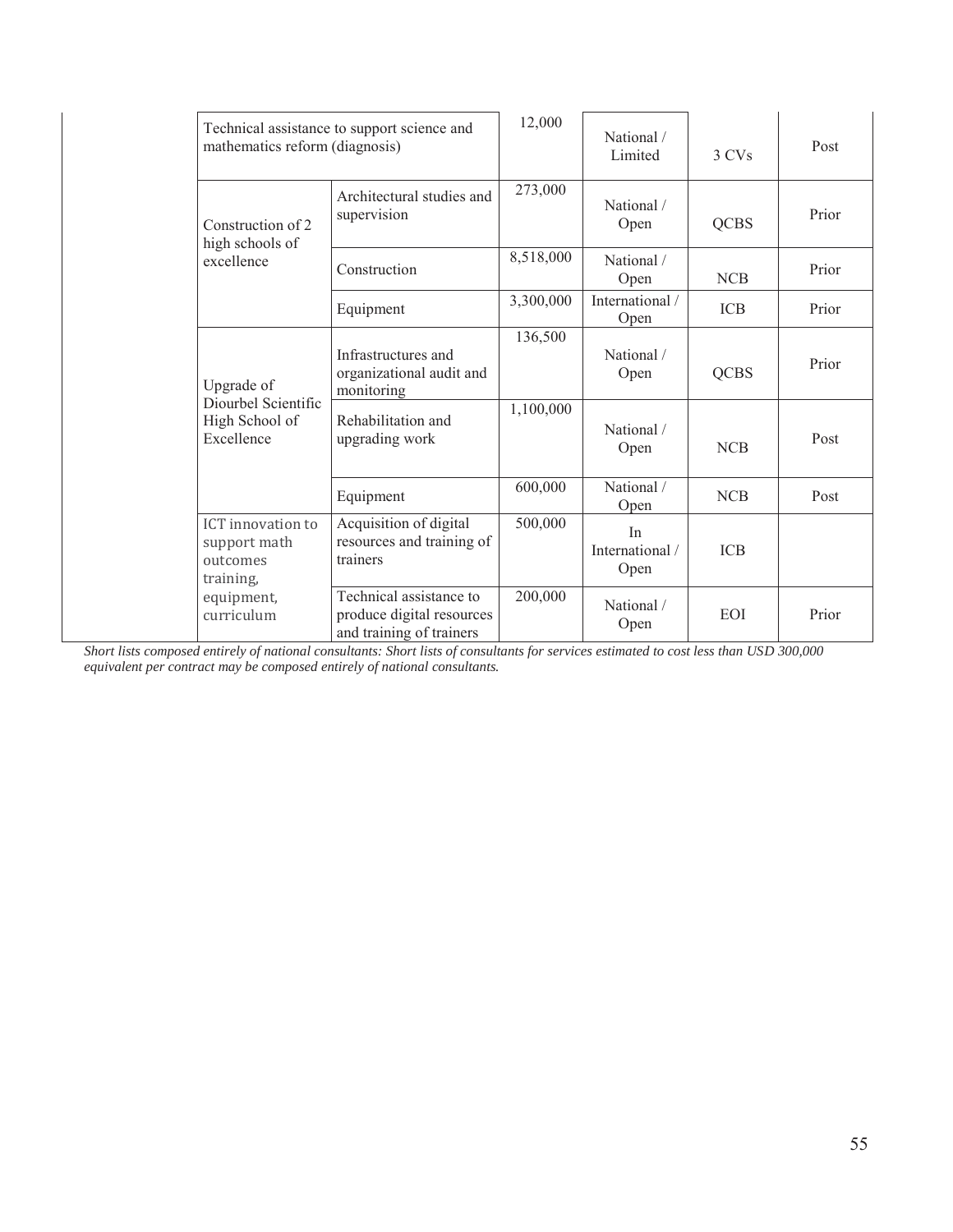### **Annex 5. Economic and Financial Analysis**

#### **Senegal: Quality Improvement and Equity of Basic Education Additional Financing**

1. This section provides the economic rationale for investment in education in Senegal through an analysis of the correlation between educational attainment of individuals and labor market outcomes, as well as the effect of education on equity and poverty reduction. This section also estimates economic internal rates of return (IRR). The annex is divided into four parts: (i) external efficiency of education, to investigate whether there is a positive signal in Senegal's labor market by estimating the rates of return to education; (ii) quality and quantity of education in the context of Senegal's economic growth and vision of development; (iii) cost-benefits analysis of the proposed project based on key components; (iv) fiscal sustainability of the project; and (v) the rationale for public engagement in education and the value added of the World Bank.

#### *Economic context and labor market outcomes*

2. **Education is a strong predictor of poverty reduction, formal employment, and economic growth.** Many studies argue that participation in education is an investment in human capital made with the expectation of earning returns later in life (Becker, 1964; Smits and Hoşgör, 2006). At the macrosocial level, more education tends to improve productivity and income, and economic development implies a better quality of life (Harbison and Myers,1964). At the micro-social level, more education tends to increase the likelihood of a healthier and better-nourished population and greater autonomy for women (Martin and Juarez, 1995, and Sanderson, and Lutz, 2010). Moreover, the education of women is important for a wide range of demographic behavior, as it affects fertility, mortality, and migration (Jejeebhoy, 1995). Building on this evidence, this section pays close attention to the need for quality education for employability, equity, and prosperity.

3. **Education qualifications are a strong predictor of earnings in Senegal**. Figure 5.1 shows the average simulated monthly earning by age and level of education level. It not only presents the phenomena that better education attainment is financially rewarded in the labor market, it also reveals two more interesting facts. First, the initial wage gap among different education levels in the early years of entering the labor market increases as the workforce gains more years of experience; secondly, the workforce with the highest education level (e.g., post-secondary education) is rewarded most, and the wage gap between individuals with post-secondary education and individuals with upper-secondary education is much wider than the wage gap between individuals with other education levels.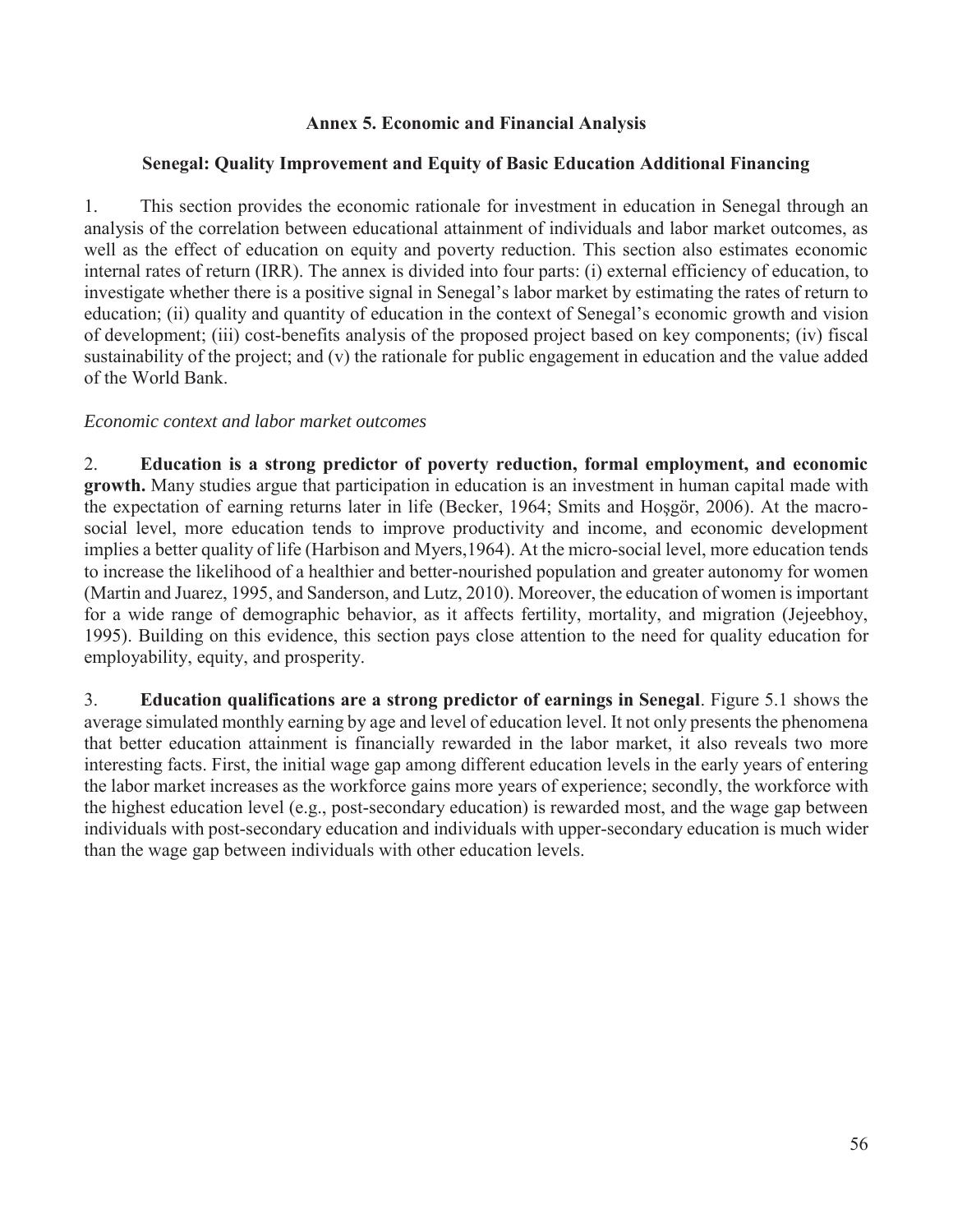

Figure 5.1: Monthly earnings simulated by education level and age

4. C**onsistent with international evidence, education is a positive and profitable investment in Senegal.** At the national level, one additional year of schooling increases income by 7 percent. Figures 5.2 and 5.3 present estimates from the Mincerian regression, by gender, geographical location, and employment sector, and by level of education, respectively. Individuals with higher level of education receive better economic return and the rate of return increases with each level of education.

5. **The rate of return to education increases with each level of education.** Compared with an individual with no education, an individual who has primary education earns 18 percent more, and 49 percent more when he has lower secondary education, as shown in figure 5.3. This rate of return increases as the level of education does. The rate of return of individuals with upper secondary education is 88 percent and is even higher for individuals with post-secondary education (143 percent). This is consistent with international findings.

6. **Educated women are more likely to receive better returns than educated men, thereby reinforcing education as a tool to foster equality and promote inclusive growth.** Investment in girls' education is profitable, especially investment in girls' attainment of higher education (e.g., upper secondary or above). The rate of return of education for men is higher at lower levels of education. For instance, the rate of return is only 8 percent for women with primary education compared with women with no education; but for men with primary education it stands at 24 percent as opposed to men with no education. The trend reverses at higher level of education. For example, the rate of return is 97 percent for women with upper secondary education while it is 83 percent for men with the same level of education.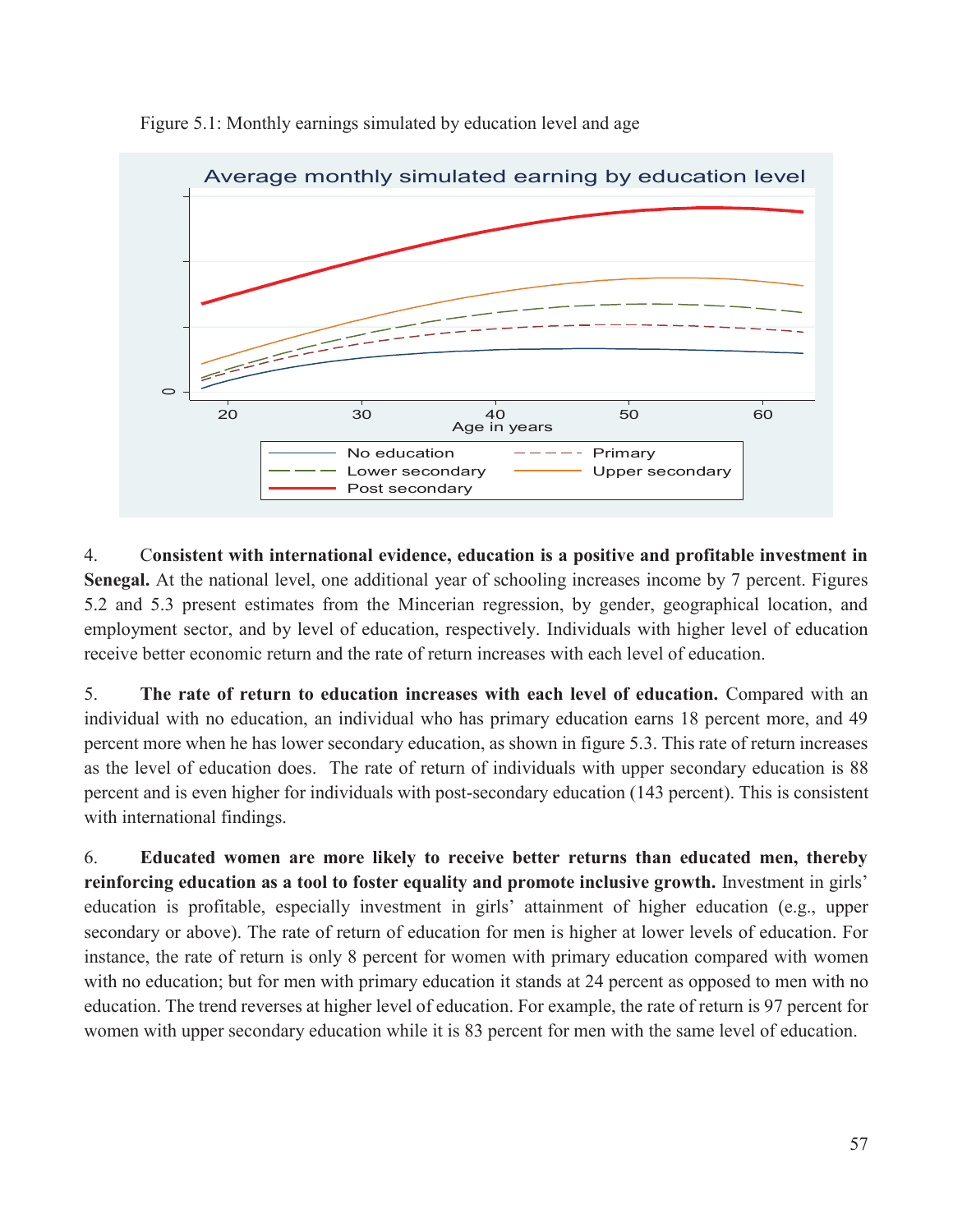







7. **Education level directly affects a person's welfare and income. As mentioned above, higher education attainment is positively correlated with higher earnings in the Senegal labor market.** As educational achievement increases, the likelihood of a person to be poor declines, underlining education's role in poverty reduction. In Senegal, an individual without any schooling earns approximately CFA 50,000 a month, whereas the average monthly income is about CFA 70,000 for an individual with primary education and CFA 90,000 for an individual with lower secondary education. An individual with postsecondary education will earn more than four times the income of an individual with no education.

Source: ESPS 2011

Source: ESPS 2011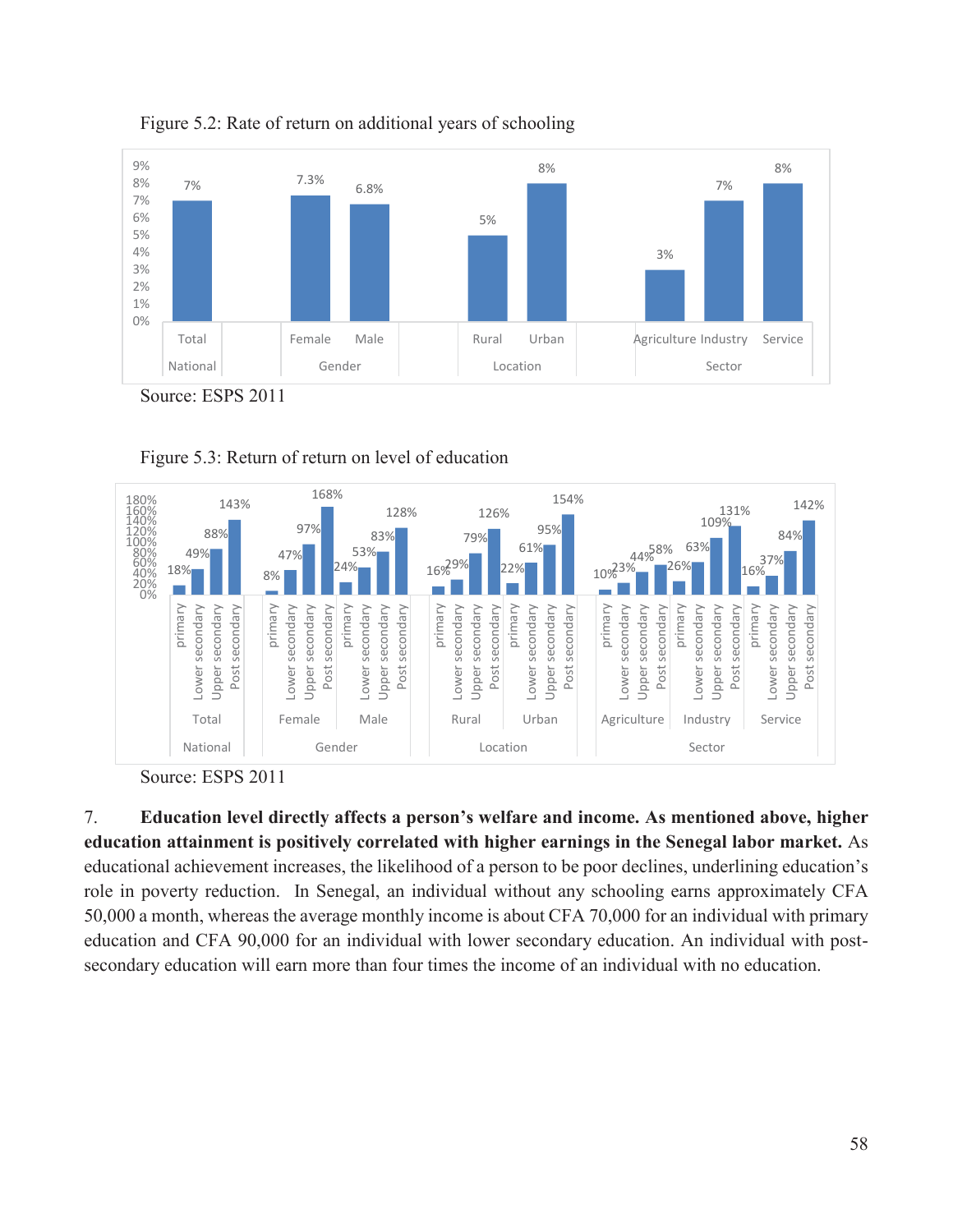

Figure 4.4: Monthly earning (CFA), by gender, sector, and education level



8. **Educational attainment of the working age population in Senegal is low and may have substantial negative implications for the country's growth pattern and global competition.** As depicted in figure 5.5, about 60 percent of the working age population (18-64 years old) has no education, and for the older cohort (above 45 years), the proportion with no education is approximately 75 percent. Likewise, for the younger cohort (18-24 years), about half have never been to school. Additionally, only 11 percent of the working age population has a lower secondary level of education. The younger cohort has the highest share of individuals with lower secondary education level, standing at 19 percent, whereas the other cohorts only have a single-digit share of individuals with lower secondary education. At the national level, the proportion of the population with a post-secondary education level is only about 2 percent. Such low levels of education have an impact on the sustainability of economic growth, and is a key rationale for critical policy interventions to provide better access to quality education in the country.

9. **Senegal has recently joined the league of the fastest-growing economies in Sub-Saharan Africa (SSA) but this may not be sustainable if the low education rates continue.** Driven by progressively resurgent exports, the Senegalese economy has been expanding at almost 7 percent annually since 2015. Growth decomposition highlights the critical role of more competitive and diversified exports not only in the past three years, but starting from 2010, when the country reversed a historical trend of declining international competitiveness, although this positive effect was initially offset by large negative external shocks. The recent progress contrasts starkly with decades of paradoxically modest economic development, when Senegal's per capita GDP, remained below its level at independence, a phenomenon that is mostly unique to Senegal. This is because the economy was persistently stifled by high vulnerability to shocks, weak productivity and high rates of informality.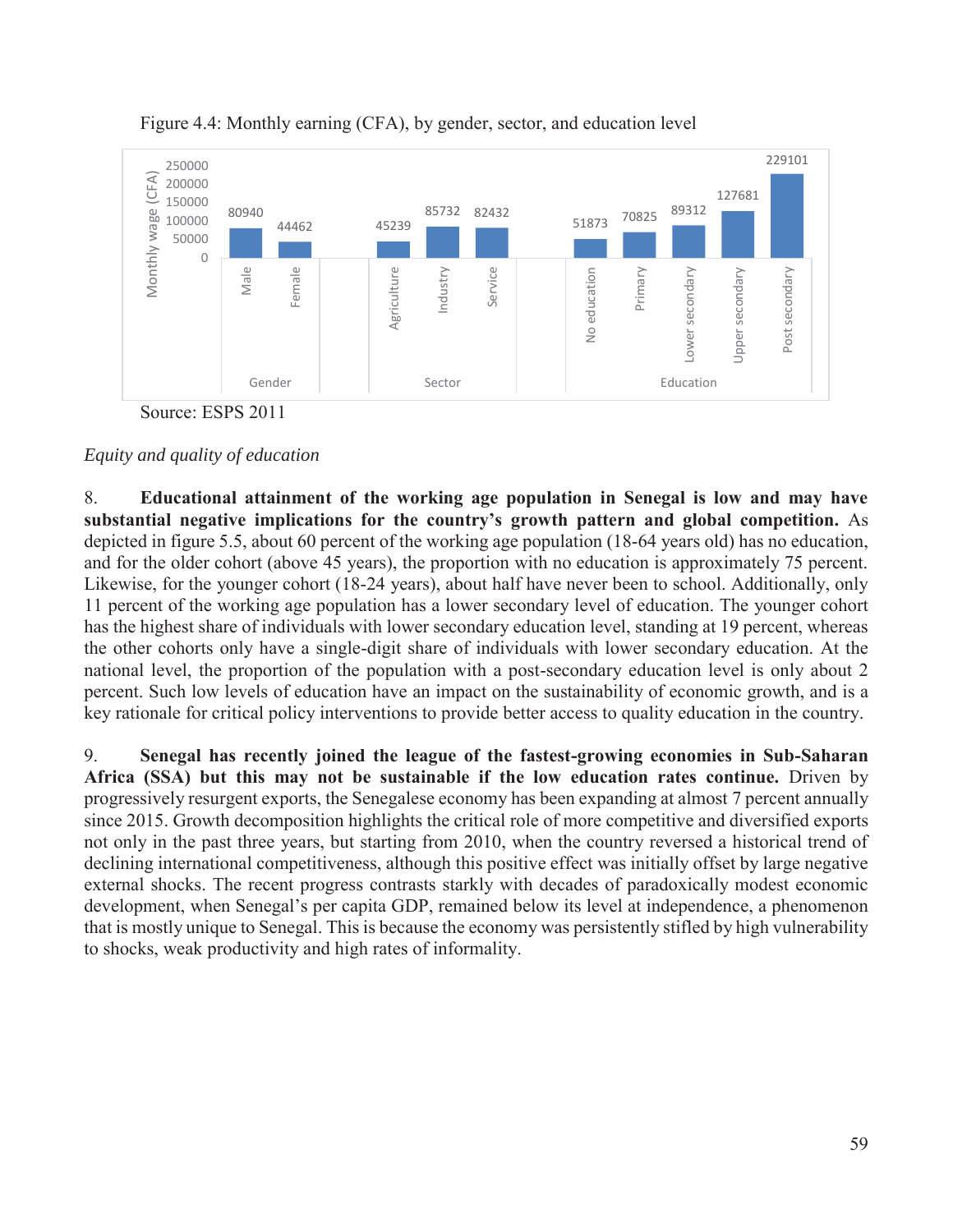

Figure 4.5: Share of working-age population by level of education level and age

10. **The large share of out-of-school children is a serious concern for Senegal's human capital accumulation, inclusiveness and global competitiveness.** As shown in figure 5.6, more than 40 percent of Senegalese children aged 6-14 are out-of-school, of which the majority has never been in school. There has been no improvement in the rate of out-of-school for the past 10 years, and if this chronic issue is not adequately addressed, the low education profile of the labor force will persist and will negatively impact the positive trend of the current economic performance. Furthermore, the incidence of out-of-school disproportionately affects children from economically disadvantaged groups, rural areas and girls as shown below.



Figure 4.6: Trends of out-of-school rate for children age 6-14 by category

Source: DHS various years and ESPS 2005 and 2011

11. **Children from poor economic backgrounds are not only affected by the incidence of out-ofschool but also have less opportunities to accumulate human capital, as opposed to children from wealthier households.** Figure 5.7 demonstrates that students from wealthier families have better completion rates than students from poor economic backgrounds. The primary completion rate (PCR) for students from the bottom income quintile is only about half of the PCR for students from the top income quintile. Although girls are catching up in terms of access, they lag behind when they come from poorer

Source: ESPS 2011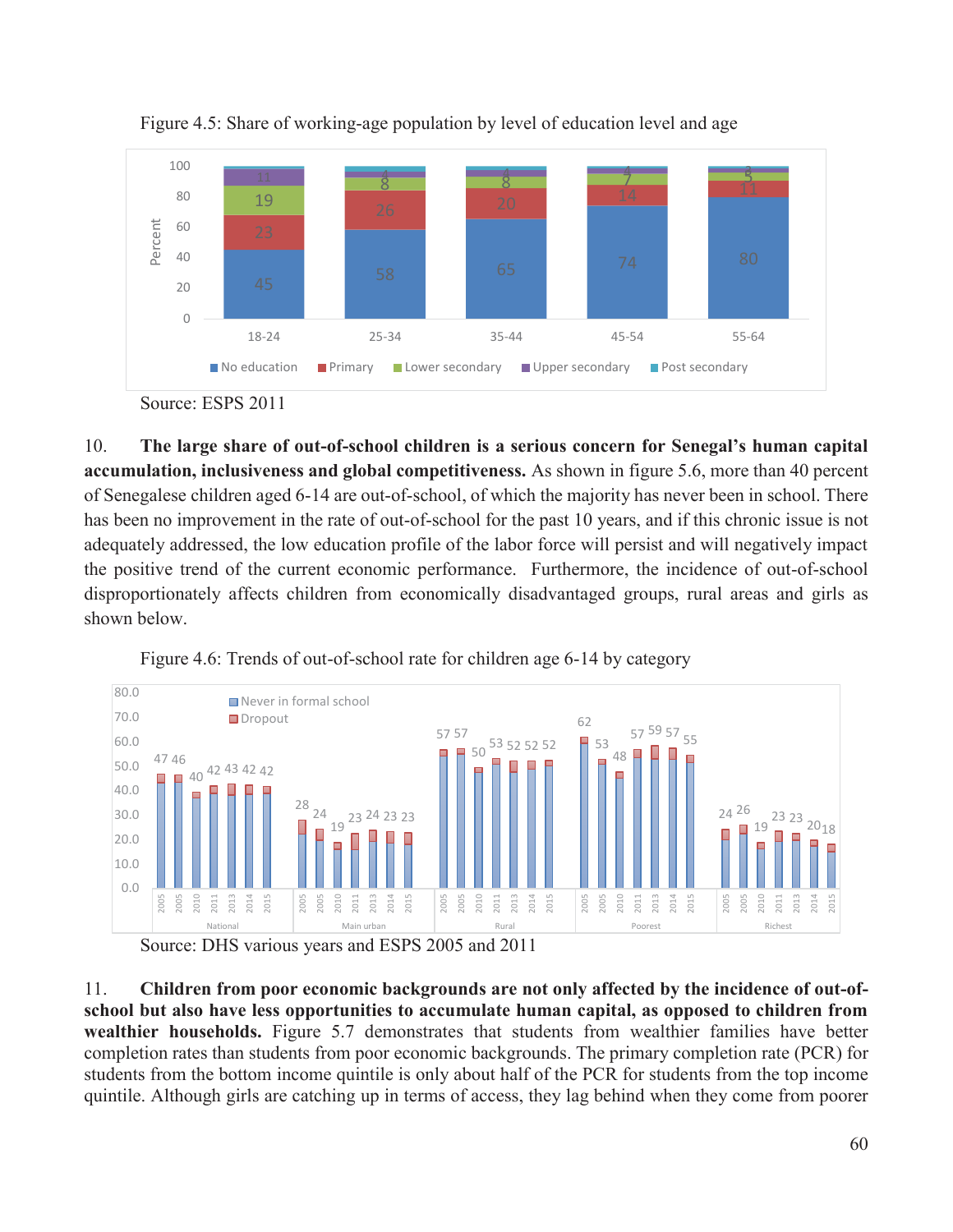households. For instance, in each income quintile (except the 60-80 percent quintile), the PCR for girls is always lower than that of boys. Furthermore, according to the 2013 census, the literacy rate was 56.7 percent among young men aged 20-24 and 43.5 percent among young women of the same age group. The inequality in access is likely a result of both economic and socio-cultural factors.



Source: ESPS 2011

12. **Access to quality education is not inclusive in Senegal**. **Furthermore, the inequality in access in early years leads to inequality in the labor market outcomes at later stages.** Figure 5.8 shows reading outcomes based on the PASEC 2014 results. Children in rural areas have fewer access and learning opportunities than children living in urban areas, and girls from rural areas have less opportunities. The inequality in access to education in the early years will be reflected through lower skills in the labor market during adulthood: individuals with lower access to education during childhood tend to have relatively lower productivity and earnings, less opportunity to access more lucrative jobs in the industry and service sector.





Source: PASEC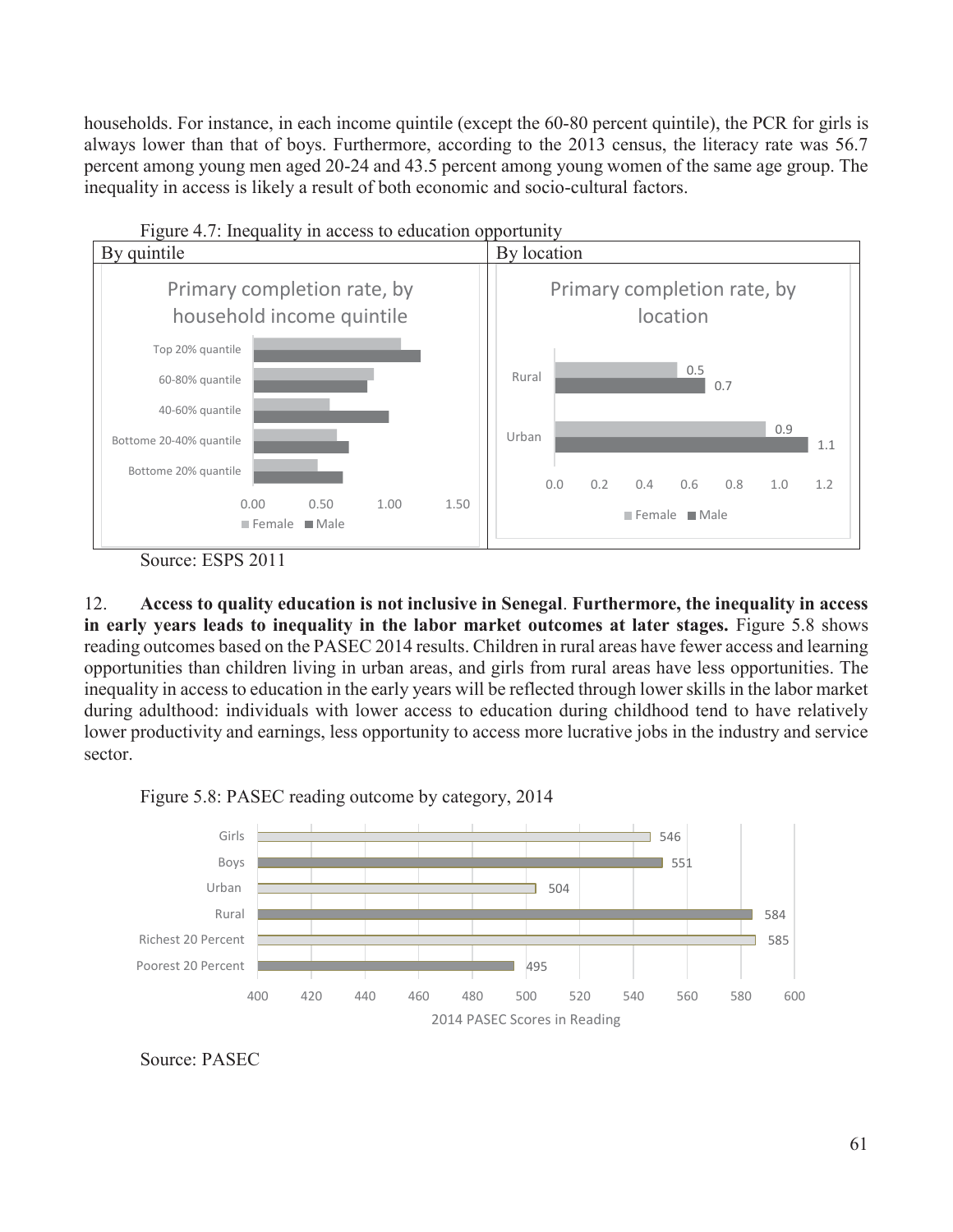13. **Inequality of consumption, as measured by the Gini coefficient, has also stagnated over the decade, with small differences between the first and the second half**. The evolution of asset indicators suggests that inequality has not changed between 2011 and 2016. However, the very top of the distribution has become richer, with the top 10 percent demonstrating 8 times the wealth of the bottom 10 percent (versus 7 times back in 2011). In rural areas, inequality of assets has increased from 0.38 to 0.41, and the top decile now holds 14 times the wealth of the bottom decile (versus 11 times in 2011). Individuals with higher levels of education are more likely to engage in economic activity, work in paid employment and productive sectors and are less likely to fall below the national poverty line.



Figure 5.9: Poverty and inequality in Senegal, 2001-2011

# *Cost-benefit analysis*

14. **The cost-benefit analysis is employed to estimate the benefit brought by the additional financing as well as the associated cost to assess the economic feasibility**. The analysis is tailored based on component-specific intervention design, beneficiary targeting, and quantifying the benefit. As such, three sets of separate cost-benefit analyses are conducted in line with the AF scheme: quality improvement (component 1), equity in access (component 2), and capacity building (component 3). In addition, weighted cost-benefit estimates are computed for the project total. The labor market outcomes (e.g., earnings, employment rate, etc.) and other indicators extracted from the survey data (e.g., school survival rate, etc.), together with the empirical evidence from the international experience (e.g., impact of educational intervention) are used as reference for the analysis.

15. Component 1 of the AF plans to enhance the quality of education for students. This component focuses on four sub-components: applying a performance based financing strategy (sub-component 1.1), school based management improvement (sub-component 1.2), developing sciences and math teaching at the middle school level (sub-component 1.3), and improvement in pre-service training and in-service teacher training (sub-component 1.4). A separate cost-benefit analysis is performed for each subcomponent, and a comprehensive cost-benefit analysis is operated for the combined sub-components together.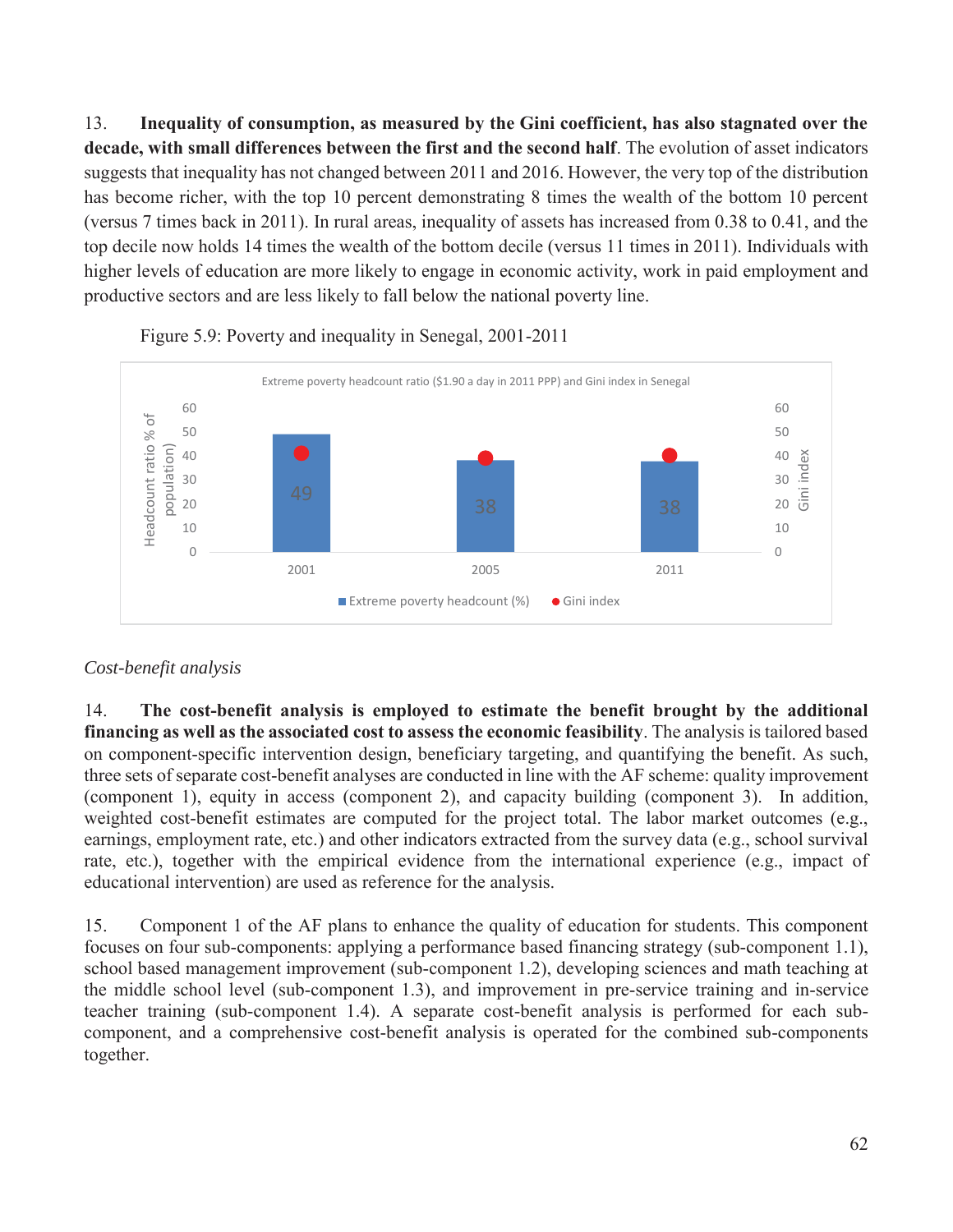16. Component 2 aims to strengthen equality in access to education. The previous section has shown that access to quality education is not inclusive in Senegal and that children in rural areas or children from disadvantaged households are more likely to be excluded from schooling. Component 2 will therefore finance specific projects to expand learning opportunities for children who would not have access to educational opportunities otherwise, for example, the students in daaras (sub-component 2.2) and out-ofschool children (sub-component 2.3). Similarly, as above, cost-benefit analysis is conducted for each of the two sub-components separately as well as for the combined one.

17. The goal of Component 3 is also to enhance the quality of education by means of supporting project management and capacity building. It is composed of three sub-components: project implementation (subcomponent 3.1), monitoring and evaluation (sub-component 3.2), and decentralization (sub-component 3.3). The cost benefit analysis is only conducted for the latter two sub-components due to the intangible benefit of the first sub-component. By using a similar methodology, a set of cost-benefit analysis (individual as well as comprehensive) is applied.

# *Assumptions for cost-benefit analysis*

18. **To derive the cost-benefit analysis, the model makes several assumptions about the project activities, the associated costs, and benefits**. The following presents the model assumption, NPV, and IRR for the project.

19. Assumptions relevant to all components:

- **Data.** The Enquete De Suivi De La Pauvrete Au Senegal (ESPS) 2010 data and the Demographic and Health Survey in Senegal (DHS) 2015 are used to estimate the labor market performance (e.g., wage rate, labor force participation rate, employment rate, etc.) and education indicators (e.g., education years and levels, illiteracy, dropout rate, etc.);
- Internal rate of return (IRR). We treat the IRR as the lower bound for the impact of the project, since only quantifiable benefits are considered in the calculation;
- Labor market. The working age of the labor force is defined as 18 years old to 58 years old, with 40 years in the labor market;
- Wage rate. The benefit gained in the labor market due to the improved schooling is based on the wage rate computed from ESPS 2010 survey data; the earning rate remains the same over the benefit time span;
- Discount rate. The assumed discount rate of 12 percent is based on the recent lending rate;
- Inflation adjustment. Given the currency used (US dollars for all), two percent inflation adjustment per year is assumed;
- **Earnings**. Earnings by level of education as well as for additional year are estimated using ESPS 2010 survey data. The expected future earnings are based on the current labor market outcomes;
- x **Exchange rate**. Average exchange rate of XOF (the Western African CFA Franc) 554 per US dollar has been used for local currency conversion to dollar;
- Schooling. Primary school starts from age 6, covering grades 1 to grade 6; the lower secondary school include grades 7 to grade 10 and the upper secondary school comprises grade 11 to grade 12.
- 20. Assumptions for quality interventions and capacity building
	- Labor market. The wage rate of the secondary completion is used for benefit estimates;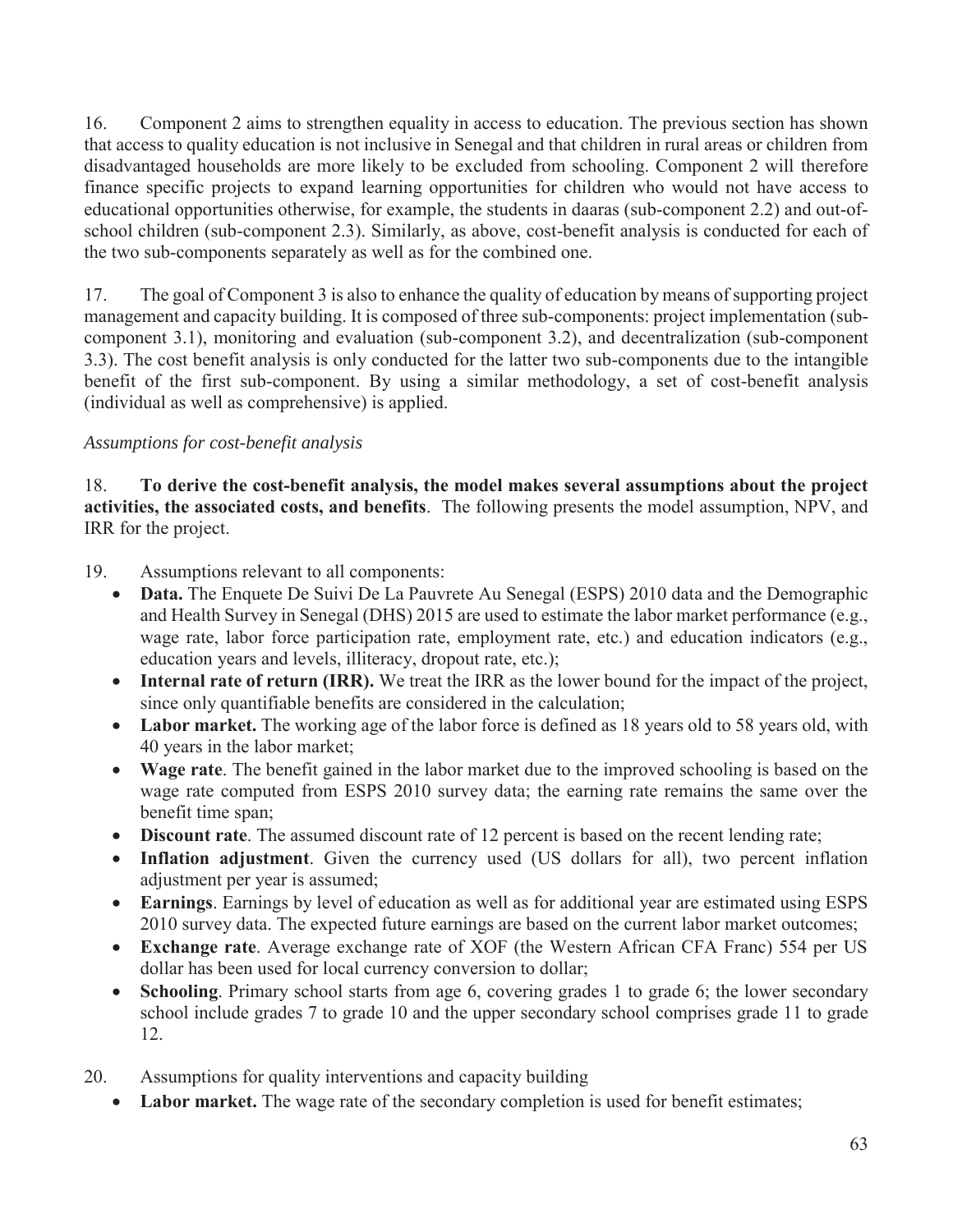• School progress. The completion rate for the secondary completion (grade 12) is estimated as 76 percent from the ESPS (2010);

Assumptions for equity and access interventions

- Labor market. Based on ESPS 2010, the labor force participation rate in Senegal is 87 percent, with a high employment rate of 99 percent.
- **Demographics**. 90 percent of the beneficiaries (children) is assumed to live to their adulthood entering the labor market and continue to live on, exiting the labor market after 40 years of labor force participation;
- **• Project implementation**. It is assumed that 90 percent of the beneficiaries will complete the project (three-year program for the sub-component 2.2 (daaras), and one-year program or two-year program for the sub-component 2.3 (second chance)).

## *Learning Outcomes*

21. As mentioned above, Component 1 aims to enhance students' learning outcomes and improve cognitive skills through a series of quality interventions. Based on sub-component 1.1 (performance-based financing), 95 percent of Academic Inspectorates and Inspectorates of Training and Education will have at least two officials in HR, statistics and budget management trained to handle the transferred roles and responsibilities by end of 2020; and 95 percent of IEF will achieve the target in that year. Based on subcomponent 1.2 (school-based management), 100 percent of the schools will have a QIA based on their Quality Improvement Plan by the end of 2020. Based on sub-component 1.3 (sciences and math teaching), 100 percent of middle school teachers will be trained in the utilization of the new teaching guides and based on sub-component 1.4 (improving pre-service training and in-service teacher and headmaster training), 100 percent of newly recruited teachers will be trained and certified in CRFPF using the new training program, and 25,000 teachers (out of total 50,000 teachers) will receive in-service teacher training by the end of 2020 (in comparison with only 5000 teachers trained in the baseline in 2017).

22. These interventions will improve the quality of basic education in Senegal. Based on international experience, the detail of intervention category, estimated increase in achievement, and probability of the full implementation of the project are listed in table 5.1. For example, the impact on sub-component 1.1 is estimated as 10.4 percent (19.4\*53.5 percent), implying that the education investment of sub-component 1.1 on average will bring a 10.4 percent increase in learning outcomes (mostly represented by students' test scores). Similarly, the overall actual impacts for sub-component 1.2, sub-component 1.3, and subcomponent 1.4 are 6.9 percent, 4.5 percent, and 4.9 percent, respectively. The previous empirical studies also show that on average, one standard deviation from the mean in cognitive skills (measured by learning outcome or test score) brings from a 0.13 to 0.20 proportional increase in earning income in the labor market.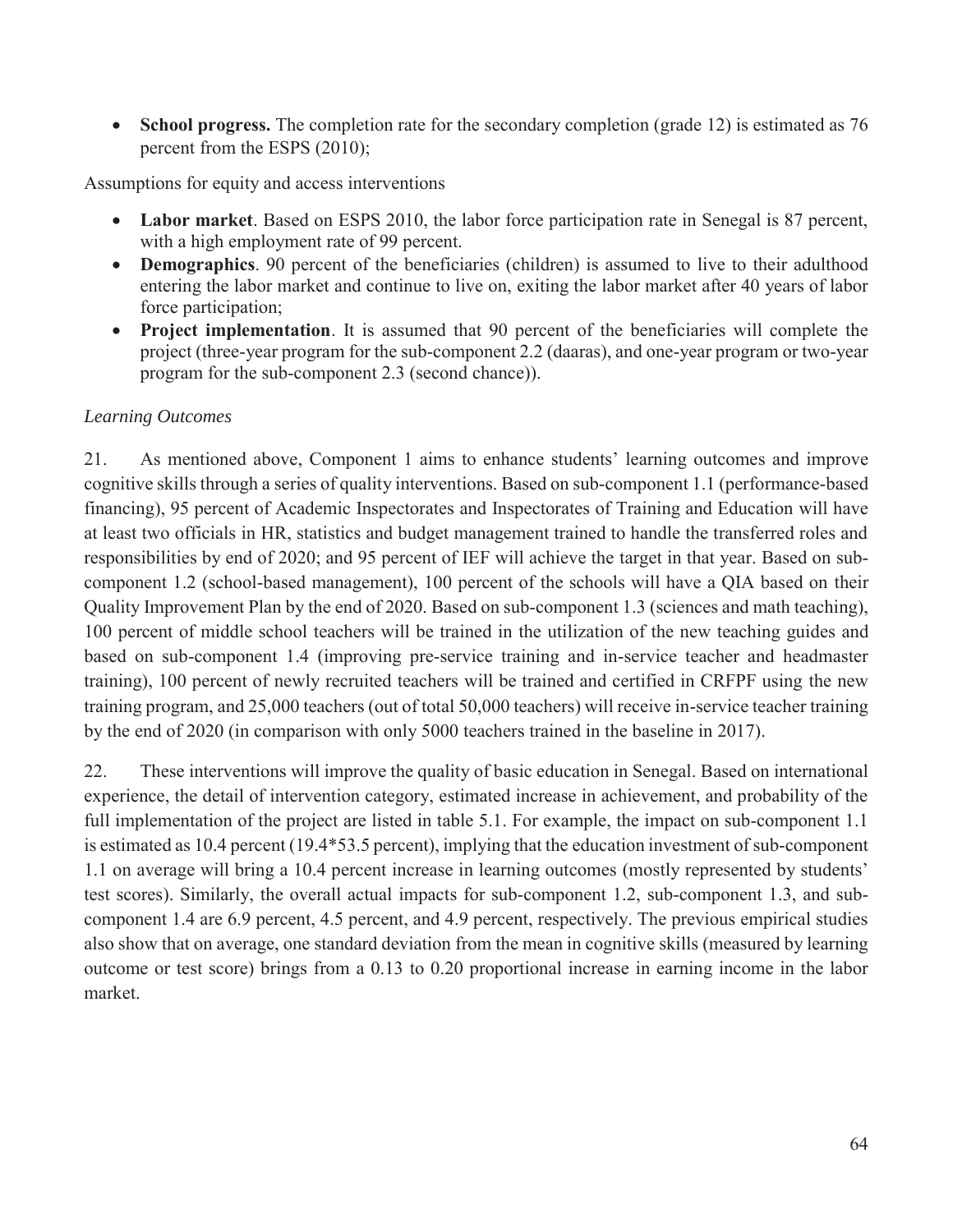|                   | Quality<br>interventions of<br>the project                                | Education<br>interventions by<br>Operation area     | Estimated<br>increase in<br>achieveme<br>nt $\left(\frac{0}{0}\right)$ | Probability of<br>adequate<br>implementatio<br>$n(^{0}/_{0})$ | Proba<br>ble<br>impa<br><sub>ct</sub><br>$(\%)$ |
|-------------------|---------------------------------------------------------------------------|-----------------------------------------------------|------------------------------------------------------------------------|---------------------------------------------------------------|-------------------------------------------------|
|                   |                                                                           |                                                     | A                                                                      | B                                                             | $C = A$<br>$*B$                                 |
| sub-component 1.1 | Performance<br>based financing<br>(PBC)                                   | Decentralization<br>with supervision                | 19.4                                                                   | 53.5                                                          | 10.4                                            |
| sub-component 1.2 | Improved school<br>based<br>management                                    | MIS for<br>identifying low<br>performing<br>schools | 10.2                                                                   | 68                                                            | 6.9                                             |
| sub-component 1.3 | Develop sciences<br>and math<br>teaching at the<br>middle school<br>level | Acquaint<br>teachers with<br>modern<br>curriculum   | 7.0                                                                    | 64.0                                                          | 4.5                                             |

Table 5.1 Assumptions on the educational Quality intervention impact under Component 1

23. Table 5.2 below presents the cost-benefit analysis results for the base scenario for the education quality intervention under Component 1. The IRR and NPV of cost for each sub-component and for aggregation of Component 1 show that the investment is economically sustainable. The aggregated present discounted value of benefit for Component 1 investment overall is estimated to be US\$69.3 million, while the present discounted value of cost is estimated to be US\$13.6 million. The corresponding NPV of Component 1 investment is US\$55.7 million. The resulting IRR with this NPV is 21 percent for the overall investment under the component.

| Table 5. 2 IRR and NPV US\$ millions under the Component 1 |  |  |
|------------------------------------------------------------|--|--|
|------------------------------------------------------------|--|--|

| Component 1                | Comp $1.1$   | Comp $1.2$ | Comp $1.3$  | Total   |
|----------------------------|--------------|------------|-------------|---------|
|                            | Performance- |            | Science and |         |
|                            | based        | Improved   | math        |         |
|                            | financing    | management | teaching    | Quality |
| <b>IRR</b>                 | 24%          | 20%        | 22%         | 21%     |
| Discounted Cost (presented |              |            |             |         |
| value of costs)            | \$4.0        | \$4.8      | \$2.4       | \$13.6  |
| Presented value of         |              |            |             |         |
| incremental benefits       | \$30.3       | \$21.3     | \$13.8      | \$69.3  |
| <b>NPV</b>                 | \$26.3       | \$16.5     | \$11.4      | \$55.7  |
| Benefit/cost ratio         | 7.6          | 4.4        | 5.7         | 5.1     |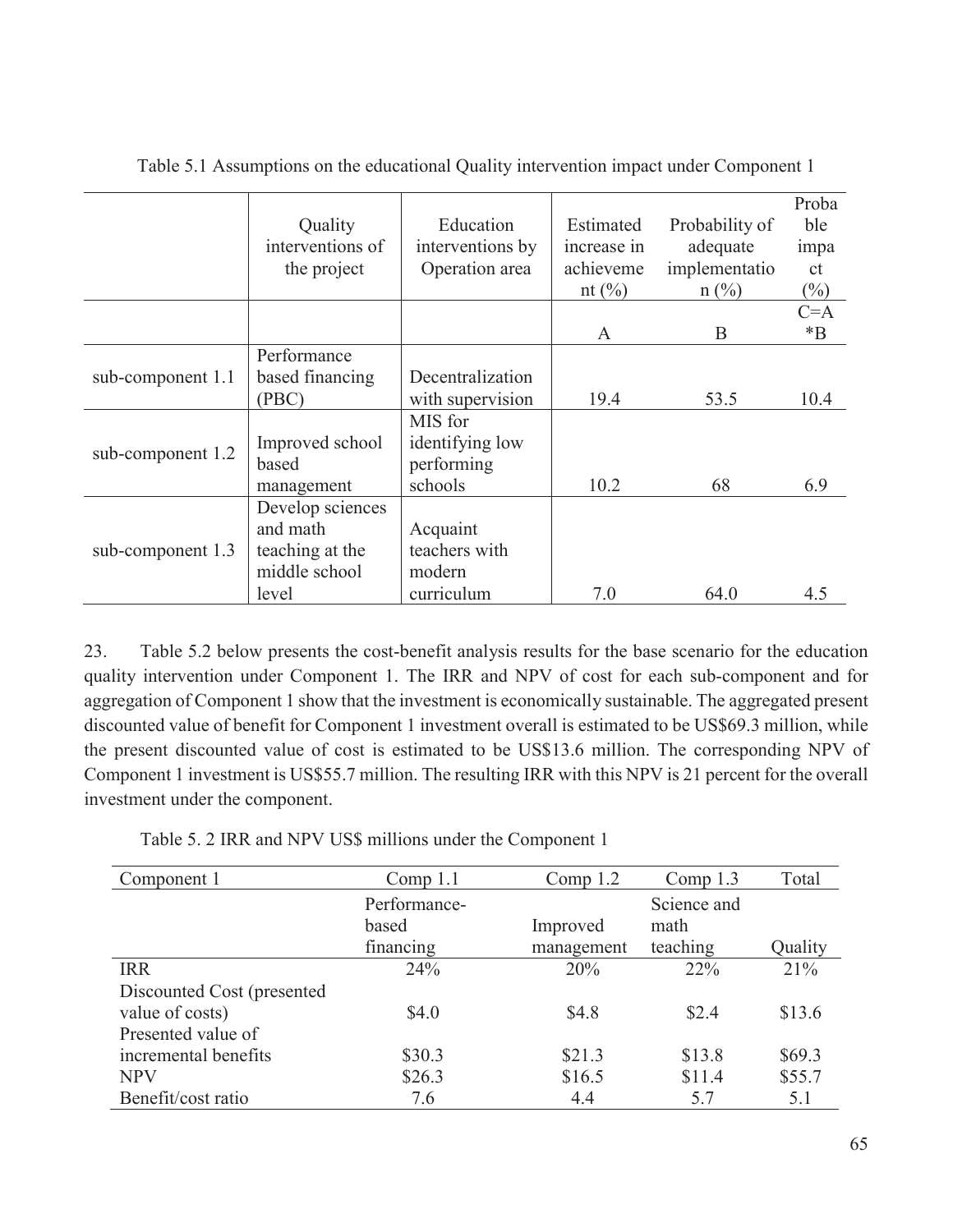24. Component 2 of the project is composed of the two sub-components: sub-component 2.2 (grants for the selected daaras, hereafter referred as "daaras") and sub-component 2.3 (engaging out of school children and youth, hereafter referred to as "second chance"). While daaras provide religious education, the schools do not deliver the science, language, and mathematics teaching and learning in line with the public school curriculum. To provide educational opportunities to the daara students, the AF will competitively select and support 400 daaras and benefit 20,000 daara students. Based on the return to education, the benefit of providing the three-year program to daaras is a 14 percent increase per individual in earnings in the future labor market (compared to daara students who do not receive the intervention without).

25. The second sub-component is engagement of out of school children and youth, and will provide them with a second chance to access education. It is estimated that there are 800,000 school aged children out of school in Senegal. In line with Senegal's Fast Track Program for the five regions with the highest number of out of school children, the AF aims to bring the school aged children back to school. Based on the DHS 2015, the majority (99 percent) of these out of school children have never attended school. The project will be implemented in two steps: in the first step 40,000 out of school children will enroll into the three-year program; in the second step, another 40,000 out of school children will join, and will benefit during the rest of the two-year program. Thus, a total of 80,000 out of school children (10 percent of 800,000) will benefit from the project. We assume the benefit of enrolling in the three-year program is 16 percent (if compared with children who have never attended school), and the benefit of enrolling in the two-year program is 14 percent (if compared with children with no education).

26. The cost-benefit analysis result for the base scenario under Component 2 is presented in table 5.3. To better illustrate the cost and benefit under each sub-component, the analysis is performed separately for each sub-component, and then combined. The present value of the cost is estimated to be US\$2.4 million for sub-component 2.2 (daaras), and for sub-component 2.3 (second chance), respectively, resulting in the total discounted cost under Component 2 of US\$4.8 million. The present value of the project benefits under the two sub-components are US\$6 million and US\$17.9 million, respectively, for the daaras sub-component and second chance sub-component. Combining the two sub-components together, the overall NPV of the component is US\$24 million. The corresponding NPV of the intervention benefit under the component is US\$19.2 million. The benefit-cost ratio for Component 2 is 5.0 and the IRR associated with the component is 21 percent. The analysis reveals the intervention under Component 2 is not only economically viable and will bring quantifiable and measurable benefit to the beneficiaries, but also the benefit is significant and larger than the margin.

|            |                   | sub-Component        |             |
|------------|-------------------|----------------------|-------------|
|            | sub-Component 2.2 |                      | Component 2 |
|            | <b>Daaras</b>     | <b>Second Chance</b> | Total       |
| <b>IRR</b> | 18%               | 23%                  | 21%         |

Table 5.3: IRR and NPV in US\$ millions under Component 2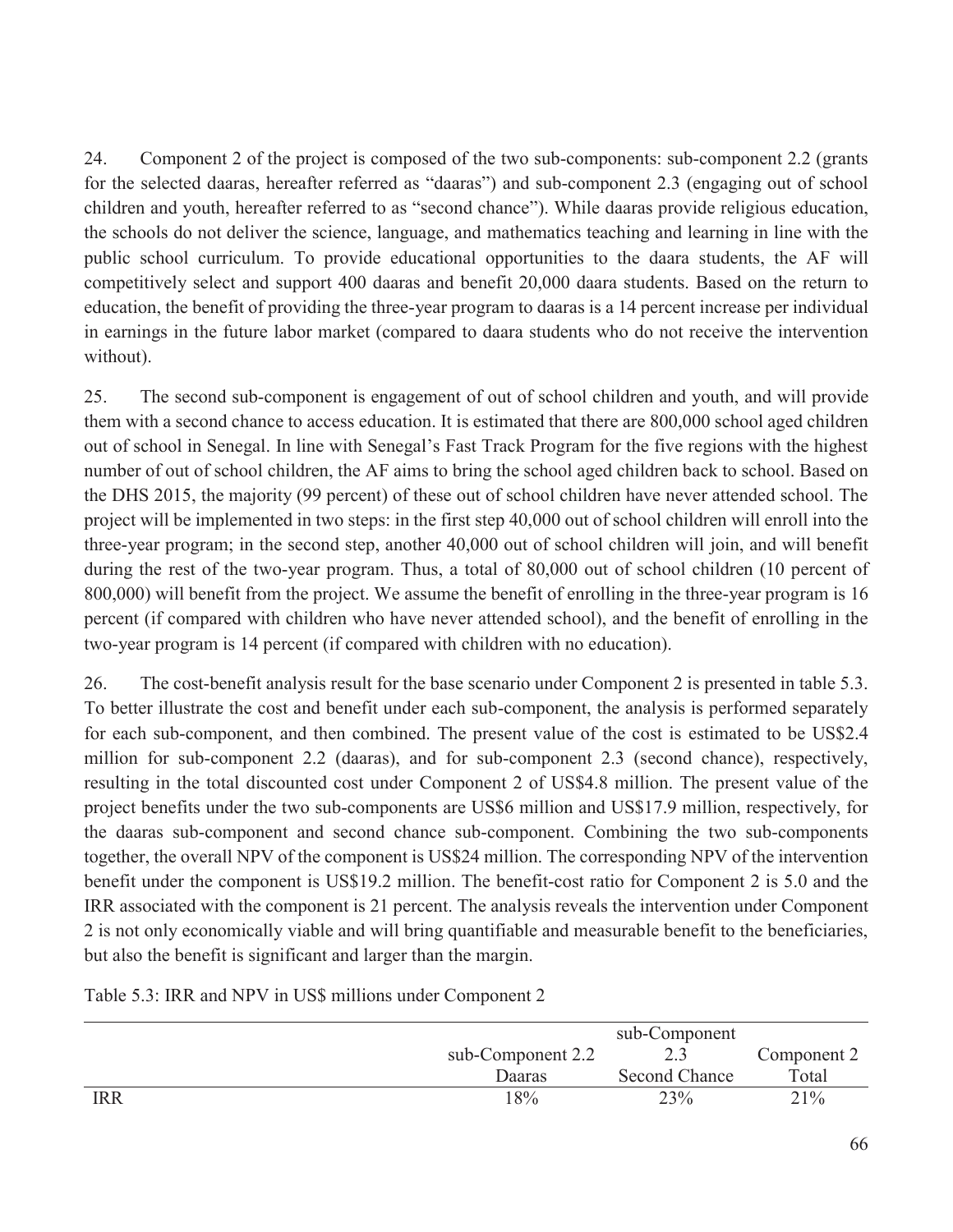| Discounted Cost (presented value of costs) | \$2.4 | \$2.4  | \$4.8  |
|--------------------------------------------|-------|--------|--------|
| Presented value of incremental benefits    | \$6.1 | \$17.9 | \$24.0 |
| NPV                                        | \$3.7 | \$15.5 | \$19.2 |
| Benefit/cost ratio                         | 2.5   | 75     | 5.0    |

27. The investment under Component 3 aims to further enhance the education quality in Senegalese schools by supporting project management and capacity building. Under sub-component 3.2, the system of learning assessment will be built, a regional education report will be produced yearly, and the EMIS system will be in place and functioning. Under sub-component 3.3, 100 percent of the schools will have a functional school-based management committee by 2020; 60 percent will have school heads trained by 2020 (from 20 percent in the baseline of the AF project in 2017); and 1,400 school community members will be trained using the revised materials in local languages. These activities are targeted to advance education quality through capacity building. Similar to the investment under Component 1 (quality enhancement), the impact from these inventions on learning outcomes is listed in table 5.4. For example, the impacts of the sub-component 3.2 and sub-component 3.3 are estimated to be 6.9 percent, and 4.4 percent, respectively.

| Quality<br>interventions of<br>the project | <b>Education</b> interventions<br>by Operation area | Estimated<br>increase in<br>achieveme | Probability<br>of adequate<br>implementa | Proba<br>ble<br>impac<br>t(%)    |
|--------------------------------------------|-----------------------------------------------------|---------------------------------------|------------------------------------------|----------------------------------|
|                                            |                                                     |                                       |                                          | $C = A^*$                        |
|                                            |                                                     |                                       |                                          | B                                |
| Monitoring and<br>evaluation               | MIS for identifying low                             |                                       |                                          |                                  |
| system                                     |                                                     | 10.2                                  | 68                                       | 6.9                              |
|                                            | Decentralization: give<br>authority to school       |                                       |                                          | 4.4                              |
|                                            | Decentralization                                    | performing schools<br>principals      | nt $(\%)$<br>A                           | tion $(\% )$<br>B<br>9.3<br>47.5 |

Table 5.4 Assumptions on the capacity building intervention impact under Component 3

28. Table 5.5 presents results of the cost-benefit analysis for the intervention under Component 3. The overall IRR is 21 percent, the benefit-cost ratio is 5.3, the present discounted value of cost is US\$5.6 million, and the presented value of benefit brought by the intervention is estimated to be US\$5.6 million. This results in a NPV of US\$23.8 million. The computation verifies economic feasibility of investment under Component 3.

Table 5.5: Internal rate of return (IRR) and net present value (NPV) in million US Dollars under the Component 3

| Comp $3.2$     | Comp $3.3$       | Total    |
|----------------|------------------|----------|
| Monitoring and |                  | Capacity |
| evaluation     | Decentralization | building |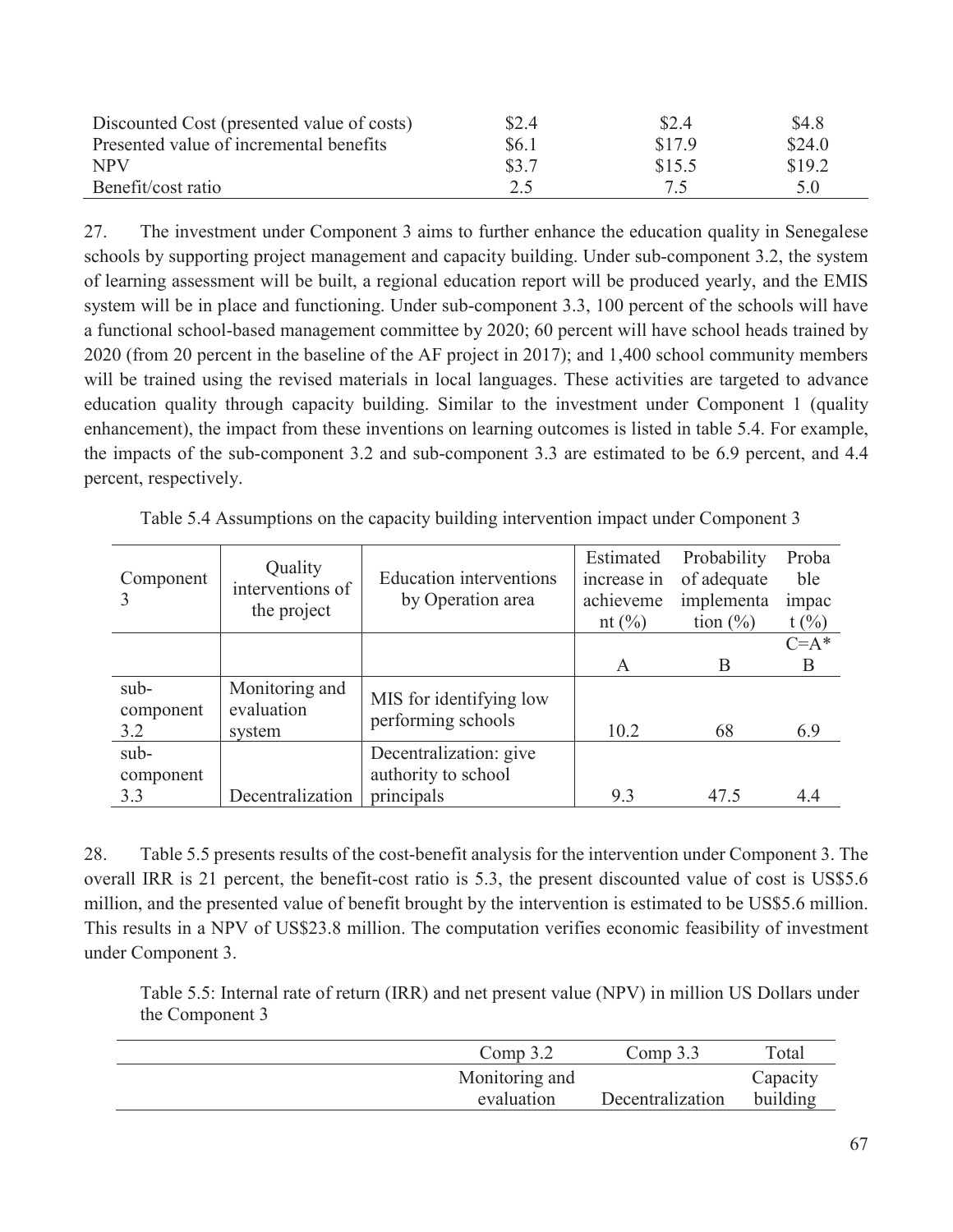| <b>IRR</b>                              | $22\%$ | 20%   | 21%    |
|-----------------------------------------|--------|-------|--------|
| Discounted Cost (presented value of     |        |       |        |
| costs)                                  | \$3.6  | \$2.0 | \$5.6  |
| Presented value of incremental benefits | \$21.3 | \$8.0 | \$29.4 |
| NPV                                     | \$17.7 | \$6.1 | \$23.8 |
| Benefit/cost ratio                      | 5.9    | 4. l  | 5.3    |

29. The cost-benefit analysis for all of the components of the project are presented in table 5.6, which combines the summaries from tables 5.2, 5.3, and 5.5. It illustrates that the IRR for each component is 21 percent, resulting in the aggregated IRR for the entirety of the AF as 21 percent as well. The present discounted cost of the project is US\$24 million, with the present value of benefit as US\$122.7 million. The resulting NPV of the entire project is US\$98.8 million. These estimates provide strong evidence that the project is not only economically sustainable, but that each component is also economically viable.

|                                            | Component |             |              |           |
|--------------------------------------------|-----------|-------------|--------------|-----------|
| Component                                  |           | Component 2 | Component 3  | Total     |
|                                            |           | Equity in   | Management   | Additiona |
|                                            | Quality   | access      | and Capacity |           |
| Interventions                              |           |             | building     | financing |
| <b>IRR</b>                                 | 21%       | 21%         | 21%          | 21%       |
| Discounted Cost (presented value of costs) | \$13.6    | \$4.8       | \$5.6        | \$24.0    |
| Presented value of incremental benefits    | \$69.3    | \$24.0      | \$29.4       | \$122.8   |
| <b>NPV</b>                                 | \$55.7    | \$19.2      | \$23.8       | \$98.8    |
| Benefit/cost ratio                         | 5.1       | 5.0         | 5.3          | 5.1       |

Table 5.6 : IRR and NPV in US\$ under the project

## *Sensitivity analysis*

30. The sensitivity analysis is conducted by relaxing the assumptions stated above used in the base scenario. Table 5.7 summarizes these key assumptions. The assumptions are changed based on the following set of considerations: first, fluctuations in the financial market and political instability would result in variations of the lending and inflation rates. Second, the demographic change and external environmental condition (e.g., climate change, urbanization, transportation, health services and diseases, etc.) would change individual agents' life span and life survival rate. Third, we allow some portion of the children to fail the project intervention during the implementation stage and exit the program. Some examples include the failure of a beneficiary to complete the program, or drop out of school again. Fourth, the uncertainty in the labor market results in the rise and fall of the labor market parameters, for example, years in the labor market (30 years, 40 years, or 46 years), labor force participation rate (due to structural changes in the economy, or cultural norms), the fluctuation of returns to education in the labor market due to technology change, demographic change (birth rate, mortality rate, fertility, etc.), and industry structural shift, etc. Finally, we allow the fluctuation of school progression. The survival rate of upper secondary education is 76 percent. This rate is considered high if compared with the Sub-Saharan Africa standard.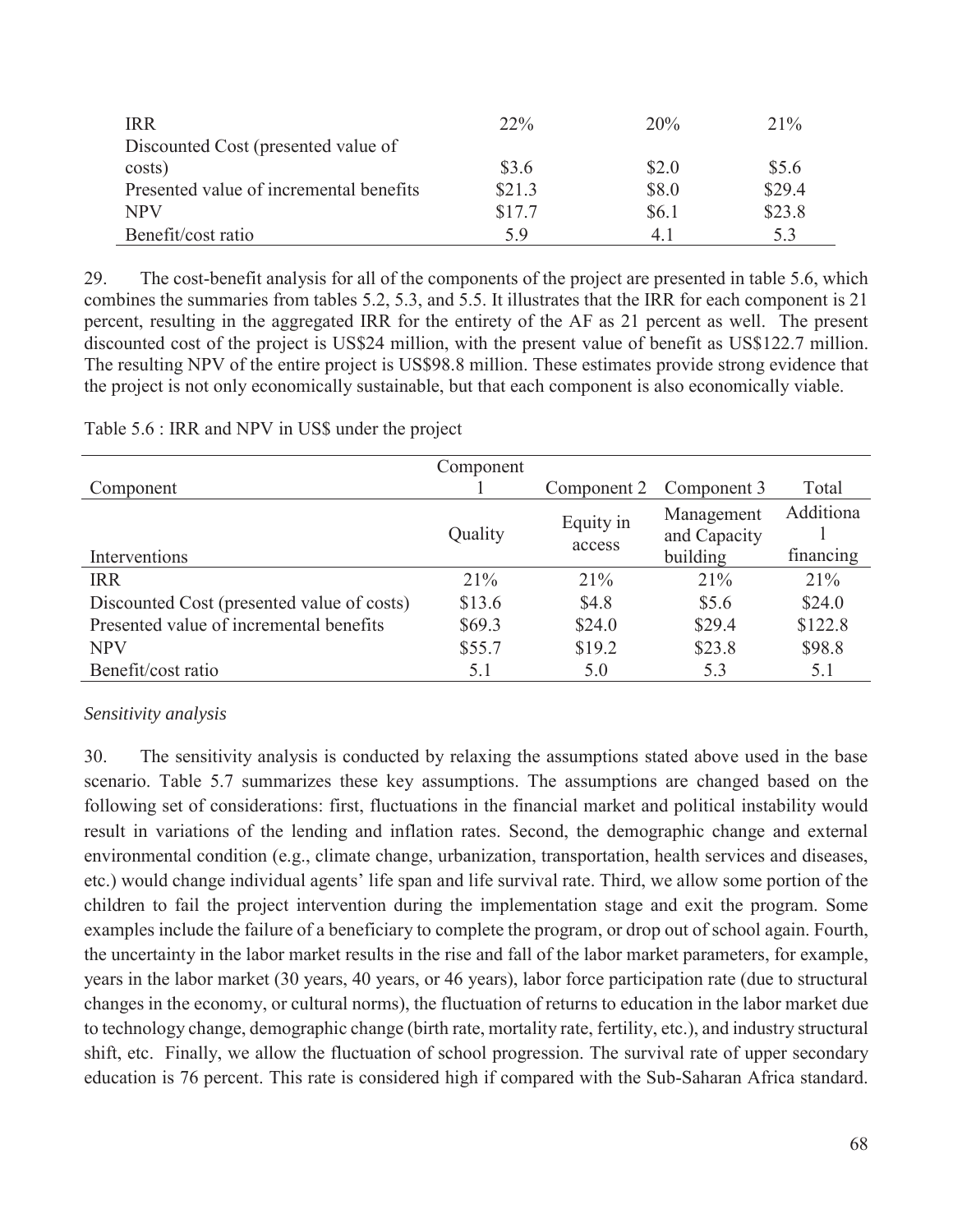We grant to change over the year. These variabilities would be reflected in the sensitivity analysis when we estimate the NPVs, IRRs, and benefit-to-cost ratios.

|                                          | Worst    |                 | <b>Best</b> |
|------------------------------------------|----------|-----------------|-------------|
| Sensitivity parameter                    | scenario | <b>Baseline</b> | scenario    |
| Financial market                         |          |                 |             |
| Discount rate                            | 15%      | 12%             | 10%         |
| Inflation rate                           | $1\%$    | $2\%$           | 3%          |
| <b>Demographics</b>                      |          |                 |             |
| Life survival rate                       | 88%      | 90%             | 94%         |
| Project implementation                   |          |                 |             |
| Probability of completion of the program | 85%      | 90%             | 92%         |
| <b>Education</b> system                  |          |                 |             |
| Survival rate of upper secondary (grade  |          |                 |             |
| 12)                                      | 70%      | 76%             | 80%         |
| Labor market performance                 |          |                 |             |
| Labor force participation rate           | 80%      | 87%             | 90%         |
| Employment rate                          | 97%      | 99%             | 99%         |
| Years in the labor market                | 30       | 40              | 46          |
| Project performance                      |          |                 |             |
| Incremental earning from intervention    | 0.14     | 0.16            | 0.18        |
| ROR of the three-year "2nd Chance"       |          |                 |             |
| program                                  | 15%      | 16%             | 17%         |
| ROR of the two-year "2nd Chance"         |          |                 |             |
| program                                  | 13%      | 14%             | 15%         |
| ROR of the three-year Daaras program     | 13%      | 14%             | 15%         |

Table 5.7: Summary of the key assumptions for the sensitivity analysis

31. Table 5.8A presents cost-benefit analysis results under the worst scenario assumptions for the whole project. In the worst external situation, the overall benefit-cost ratio is 1.9, while the IRR is 19 percent. It implies even under such a challenging environment that the AF intervention is still economically sustainable and brings measurable return to the beneficiaries. However, it is notable that the benefit-cost ratio is the lowest for Component 2, at 1.7. To further detect the potential risk under the worst scenario, table 5.8B is offered to examine the cost-benefit analysis under Component 2. Specifically, we find that sub-Component 2.2 (daaras) has the highest risk, with a negative presented discounted value and a low benefit-cost ratio at 1.0.

32. The two panels under Table 5.8 indicate that the project is still economically sustainable, even under the worst scenario. But attention should be given to the potential risk under Component 2, especially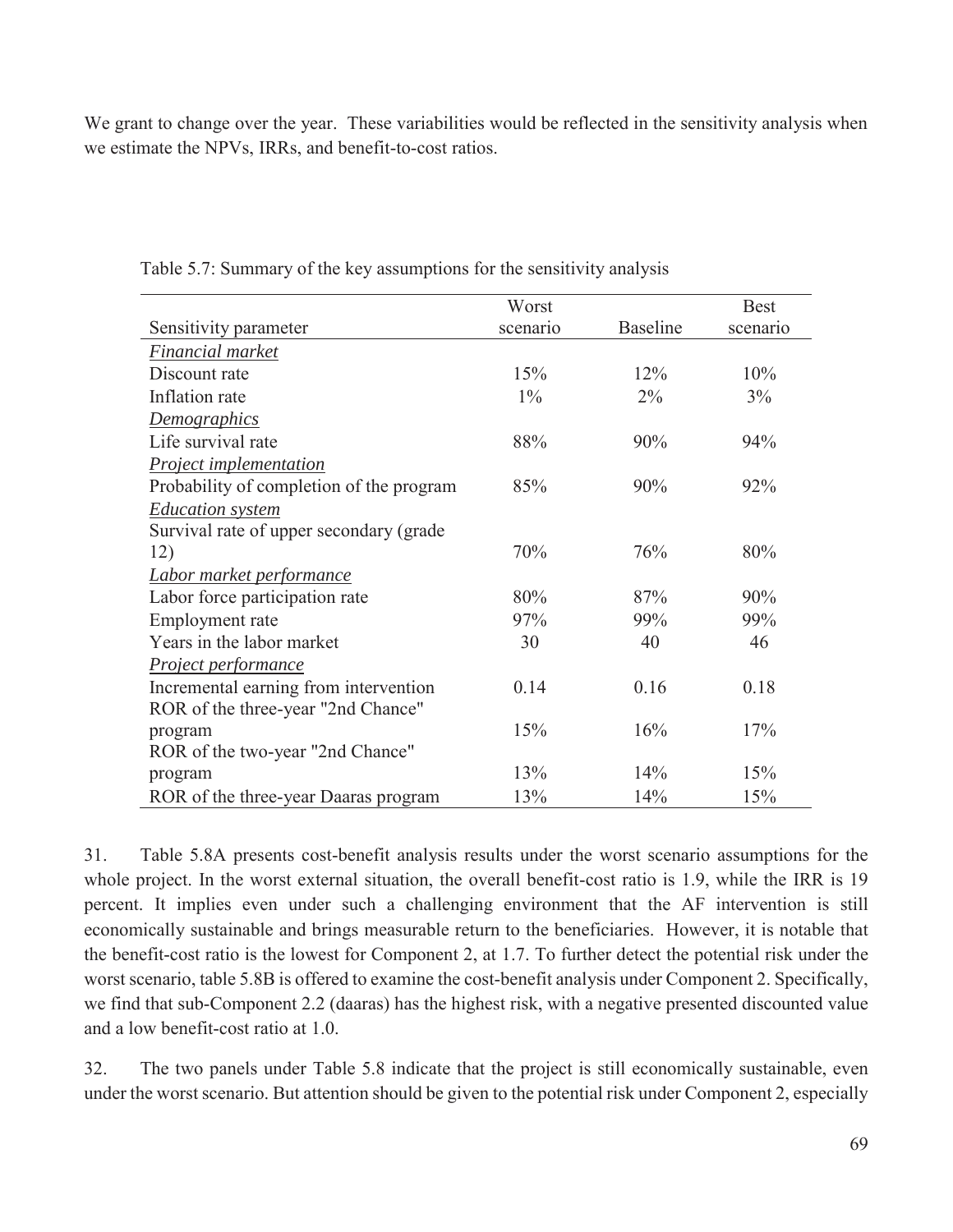sub-component 2.2. The investment to improve access to students in daraas would be more challenging than other sub-components.

| 8A: For the whole project               |            |               |            |             |
|-----------------------------------------|------------|---------------|------------|-------------|
|                                         | Component  | Component     | Component  |             |
| Component                               |            | 2             | 3          | Total       |
|                                         |            |               | Management |             |
|                                         | Quality    | Equity in     | and        | Additional  |
|                                         |            | access        | Capacity   | financing   |
| Interventions                           |            |               | building   |             |
| <b>IRR</b>                              | 18%        | 18%           | 19%        | 19%         |
| Discounted Cost (presented value of     |            |               |            |             |
| costs)                                  | \$12.9     | \$4.6         | \$5.3      | \$22.8      |
| Presented value of incremental          |            |               |            |             |
| benefits                                | \$23.7     | \$8.0         | \$10.9     | \$42.6      |
| <b>NPV</b>                              | \$10.8     | \$3.4         | \$5.5      | \$19.7      |
| Benefit/cost ratio                      | 1.8        | 1.7           | 2.0        | 1.9         |
| 8B: For the component 2                 |            |               |            |             |
|                                         | Sub-       |               |            |             |
|                                         | component  | Sub-          |            |             |
|                                         | 2.2        | component 2.3 |            | Component 2 |
|                                         | Daaras     | 2nd Chance    |            | Total       |
| <b>IRR</b>                              | 15%        | 20%           |            | 18%         |
| Discounted Cost (presented value of     |            |               |            |             |
| costs)                                  | \$2.3      | \$2.3         |            | \$4.6       |
| Presented value of incremental benefits | \$2.2      | \$5.7         |            | \$8.0       |
| <b>NPV</b>                              | $(\$0.06)$ | \$3.4         |            | \$3.4       |
| Benefit/cost ratio                      | 1.0        | 2.5           |            | 1.7         |

Table 5.8 NPV in US\$ million and IRR based on the worst scenario

33. The cost-benefit analysis results under the best scenario assumptions are presented in table 5.9. It strongly supports the empirical evidence that when the market goes well, the return to education is rewarded more. Under the best scenario, the IRR reaches 23 percent and the benefit-cost ratio reaches as high as 11.3.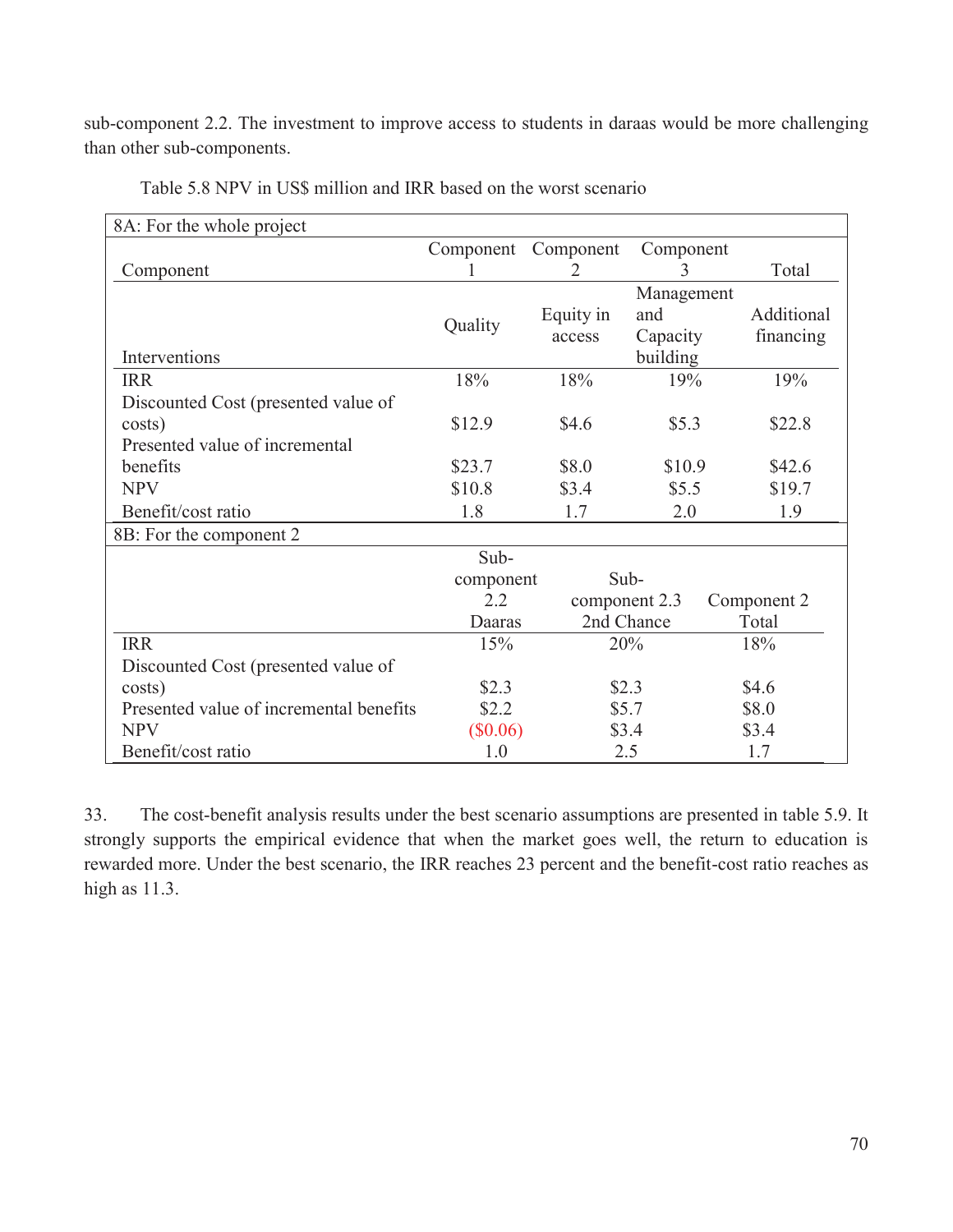| Component                               | Component 1 | Component 2         | Component 3                            | Total                   |
|-----------------------------------------|-------------|---------------------|----------------------------------------|-------------------------|
| Interventions                           | Quality     | Equity in<br>access | Management<br>and Capacity<br>building | Additional<br>financing |
| <b>IRR</b>                              | 23%         | 24%                 | 24%                                    | 23%                     |
| Discounted Cost (presented value of     |             |                     |                                        |                         |
| costs)                                  | \$14.1      | \$5.0               | \$5.8                                  | \$24.9                  |
| Presented value of incremental benefits | \$161.6     | \$54.7              | \$65.5                                 | \$281.8                 |
| <b>NPV</b>                              | \$147.5     | \$49.7              | \$59.7                                 | \$256.9                 |
| Benefit/cost ratio                      | 11.5        | 11.0                | 11.3                                   | 11.3                    |

Table 5.9: NPV in US\$ millions and IRR based on the best scenario

34. The sensitivity analysis confirms the AF is a good investment and worthwhile intervention. The monetary return of the project activities is compensated even in the worst economic situation (except subcomponent 2.2 - daaras).

## *Sustainability*

35. **The project's fiscal sustainability is based primarily on the government's sustained support to the education sector education over time.** The aim of this project is to improve the quality of education though improvement of learning outcomes for early grades, increase access to the science and mathematics tracks of secondary schools, and to improve equity in access. The project also aims to improve the capacity of the government. These two objectives do not require immediate increases in the government's fiscal space to sustain them after the end of the project. The project annual cost for the next 4 years is only 10 percent of the total education budget estimated to be allocated. Furthermore, the macroeconomic environment is projected to be favorable with an annual GDP growth rate of above 7 percent through 2021 (figure 5.10). The share of education spending as a percentage of GDP has been above 6 percent as indicated in the education sector PER for Senegal (2016), which is above the recommended 4-6 percent of GDP (more than 24 percent as share total public expenditure). This implies that Senegal can be expected to increase its spending on education, especially if, as the IMF projects, revenue mobilization improves (figure 5.10). Given the positive economic prospective, any incremental cost needed to maintain the sector is manageable under the government's fiscal space. Further, the project is in line with the government's priorities and is manageable under the fiscal space of the current budget framework, therefore the project's sustainability is not at risk.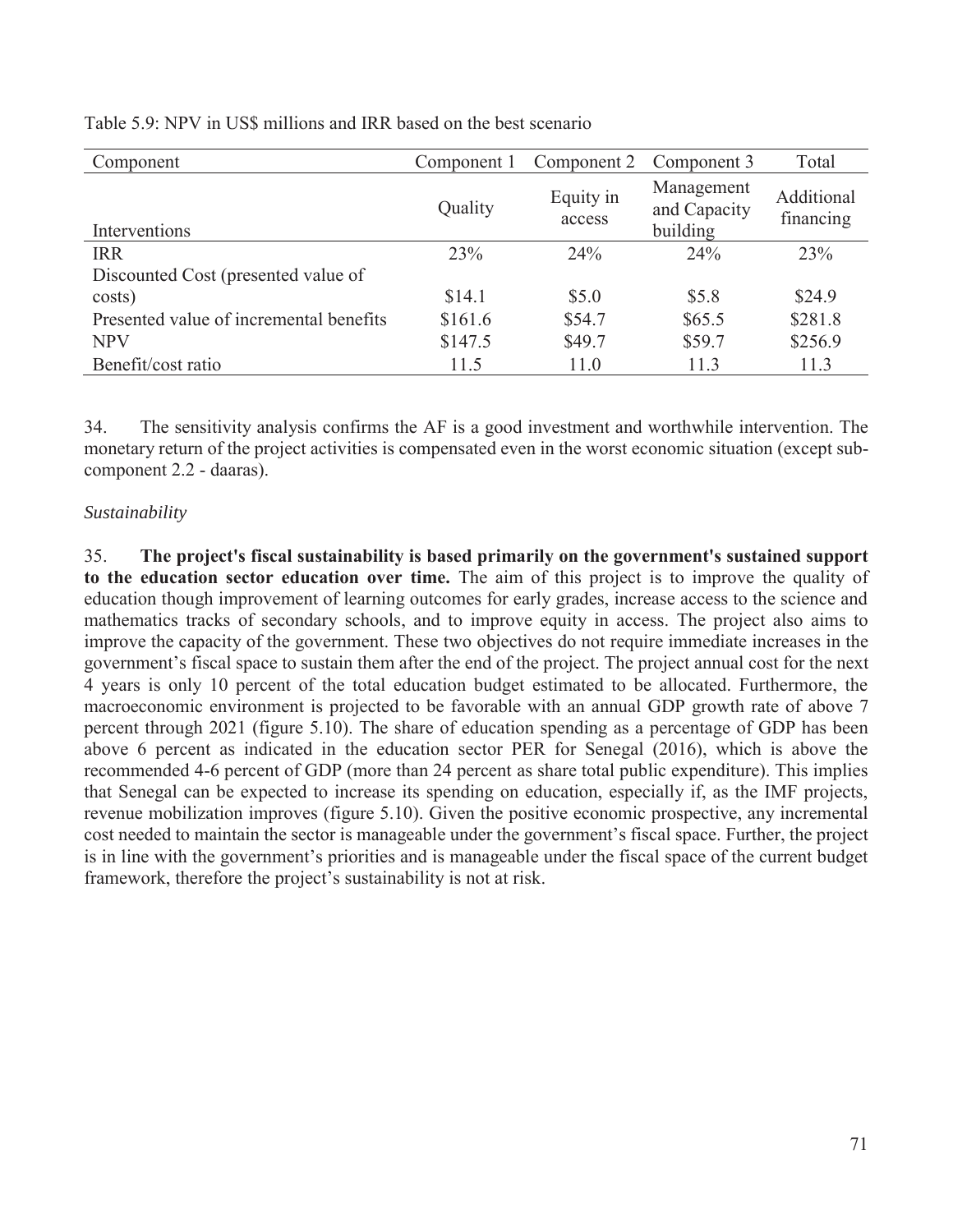

Figure 5.10: Trends of GDP, Total public expenditure and GDP growth

Source : IMF, Article IV Consultation, 2017

## *Rationale for public engagement and the World Bank's value added*

36. Public sector provision of education services as well as public financing of the education sector are indispensable in Senegal. About half of the Senegalese population lives below the national poverty line, which varies disproportionally across regions. Given the importance of the role of education in poverty reduction, coupled with the issue of extremely high out-of-school rate mostly affecting disadvantaged groups and the lower quality of education, there is a strong rationale for the government to intervene in the system to ensure inclusive economic growth and development. For example, the out-ofschool rate for the poorest quintile stands at 55 percent as opposed to 28 percent for the richest quintile. The inequality in access to education at the regional level is large. This requires government intervention to provide equal opportunities for all children in Senegal. Through this project, it is expected that the government would increase access rates at the primary and secondary level, accommodate second chance learners, increase the quality of education, particularly in mathematics and sciences which is critical to the labor market, and reduce inequality across key socio-demographic groups. In terms of capacity, the government provides education services to most Senegalese children at a lower cost than private schools. Additionally, the government tends to serve the poor more than private schools.

37. The World Bank has been supporting Senegal's education sector and has been one of the main development partners actively engaging with the government. The World Bank has a comparative advantage over other development partners given its consistent engagement in the sector and the successful implementation of several education sector projects. For example, this additional financing is also a continuation of World Bank's support which has already demonstrated positive outcome as reflected on project description section of the project paper. Through its working experience, the World Bank has also gained a better understanding of education sector issues and has developed strategies and methods to support the government most efficiently. Moreover, the World Bank has conducted several ASAs to understand the sector's issues and to provide evidence-based support to the government including the recent Education Sector PER in 2016. The current project is also directly aligned with the World Banks'